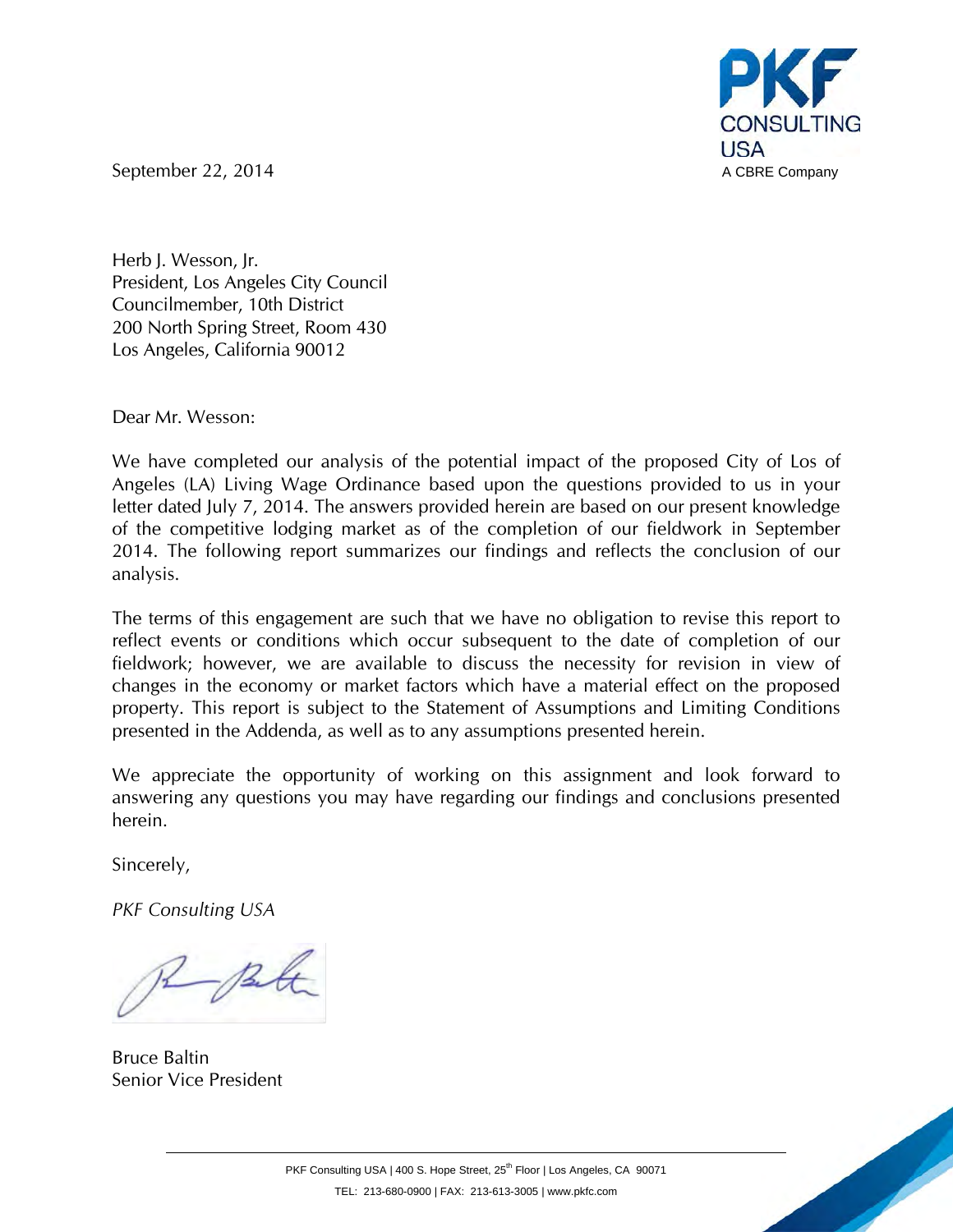# **Introduction**

This report contains a comparative analysis of the proposed Living Wage Ordinance for the City of Los Angeles with the precedent ordinances implemented in the LAX Corridor, Long Beach, SeaTac Airport, Seattle and proposed in San Francisco. We have also provided trends in room sales, payroll, and unemployment rates within the hotel and motel industry for the Los Angeles Metropolitan Statistical Area (MSA). As part of our research, we interviewed hotel General Managers at properties within the LAX Corridor, City of Los Angeles, Long Beach and Seattle to understand how the precedent ordinances have impacted their hotel operations. Finally, we also interviewed hotel General Managers within the City of LA to ascertain how the proposed ordinance would potentially affect their operation

# **Background**

The Los Angeles City Council introduced a motion on February 18, 2014 that would increase the minimum hourly minimum wage to \$15.37 at all hotels in the City of LA with 100 or more guestrooms. The motion was co-sponsored by Council Members Mike Bonin (West LA - District 11), Nury Martinez (Northeast San Fernando Valley – District 6) and Curren Price (South LA and parts of Downtown – district 9). A copy of this ordinance is included in the Addenda at the end of this report.

When the Airport Hospitality Enhancement Zone was created in 1997, section 104.114 of the Los Angeles Municipal Code provided Procedures For Further Regulation. This section states that the City may not impose a living wage that exceeds the state or federal minimum wage upon any business entity that does not have a business relationship with the City of Los Angeles in the future, unless the City Council first secures a study that looks at the effects such a regulation would have on the:1) industry and/or geographic location targeted, 2) consumers or clients served by the industry and/or geographic location, including any price increases, and 3) the City's and/or geographic locations ability to attract and retain new business to the area. In addition, the industry on which the ordinance is imposed must receive business benefits from a City asset and must have more than 15,000 employees.

# **City of Los Angeles Hotel Labor Force**

Per Smith Travel Research, the City of LA currently has approximately 350 hotel properties that currently offer almost 39,000 guestrooms. Using industry guidelines for staff to guestroom ratios, as well as data provided by the State of California Employment Development Department, We estimate that there are approximately 17,000 employees currently working in these 350 hotels.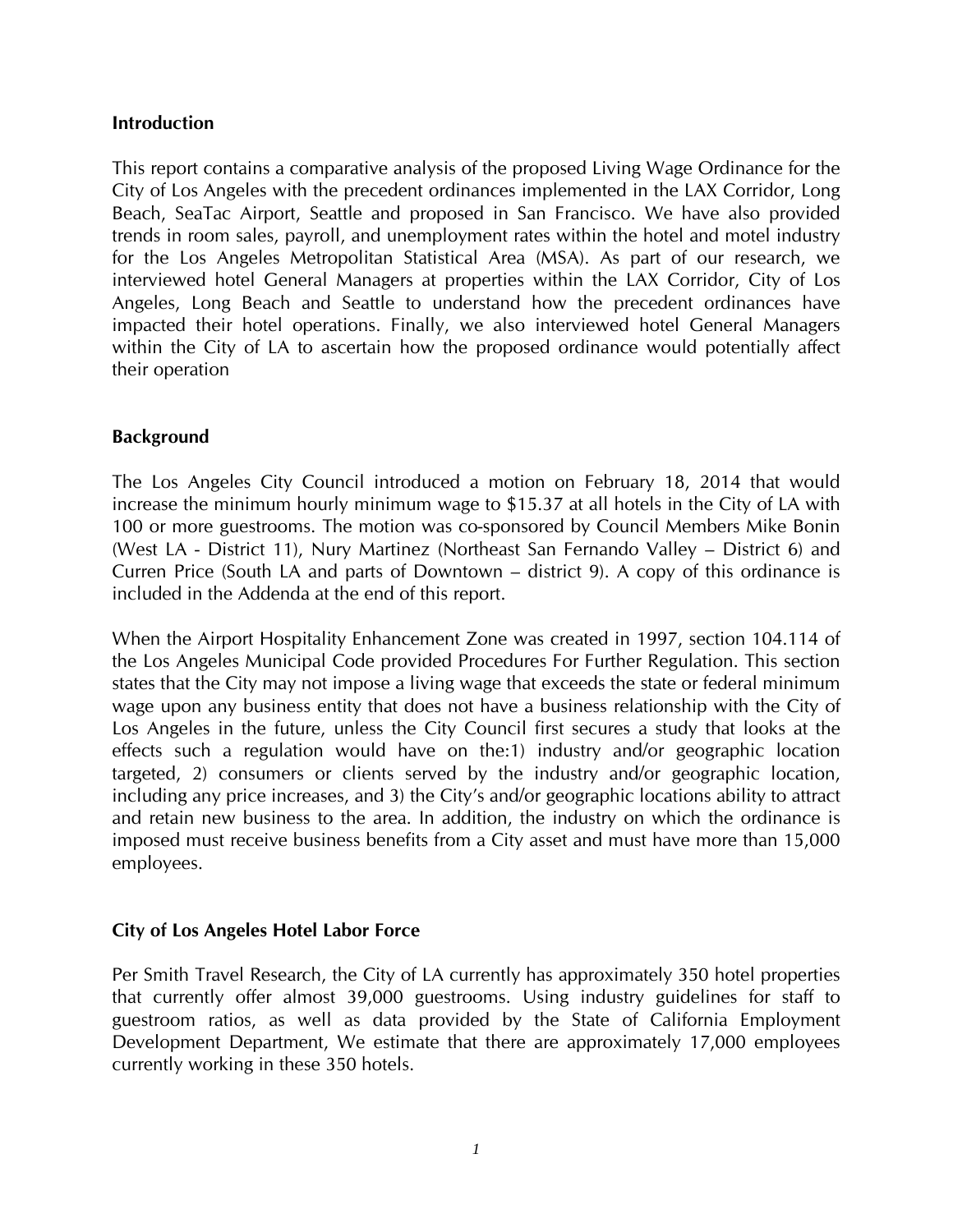# **Hotel Employee Living Wage Impact on the City Economy**

In our report dated June 24, 2014 that was prepared for the California Hotel & Lodging Association, we completed a detailed analysis using data from a recently compiled wage survey applied against the staffing model of a full-service, non-union hotel with approximately 400 rooms. The results showed that approximately 68.0 percent of the total employees (based on average pay rates for full-time equivalents – FTEs) were earning less than the proposed \$15.37 living wage. However, if reported tips were considered, the number dropped to 48.0 percent. Because our methodology used a larger, full-service hotel as our example, it is our opinion that these percentages are likely overstated due to the larger number of employees in the entry-level and front-line positions as this type of hotel compared to the majority of the hotels in the City of Los Angeles.

Based upon our estimate of 17,000 total hotel employees within the City of Los Angeles and using the percentages mentioned above, this equates to more than 11,000 workers earning less than \$15.37 without considering reported tips and almost 8,000 workers earning less than \$15.37 if reported tips were included. Considering that Los Angeles has a workforce of more than 1.8 million people, the number of hotel workers earning less than the proposed living wage is less than 1.0 percent of the total workforce (with or without reported tips). Thus, in our opinion, the number of hotel employees currently earning less than the proposed minimum wage does not have a significant negative effect on the City economy as a whole.

# **City Airport Hospitality Enhancement Zone Ordinance**

The LAX ordinance was implemented in January 1997, and increased the minimum wage for all workers in the designated airport corridor. At the time of implementation, the minimum wage increased from \$6.75 to \$10.64, which equated to a 36.6% wage increase. This large increase was very difficult for the airport-area industries to absorb at one time and much of this increase was not able to be passed on to the end consumer. Because the ordinance did not allow for a credit for employee-report tips, it was necessary to close hotel outlets (primarily food and beverage) and cut staff. Without the inclusion of reported tips, many employees who were already earning more than the new minimum wage lost their jobs as the hotels could not absorb the additional labor burden. Sadly, the employees that the ordinance was intended to help actually lost their jobs. On the positive side, the LAX ordinance affected all airport-related service industries, so there were no unfair competitive advantages created within the corridor. Additionally, healthcare costs for hourly employees were factored in when determining the employee's wage rates, which allowed hotels to continue to provide most of these benefits.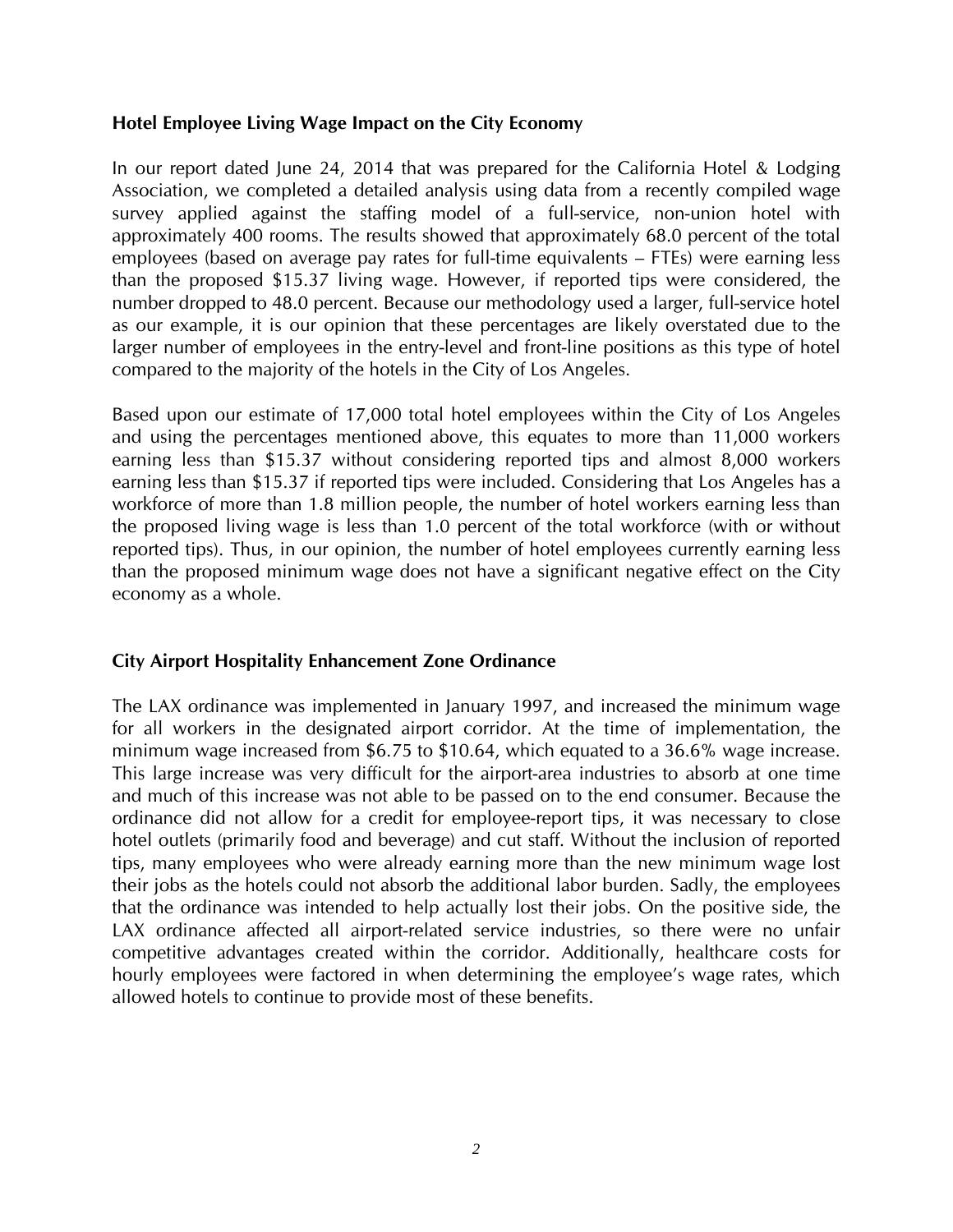# **Long Beach "Minimum Wages for Hotel Workers" Ordinance Provisions**

In our opinion, there were no positive provisions in the "minimum wages for hotel workers" ordinance that was implemented in Long Beach in January 2012. When implemented, the ordinance imposed a 62.5 percent increase in the minimum wage for hourly employees. The ordinance affected only hotels with more than 99 rooms, which provided an operational disadvantage with local restaurants and competitive hotels outside of the boundaries of Long Beach. The ordinance was not enforced against union hotels, even though there were many positions at these union hotels that were paying below the new minimum living wage. Finally, the ordinance did not consider a healthcare credit or tip credit, which forced many hotels to reduce or eliminate healthcare funding for hourly employees, and cost many tipped employees, primarily in the food and beverage department, their jobs due to cost cutting measures, even though many of these employees were already earning well in excess of the new minimum wage.

# **SeaTac Proposition 1**

This past January, a similar ordinance went into place for hospitality and transportation businesses in and around the Seattle/Tacoma International Airport. At the time of implementation, the ordinance increased the minimum wage by 63.2 percent, without the benefit of any sort of gradual ramp up of the increase. Similar to the Long Beach initiative, hotels with less than 100 rooms were exempt; however, it is these small hotels that many times are paying the lowest wages. On the positive side, both union and non-union businesses alike were affected, therefore no unfair competitive advantages were created.

# **San Francisco Ballot Measure**

The proposed ballot measure is pretty straightforward in that it applies to all industries and does not exclude unionized businesses. The proposed implementation includes a ramp up of the 40% increase (\$10.74 to \$15.00) over a four-year period. A phased increase allows the businesses the ability to absorb and/or pass on these costs to the end consumer, so that a period of slow/negative job growth is not experienced in the local market that could result in employee layoffs.

Items that we would've liked to have seen included as part of the proposed ballot measure, would be the ability to pause the CPI increases during periods of economic downturn, and the CPI factor used should be the "general" CPI factor that everyone is familiar with and not the specific "worker" CPI index that is currently proposed in San Francisco. In addition, we recommend the inclusion of a wage-rate differential so that tipped employees currently earning more than the living wage, would not be subject to the proposed ordinance. Finally, we would've recommended a credit for health care costs that are paid by the employer.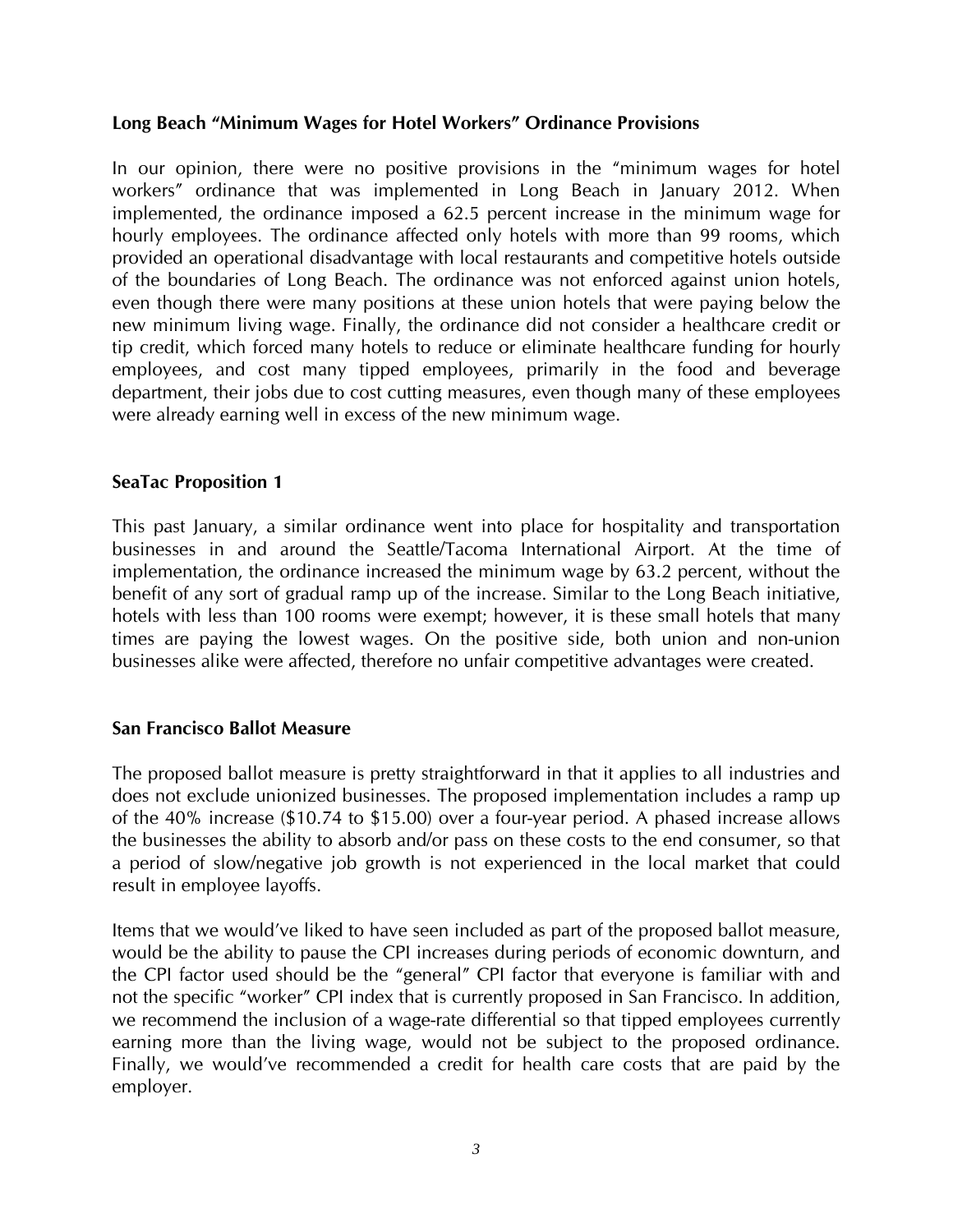# **History of Hotel Sales, Payroll and Employment Data for the Los Angeles MSA**

The following table provides a 10-year history of hotel room sales in the Los Angeles-Santa Ana MSA, calculated based upon the Transient Occupancy Tax (TOT) collections for each jurisdiction within Los Angeles and Orange Counties.

|             |                                                                                                    |          |                  | <b>Hotel Rooms Revenue</b> |                                             |          |                 |          |  |  |  |  |  |
|-------------|----------------------------------------------------------------------------------------------------|----------|------------------|----------------------------|---------------------------------------------|----------|-----------------|----------|--|--|--|--|--|
|             |                                                                                                    |          |                  |                            | City of Los Angeles and the Los Angeles MSA |          |                 |          |  |  |  |  |  |
|             | City Of                                                                                            | $\%$     | Los Angeles      | $\%$                       | Orange                                      | $\%$     | <b>Total</b>    | $\%$     |  |  |  |  |  |
| Year        | Los Angeles                                                                                        | Change   | County           | Change                     | County                                      | Change   | <b>MSA</b>      | Change   |  |  |  |  |  |
| 2004        | \$753,760,000                                                                                      | N/A      | \$1,945,600,052  | N/A                        | \$1,171,700,000                             | N/A      | \$3,117,300,052 | N/A      |  |  |  |  |  |
| 2005        | 982,703,571                                                                                        | 30.4%    | 2,285,983,301    | 17.5%                      | 1,253,400,000                               | 7.0%     | 3,539,383,301   | 13.5%    |  |  |  |  |  |
| 2006        | 976,800,714                                                                                        | $-0.6%$  | 2,466,287,348    | 7.9%                       | 1,430,100,000                               | 14.1%    | \$3,896,387,348 | 10.1%    |  |  |  |  |  |
| 2007        | 6.0%<br>6.8%<br>1,035,046,429<br>1,555,900,000<br>8.8%<br>\$4,190,858,566<br>7.6%<br>2,634,958,566 |          |                  |                            |                                             |          |                 |          |  |  |  |  |  |
| 2008        | 1,142,500,000                                                                                      | 10.4%    | 2,831,867,253    | 7.5%                       | 1,594,700,000                               | 2.5%     | \$4,426,567,253 | 5.6%     |  |  |  |  |  |
| 2009        | 1,048,635,714                                                                                      | $-8.2%$  | 2,521,139,040    | $-11.0%$                   | 1,417,100,000                               | $-11.1%$ | \$3,938,239,040 | $-11.0%$ |  |  |  |  |  |
| 2010        | 911,614,286                                                                                        | $-13.1%$ | 2,389,466,214    | $-5.2%$                    | 1,307,800,000                               | $-7.7%$  | \$3,697,266,214 | $-6.1\%$ |  |  |  |  |  |
| 2011        | 1,036,914,286                                                                                      | 13.7%    | 2,651,945,461    | 11.0%                      | 1,454,500,000                               | 11.2%    | \$4,106,445,461 | 11.1%    |  |  |  |  |  |
| 2012        | 1,148,138,571                                                                                      | 10.7%    | 2,895,269,376    | 9.2%                       | 1,580,200,000                               | 8.6%     | \$4,475,469,376 | 9.0%     |  |  |  |  |  |
| 2013        | 1,198,735,714                                                                                      | 4.4%     | 3, 101, 323, 127 | 7.1%                       | 1,717,400,000                               | 8.7%     | \$4,818,723,127 | $7.7\%$  |  |  |  |  |  |
| <b>CAAG</b> | $5.3\%$                                                                                            |          | 5.3%             |                            | 4.3%                                        |          | 5.0%            |          |  |  |  |  |  |
|             | Source: Dean Runyan Associates                                                                     |          |                  |                            |                                             |          |                 |          |  |  |  |  |  |

The data above shows that the City of LA and the combined MSA returned to pre-economic downturn levels in 2012.

The following table shows the average pay rates for selected front-line hotel positions over the past five years at hotels in the Los Angeles MSA. The full wage survey is presented in the Addenda at the end of this report.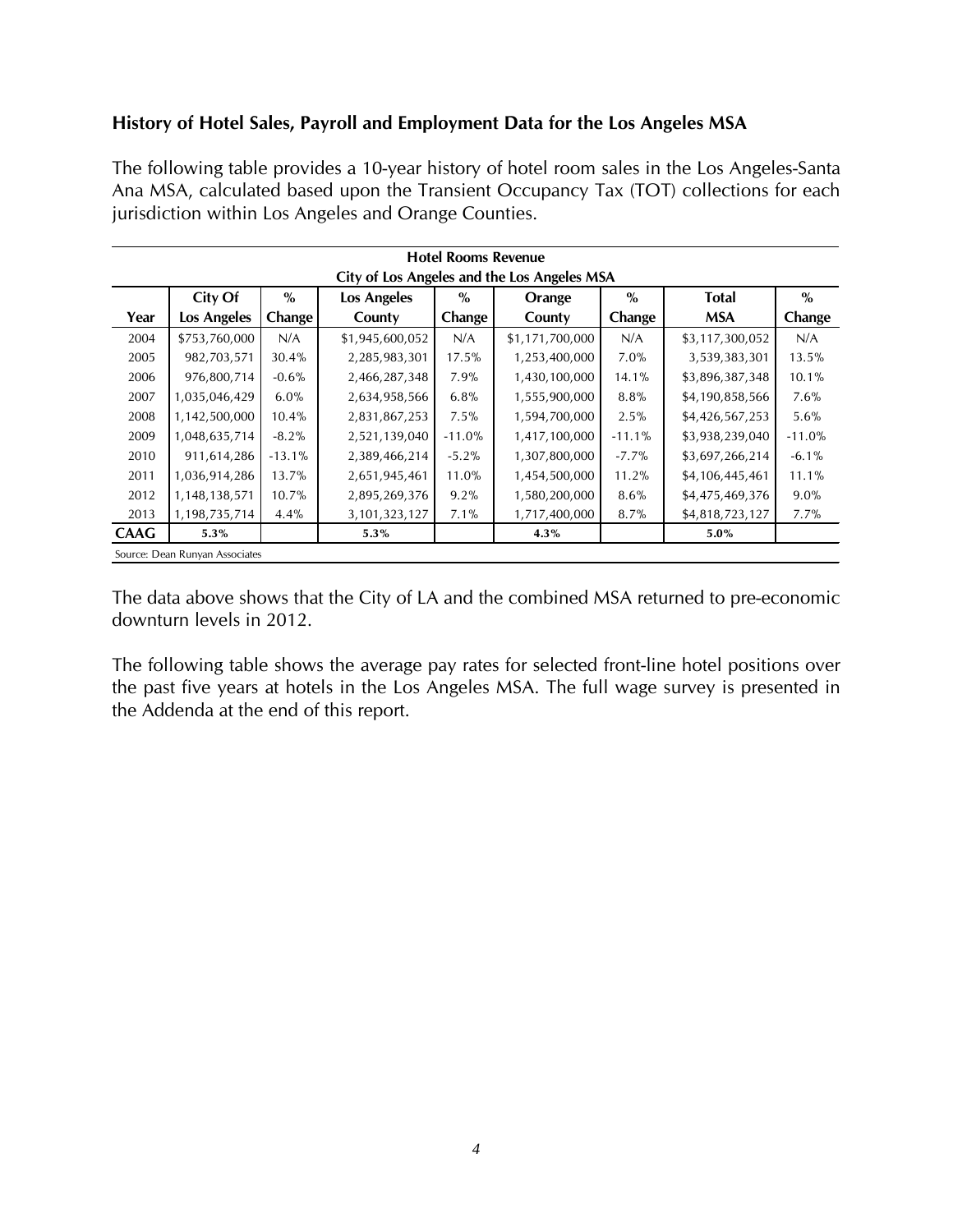|                                                                        | <b>Hourly Payroll Trends - Select Hotel Positions</b> |                 |         |         |         |             |  |  |  |  |  |  |
|------------------------------------------------------------------------|-------------------------------------------------------|-----------------|---------|---------|---------|-------------|--|--|--|--|--|--|
|                                                                        |                                                       | Los Angeles MSA |         |         |         |             |  |  |  |  |  |  |
| <b>Position</b>                                                        | 2010                                                  | 2011            | 2012    | 2013    | 2014    | <b>CAAG</b> |  |  |  |  |  |  |
| Front Desk Agent                                                       | \$13.44                                               | \$13.89         | \$14.12 | \$14.74 | \$15.06 | 2.9%        |  |  |  |  |  |  |
| Bellperson*                                                            | 8.55                                                  | 8.62            | 8.70    | 8.76    | 8.97    | 1.2%        |  |  |  |  |  |  |
| Public Space Attendant                                                 | 11.84                                                 | 12.30           | 12.74   | 13.10   | 13.51   | 3.4%        |  |  |  |  |  |  |
| 13.19<br>Room Attendant<br>11.66<br>12.08<br>12.34<br>12.74<br>3.1%    |                                                       |                 |         |         |         |             |  |  |  |  |  |  |
| Laundry Attendant<br>12.35<br>12.51<br>13.00<br>13.95<br>14.11<br>3.4% |                                                       |                 |         |         |         |             |  |  |  |  |  |  |
| $-1.1%$<br>Restaurant Server*<br>8.90<br>9.48<br>8.65<br>9.41<br>8.51  |                                                       |                 |         |         |         |             |  |  |  |  |  |  |
| Bartender*                                                             | 10.59                                                 | 10.72           | 11.42   | 11.52   | 11.41   | 1.9%        |  |  |  |  |  |  |
| Cocktail Server*                                                       | 8.40                                                  | 8.21            | 8.45    | 8.43    | 8.55    | 0.4%        |  |  |  |  |  |  |
| Room Service Server*                                                   | 8.28                                                  | 8.24            | 8.37    | 8.47    | 8.57    | 0.9%        |  |  |  |  |  |  |
| Mini-Bar Attendant                                                     | 11.68                                                 | 12.07           | 12.14   | 12.71   | 12.83   | 2.4%        |  |  |  |  |  |  |
| Banquet Server*                                                        | 9.33                                                  | 9.72            | 8.91    | 9.73    | 9.75    | $1.1\%$     |  |  |  |  |  |  |
| Banquet Set-Up*                                                        | 11.09                                                 | 11.39           | 11.25   | 12.18   | 12.25   | 2.5%        |  |  |  |  |  |  |
| Line Cook                                                              | 14.40                                                 | 14.61           | 14.96   | 15.74   | 16.65   | 3.7%        |  |  |  |  |  |  |
| Engineer (lowest skilled)                                              | 16.57                                                 | 16.98           | 17.30   | 18.73   | 17.18   | 0.9%        |  |  |  |  |  |  |
| * Tipped employee - tips not included in wages shown.                  |                                                       |                 |         |         |         |             |  |  |  |  |  |  |
| Sourece: Executive HR Consulting Group                                 |                                                       |                 |         |         |         |             |  |  |  |  |  |  |

The hourly wages shown above are yearly averages derived from wage surveys conducted by The Executive HR Consulting Group and the raw data from these studies is included in the Addenda at the end of this report. It should be noted that all of the sample hotels did not participate in the surveys each year, so the compound annual growth percentages are likely somewhat skewed. While the survey does not track reported tips for the tipped employees, we believe that if the tips were included, all of the tipped employee wages would be well in excess of the proposed living wage.

The following table provides a 10-year history of hotel/motel payroll and average wages.

|                                                   | <b>Hotel/Motel Payroll History</b>    |                 |          |        |  |  |  |  |  |  |  |
|---------------------------------------------------|---------------------------------------|-----------------|----------|--------|--|--|--|--|--|--|--|
|                                                   |                                       | Los Angeles MSA |          |        |  |  |  |  |  |  |  |
|                                                   | <b>Total</b>                          | $\%$            | Average  | $\%$   |  |  |  |  |  |  |  |
| Year                                              | <b>Payroll</b>                        | Change          | Wage     | Change |  |  |  |  |  |  |  |
| 2004                                              | \$1,420,766,000                       | N/A             | \$24,772 | N/A    |  |  |  |  |  |  |  |
| 2005                                              | 1,490,022,000                         | 5%              | 25,663   | $4\%$  |  |  |  |  |  |  |  |
| 2006<br>27,048<br>1,601,063,447<br>7%<br>5%       |                                       |                 |          |        |  |  |  |  |  |  |  |
| 6%<br>2007<br>10%<br>28,752<br>1,766,148,686      |                                       |                 |          |        |  |  |  |  |  |  |  |
| 1,840,931,241<br>29,309<br>2008<br>$4\%$<br>$2\%$ |                                       |                 |          |        |  |  |  |  |  |  |  |
| 2009                                              | 1,691,167,276                         | $-8%$           | 28,697   | $-2\%$ |  |  |  |  |  |  |  |
| 2010                                              | 1,762,937,812                         | $4\%$           | 29,716   | $4\%$  |  |  |  |  |  |  |  |
| 2011                                              | 1,864,796,343                         | 6%              | 30,831   | $4\%$  |  |  |  |  |  |  |  |
| 2012                                              | 2,008,648,338                         | 8%              | 32,380   | 5%     |  |  |  |  |  |  |  |
| 2013                                              | 2,102,470,990                         | 5%              | 32,504   | $0\%$  |  |  |  |  |  |  |  |
| CAAG                                              | 4.5%                                  |                 | 3.1%     |        |  |  |  |  |  |  |  |
|                                                   | Source: US Bureau of Labor Statistics |                 |          |        |  |  |  |  |  |  |  |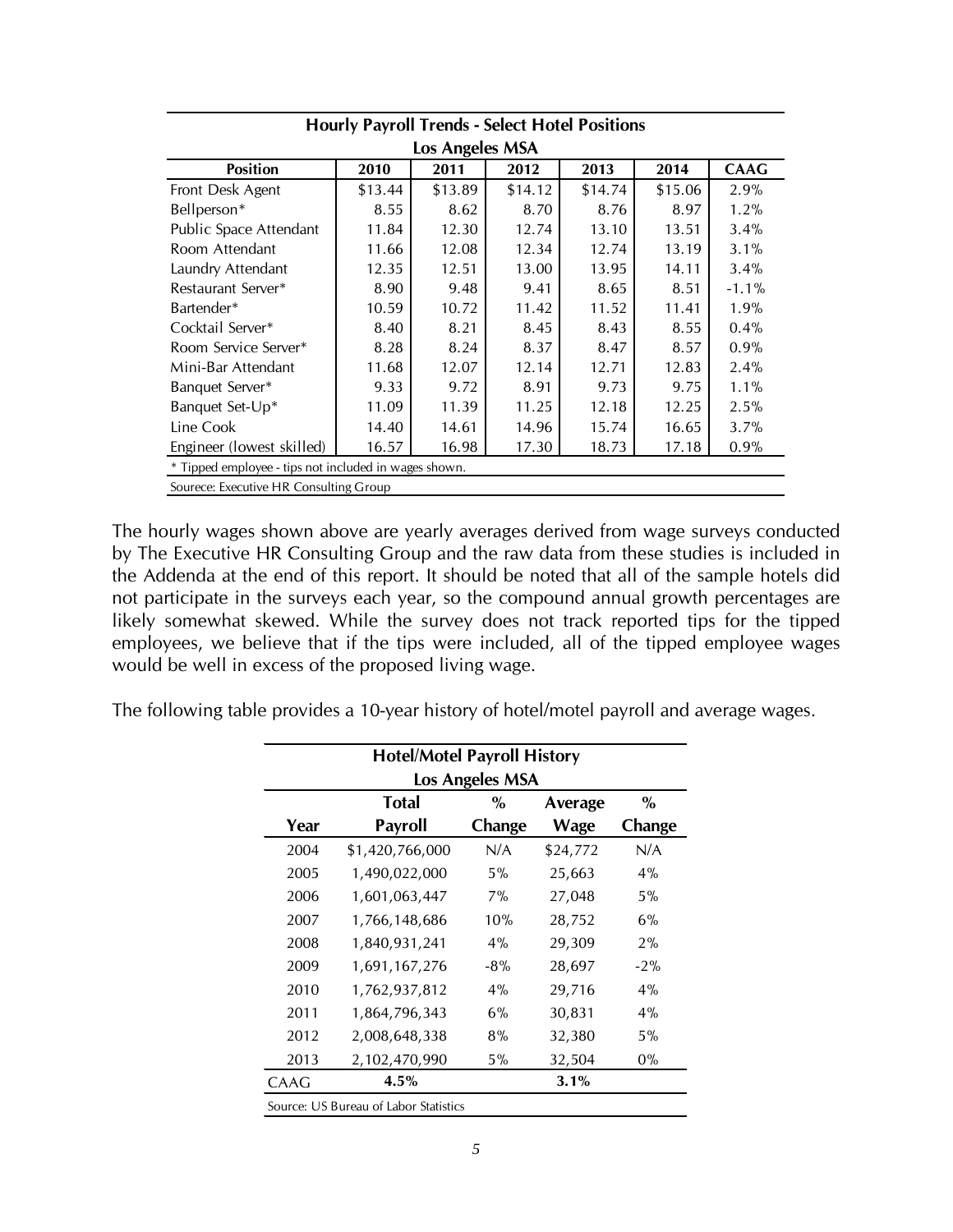The 10-year trend of the average hotel/motel wage shown above includes both exempt and hourly employees and indicates inflationary wage growth on a compound annual average basis was paid over the period.

|                  |                                       |          | <b>Average Annual Employment</b> |          |             |          |
|------------------|---------------------------------------|----------|----------------------------------|----------|-------------|----------|
|                  |                                       |          | <b>Hotel/Motel Industry</b>      |          |             |          |
|                  | Los Angeles                           | $\%$     | Orange                           | $\%$     | Los Angeles | $\%$     |
|                  | County                                | Change   | County                           | Change   | <b>MSA</b>  | Change   |
| 2004             | 36,613                                | N/A      | 20,763                           | N/A      | 57,376      | N/A      |
| 2005             | 37,085                                | $1.3\%$  | 21,055                           | 1.4%     | 58,140      | 1.3%     |
| 2006             | 37,333                                | 0.7%     | 21,846                           | 3.8%     | 59,179      | 1.8%     |
| 2007             | 38,625                                | 3.5%     | 22,804                           | 4.4%     | 61,429      | 3.8%     |
| 2008             | 39,428                                | 2.1%     | 23,175                           | $1.6\%$  | 62,603      | 1.9%     |
| 2009             | 36,752                                | $-6.8\%$ | 22,010                           | $-5.0\%$ | 58,762      | $-6.1\%$ |
| 2010             | 37,625                                | 2.4%     | 21,557                           | $-2.1\%$ | 59,182      | 0.7%     |
| 2011             | 38,571                                | 2.5%     | 21,897                           | 1.6%     | 60,468      | 2.2%     |
| 2012             | 39,598                                | $2.7\%$  | 22,625                           | 3.3%     | 62,223      | 2.9%     |
| 2013             | 40,678                                | $2.7\%$  | 23,755                           | $5.0\%$  | 64,433      | 3.6%     |
| CAAG             | 1.2%                                  |          | 1.5%                             |          | 1.3%        |          |
| <b>YTD 03/13</b> | 39,894                                | N/A      | 23,004                           | N/A      | 62,898      | N/A      |
| <b>YTD 03/14</b> | 42,129                                | $5.6\%$  | 22,394                           | $-2.7%$  | 64,524      | 2.6%     |
|                  | Source: US Bureau of Labor Statistics |          |                                  |          |             |          |

The following table shows the average annual employment in the hotel/motel industry over the past 10 years, and year-to-date through the first quarter of 2014.

The table above shows the jobs lost in the MSA during the economic downturn were finally replaced by 2013. This was accomplished primarily from the strengthening of the economy that has pushed occupancy levels to pre-recession levels.

# **Impact of a Regional Tourism Authority**

In our opinion, a regional tourism authority would definitely help hotels in the Greater Los Angeles area. There are 88 cities that comprise LA County and most visitors and many meeting planners do not know what the boundaries are between these various cities. While the Los Angeles Convention and Visitors Bureau has done its best to market all of the facets of the county -wide tourism offerings, the County has historically provided a somewhat segmented approach to selling itself as a destination, compared to many of its competitor cities such as San Francisco, San Diego, and New York City.. Most of the various LA cities have acted independently from a tourism/hospitality standpoint as there has been no "overarching" entity to promote Greater Los Angeles as a whole. Thus, instead of collaboration between all of these cities, they tend to act as competitors. For example, let's assume a meeting planner contacts local tourism representatives in San Pedro about holding a meeting, but San Pedro cannot accommodate the group because their hotels are already booked or the group is too large. When this happens, the meeting planner is usually told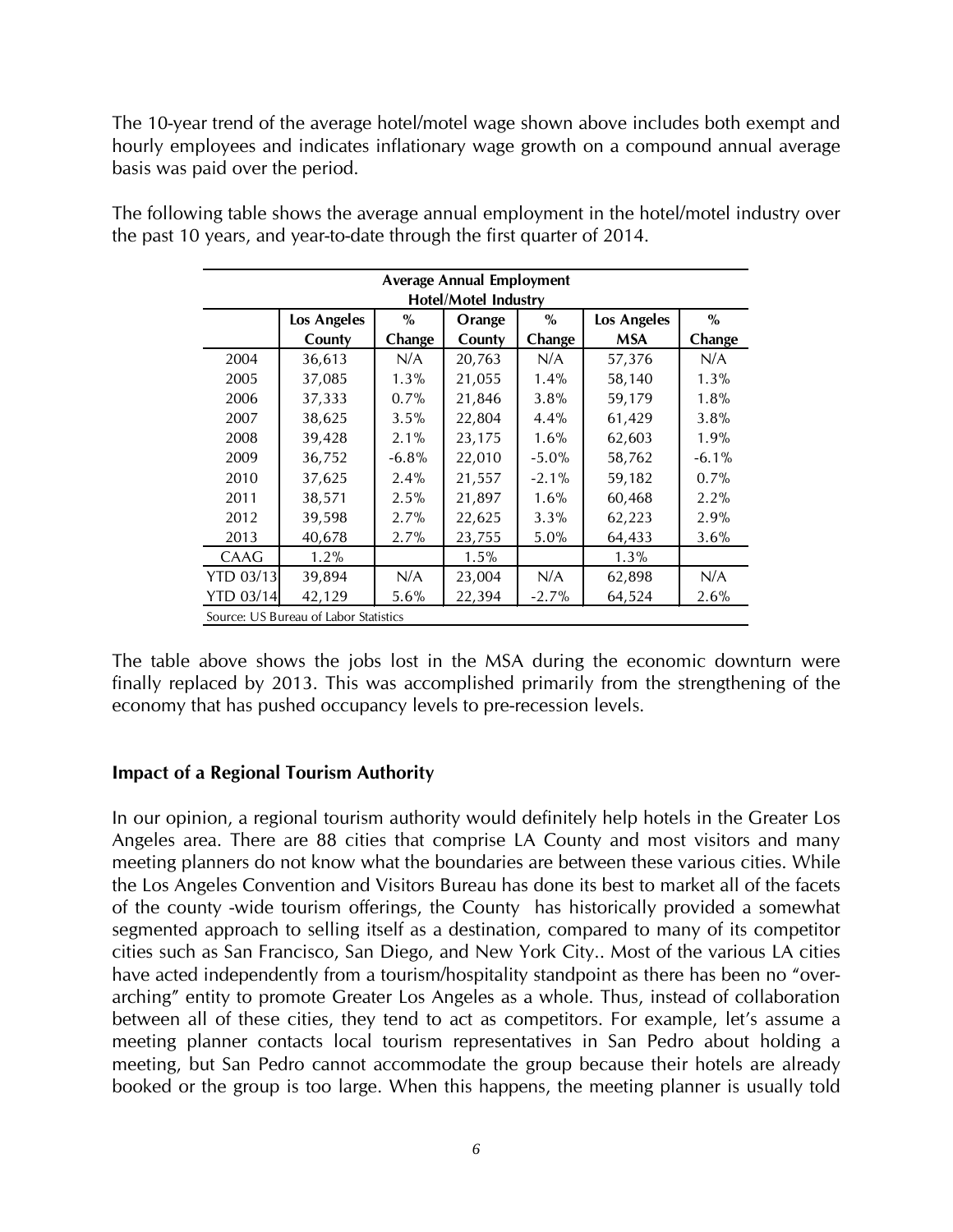"sorry, we can't help you", instead of: "we cannot help you, but my colleagues in Torrance can likely accommodate your needs.

There is one over-arching tourism entity in San Francisco, which has proved very successful. Stakeholders like to deal with one entity, and this interaction needs to be fluid and seamless. In this case, the regional tourism office can work with the larger groups and can do its best to insure that all areas of the region are fairly and equally represented. Thus, a regional tourism authority that links all of the various Destination Marketing Organizations within the County would help to streamline the marketing process. Since many of these jurisdictions delegate manpower to tourism generation, there must be duplication of effort in many cases.

# **Job Impacts of the LAX and Long Beach Wage Initiatives**

Because the LAX hotels were not able to pass on the costs of the increased wages to their hotel guests, the affected hotels have had to implement cost-saving measures such as reduced staffing and benefits, and reduced hotel amenities. Most all affected hotels have experienced reduced staffing levels, with food and beverage receiving the largest portion of the cuts. One hotel reported a reduction of 84 hourly full-time equivalent employees (FTEs) since the ordinance was implemented, with 52 percent of these reductions occurring in food and beverage. Many of the affected hotels have eliminated room service and banquet and service charges, and have built these fees into the menu pricing. This makes it challenging for the sales team as they must explain the difference in pricing to potential clients. This also impacts banquet servers and bartenders as they are now paid a flat rate. The LAX hotels are now operating with a competitive disadvantage because some of their competitive set hotels, such as those in El Segundo, were not impacted by the ordinance.

In Long beach, at least two hotels have removed rooms from inventory in order to fall below the 100-room threshold. This has led to reduced revenue and staff cuts at these hotels. Another hotel has cut 25 FTEs (55,000 man hours) at the same time that occupancy has increased 7 points. The majority of these cuts were in the food and beverage department. One full-service hotel has calculated that the annual financial impact postreduction of staff is approximately \$785,000 in incremental wages, benefits, and payroll taxes. This impact would have been \$1.5 million annually if the staff reductions had not been implemented. In many cases, the staff reductions have resulted in increased workloads, which have impacted service levels. Room service and banquet service charges are now built into menu pricing, which makes it difficult for the sales team to sell against Anaheim hotels.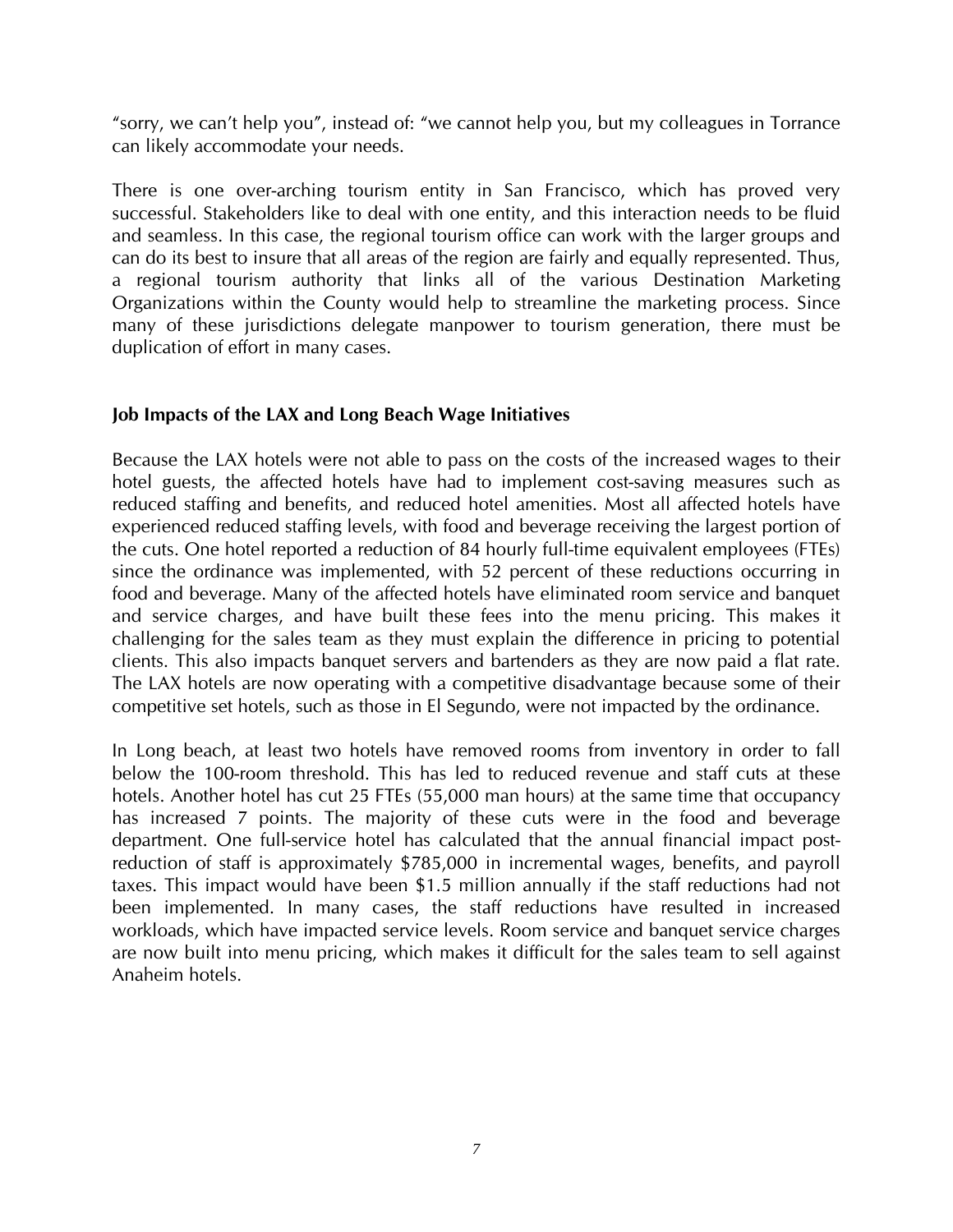# **Conclusions**

Based upon our internal analysis and the third-party research summarized herein, we believe that any ordinance that is implemented should be designed so that it benefits the greatest number of people, without placing an overly onerous burden on the City of Los Angeles hotels. Thus, we believe that a phased-in approach to the wage increase over several years will spread out the financial and operational impacts, allowing the hotels to adjust gradually to the increasing wages. This approach would hopefully prevent the loss of jobs that were experienced in the LAX, Long Beach and SeaTac Airport hotel markets. Additionally, we believe the prudent thing to do would be to include a provision for tip credits in the final wording of the ordinance. Tipped employees should be carved-out as most of these employees already earn well in excess of \$15.37. Without this carve-out, many of the employees that the ordinance is designed to help could end up losing their jobs due to the almost-certain layoffs that have been previously experienced in the precedent hotel markets.

If the ordinance is implemented as currently proposed, there will also be a direct impact on new job creation as well, because developers will not want to risk an investment in new hotels due to the long-term real estate risks associated with development in areas with such high land costs. It should be noted that the compound average annual growth rate for new hotel supply in the City of LA is 0.7 percent from 1988 to the present day. This growth rate is significantly below the national average of 1.9 percent over this same period, and the result is an under-supply of hotel rooms in the market, particularly in Downtown. At present, the convention center is under-utilized due to its inability to attract larger groups because of a lack of hotel rooms in the immediate area. The issue with a lack of adequate new supply in Downtown is that it is currently not economically feasible to develop a hotel in Downtown and the proposed ordinance would only exacerbate the problem.

Similar to what happened in both the LAX Corridor and Long Beach, developers will likely shy away from future development deals if the proposed ordinance is implemented. No new hotels have been built in the LAX Corridor, and only one hotel (which was already under development when the ordinance was implemented) has been built in Long Beach, since their respective ordinances went into effect.

Based upon our research, we have determined that there are owners and potential investors who have slowed the progression of potential deals, and are waiting to see what is going to happen with the proposed ordinance. Three projects have been curtailed in Downtown alone. We believe that if the proposed ordinance is implemented for the City of LA, any new hotel development will likely take place outside if the city limits, which also translates to a loss of transient occupancy tax revenue (TOT).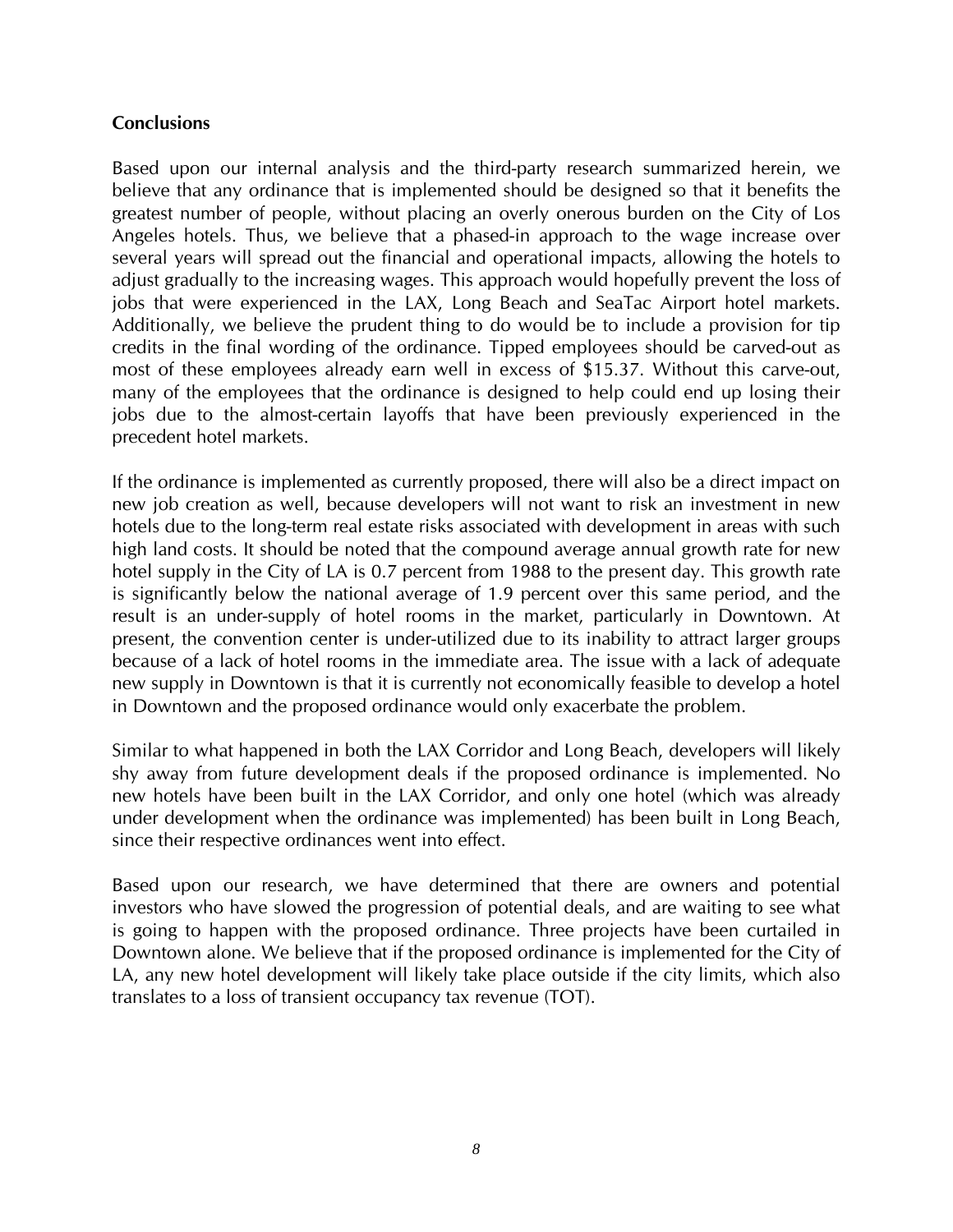*ADDENDA*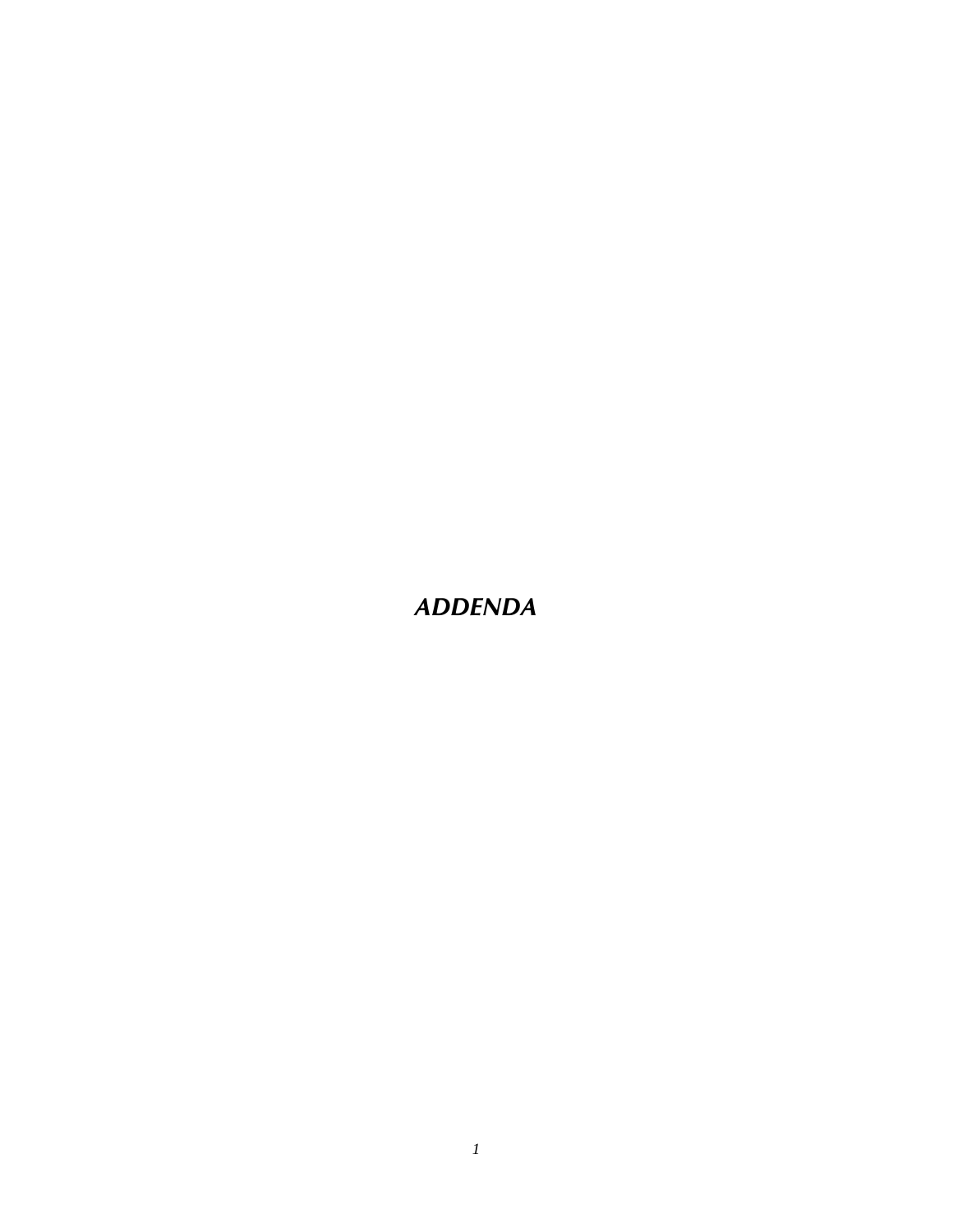*ADDENDUM A*

*CURRENT LOS ANGELES CITY COUNCIL MOTION*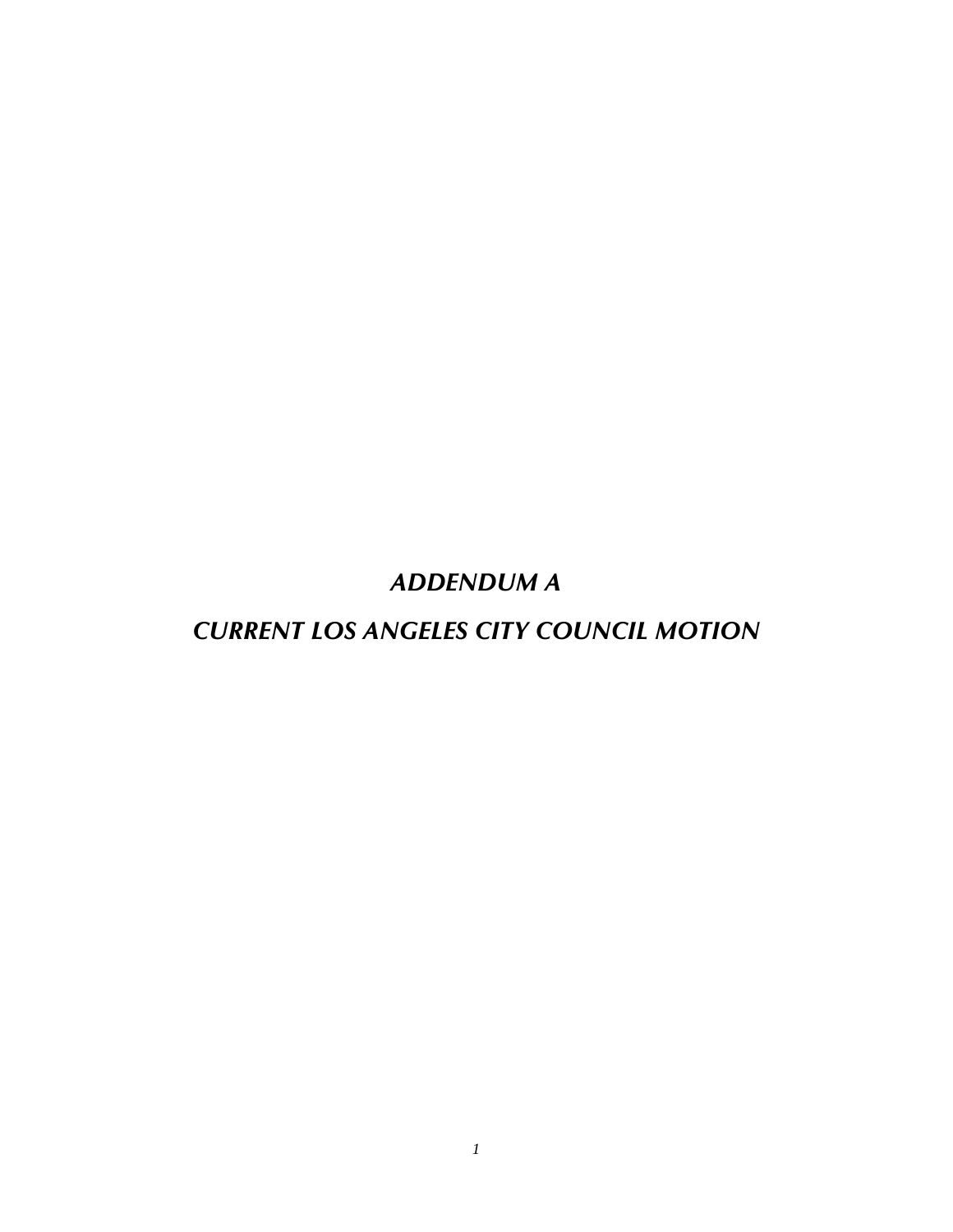## MOTION

**ECONOMIC DEVEL(** 

By maintaining free public tourist attractions like Hollywood Boulevard, Griffith Park and Venice Beach, modernizing LAX, upgrading the Convention Center and helping to build the public transportation system that will carry visitors around the city, to and from hotels, the City of Los Angeles has made significant financial investments to create a climate that has allowed the hospitality industry to thrive in Los Angeles. The City's investments have proven helpful for the hospitality industry, which has enjoyed three consecutive years of growth, and which boasts an occupancy rate of 75.4% (far better than the national average of  $62\%$ ) and a "revenue per room available" rate of \$100 - a 12-year high for LA. Since hotels receive definite benefits from City assets and investments, it is fair and reasonable that these hotels pay their employees a fair wage - especially when doing so would so greatly benefit the people of and the economy in Los Angeles.

According to the Economic Development Department, 43% of the people who work in hotels in Los Angeles earn wages that still put them far below the federal poverty line. Wages paid to hotel employees are economically restrictive and prevent many hospitality employees from having purchasing power at local businesses, which has a devastating toll on Los Angeles' local economy. According to research done by the Economic Policy Institute, increasing wages for hotel workers could generate more than \$70 million in economic activity for Los Angeles.

Income inequality is one of the most pressing economic, social and civil rights issues facing Los Angeles, and establishing a fair wage for hotel employees will help raise thousands of Angelenos out of poverty. Economic studies have made the circumstances of those living paycheck to paycheck clear, and hotel employees should not be forced to work two or three jobs to provide food and shelter for their families.

Several cities, including Santa Monica and West Hollywood, have realized the value in providing enhanced wages for employees in the hotel and tourism industry, and voters in the City of Long Beach adopted a living wage for hotel workers by a nearly 2-1 margin just last year.

In 2007, the Los Angeles City Council passed a living wage ordinance for workers employed in hotels near LAX, and in 2009 passed an ordinance that raised the wages for airport employees. The living wage for airport employees has resulted in higher pay and real benefits for low-income families, and the hotels around LAX have continued to thrive. In recent years, LAX passenger traffic has steadily increased (4.7% increase in 2013, following a 3% increase in 2012) as the city has invested in infrastructure that draws tourists to Los Angeles.

I THEREFORE MOVE that the City Council instruct the CLA to secure a study and provide for public input of the Citywide economic impacts of imposing a living wage of \$15.37 for hotel employees at hotels with more than 100 rooms; and

I FURTHER MOVE that, if supported by the study, the City Council request the City Attorney to work with the CLA and CAO in preparing and presenting an ordinance that requires a living wage for answer hotel workers at hotels with more than 100 rooms. EW. Sent

PRESENTED BY:

Laders 1 1990

**MIKE BONIN** 



NURY MARTINEZ

CURREN D. PRICE.

**EXPORTANCE SCIENTIS** <u> BERTH TAN</u>

**RAPALLACA** 

Councilmember, 11<sup>th</sup> District Councilmember, 6<sup>th</sup> District Councilmember, 9th District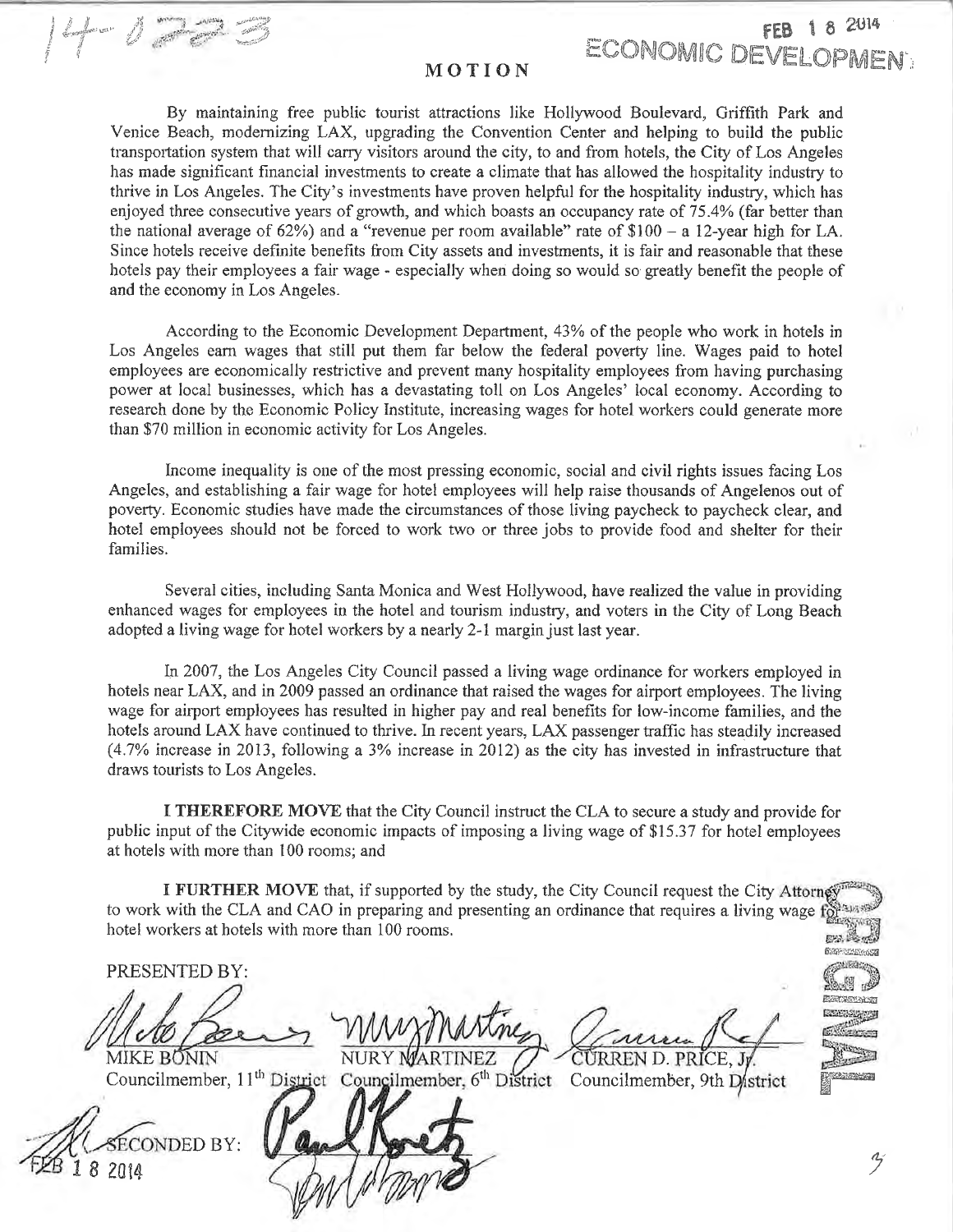*ADDENDUM B WAGE SURVEYS*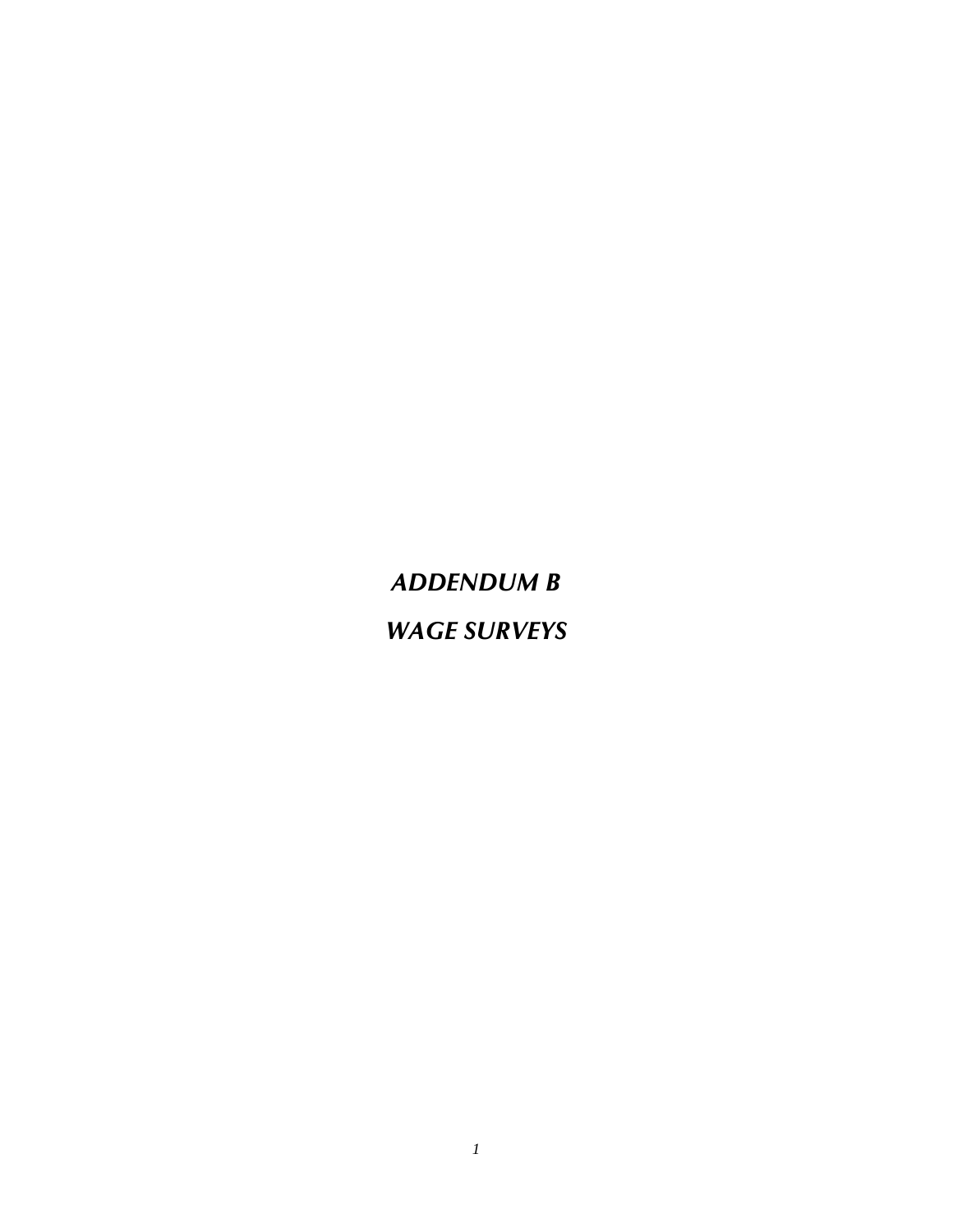**HOURLY SUMMARY COMPENSATION**



#### **2014 HOURLY COMPENSATION SURVEY ‐ THE RESULTS ZONES 1 ‐ 4**

| <b>POSITION TITLES</b>                   |          | <b>Minimum Pay</b>  |                     | Maximum Pay         | <b>Average Pay</b>  |       |          | Minimum Pay Maximum Pay Average Pay |                     |                   |         |       |       | Minimum Pay Maximum Pay Average Pay |       | <b>Minimum Pay</b> | <b>Maximum Pay</b> | <b>Average Pay</b> |
|------------------------------------------|----------|---------------------|---------------------|---------------------|---------------------|-------|----------|-------------------------------------|---------------------|-------------------|---------|-------|-------|-------------------------------------|-------|--------------------|--------------------|--------------------|
|                                          |          |                     |                     | ZONE <sub>1</sub>   |                     |       |          |                                     |                     | ZONE <sub>2</sub> |         |       |       | ZONE 3                              |       |                    | ZONE <sub>4</sub>  |                    |
|                                          |          |                     |                     |                     |                     |       |          |                                     |                     |                   |         |       |       |                                     |       |                    |                    |                    |
| <b>OFFICE &amp; CLERICAL</b>             |          |                     |                     |                     |                     |       |          |                                     |                     |                   |         |       |       |                                     |       |                    |                    |                    |
| <b>Benefits Coordinator</b>              | \$       | 21.72               | \$                  | 21.72               | \$                  | 21.72 |          |                                     |                     |                   |         |       | 22.00 | 22.00                               | 22.00 | 18.00              | 19.00              | 19.00              |
| <b>HR Coordinator</b>                    | Ś        | 19.80               | \$                  | 20.11               | \$                  | 20.06 | \$       | 19.47                               | \$                  | 20.07             | \$      | 19.77 | 18.69 | 20.01                               | 19.67 | 17.46              | 17.95              | 17.89              |
| <b>Employment Coordinator</b>            |          |                     |                     |                     |                     |       |          |                                     |                     |                   |         |       | 14.00 | 14.50                               | 14.50 |                    |                    |                    |
| HR Representative/Clerk                  | \$       | 15.34               | \$                  | 15.34               | -\$                 | 15.34 |          |                                     |                     |                   |         |       | 14.50 | 17.25                               | 16.00 |                    |                    |                    |
| <b>HR Assistant</b>                      | \$       | 15.00               | \$                  | 15.00               | $\zeta$             | 15.00 | \$       | 15.50                               | \$.                 | 15.50             | \$      | 15.50 | 14.73 | 17.41                               | 16.08 | 15.50              | 15.96              | 15.50              |
| Safety Coordinator                       |          |                     |                     |                     |                     |       | \$       | 16.50                               | \$                  | 16.50             | -\$     | 16.50 | 17.40 | 17.40                               | 17.40 | 18.18              | 18.18              | 18.18              |
| <b>File Clerk</b>                        |          |                     |                     |                     |                     |       |          |                                     |                     |                   |         |       |       |                                     |       |                    |                    |                    |
| Receptionist                             | \$       | 16.14               | \$                  | 16.14               | \$                  | 16.14 |          |                                     |                     |                   |         |       |       |                                     |       | 16.00              | 19.69              | 18.19              |
| Executive Administrative Assistant to GM | \$       | 22.84               | \$                  | 22.84               | \$                  | 22.84 | \$       | 25.73                               | \$                  | 26.36             | - \$    | 26.05 | 21.78 | 23.46                               | 22.73 | 19.76              | 24.35              | 25.21              |
| Administrative Assistant to a Manager    | \$       | 18.27               | \$                  | 18.57               | \$                  | 18.42 | \$       | 18.45                               | \$                  | $22.41$ \$        |         | 20.58 | 16.34 | 18.70                               | 17.68 | 15.98              | 21.90              | 17.87              |
| Design Assistant                         |          |                     |                     |                     |                     |       |          |                                     |                     |                   |         |       | 16.22 | 18.13                               | 18.13 |                    |                    |                    |
| Intern                                   | \$       | 10.00               | \$                  | 10.00               | \$                  | 10.00 | Ś        | 9.00                                | \$                  | 9.00              | \$      | 9.00  | 14.46 | 14.46                               | 14.46 | 10.00              | 10.00              | 10.00              |
|                                          |          |                     |                     |                     |                     |       |          |                                     |                     |                   |         |       |       |                                     |       |                    |                    |                    |
| <b>FINANCE</b>                           |          |                     |                     |                     |                     |       |          |                                     |                     |                   |         |       |       |                                     |       |                    |                    |                    |
| Paymaster                                | \$       | 24.14               | \$                  | 25.39               | \$                  | 24.64 | Ś        | 23.24                               | \$                  | 23.24             | \$      | 23.24 | 21.95 | 23.78                               | 23.23 | 22.63              | 22.63              | 22.63              |
| Payroll Clerk                            |          |                     |                     |                     |                     |       | Ś        | 21.65                               | \$                  | 21.65             | \$      | 21.65 | 19.52 | 20.27                               | 19.77 | 16.00              | 24.10              | 21.60              |
| <b>Accounting Coordinator</b>            | \$       | 20.00               | \$                  | 20.00               | \$                  | 20.00 | \$       | $15.91 \quad $$                     |                     | 15.91             | - \$    | 15.91 | 20.65 | 20.65                               | 20.65 | 17.98              | 18.90              | 18.90              |
| Accounts Payable Clerk                   | \$       | 17.83               | \$                  | 18.41               | -\$                 | 18.18 | \$       | 19.60                               | \$                  | 19.60             | \$      | 19.60 | 17.11 | 18.90                               | 18.38 | 16.83              | 18.47              | 17.37              |
| <b>Accounting Clerk</b>                  | \$       | 17.41               | \$                  | 18.16               | \$                  | 17.66 | \$       | 20.69                               | \$                  | 20.92             | \$      | 20.80 | 17.78 | 18.59                               | 18.76 | 16.69              | 20.17              | 18.54              |
| Accounts Receivable Clerk                | \$       | 17.53               | \$                  | 17.98               | \$                  | 17.90 | Ś        | 19.33                               | \$                  | 19.51             | \$      | 19.42 | 17.60 | 19.50                               | 18.46 | 17.23              | 19.65              | 18.86              |
| Lead Night Auditor                       |          |                     |                     |                     |                     |       | \$       | 17.15                               | \$                  | 17.15             | \$      | 17.15 | 15.00 | 17.19                               | 15.80 |                    |                    |                    |
| <b>Night Auditor</b>                     | \$       | 14.91               | \$                  | 15.66               | \$                  | 15.35 | Ś        | 18.21                               | \$                  | 19.74             | \$      | 18.98 | 15.13 | 15.83                               | 15.43 | 14.00              | 16.01              | 14.34              |
| Day Auditor                              | Ś        | 16.44               | $\mathsf{S}$        | 16.85               | $\zeta$             | 16.85 | \$       | 20.61                               | \$                  | 20.61             | -\$     | 20.61 | 19.34 | 20.00                               | 19.67 | 18.19              | 19.39              | 18.79              |
| <b>Purchasing Agent</b>                  |          |                     |                     |                     |                     |       | ς        | 18.04                               | \$                  | 19.88             | \$      | 18.96 | 14.50 | 18.85                               | 14.50 | 14.77              | 17.70              | 15.98              |
| Purchasing Administrative Assistant      |          |                     |                     |                     |                     |       | Ś        | 14.55                               | \$                  | 14.55             | \$      | 14.55 | 15.38 | 15.38                               | 15.38 | 16.00              | 16.48              | 16.48              |
| General Cashier                          | \$       | 17.14               | \$                  | 17.57               | \$                  | 17.36 | Ś        | 19.57                               | \$                  | 19.57             | \$      | 19.57 | 17.95 | 19.18                               | 18.73 | 16.83              | 17.71              | 17.71              |
| Credit & Collections Clerk               |          |                     |                     |                     |                     |       |          |                                     |                     |                   |         |       | 18.00 | 22.50                               | 19.48 |                    |                    |                    |
| <b>Accounting Analyst/Cost Analyst</b>   | \$       | 21.47               | -\$                 | 21.47               | \$                  | 21.47 |          |                                     |                     |                   |         |       |       |                                     |       | 20.00              | 22.00              | 21.00              |
| Senior Clerk                             |          |                     |                     |                     |                     |       |          |                                     |                     |                   |         |       | 22.50 | 26.50                               | 24.50 |                    |                    |                    |
|                                          |          |                     |                     |                     |                     |       |          |                                     |                     |                   |         |       |       |                                     |       |                    |                    |                    |
| <b>STOREROOM</b>                         |          |                     |                     |                     |                     |       |          |                                     |                     |                   |         |       |       |                                     |       |                    |                    |                    |
| Supervisor                               | \$       | 18.90               | \$                  | 18.90               | \$                  | 18.90 | \$       | 20.72                               | \$                  | 21.22             | - \$    | 21.06 | 17.57 | 19.76                               | 19.01 | 13.10              | 13.10              | 13.10              |
| Storeroom Clerk                          | \$       | 15.21               | \$                  | 15.35               | \$                  | 15.28 | \$       | 16.83                               | \$                  | 17.29             | -\$     | 16.98 | 13.93 | 15.53                               | 14.44 | 12.75              | 14.93              | 13.14              |
| Lead Storeroom Clerk                     | \$       | 21.25               | \$                  | 21.25               | \$                  | 21.25 |          |                                     |                     |                   |         |       | 14.94 | 15.24                               | 14.94 | 15.00              | 16.88              | 16.41              |
| <b>Receiving Clerk</b>                   | Ś        | 15.39               | \$                  | 15.39               | \$                  | 15.39 | \$       | 17.94                               | \$                  | 18.41             | - \$    | 18.11 | 14.19 | 14.72                               | 14.46 | 13.69              | 14.19              | 13.94              |
|                                          |          |                     |                     |                     |                     |       |          |                                     |                     |                   |         |       |       |                                     |       |                    |                    |                    |
| <b>F&amp;B CASHIER</b>                   |          |                     |                     |                     |                     |       |          |                                     |                     |                   |         |       |       |                                     |       |                    |                    |                    |
| <b>Head Cashier</b>                      |          |                     |                     |                     |                     |       |          |                                     |                     |                   |         |       |       |                                     |       |                    |                    |                    |
| Room Service Cashier                     | \$       | 15.72               | -\$                 | 15.72               | \$                  | 15.72 | \$       | 17.29                               | \$                  | 17.29             | -\$     | 17.29 | 12.46 | 14.03                               | 13.10 | 11.50              | 15.53              | 11.87              |
| Room Service Cashier (3rd shift)         |          |                     |                     |                     |                     |       |          |                                     |                     |                   |         |       | 11.50 | 11.50                               | 11.50 |                    |                    |                    |
| <b>Restaurant Cashier</b>                | \$       | $12.78 \; \text{S}$ |                     | 12.93               | \$                  | 12.93 |          |                                     |                     |                   |         |       | 13.68 | 14.81                               | 14.24 |                    |                    |                    |
|                                          |          |                     |                     |                     |                     |       |          |                                     |                     |                   |         |       |       |                                     |       |                    |                    |                    |
| <b>CULINARY</b>                          |          |                     |                     |                     |                     |       |          |                                     |                     |                   |         |       |       |                                     |       |                    |                    |                    |
| Kitchen Supervisor                       | \$       | 17.99               | \$                  | 19.07               | \$                  | 18.66 | \$       | 18.67                               | \$                  | $19.14 \quad$ \$  |         | 18.91 | 17.50 | 19.95                               | 18.97 | 18.00              | 22.59              | 16.28              |
| Garde Manger                             | Ş        | 17.96               | Ş                   | 18.69               | $\ddot{ }$          | 17.98 | Ş        | 19.91                               | Ş                   | 19.91             | \$      | 19.91 | 19.01 | 19.01                               | 19.01 | 11.00              | 14.00              | 12.33              |
| <b>Assistant Garde Manger</b>            |          |                     |                     |                     |                     |       |          |                                     |                     |                   |         |       | 18.08 | 19.92                               | 19.92 |                    |                    |                    |
| Butcher                                  |          |                     |                     |                     |                     |       | \$       | $20.52 \div$                        |                     | $20.52 \quad$ \$  |         | 20.52 | 25.72 | 25.72                               | 25.72 | 16.96              | 20.58              | 20.15              |
| Pastry Chef                              | \$       | 19.75               | \$                  | 19.75               | \$                  | 19.75 | \$       | 15.20                               | $\zeta$             | 15.20             | \$      | 15.20 | 19.00 | 19.00                               | 19.00 | 28.05              | 28.05              | 28.05              |
| Assistant Pastry Chef                    |          |                     |                     |                     |                     |       | Ś        | 20.49                               | \$                  | 20.49             | \$      | 20.49 | 21.22 | 23.37                               | 23.37 | 18.90              | 19.49              | 18.68              |
| Pastry Cook I                            | \$       | 18.44               | \$                  | 18.44               | \$                  | 18.44 | Ś        | 17.20                               | \$                  | 17.56             | \$      | 17.34 | 16.64 | 17.02                               | 17.02 | 14.06              | 15.07              | 14.65              |
| Pastry Cook II (baker)                   | \$       | 17.08               | $\ddot{\mathsf{S}}$ | 17.08               | \$                  | 17.08 | \$       | 17.66                               | $\ddot{\mathsf{S}}$ | 17.88             | - \$    | 17.83 | 16.42 | 17.76                               | 17.76 | 14.96              | 15.30              | 14.77              |
|                                          |          |                     |                     |                     |                     |       |          |                                     |                     |                   |         |       |       |                                     |       |                    |                    |                    |
| <b>MAIN KITCHEN / BANQUETS</b>           |          |                     |                     |                     |                     |       |          |                                     |                     |                   |         |       |       |                                     |       |                    |                    |                    |
| Lead Cook (Cook I)                       | \$       | 18.05               | -\$                 | 18.15               | \$                  | 18.15 | \$       | $18.21 \quad$ \$                    |                     | $18.94 \div$      |         | 18.57 | 17.30 | 18.30                               | 17.97 | 14.86              | 17.10              | 15.81              |
| Main Cook (Cook II)                      | \$       | 16.35               | $\ddot{\mathsf{S}}$ | 16.59               | $\ddot{\mathsf{S}}$ | 16.59 | \$       | 17.29                               | \$                  | 17.47             | $\zeta$ | 17.38 | 15.03 | 16.51                               | 16.05 | 13.63              | 16.07              | 14.40              |
| Prep Cook (Cook III)                     | \$       | 15.59               | -\$                 | 15.69               | -\$                 | 15.69 | \$       | 16.35                               | -\$                 | 16.45             | \$      | 16.36 | 12.90 | 14.56                               | 13.95 | 12.56              | 13.88              | 12.77              |
| Pantry (Entry Level)                     | \$       | 13.15               | \$                  | 14.74               | $\ddot{\varsigma}$  | 13.68 | \$       | 16.29                               | \$                  | 16.68             | \$      | 16.49 | 13.06 | 13.98                               | 13.52 | 11.62              | 13.10              | 11.76              |
| Cook (3rd shift)                         | \$       | 17.80               | $\zeta$             | 17.80               | -\$                 | 17.80 | \$       | 18.40                               | \$                  | 18.40             | \$      | 18.40 | 12.75 | 15.00                               | 13.88 | 13.66              | 14.35              | 14.17              |
| Lead Pantry                              |          |                     |                     |                     |                     |       | Ś        | 19.15                               | \$                  | $19.15 \quad $$   |         | 19.15 | 16.00 | 16.00                               | 16.00 |                    |                    |                    |
| <b>Banquet Cook</b>                      | \$       | 17.09               | \$                  | 17.59               | -\$                 | 17.59 |          |                                     |                     |                   |         |       |       |                                     |       |                    |                    |                    |
| Apprentice                               | \$       | 10.85               | \$                  | 10.85               | $\ddot{\mathsf{S}}$ | 10.85 | \$       | 10.00                               | \$                  | 10.00             | \$      | 10.00 |       |                                     |       | 10.00              | 10.00              | 10.00              |
| Buffet Runner/Food Runner                | \$       | $9.00\frac{2}{3}$   |                     | $9.00\frac{2}{3}$   |                     | 9.00  | \$       | 10.86                               | \$                  | 10.86             | - \$    | 10.86 | 13.27 | 13.27                               | 13.27 | 11.00              | 14.85              | 11.13              |
|                                          |          |                     |                     |                     |                     |       |          |                                     |                     |                   |         |       |       |                                     |       |                    |                    |                    |
| <b>GOURMET or SPECIALTY RESTAURANT</b>   |          |                     |                     |                     |                     |       |          |                                     |                     |                   |         |       |       |                                     |       |                    |                    |                    |
| Lead Cook (Cook I)                       | \$       | 18.23               | \$                  | 18.23               | \$                  | 18.23 | \$       | 17.71                               | \$                  | 18.13             | \$      | 17.87 | 16.85 | 19.35                               | 19.35 | 14.71              | 15.77              | 14.95              |
| Main Cook (Cook II)                      | \$       | 16.85               | $\zeta$             | 16.85               | $\zeta$             | 16.85 | \$       | 16.07                               | \$                  | 16.81             | - \$    | 16.30 | 16.52 | 17.77                               | 17.77 | 13.18              | 14.63              | 13.53              |
| Prep Cook (Cook III)                     | \$       | 15.50               | \$                  | 15.50               | \$                  | 15.50 | \$       | 15.67                               | \$                  | 15.91             | - \$    | 15.73 | 13.00 | 15.43                               | 15.43 | 12.13              | 12.56              | 12.26              |
| Pantry (Entry Level)                     | \$       | 14.15               | $\ddot{\mathsf{S}}$ | $14.15 \pm 5$       |                     | 14.15 | \$       | 16.47                               | \$                  | $16.47 \pm$       |         | 16.47 | 17.88 | 17.88                               | 17.88 | 11.43              | 12.54              | 11.49              |
| <b>Specialty Cook</b>                    |          |                     |                     |                     |                     |       |          |                                     |                     |                   |         |       | 18.08 | 19.92                               | 19.92 |                    |                    |                    |
| Sushi Cook                               | \$       | 22.35               | $\zeta$             | 22.35               | \$                  | 22.35 |          |                                     |                     |                   |         |       |       |                                     |       | 16.00              | 16.73              | 16.73              |
|                                          |          |                     |                     |                     |                     |       |          |                                     |                     |                   |         |       |       |                                     |       |                    |                    |                    |
| MAIN RESTAURANT                          |          |                     |                     |                     |                     |       |          |                                     |                     |                   |         |       |       |                                     |       |                    |                    |                    |
| Lead Cook (Cook I)                       |          |                     |                     |                     |                     |       | \$       | 19.21                               | \$                  | 19.21             | - \$    | 19.21 | 17.39 | 18.26                               | 18.26 | 15.98              | 17.56              | 16.46              |
| Main Cook (Cook II)                      | \$       | 18.55               | \$                  | 18.55               | \$                  | 18.55 | \$       | 16.48                               | \$                  | 17.39             | \$      | 16.93 | 15.50 | 17.88                               | 16.23 | 14.05              | 14.68              | 14.32              |
| Prep Cook (Cook III)                     | \$       | 17.80               | -\$                 | 17.80               | -\$                 | 17.80 | \$       | 15.88                               | \$                  | 16.08             | \$      | 15.93 | 12.43 | 14.91                               | 14.56 | 12.81              | 14.27              | 13.13              |
| Pantry (Entry Level)                     |          |                     |                     |                     |                     |       | Ś        | 17.14                               | \$                  | 18.05             | - \$    | 17.49 |       |                                     |       |                    |                    |                    |
|                                          |          |                     |                     |                     |                     |       |          |                                     |                     |                   |         |       |       |                                     |       |                    |                    |                    |
|                                          |          |                     |                     |                     |                     |       |          |                                     |                     |                   |         |       |       |                                     |       |                    |                    |                    |
| <b>EMPLOYEE CAFETERIA</b>                |          | 14.63               | \$                  |                     |                     |       | \$       | 19.10                               |                     |                   |         | 19.10 |       | 18.74                               | 18.74 | 16.93              | 17.04              |                    |
| Supervisor                               | \$       |                     |                     | 14.63               | \$                  | 14.63 |          | 16.34                               | \$                  | 19.10             | - \$    |       | 17.56 |                                     |       |                    |                    | 16.99              |
| Cook                                     | \$       | 15.72               | $\ddot{\varsigma}$  | $15.72 \div$        |                     | 15.72 | \$       |                                     | \$                  | 17.18             | \$      | 16.83 | 15.59 | 16.25                               | 16.13 | 12.05              | 12.75              | 13.16              |
| Server                                   | \$<br>\$ | 14.20               | \$                  | 14.28               | \$                  | 14.28 | \$<br>\$ | 16.18                               | \$                  | 16.18             | \$      | 16.18 | 11.11 | 13.35                               | 12.63 | 10.85              | 11.56              | 11.45              |
| Utility                                  |          | $15.37 \pm 5$       |                     | 15.37               | -\$                 | 15.37 |          | $15.10 \pm 5$                       |                     | $15.10 \pm 5$     |         | 15.10 | 12.53 | 13.59                               | 13.04 | 11.00              | 12.84              | 11.57              |
| <b>STEWARDING</b>                        |          |                     |                     |                     |                     |       |          |                                     |                     |                   |         |       |       |                                     |       |                    |                    |                    |
| Supervisor                               | \$       | $17.34 \; \text{S}$ |                     | $17.36 \; \text{S}$ |                     | 17.36 | \$       | 17.98 \$                            |                     | $18.82 \div$      |         | 18.32 | 16.17 | 17.32                               | 16.98 | 14.15              | 16.28              | 15.53              |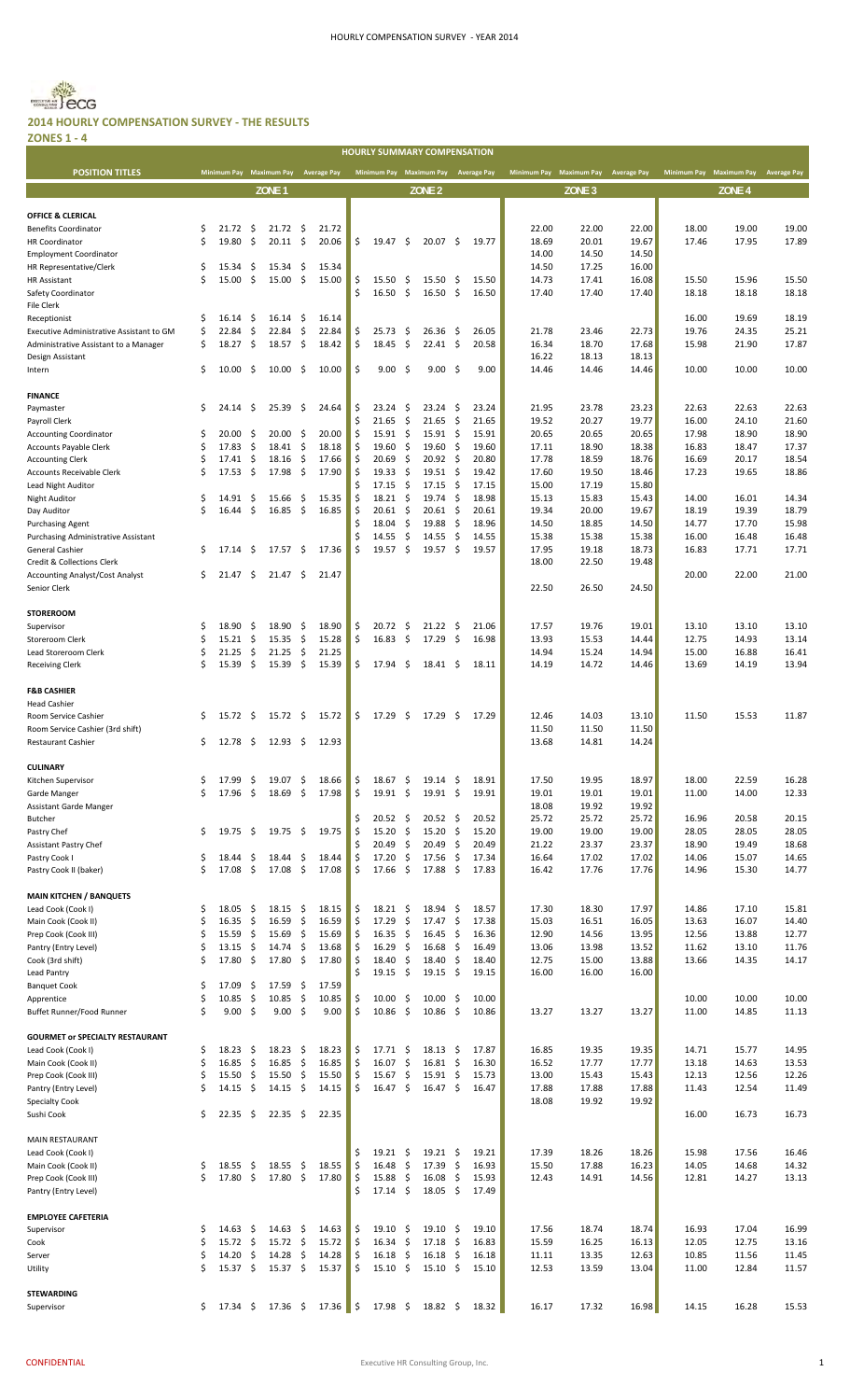

**ZONES 1 ‐ 4** г

|                                |    |       |     |                         |                    |                    |    |       |                    | <b>HOURLY SUMMARY COMPENSATION</b>  |     |       |                         |                   |                    |                    |                    |                    |
|--------------------------------|----|-------|-----|-------------------------|--------------------|--------------------|----|-------|--------------------|-------------------------------------|-----|-------|-------------------------|-------------------|--------------------|--------------------|--------------------|--------------------|
| <b>POSITION TITLES</b>         |    |       |     | Minimum Pay Maximum Pay |                    | <b>Average Pay</b> |    |       |                    | Minimum Pay Maximum Pay Average Pay |     |       | Minimum Pay Maximum Pay |                   | <b>Average Pay</b> | <b>Minimum Pay</b> | <b>Maximum Pay</b> | <b>Average Pay</b> |
|                                |    |       |     | ZONE <sub>1</sub>       |                    |                    |    |       |                    | ZONE <sub>2</sub>                   |     |       |                         | ZONE <sub>3</sub> |                    |                    | ZONE <sub>4</sub>  |                    |
| Night Cleaner Supervisor       |    |       |     |                         |                    |                    |    |       |                    |                                     |     |       | 13.00                   | 13.00             | 13.00              |                    |                    |                    |
| Night Cleaner                  | \$ | 20.14 | \$  | 20.14                   | \$                 | 20.14              | \$ | 17.10 | \$                 | 17.10                               | \$  | 17.10 | 12.38                   | 13.02             | 12.70              | 13.15              | 15.07              | 14.07              |
| Steward                        | Ś  | 14.28 | \$  | 14.28                   | $\mathsf{\hat{S}}$ | 14.28              | \$ | 14.41 | Ŝ.                 | 15.01                               | \$  | 14.70 | 12.25                   | 13.51             | 12.96              | 10.82              | 12.84              | 11.35              |
| Pot Washer                     |    |       |     |                         |                    |                    | \$ | 11.33 | Ŝ.                 | 12.00                               | -\$ | 11.66 |                         |                   |                    | 11.00              | 12.57              | 12.04              |
| Ware Washer                    | \$ | 9.00  | \$. | 10.44                   | -\$                | 9.78               |    |       |                    |                                     |     |       | 11.29                   | 12.29             | 11.79              | 12.10              | 12.10              | 12.10              |
| <b>Banquet Runner</b>          | Ś  | 16.10 | \$  | 16.10                   | \$                 | 16.10              |    |       |                    |                                     |     |       | 12.95                   | 13.32             | 13.32              |                    |                    |                    |
| ROOM SERVICE - IN ROOM DINING  |    |       |     |                         |                    |                    |    |       |                    |                                     |     |       |                         |                   |                    |                    |                    |                    |
| Supervisor                     |    |       |     |                         |                    |                    | \$ | 14.35 | \$.                | 14.35                               | \$  | 14.35 | 16.37                   | 16.37             | 16.37              | 13.89              | 13.89              | 13.89              |
| Order Taker                    | Ŝ  | 15.45 | \$. | 15.45                   | \$.                | 15.45              | \$ | 14.42 | Ŝ.                 | 14.85                               | Ŝ.  | 14.54 | 12.94                   | 13.62             | 13.47              | 11.53              | 13.00              | 12.28              |
| Server                         | \$ | 8.94  | \$  | 9.28                    | \$                 | 9.07               | \$ | 8.16  | \$                 | 8.21                                | -\$ | 8.20  | 8.26                    | 8.94              | 8.64               | 8.07               | 8.72               | 8.38               |
| <b>Bus Person</b>              | Ś  | 16.15 | Ś.  | 16.15                   | Ŝ.                 | 16.15              | Ś. | 13.51 | Ŝ.                 | 13.51                               | Ŝ.  | 13.51 | 10.35                   | 11.02             | 10.85              |                    |                    |                    |
| Captain                        |    |       |     |                         |                    |                    | Ś  | 14.10 | Ŝ.                 | 14.10                               | -\$ | 14.10 |                         |                   |                    | 10.50              | 10.50              | 10.50              |
| <b>GOURMET RESTAURANT</b>      |    |       |     |                         |                    |                    |    |       |                    |                                     |     |       |                         |                   |                    |                    |                    |                    |
| Supervisor                     | Ŝ  | 19.25 | Ś   | 19.25                   | \$                 | 19.25              | \$ | 21.00 | Ŝ.                 | 21.00                               | Ŝ.  | 21.00 | 17.60                   | 20.10             | 19.35              | 18.00              | 18.00              | 18.00              |
| <b>Host Person/Greeter</b>     | Ś  | 16.33 | Ś   | 16.33                   | \$                 | 16.33              | \$ | 15.38 | Ŝ.                 | 15.46                               | \$  | 15.42 | 14.12                   | 15.06             | 14.57              | 10.67              | 12.66              | 11.24              |
| Server                         | Ŝ  | 9.05  | \$  | 9.05                    | $\mathsf{\hat{S}}$ | 9.05               | \$ | 8.07  | \$                 | 8.07                                | Ŝ.  | 8.07  | 8.10                    | 8.60              | 8.32               | 8.00               | 8.85               | 8.33               |
| Busperson                      | \$ | 11.60 | \$  | 11.60                   | \$                 | 11.60              | \$ | 10.55 | $\mathsf{\hat{S}}$ | 10.80                               | \$  | 10.65 | 10.84                   | 11.64             | 11.52              | 8.08               | 9.51               | 8.63               |
| Food Runner                    | Ŝ  | 12.78 | Ś   | 12.78                   | Ŝ.                 | 12.78              | Ś. | 11.41 | Ŝ.                 | 11.66                               | Ŝ.  | 11.55 | 11.18                   | 11.82             | 11.74              | 9.17               | 10.05              | 9.61               |
| Captain                        |    |       |     |                         |                    |                    |    |       |                    |                                     |     |       | 15.00                   | 16.00             | 15.50              |                    |                    |                    |
| Sommelier/Wine Steward         |    |       |     |                         |                    |                    | \$ | 16.00 | Ŝ                  | 16.00                               | -\$ | 16.00 |                         |                   |                    |                    |                    |                    |
| <b>CAFÉ or MAIN RESTAURANT</b> |    |       |     |                         |                    |                    |    |       |                    |                                     |     |       |                         |                   |                    |                    |                    |                    |
| Supervisor                     | Ś  | 15.73 | \$. | 16.87                   | \$.                | 15.80              | \$ | 23.39 | \$.                | 23.39                               | \$. | 23.39 | 16.78                   | 18.03             | 17.64              | 16.75              | 18.66              | 17.81              |
| <b>Host Person/Greeter</b>     | \$ | 13.17 | \$  | 13.49                   | \$                 | 13.26              | \$ | 15.01 | S.                 | 15.27                               | -\$ | 15.14 | 13.22                   | 14.46             | 13.60              | 10.60              | 11.61              | 10.82              |
| Server                         | \$ | 9.34  | \$  | 9.34                    | Ŝ.                 | 9.34               | \$ | 8.23  | Ŝ.                 | 8.23                                | Ŝ.  | 8.23  | 8.08                    | 8.34              | 8.22               | 8.06               | 8.60               | 8.26               |
| Busperson                      | Ś  | 10.83 | \$  | 10.83                   | \$                 | 10.83              | \$ | 11.03 | \$                 | 11.03                               | \$  | 11.03 | 10.39                   | 11.38             | 10.74              | 8.30               | 8.95               | 8.45               |
| <b>MINI BAR</b>                |    |       |     |                         |                    |                    |    |       |                    |                                     |     |       |                         |                   |                    |                    |                    |                    |
| Supervisor                     | S  | 15.00 | Ŝ   | 15.00                   | \$.                | 15.00              | \$ | 16.40 | Ŝ.                 | 16.40                               | -\$ | 16.40 |                         |                   |                    |                    |                    |                    |
| Attendant                      | Ś  | 13.12 | Ś   | 13.87                   | Ś                  | 13.53              | \$ | 14.13 | Ś                  | 14.19                               | Ŝ.  | 14.15 | 12.48                   | 13.21             | 13.06              | 10.38              | 10.65              | 10.56              |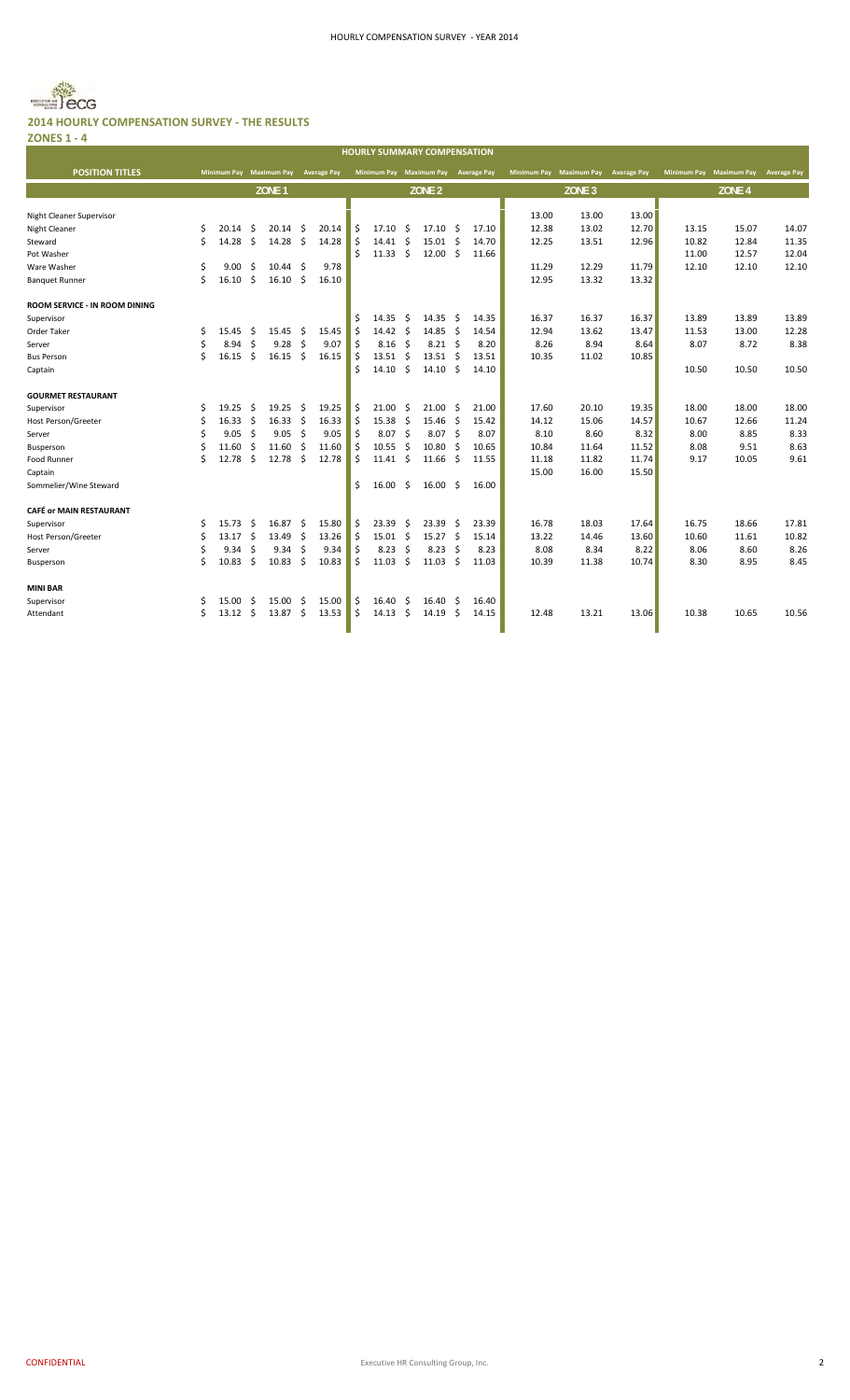

| <b>ZONES 1 - 4</b>                    |    |                         |              |                   |      |                    |    |                                     |     |                   |     |       |       |                         |                    |             |                    |                    |
|---------------------------------------|----|-------------------------|--------------|-------------------|------|--------------------|----|-------------------------------------|-----|-------------------|-----|-------|-------|-------------------------|--------------------|-------------|--------------------|--------------------|
|                                       |    |                         |              |                   |      |                    |    | <b>HOURLY SUMMARY COMPENSATION</b>  |     |                   |     |       |       |                         |                    |             |                    |                    |
| <b>POSITION TITLES</b>                |    | Minimum Pay Maximum Pay |              |                   |      | <b>Average Pay</b> |    | Minimum Pay Maximum Pay Average Pay |     |                   |     |       |       | Minimum Pay Maximum Pay | <b>Average Pay</b> | Minimum Pay | <b>Maximum Pay</b> | <b>Average Pay</b> |
|                                       |    |                         |              | ZONE <sub>1</sub> |      |                    |    |                                     |     | ZONE <sub>2</sub> |     |       |       | ZONE <sub>3</sub>       |                    |             | ZONE <sub>4</sub>  |                    |
|                                       |    |                         |              |                   |      |                    |    |                                     |     |                   |     |       |       |                         |                    |             |                    |                    |
| <b>CONCIERGE - CLUB LOUNGE</b>        |    |                         |              |                   |      |                    |    |                                     |     |                   |     |       |       |                         |                    |             |                    |                    |
| Concierge/Host                        | Ś. | 15.80                   | -Ś           | 15.80             | - \$ | 15.80              | Ŝ. | 18.64                               | Ŝ.  | 18.64             | Ŝ.  | 18.64 | 16.00 | 16.30                   | 16.30              | 15.00       | 16.12              | 15.55              |
| Food Attendant                        | Ś  | 13.45                   | $\mathsf{S}$ | $13.45 \quad$ \$  |      | 13.45              |    |                                     |     |                   |     |       | 10.17 | 13.63                   | 13.36              |             |                    |                    |
| <b>BEVERAGE OUTLET</b>                |    |                         |              |                   |      |                    |    |                                     |     |                   |     |       |       |                         |                    |             |                    |                    |
| <b>Beverage Outlet Supervisor</b>     |    |                         |              |                   |      |                    |    | 14.00                               | -Ś  | 14.00             | Ŝ   | 14.00 | 18.80 | 19.39                   | 19.39              | 16.30       | 18.05              | 17.42              |
| <b>Head Bartender</b>                 | Ś. | 17.15                   | -\$          | $17.15 \quad $$   |      | 17.15              | Ŝ. | 19.68                               | S.  | 19.68             | Ŝ.  | 19.68 | 12.43 | 13.18                   | 12.80              |             |                    |                    |
| Service Bartender                     |    |                         |              |                   |      |                    |    | $14.61 \quad$ \$                    |     | 14.61             | Ŝ.  | 14.61 | 17.78 | 17.78                   | 17.78              | 8.00        | 8.00               | 8.00               |
| Bartender                             | Ś. | 11.88                   | - \$         | 11.88             | \$   | 11.88              | Ś  | 11.91                               | Ŝ.  | $12.11 \quad$ \$  |     | 12.04 | 11.83 | 12.65                   | 12.23              | 8.79        | 10.69              | 9.49               |
| Café Bartender                        |    |                         |              |                   |      |                    |    |                                     |     |                   |     |       |       |                         |                    | 10.00       | 10.00              | 10.00              |
| <b>Host Person/Greeter</b>            | Ś  | 16.59                   | -Ś           | 16.59             | -Ś   | 16.59              | Ŝ  | 16.01                               | Ŝ   | $16.01 \quad$ \$  |     | 16.01 | 14.70 | 14.70                   | 14.70              | 8.00        | 8.00               | 8.00               |
| Cocktail Server                       |    | 9.04                    | -Ś           | 9.04              | -Ś   | 9.04               | Ś. | 8.05                                | Ŝ.  | 8.05              | Ŝ.  | 8.05  | 8.80  | 8.91                    | 8.88               | 8.10        | 8.72               | 8.25               |
| Barback                               |    | 11.78                   | -\$          | 11.78             | -\$  | 11.78              | Ś. | 13.26                               | \$. | 13.26             | \$. | 13.26 | 11.69 | 11.91                   | 11.88              | 8.75        | 10.00              | 9.14               |
| Front Bartender (night club)          |    |                         |              |                   |      |                    |    |                                     |     |                   |     |       |       |                         |                    |             |                    |                    |
| Food Runner (Beverage Outlet)         | Ś. | 13.68                   | - Ś          | 13.68             | Ŝ.   | 13.68              | Ś. | 9.97                                | Ŝ.  | 9.97              | Ŝ.  | 9.97  | 12.91 | 13.14                   | 13.14              | 8.63        | 8.63               | 8.63               |
|                                       |    |                         |              |                   |      |                    |    |                                     |     |                   |     |       |       |                         |                    |             |                    |                    |
| <b>OTHER OUTLETS</b>                  |    |                         |              |                   |      |                    |    |                                     |     |                   |     |       |       |                         |                    |             |                    |                    |
| Snack bar/Coffee Attendant            | \$ | 13.00                   | -Ś           | $13.21 \quad$ \$  |      | 13.21              | Ś  | 16.27                               | Ŝ   | 16.27             | Ŝ.  | 16.27 | 15.21 | 15.54                   | 15.38              | 11.25       | 13.82              | 11.49              |
| Cashier                               | Ŝ  | 12.55                   | -\$          | 12.55             | -\$  | 12.55              | Ŝ. | 16.27                               | Ŝ.  | 16.27             | -\$ | 16.27 |       |                         |                    | 10.66       | 11.85              | 11.35              |
| Barista Line Server (i.e.: Starbucks) | Ś. | $13.22 \quad$ \$        |              | 13.22             | -\$  | 13.22              | Ŝ  | 16.27                               | Ŝ.  | 16.27             | Ŝ   | 16.27 | 12.46 | 14.46                   | 13.08              | 12.50       | 13.19              | 12.67              |
| <b>BANQUET FOOD SERVICE</b>           |    |                         |              |                   |      |                    |    |                                     |     |                   |     |       |       |                         |                    |             |                    |                    |
| Captain                               | Ś. | 12.76                   | - Ś          | 12.86             | -\$  | 12.80              | Ś. | 11.03                               | Ŝ.  | 11.07             | Ŝ.  | 11.05 | 11.27 | 12.71                   | 11.91              | 10.12       | 11.72              | 10.77              |
| Captain including tips                |    | $16.80 \quad $$         |              | $16.80 \quad $$   |      | 16.80              | Ŝ. | 22.76                               | - Ś | 22.76             | Ŝ.  | 22.76 | 16.95 | 16.95                   | 16.95              | 40.13       | 40.13              | 40.13              |
| Server                                |    | $10.42 \quad$ \$        |              | 10.64             | - Ś  | 10.55              |    | 9.96                                | Ŝ.  | 9.96              | Ŝ   | 9.96  | 9.62  | 10.74                   | 10.11              | 8.06        | 8.76               | 8.36               |
| Server including tips                 |    | 8.00                    | -Ś           | 8.00              | Ŝ    | 8.00               | S  | 20.66                               | Ŝ.  | 20.66             | Ŝ.  | 20.66 | 14.31 | 19.50                   | 14.31              | 32.00       | 32.00              | 32.00              |
| <b>Bus Person</b>                     |    | 13.45                   | Ŝ.           | 13.45             | Ŝ.   | 13.45              | Ŝ. | 11.26                               | Ŝ   | 11.26             | Ŝ.  | 11.26 | 10.46 | 10.81                   | 10.73              |             |                    |                    |

Bus Person including tips and the control of the control of the control of the control of the control of the control of the control of the control of the control of the control of the control of the control of the control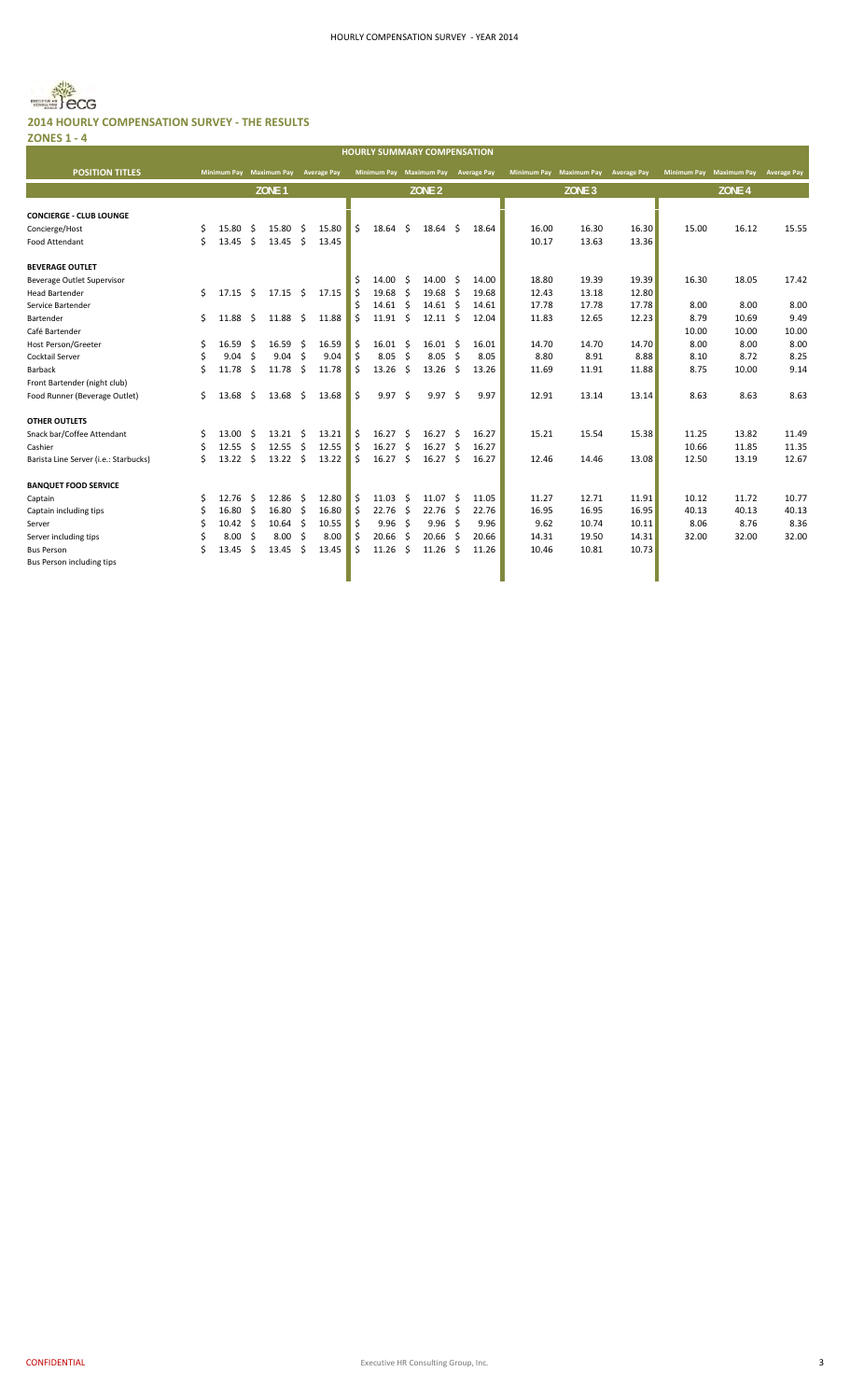

**ZONES 1 ‐ 4**

|                                                              |         |                                     |          |                     |           |                |          |                 |            | <b>HOURLY SUMMARY COMPENSATION</b>  |          |                |                |                                     |                |                |                                     |                |
|--------------------------------------------------------------|---------|-------------------------------------|----------|---------------------|-----------|----------------|----------|-----------------|------------|-------------------------------------|----------|----------------|----------------|-------------------------------------|----------------|----------------|-------------------------------------|----------------|
| <b>POSITION TITLES</b>                                       |         | Minimum Pay Maximum Pay Average Pay |          |                     |           |                |          |                 |            | Minimum Pay Maximum Pay Average Pay |          |                |                | Minimum Pay Maximum Pay Average Pay |                |                | Minimum Pay Maximum Pay Average Pay |                |
|                                                              |         |                                     |          |                     |           |                |          |                 |            |                                     |          |                |                |                                     |                |                |                                     |                |
|                                                              |         |                                     |          | ZONE <sub>1</sub>   |           |                |          |                 |            | ZONE <sub>2</sub>                   |          |                |                | ZONE <sub>3</sub>                   |                |                | ZONE <sub>4</sub>                   |                |
| <b>BANQUET BEVERAGE SERVICE</b>                              |         |                                     |          |                     |           |                |          |                 |            |                                     |          |                |                |                                     |                |                |                                     |                |
| <b>Banquet Beverage Captain</b>                              | \$      | 12.25                               | \$.      | 12.25               | \$        | 12.25          | \$       | 9.03            | -\$        | 9.03                                | - \$     | 9.03           | 9.75           | 9.75                                | 9.75           | 9.75           | 11.84                               | 9.93           |
| Banquet Beverage Captain including tips                      |         |                                     |          |                     |           |                |          |                 |            |                                     |          |                |                |                                     |                | 35.00          | 35.00                               | 35.00          |
| Bartender                                                    | \$      | 11.27                               | Ŝ        | 11.27               | \$        | 11.27          | \$       | 12.89           | S          | 12.89                               | - S      | 12.89          | 13.22          | 14.15                               | 13.62          | 8.28           | 9.65                                | 8.69           |
| Bartender including tips                                     |         |                                     |          |                     |           |                |          |                 |            |                                     |          |                | 16.36          | 16.36                               | 16.36          | 32.00          | 32.00                               | 32.00          |
| Barback                                                      |         |                                     |          |                     |           |                | Ś        | 12.26           | \$.        | 12.26                               | -\$      | 12.26          | 12.86          | 13.03                               | 12.95          |                |                                     |                |
| Barback including tips                                       |         |                                     |          |                     |           |                |          |                 |            |                                     |          |                | 14.97          | 14.97                               | 14.97          |                |                                     |                |
| <b>BANQUET SET UP</b>                                        |         |                                     |          |                     |           |                |          |                 |            |                                     |          |                |                |                                     |                |                |                                     |                |
| Supervisor                                                   | \$      | 13.96                               | \$       | 14.27               | \$        | 14.27          | \$       | 14.00           | \$,        | 14.00                               | \$       | 14.00          | 15.92          | 16.67                               | 16.29          | 9.21           | 12.96                               | 11.07          |
| Supervisor including tips                                    |         |                                     |          |                     |           |                |          |                 |            |                                     |          |                |                |                                     |                |                |                                     |                |
| Lead Houseperson                                             | \$      | 13.59                               | \$       | 14.99               | \$        | 14.79          | \$       | 16.68           | -\$        | 16.68                               | -\$      | 16.68          | 12.56          | 14.85                               | 12.85          | 10.60          | 10.60                               | 10.60          |
| Lead Houseperson including tips                              |         |                                     |          |                     |           |                |          |                 |            |                                     |          |                | 17.20          | 17.20                               | 17.20          |                |                                     |                |
| Houseperson                                                  | \$      | 13.08                               | \$       | 13.18               | \$        | 13.18          | \$       | 13.58           | - \$       | 13.71                               | - \$     | 13.62          | 12.01          | 13.14                               | 12.44          | 9.33           | 10.58                               | 9.76           |
| Houseperson including tips                                   | Ś       | 14.05                               | \$       | 14.05               | \$        | 14.05          |          |                 |            |                                     |          |                | 16.70          | 16.70                               | 16.70          | 16.27          | 16.27                               | 16.27          |
| <b>HOUSEKEEPING</b>                                          |         |                                     |          |                     |           |                |          |                 |            |                                     |          |                |                |                                     |                |                |                                     |                |
| Office Supervisor                                            | \$      | 15.57                               | \$       | 16.02               | \$        | 16.43          | \$       | 17.92           | \$         | 17.92                               | - \$     | 17.92          | 14.61          | 16.83                               | 15.23          | 15.63          | 17.33                               | 16.05          |
| Dispatcher                                                   | \$      | 15.18                               | \$       | 15.18               | \$        | 15.18          | \$       | 16.73           | \$         | 17.57                               | - \$     | 17.15          | 15.15          | 16.09                               | 15.79          | 12.45          | 13.15                               | 12.80          |
| Expediter                                                    |         |                                     |          |                     |           |                |          |                 |            |                                     |          |                |                |                                     |                |                |                                     |                |
| Night Lead Houseperson                                       | \$      | 12.25                               | \$       | 13.08               | \$        | 12.85          |          |                 |            |                                     |          |                | 14.04          | 14.04                               | 14.04          | 12.15          | 13.65                               | 13.35          |
| Shampoo Person                                               | \$      | 16.15                               | \$       | 16.15               | \$        | 16.15          | \$       | 15.77           | \$         | 15.77                               | -\$      | 15.77          |                |                                     |                | 9.68           | 9.68                                | 9.68           |
| <b>Public Space Cleaner</b>                                  | Ś       | 14.62                               | \$       | 14.64               | \$        | 14.64          | Ś        | 14.33           | \$         | 14.80                               | \$       | 14.61          | 12.17          | 13.56                               | 12.93          | 11.02          | 13.38                               | 11.85          |
| Floor Technician (Marble/Carpets, etc.)                      | \$      | 11.00                               | \$       | 12.75               | \$        | 11.31          | Ś        | 17.36           | -\$        | 17.36                               | \$       | 17.36          | 15.97          | 15.97                               | 15.97          | 14.10          | 14.33                               | 14.10          |
| Houseperson                                                  | Ś       | 13.22                               | \$       | 13.87               | \$        | 13.58          | Ś        | 14.15           | Ŝ.         | 15.20                               | \$       | 14.67          | 12.43          | 13.98                               | 13.03          | 11.36          | 12.70                               | 11.80          |
| <b>Floor Supervisor</b><br>Room Attendant                    | Ś<br>Ś  | 14.80<br>13.37                      | \$<br>\$ | 15.42<br>13.85      | \$<br>-\$ | 15.24<br>13.68 | Ś<br>\$  | 16.99<br>13.94  | -\$<br>\$  | 17.30<br>14.69                      | \$<br>\$ | 17.16<br>14.31 | 15.74<br>12.27 | 16.53<br>13.70                      | 16.33<br>12.96 | 14.41<br>11.01 | 15.51<br>12.99                      | 15.23<br>11.81 |
| Turndown Attendant                                           | \$      | 15.78                               | \$       | 15.78               | \$        | 15.78          | \$       | 14.77           | \$         | 15.31                               | \$       | 15.03          | 12.33          | 13.64                               | 12.82          | 10.72          | 12.02                               | 11.28          |
| Deep Cleaning Attendant                                      | \$      | 19.65                               | \$       | 19.65               | \$        | 19.65          | \$       | 17.25           | \$         | 17.25                               | \$.      | 17.25          | 10.00          | 15.00                               | 12.12          | 11.39          | 14.18                               | 12.75          |
| Housekeeping Clerk                                           | Ś       | 15.09                               | \$       | 15.09               | -\$       | 15.09          | \$       | 17.07           | \$         | $17.07 \pm$                         |          | 17.07          | 15.11          | 15.11                               | 15.11          | 12.00          | 16.20                               | 14.72          |
| Butler                                                       |         |                                     |          |                     |           |                |          |                 |            |                                     |          |                |                |                                     |                | 15.00          | 16.48                               | 15.44          |
| <b>Head Butler</b>                                           |         |                                     |          |                     |           |                |          |                 |            |                                     |          |                |                |                                     |                |                |                                     |                |
| Shampoo/Marble Technician                                    |         |                                     |          |                     |           |                | Ś        | 18.04           | \$         | 18.04                               | - \$     | 18.04          |                |                                     |                |                |                                     |                |
| Window Washer                                                | \$      | 16.15                               | -\$      | $16.15 \quad $$     |           | 16.15          |          |                 |            |                                     |          |                |                |                                     |                | 13.00          | 17.55                               | 13.37          |
|                                                              |         |                                     |          |                     |           |                |          |                 |            |                                     |          |                |                |                                     |                |                |                                     |                |
| <b>LAUNDRY</b><br>Supervisor                                 | S       | 19.60                               | \$       | 19.60               | \$        | 19.60          | \$       | 17.77           | \$         | 18.48                               | \$       | 18.12          | 14.04          | 15.15                               | 14.59          | 14.07          | 15.58                               | 15.27          |
| <b>Utility Attendants</b>                                    | \$      | 13.96                               | \$       | 14.53               | \$        | 14.35          | Ś        | 14.77           | \$         | 16.41                               | \$       | 15.63          | 12.30          | 13.98                               | 13.62          | 10.42          | 12.25                               | 10.80          |
| Washer                                                       | Ś       | 15.45                               | \$       | $15.45 \pm 5$       |           | 15.45          | Ś        | $15.47 \pm$     |            | 15.47                               | \$       | 15.47          | 11.58          | 12.98                               | 12.54          | 12.25          | 14.35                               | 12.99          |
| Presser                                                      |         |                                     |          |                     |           |                | Ś        | $16.22 \div$    |            | 16.40                               | \$.      | 16.35          | 13.71          | 14.21                               | 13.96          |                |                                     |                |
| Sorter                                                       |         |                                     |          |                     |           |                | Ś        | 16.30           | \$         | 16.30                               | \$       | 16.30          | 13.33          | 13.33                               | 13.33          | 12.45          | 12.45                               | 12.45          |
| Uniform Room Attendant                                       | \$      | 15.35                               | \$.      | 15.37               | \$        | 15.37          | \$       | 15.80           | Ŝ.         | 15.80                               | \$       | 15.80          | 13.66          | 14.06                               | 14.06          | 11.79          | 13.36                               | 12.40          |
| Alterationist                                                | \$      | 16.15                               | \$       | 16.15               | \$        | 16.15          | \$       | 16.16           | - \$       | 16.16                               | - \$     | 16.16          | 13.62          | 15.00                               | 14.85          | 13.65          | 14.74                               | 14.38          |
| Dry Cleaner                                                  |         |                                     |          |                     |           |                |          | 18.06           |            | 18.88                               | \$       | 18.47          | 16.97          | 16.97                               | 16.97          | 14.53          | 20.10                               | 18.44          |
| <b>SECURITY &amp; PARKING</b>                                |         |                                     |          |                     |           |                |          |                 |            |                                     |          |                |                |                                     |                |                |                                     |                |
| Security Supervisor                                          | \$      | 19.18                               | \$       | 19.43               | \$        | 19.36          | \$       | 19.97           | \$         | 20.70                               | \$       | 20.34          | 17.38          | 18.69                               | 18.32          | 17.06          | 19.25                               | 18.09          |
| Security Dispatcher                                          |         |                                     |          |                     |           |                |          |                 |            |                                     |          |                |                |                                     |                | 13.00          | 13.00                               | 13.00          |
| Security Officer                                             | \$      | 16.29                               | \$       | 16.46               | \$        | 16.40          | Ś        | 16.07           | \$,        | 17.39                               | \$       | 16.70          | 14.01          | 15.36                               | 14.54          | 13.18          | 15.16                               | 13.69          |
| Security Officer (3rd shift)                                 | Ś       | 17.30                               | \$       | 17.43               | \$        | 17.18          | \$       | 17.90           | \$         | 17.90                               | \$       | 17.90          | 13.94          | 15.75                               | 15.08          | 14.42          | 15.15                               | 14.73          |
| Parking Lot Attendant                                        | \$      | 8.25                                | \$       | 8.25                | \$        | 8.25           | \$       | 10.70           | \$         | 17.99                               | \$       | 14.34          | 9.00           | 10.00                               | 9.50           |                |                                     |                |
| Parking Lot Dispatcher                                       | Ś       | 14.75                               | -\$      | 14.75               | -\$       | 14.75          |          |                 |            |                                     |          |                |                |                                     |                |                |                                     |                |
|                                                              |         |                                     |          |                     |           |                |          |                 |            |                                     |          |                |                |                                     |                |                |                                     |                |
| <b>FRONT DESK / OPERATIONS</b><br>Supervisor                 | \$      | 16.65                               | \$       | 17.35               | \$        | 16.93          | \$       | 18.81           | \$         | 19.17                               | \$       | 18.99          | 16.58          | 18.18                               | 17.47          | 17.51          | 19.37                               | 18.01          |
| Front Desk Clerk                                             | \$      | 15.14                               | \$       | 15.60               | \$        | 15.36          | \$       | 16.36           | \$         | 17.19                               | \$       | 16.70          | 14.35          | 15.63                               | 14.76          | 13.14          | 14.22                               | 13.41          |
| Front Desk Clerk (3rd shift)                                 | \$      | 16.37                               | \$       | 17.03               | \$        | 16.43          | \$       | 18.56           | \$         | 18.58                               | -\$      | 18.57          | 15.11          | 16.71                               | 15.87          | 14.83          | 14.83                               | 14.83          |
| Front Office Runner                                          |         |                                     |          |                     |           |                |          |                 |            |                                     |          |                |                |                                     |                |                |                                     |                |
| <b>Reservations Supervisor</b>                               | \$      | 18.88                               | \$       | 18.88               | \$        | 18.88          | \$       | 19.65           | -\$        | $20.32 \div$                        |          | 20.10          | 17.49          | 17.49                               | 17.49          | 16.69          | 18.25                               | 17.41          |
| <b>Reservations Agent</b>                                    | \$      | 15.16                               | \$       | 15.16               | \$        | 15.16          | \$       | 17.35           | \$         | 17.68                               | \$       | 17.55          | 14.60          | 15.89                               | 15.27          | 13.06          | 14.28                               | 13.83          |
| Group Coordinator                                            | Ś       | 16.10                               | \$       | $16.91 \quad $$     |           | 16.21          | Ś        | 17.81           | -\$        | 17.81                               | -\$      | 17.81          | 17.82          | 19.32                               | 18.18          | 14.48          | 16.09                               | 15.04          |
| Concierge                                                    | Ś<br>Ś  | 15.70                               | \$       | 16.03               | \$        | 15.87          | Ś        | 16.13           | \$         | 17.09                               | \$       | 16.60          | 14.58          | 16.23                               | 15.79          | 12.81          | 14.71                               | 13.53          |
| <b>Head Concierge</b><br>Lobby Attendant                     | \$      | 20.04<br>9.00                       | \$<br>\$ | 20.04<br>10.57      | \$<br>\$  | 20.04<br>10.44 | \$<br>\$ | 20.28<br>16.49  | -\$<br>-\$ | 20.28<br>16.49                      | \$<br>S. | 20.28<br>16.49 | 17.60<br>13.81 | 17.78<br>13.81                      | 17.78<br>13.81 | 17.59<br>13.00 | 18.90<br>13.86                      | 17.59<br>13.21 |
| Rooms Controller                                             | Ś       | 19.67                               | \$       | 19.67               | \$        | 19.67          | Ś        | 18.55           | -\$        | 18.55                               | -\$      | 18.55          | 12.00          | 18.00                               | 12.20          | 14.48          | 15.25                               | 15.12          |
| Management Trainee (In development)                          |         |                                     |          |                     |           |                | Ś        | 18.05           | \$         | 18.05                               | - \$     | 18.05          | 19.81          | 19.81                               | 19.81          |                |                                     |                |
|                                                              |         |                                     |          |                     |           |                |          |                 |            |                                     |          |                |                |                                     |                |                |                                     |                |
| <b>COMMUNICATIONS / PBX</b>                                  |         |                                     |          |                     |           |                |          |                 |            |                                     |          |                |                |                                     |                |                |                                     |                |
| Supervisor                                                   | \$      | 16.69                               | \$       | 17.10               | \$        | 17.10          | \$       | 17.73           | \$         | 17.73                               | -\$      | 17.73          | 15.58          | 18.08                               | 16.27          | 16.43          | 19.13                               | 18.04          |
| Operator                                                     | \$      | 14.39                               | \$       | 14.57               | \$        | 14.52          | \$       | 16.25           | \$         | 16.53                               | - \$     | 16.40          | 13.85          | 15.47                               | 14.67          | 12.95          | 14.88                               | 13.40          |
| Operator (3rd shift)                                         | \$      | 15.43                               | \$       | 15.43               | \$        | 15.43          |          |                 |            |                                     |          |                | 14.64          | 16.31                               | 15.25          | 14.15          | 15.05                               | 15.05          |
|                                                              |         |                                     |          |                     |           |                |          |                 |            |                                     |          |                |                |                                     |                |                |                                     |                |
| <b>UNIFORM SERVICE</b><br><b>Guest Relations Coordinator</b> |         |                                     |          |                     |           |                | \$       | 20.00           | \$         | 20.00                               | \$       | 20.00          |                |                                     |                | 15.00          | 15.51                               | 15.00          |
| <b>Guest Service Supervisor</b>                              | \$.     | 17.57                               | \$       | $17.81 \; \text{S}$ |           | 17.81          | \$       | 15.76           | \$         | 15.76                               | -\$      | 15.76          | 16.50          | 16.50                               | 16.50          | 15.68          | 15.68                               | 15.68          |
| Guest Service Attendant                                      |         |                                     |          |                     |           |                |          |                 |            |                                     |          |                |                |                                     |                | 9.25           | 9.25                                | 9.25           |
| <b>Bell Captain</b>                                          | \$      | 11.87                               | \$       | 12.56               | \$        | 12.56          | \$       | $11.32 \div$    |            | 12.04                               | -\$      | 11.73          | 9.75           | 11.36                               | 10.65          | 11.90          | 14.17                               | 12.48          |
| Driver                                                       |         |                                     |          |                     |           |                | \$       | 13.35           | -\$        | 13.99                               | \$       | 13.75          | 11.36          | 11.86                               | 11.61          | 12.00          | 12.44                               | 12.44          |
| <b>Bell Attendant</b>                                        | \$      | 9.40                                | \$       | 9.42                | \$        | 9.41           | \$       | 8.83            | - \$       | 9.91                                | -\$      | 9.03           | 8.47           | 9.15                                | 8.68           | 8.46           | 9.22                                | 8.73           |
| Door Person                                                  | \$      | 11.37                               | \$       | $11.37 \pm 5$       |           | 11.37          | \$       | 8.73            | -\$        | 9.48                                | -\$      | 9.10           | 11.97          | 12.42                               | 12.14          | 9.20           | 9.84                                | 9.36           |
| Valet / Garage Attendant                                     | \$<br>Ś | 10.91                               | \$       | 10.91               | \$        | 10.91          | \$       | 9.73            | \$         | 11.53                               | -\$      | 10.02          | 8.56           | 10.16                               | 9.05           | 8.20           | 8.83                                | 8.53           |
| Garage Cashier                                               |         | 13.10                               | \$       | 13.50               | \$        | 13.10          | \$       | 13.80           | \$         | 13.80                               | \$       | 13.80          | 12.83          | 12.83                               | 12.83          | 9.70           | 9.76                                | 9.70           |
| <b>ENGINEERING</b>                                           |         |                                     |          |                     |           |                |          |                 |            |                                     |          |                |                |                                     |                |                |                                     |                |
| Supervisor                                                   | \$      | 25.53                               | \$       | 26.87               | \$        | 25.80          | \$       | 26.05           | \$         | 27.07                               | \$       | 26.47          | 25.49          | 27.82                               | 27.14          | 23.39          | 27.47                               | 26.77          |
| Coordinator                                                  | \$      | 19.25                               | - \$     | 19.25               | \$        | 19.25          | \$       | $19.33 \quad $$ |            | 19.33                               | - \$     | 19.33          | 17.13          | 18.69                               | 17.31          | 17.17          | 19.61                               | 18.02          |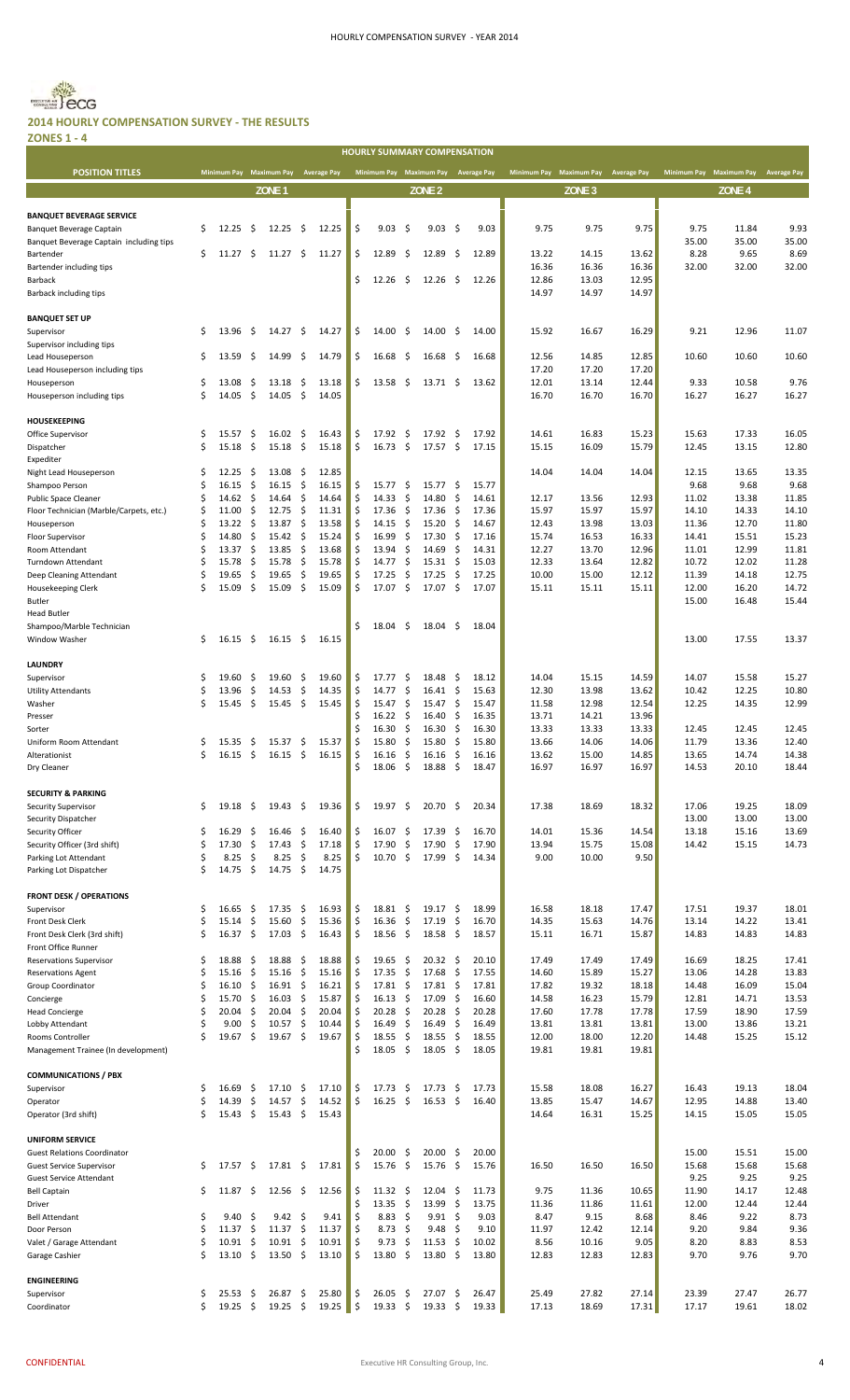

#### **2014 HOURLY COMPENSATION SURVEY ‐ THE RESULTS ZONES 1 ‐ 4**

|                                        |    |                         |     |                   |     |                    |    |                 |     | <b>HOURLY SUMMARY COMPENSATION</b>  |     |       |       |                                     |       |       |                                     |       |
|----------------------------------------|----|-------------------------|-----|-------------------|-----|--------------------|----|-----------------|-----|-------------------------------------|-----|-------|-------|-------------------------------------|-------|-------|-------------------------------------|-------|
| <b>POSITION TITLES</b>                 |    | Minimum Pay Maximum Pay |     |                   |     | <b>Average Pay</b> |    |                 |     | Minimum Pay Maximum Pay Average Pay |     |       |       | Minimum Pay Maximum Pay Average Pay |       |       | Minimum Pay Maximum Pay Average Pay |       |
|                                        |    |                         |     | ZONE <sub>1</sub> |     |                    |    |                 |     | ZONE <sub>2</sub>                   |     |       |       | ZONE <sub>3</sub>                   |       |       | ZONE <sub>4</sub>                   |       |
|                                        |    |                         |     |                   |     |                    |    |                 |     |                                     |     |       |       |                                     |       |       |                                     |       |
| Painter                                | Ś. | 18.71                   | Ŝ.  | 19.59             | -\$ | 19.59              | Ś  | 22.98           | Ŝ.  | 24.12                               | -Ś  | 23.55 | 18.73 | 19.32                               | 18.98 | 16.42 | 20.45                               | 17.68 |
| <b>Mechanical Engineer</b>             | Ś  | 27.96                   | -\$ | 27.96             | \$  | 27.96              | Ś  | 34.15           | Ś.  | 34.15                               | \$  | 34.15 | 19.25 | 25.03                               | 24.39 | 21.03 | 23.89                               | 23.89 |
| <b>General Maintenance</b>             | Ś  | 15.58                   | -Ś  | 19.17             | \$  | 16.79              | Ŝ. | 20.44           | Ŝ.  | 21.53                               | Ŝ.  | 20.98 | 21.94 | 23.29                               | 22.59 | 15.46 | 24.34                               | 21.58 |
| Engineer 1 (low skill)                 | \$ | 16.66                   | -\$ | 17.68             | -\$ | 17.35              | Ś  | 17.74           | \$  | 18.74                               | \$  | 18.38 | 17.13 | 18.43                               | 17.75 | 14.70 | 16.02                               | 15.24 |
| Engineer 2 (medium skill)              | \$ | 20.43                   | -\$ | 21.24             | -\$ | 20.65              | Ŝ. | 20.27           | \$. | 21.23                               | \$  | 20.70 | 19.76 | 22.11                               | 21.08 | 17.33 | 20.89                               | 18.59 |
| Engineer 3 (high skill)                | \$ | 24.06                   | Ŝ.  | 24.16             | \$  | 24.16              | Ś. | 24.60           | \$  | 25.26                               | \$  | 25.02 | 24.61 | 26.62                               | 26.07 | 20.11 | 23.77                               | 21.22 |
| Utility Engineer (entry level)         | \$ | 19.46                   | -\$ | 19.46             | \$  | 19.46              |    |                 |     |                                     |     |       | 15.15 | 15.35                               | 15.25 | 17.00 | 30.36                               | 23.59 |
| Carpenter                              | Ś  | 24.05                   | -\$ | 24.05             | Ŝ.  | 24.05              | Ś. | 30.93           | \$  | 30.93                               | \$  | 30.93 | 21.84 | 22.84                               | 22.34 | 19.61 | 24.87                               | 24.68 |
| SALES/MKTG, CATERING & CONV SVC        |    |                         |     |                   |     |                    |    |                 |     |                                     |     |       |       |                                     |       |       |                                     |       |
| Receptionist                           | \$ | 15.52                   | -\$ | 16.83             | -\$ | 16.83              |    |                 |     |                                     |     |       |       |                                     |       |       |                                     |       |
| Administrative Assistant               | Ś. | 18.13                   | -\$ | 18.40             | \$  | 18.27              | Ś. | 19.20           | \$. | 20.52                               | -\$ | 19.76 | 17.16 | 19.05                               | 17.99 | 15.06 | 17.86                               | 15.63 |
| Event/Social Media Admin Assistant     |    |                         |     |                   |     |                    |    |                 |     |                                     |     |       | 20.15 | 20.15                               | 20.15 | 16.17 | 18.80                               | 16.20 |
| Social Media / Marketing Coordinator   | \$ | 19.58                   | \$, | 19.58             | \$  | 19.58              | Ŝ. | 23.91           | \$  | 25.60                               | \$  | 24.76 | 12.00 | 18.00                               | 13.46 | 21.23 | 21.23                               | 21.23 |
| Sales / Catering Coordinator           | \$ | 18.00                   | \$  | 18.77             | \$  | 18.28              | \$ | 20.37           | \$  | 20.96                               | \$  | 20.67 | 17.37 | 19.64                               | 17.89 | 15.69 | 17.84                               | 16.41 |
| <b>Wedding Coordinator</b>             |    |                         |     |                   |     |                    |    |                 |     |                                     |     |       |       |                                     |       | 15.25 | 15.25                               | 15.25 |
| <b>Marketing Coordinator</b>           |    |                         |     |                   |     |                    |    |                 |     |                                     |     |       |       |                                     |       |       |                                     |       |
| Sales Systems Analyst                  | Ś. | 19.34                   | -\$ | 19.34             | \$  | 19.34              | \$ | 19.50           | -\$ | $21.25$ \$                          |     | 20.69 | 17.16 | 18.20                               | 18.20 | 20.28 | 20.28                               | 20.28 |
| <b>Tour Coordinator</b>                |    |                         |     |                   |     |                    |    |                 |     |                                     |     |       |       |                                     |       |       |                                     |       |
| Convention/Conference Svcs Coordinator | \$ | 17.19                   | \$  | $18.34 \quad $$   |     | 17.72              | \$ | $19.20 \quad $$ |     | 19.20                               | -\$ | 19.20 | 18.76 | 19.52                               | 19.35 | 18.00 | 18.00                               | 18.00 |
| <b>Meeting Concierge</b>               |    |                         |     |                   |     |                    |    | 15.50           | Ŝ.  | $18.60\frac{1}{5}$                  |     | 16.21 | 16.71 | 18.92                               | 18.92 | 16.00 | 16.00                               | 16.00 |
| <b>VIP Coordinator</b>                 | \$ | 21.63                   | \$  | $21.63 \quad $$   |     | 21.63              |    |                 |     |                                     |     |       |       |                                     |       |       |                                     |       |
| <b>AUDIO VISUAL</b>                    |    |                         |     |                   |     |                    |    |                 |     |                                     |     |       |       |                                     |       |       |                                     |       |
| Audio Visual Supervisor                |    |                         |     |                   |     |                    |    |                 |     |                                     |     |       |       |                                     |       |       |                                     |       |
| Audio Visual Technician                |    |                         |     |                   |     |                    |    |                 |     |                                     |     |       | 14.42 | 16.52                               | 15.47 |       |                                     |       |
| <b>INFORMATION TECHNOLOGY / MIS</b>    |    |                         |     |                   |     |                    |    |                 |     |                                     |     |       |       |                                     |       |       |                                     |       |
| <b>MIS Coordinator</b>                 |    |                         |     |                   |     |                    | Ś  | 29.57           | \$. | 29.57                               | \$  | 29.57 | 20.00 | 23.00                               | 21.50 | 16.00 | 17.72                               | 16.00 |
| <b>PC Specialist</b>                   | Ś. | 18.55                   | - S | 18.55             | -\$ | 18.55              | Ś  | 21.06           | Ŝ.  | 21.36                               | Ŝ.  | 21.21 | 18.77 | 20.77                               | 19.77 |       |                                     |       |
| Computer Programmer                    |    |                         |     |                   |     |                    |    |                 |     |                                     |     |       | 27.00 | 27.81                               | 27.81 |       |                                     |       |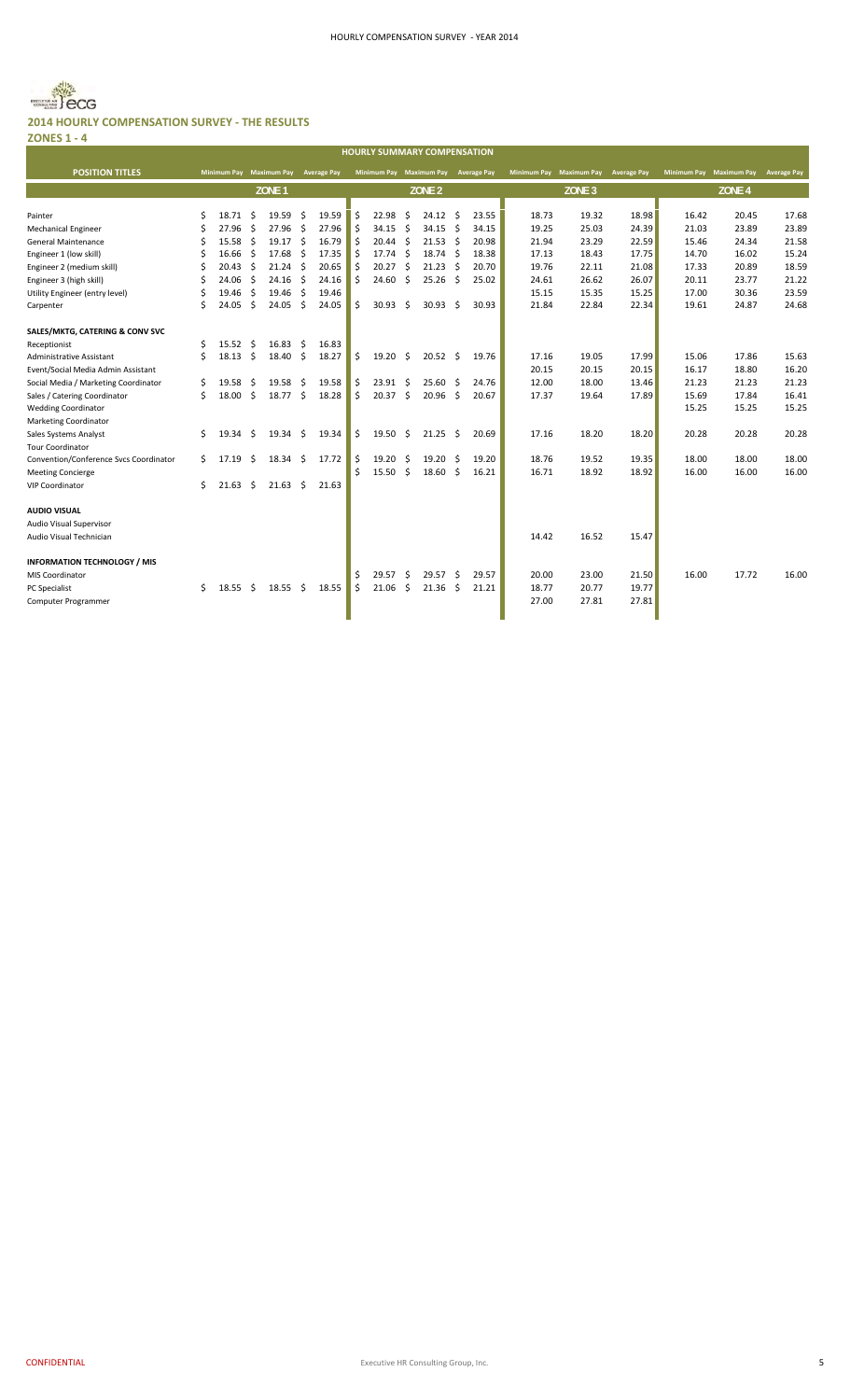

**ZONES 1 ‐ 4** ٠

| $\sim$<br>-                                                                                                                                                                                                                                                                                                                                               |                                  |                                                              |                                                                 |                                                                                                   |                                                 |                                                    |                                                                             |                                                    | <b>HOURLY SUMMARY COMPENSATION</b>                                                |                                                       |                                                                            |                                                                                                       |                                                                                                       |                                                                                                       |                                                                                             |                                                                                             |                                                                                             |
|-----------------------------------------------------------------------------------------------------------------------------------------------------------------------------------------------------------------------------------------------------------------------------------------------------------------------------------------------------------|----------------------------------|--------------------------------------------------------------|-----------------------------------------------------------------|---------------------------------------------------------------------------------------------------|-------------------------------------------------|----------------------------------------------------|-----------------------------------------------------------------------------|----------------------------------------------------|-----------------------------------------------------------------------------------|-------------------------------------------------------|----------------------------------------------------------------------------|-------------------------------------------------------------------------------------------------------|-------------------------------------------------------------------------------------------------------|-------------------------------------------------------------------------------------------------------|---------------------------------------------------------------------------------------------|---------------------------------------------------------------------------------------------|---------------------------------------------------------------------------------------------|
| <b>POSITION TITLES</b>                                                                                                                                                                                                                                                                                                                                    |                                  |                                                              |                                                                 | Minimum Pay Maximum Pay                                                                           | <b>Average Pay</b>                              |                                                    |                                                                             |                                                    | Minimum Pay Maximum Pay Average Pay                                               |                                                       |                                                                            |                                                                                                       | Minimum Pay Maximum Pay Average Pay                                                                   |                                                                                                       |                                                                                             | Minimum Pay Maximum Pay Average Pay                                                         |                                                                                             |
|                                                                                                                                                                                                                                                                                                                                                           |                                  |                                                              |                                                                 | ZONE <sub>1</sub>                                                                                 |                                                 |                                                    |                                                                             |                                                    | ZONE <sub>2</sub>                                                                 |                                                       |                                                                            |                                                                                                       | ZONE <sub>3</sub>                                                                                     |                                                                                                       |                                                                                             | ZONE <sub>4</sub>                                                                           |                                                                                             |
|                                                                                                                                                                                                                                                                                                                                                           |                                  |                                                              |                                                                 |                                                                                                   |                                                 |                                                    |                                                                             |                                                    |                                                                                   |                                                       |                                                                            |                                                                                                       |                                                                                                       |                                                                                                       |                                                                                             |                                                                                             |                                                                                             |
| <b>GROUNDS - LANDSCAPING</b><br>Grounds Supervisor<br>Grounds Keeper<br>Landscaper<br>Floral Attendant                                                                                                                                                                                                                                                    |                                  |                                                              |                                                                 |                                                                                                   |                                                 | \$<br>\$                                           | 24.65<br>14.70                                                              | \$<br>-\$                                          | 24.65<br>$15.74$ \$                                                               | - \$                                                  | 24.65<br>15.22                                                             | 15.00<br>11.27                                                                                        | 16.20<br>14.06                                                                                        | 16.20<br>12.96                                                                                        | 10.72                                                                                       | 13.29                                                                                       | 11.46                                                                                       |
| SPA / HEALTH CLUB / RETAIL<br>Spa Supervisor<br>Front Desk Spa - Reception/Scheduler<br>Lounge Attendant<br>Massage Therapist<br>Esthetician<br>Nail Technician<br>Hair Stylist<br>Health Club Attendant (Cleaning/Janitorial)<br>Retail Supervisor<br>Retail Clerk/Attendant<br>Child Activities Leader<br>Aerobics / Pilates / Yoga Instructor          | \$<br>\$<br>\$<br>\$<br>\$<br>\$ | 17.93<br>15.25<br>8.00<br>8.00<br>$8.00\frac{2}{3}$<br>14.63 | \$<br>$\ddot{\mathsf{S}}$<br>- \$<br>$\ddot{\mathsf{s}}$<br>-\$ | $17.93 \quad $$<br>15.25 \$<br>8.00%<br>$8.00\frac{2}{3}$<br>$8.00\frac{2}{3}$<br>$14.63 \quad $$ | 17.93<br>15.25<br>8.00<br>8.00<br>8.00<br>14.63 | \$<br>\$<br>\$<br>\$<br>\$<br>\$<br>\$<br>\$<br>\$ | 19.00<br>15.87<br>13.00%<br>8.20<br>8.20<br>8.80<br>14.68<br>15.88<br>14.00 | -\$<br>-\$<br>-\$<br>-\$<br>\$<br>-\$<br>\$<br>-\$ | 19.00<br>16.27<br>15.91<br>8.20<br>8.20<br>8.80<br>14.68<br>17.65<br>$14.42 \div$ | - \$<br>- \$<br>- \$<br>\$<br>\$<br>\$<br>-\$<br>- \$ | 19.00<br>16.06<br>14.24<br>8.20<br>8.20<br>8.80<br>14.68<br>16.48<br>14.21 | 17.02<br>15.13<br>15.59<br>11.81<br>8.41<br>9.12<br>8.24<br>13.10<br>17.98<br>13.65<br>10.50<br>18.12 | 18.45<br>15.42<br>15.59<br>11.96<br>8.61<br>9.42<br>8.83<br>14.03<br>19.23<br>14.02<br>11.00<br>21.42 | 18.12<br>15.42<br>15.59<br>11.96<br>8.61<br>9.42<br>8.83<br>13.95<br>19.23<br>14.02<br>10.75<br>19.92 | 15.56<br>10.71<br>9.40<br>8.00<br>8.00<br>8.00<br>10.00<br>16.50<br>10.24<br>13.15<br>17.49 | 17.70<br>12.11<br>9.77<br>9.00<br>8.50<br>8.50<br>12.21<br>19.50<br>11.71<br>15.90<br>18.14 | 16.91<br>11.24<br>9.40<br>8.30<br>8.29<br>8.23<br>10.46<br>18.65<br>10.76<br>14.10<br>17.91 |
| GOLF / TENNIS / POOL / CNTRY CLB<br>Golf Supervisor<br>Golf Pro<br>Golf Caddy<br>Golf Instructor<br>Greens Keeper<br>Spray Technician (greens)<br>Irrigators<br>Head Mechanic<br>Mechanic<br><b>Equipment Operator</b><br>Bag Room Attendant<br>Golf Shop Retain Attendant<br><b>Buyer (Golf Outlet)</b><br>Foreperson<br>Golf Lead Server<br>Golf Server |                                  |                                                              |                                                                 |                                                                                                   |                                                 |                                                    |                                                                             |                                                    |                                                                                   |                                                       |                                                                            |                                                                                                       |                                                                                                       |                                                                                                       | 25.33<br>22.33                                                                              | 25.33<br>22.33                                                                              | 25.33<br>22.33                                                                              |
| <b>Tennis Supervisor</b><br><b>Tennis Coordinator</b><br>Tennis Instructor<br>Tennis Lead Server<br><b>Tennis Server</b><br><b>Tennis Bartender</b>                                                                                                                                                                                                       |                                  |                                                              |                                                                 |                                                                                                   |                                                 |                                                    |                                                                             |                                                    |                                                                                   |                                                       |                                                                            |                                                                                                       |                                                                                                       |                                                                                                       | 10.67                                                                                       | 11.85                                                                                       | 11.85                                                                                       |
| Pool Supervisor                                                                                                                                                                                                                                                                                                                                           | \$                               | 18.29                                                        | $\ddot{\mathsf{s}}$                                             | 18.79 \$                                                                                          | 18.54                                           |                                                    |                                                                             |                                                    |                                                                                   |                                                       |                                                                            |                                                                                                       |                                                                                                       |                                                                                                       | 8.00                                                                                        | 8.00                                                                                        | 8.00                                                                                        |
| Pool Lead Server<br>Pool Server<br>Pool Bartender<br>Aquatics Coordinator/Pool Concierge                                                                                                                                                                                                                                                                  | \$<br>\$                         | 9.44<br>$14.54 \pm 5$                                        | - \$                                                            | 9.44<br>$14.54 \pm 5$                                                                             | \$<br>9.44<br>14.54                             | \$<br>\$                                           | $8.85\quad$<br>13.84 \$                                                     |                                                    | $8.85\frac{2}{3}$<br>13.84 \$                                                     |                                                       | 8.85<br>13.84                                                              | 14.84<br>8.29                                                                                         | 14.87<br>8.42                                                                                         | 14.84<br>8.42                                                                                         | 8.00<br>8.00                                                                                | 8.00<br>8.00                                                                                | 8.00<br>8.00                                                                                |
| <b>Aquatics Instructor</b><br>Lead Life Guard<br>Life Guard<br>Lead Pool Attendant<br>Pool Attendant                                                                                                                                                                                                                                                      | \$                               | 14.80                                                        | \$.                                                             | $14.80 \pm$                                                                                       | 14.80                                           | \$<br>\$                                           | $14.69 \div$<br>$12.84 \quad $$                                             |                                                    | 14.69<br>$14.51 \div$                                                             | - \$                                                  | 14.69<br>13.26                                                             | 14.00<br>10.75<br>12.52                                                                               | 15.00<br>11.25<br>13.06                                                                               | 14.50<br>11.00<br>13.06                                                                               | 10.00                                                                                       | 11.26                                                                                       | 10.32                                                                                       |
| <b>Fitness Attendant</b><br>Country Club Lead Server<br>Country Club Server<br>County Club Bartender<br>Artist in Residence<br>Camp Counselor                                                                                                                                                                                                             | \$                               | 14.25                                                        | $\ddot{\mathsf{s}}$                                             | $14.25 \quad$ \$                                                                                  | 14.25                                           |                                                    |                                                                             |                                                    |                                                                                   |                                                       |                                                                            | 11.87                                                                                                 | 11.87                                                                                                 | 11.87                                                                                                 |                                                                                             |                                                                                             |                                                                                             |
| Night Shift Differential Amount:                                                                                                                                                                                                                                                                                                                          |                                  |                                                              |                                                                 |                                                                                                   |                                                 |                                                    |                                                                             | \$                                                 | 1.06                                                                              |                                                       |                                                                            |                                                                                                       |                                                                                                       |                                                                                                       |                                                                                             |                                                                                             |                                                                                             |
| Do you cap (\$) hourly positions:<br>If yes, at what year are most capped:                                                                                                                                                                                                                                                                                |                                  |                                                              |                                                                 | 0                                                                                                 |                                                 |                                                    |                                                                             |                                                    | 0                                                                                 |                                                       |                                                                            |                                                                                                       | 0                                                                                                     |                                                                                                       |                                                                                             | $\pmb{0}$                                                                                   |                                                                                             |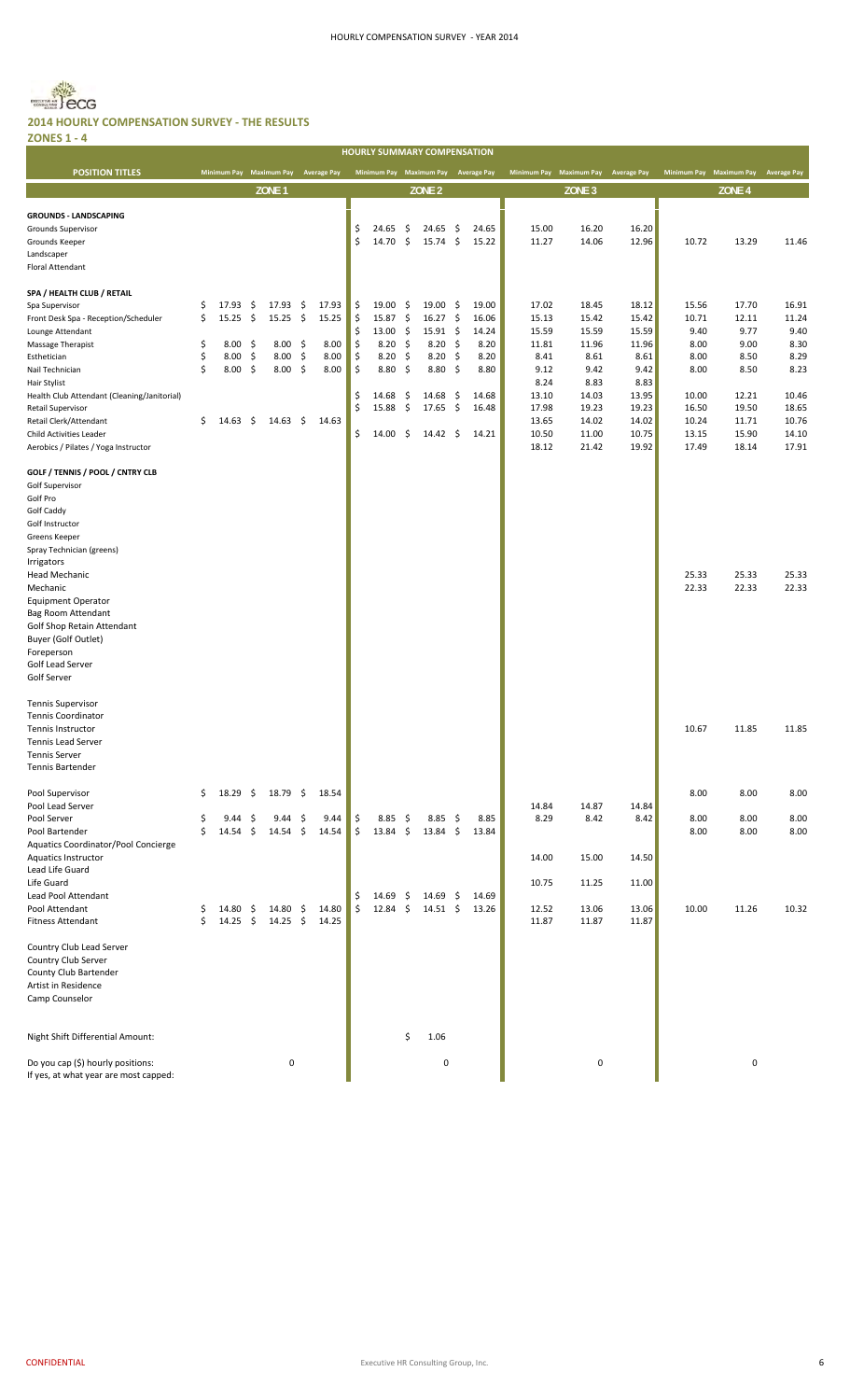# Becg **2013 HOURLY COMPENSATION SURVEY ‐ THE RESULTS ZONES 1 ‐ 4**

|                                                          |    |       |                     |                         |     |                    |    | <b>HOURLY SUMMARY COMPENSATION</b>  |     |                   |              |       |    |                         |      |                    |     |                    |    |                         |                     |                   |     |                    |
|----------------------------------------------------------|----|-------|---------------------|-------------------------|-----|--------------------|----|-------------------------------------|-----|-------------------|--------------|-------|----|-------------------------|------|--------------------|-----|--------------------|----|-------------------------|---------------------|-------------------|-----|--------------------|
| <b>POSITION TITLES</b>                                   |    |       |                     | Minimum Pay Maximum Pay |     | <b>Average Pay</b> |    | Minimum Pay Maximum Pay Average Pay |     |                   |              |       |    | Minimum Pay Maximum Pay |      |                    |     | <b>Average Pay</b> |    | Minimum Pay Maximum Pay |                     |                   |     | <b>Average Pay</b> |
|                                                          |    |       |                     | ZONE <sub>1</sub>       |     |                    |    |                                     |     | ZONE <sub>2</sub> |              |       |    |                         |      | ZONE <sub>3</sub>  |     |                    |    |                         |                     | ZONE <sub>4</sub> |     |                    |
|                                                          |    |       |                     |                         |     |                    |    |                                     |     |                   |              |       |    |                         |      |                    |     |                    |    |                         |                     |                   |     |                    |
| <b>OFFICE &amp; CLERICAL</b>                             |    |       |                     |                         |     |                    |    |                                     |     |                   |              |       |    |                         |      |                    |     |                    |    |                         |                     |                   |     |                    |
| <b>Benefits Coordinator</b>                              | \$ | 19.21 | -S                  | 23.65                   | -S  | 20.99              |    |                                     |     |                   |              |       | \$ | 21.00                   | S    | 22.00              | -\$ | 21.50              | Ŝ. | 20.42                   | -\$                 | 20.76             | \$. | 20.59              |
| <b>HR Coordinator</b>                                    | Ś  | 18.78 | Ŝ.                  | 19.85                   | Ŝ.  | 19.03              | Ś. | 17.60                               | -\$ | $19.32 \quad$ \$  |              | 17.75 | Ś. | 17.73                   | Ŝ.   | 19.15              | -\$ | 18.93              | Ŝ. | 17.71                   | $\ddot{\mathsf{s}}$ | 18.98             | -\$ | 18.32              |
| <b>Employment Coordinator</b><br>HR Representative/Clerk |    |       |                     |                         |     |                    |    |                                     |     |                   |              |       |    |                         |      |                    |     |                    | Ś. | 18.00                   | - Ś                 | 18.00             | Ŝ.  | 18.00              |
| <b>HR Assistant</b>                                      | \$ | 15.50 | $\ddot{\mathsf{s}}$ | 16.83                   | Ŝ.  | 16.17              | Ś. | 15.88                               | Ŝ.  | 15.88             | $\mathsf{S}$ | 15.88 | \$ | 14.95                   | S    | 15.62              | -\$ | 15.62              | Ś. | 14.75                   | Ŝ.                  | 17.55             | Ŝ.  | 16.15              |
| Safety Coordinator                                       |    |       |                     |                         |     |                    |    |                                     |     |                   |              |       | Ś. | 17.20                   | \$   | $17.20\frac{1}{2}$ |     | 17.20              |    |                         |                     |                   |     |                    |
| <b>File Clerk</b>                                        |    | 10.66 | -S                  | 10.66                   | Ŝ.  | 10.66              |    |                                     |     |                   |              |       |    |                         |      |                    |     |                    |    |                         |                     |                   |     |                    |
| Receptionist                                             |    | 14.25 | Ŝ                   | 18.10                   | -\$ | 15.25              |    |                                     |     |                   |              |       |    |                         |      |                    |     |                    | Ś. | 10.75                   | - \$                | 17.89             | -Ŝ  | 15.05              |
| Executive Administrative Assistant to GM                 | Ś  | 21.96 | Ś                   | 22.80                   | Ŝ.  | 22.30              | Ś. | 22.94                               | Ŝ.  | 25.14             | -\$          | 23.34 | \$ | 22.38                   | - \$ | 24.38              | -Ś  | 23.38              | Ś. | 19.44                   | Ŝ.                  | 25.26             | -\$ | 23.53              |
| Administrative Assistant to a Manager                    | Ś  | 17.08 | Ś                   | 18.75                   | Ŝ.  | 17.92              | Ŝ  | 19.34                               | S.  | $21.59$ \$        |              | 19.76 | Ś. | $17.01 \quad $$         |      | 18.93              | \$. | 17.92              | Ŝ. | 14.75                   | Ŝ.                  | 20.64             | Ŝ.  | 16.82              |
| Design Assistant                                         |    |       |                     |                         |     |                    |    |                                     |     |                   |              |       |    |                         |      |                    |     |                    |    |                         |                     |                   |     |                    |
| Intern                                                   |    |       |                     |                         |     |                    | Ś. | 9.00                                | Ŝ.  | 9.00 <sub>5</sub> |              | 9.00  |    |                         |      |                    |     |                    |    |                         |                     |                   |     |                    |
| <b>FINANCE</b>                                           |    |       |                     |                         |     |                    |    |                                     |     |                   |              |       |    |                         |      |                    |     |                    |    |                         |                     |                   |     |                    |
| Paymaster                                                | Ś  | 23.21 | -Ŝ                  | 26.25                   | -\$ | 25.48              | Ś. | 22.37                               | -\$ | $22.37$ \$        |              | 22.37 | \$ | 22.50                   | Ŝ    | 23.75              | \$. | 23.13              | \$ | 20.44                   | -\$                 | 22.79             | \$. | 21.84              |
| Payroll Clerk                                            |    | 16.00 | Ŝ.                  | 16.00                   | \$  | 16.00              |    |                                     |     |                   |              |       | \$ | 18.67                   | -\$  | 21.73              | -\$ | 20.91              | Ŝ. | 20.96                   | - \$                | 23.34             | \$  | 22.15              |
| Accounts Payable Clerk                                   |    | 18.10 | Ś                   | 19.96                   | Ŝ.  | 18.99              | Ś  | 18.53                               | Ŝ.  | 19.03             | Ŝ.           | 19.03 | Ŝ. | 17.95                   | Ŝ.   | 19.15              | -Ś  | 18.97              | Ś. | $18.62 \quad$ \$        |                     | 20.70             | Ŝ.  | 19.39              |
| <b>Accounting Clerk</b>                                  |    | 16.85 | Ś                   | 17.85                   | Ŝ.  | 17.25              | ς  | 18.59                               | Ŝ.  | 18.59             | Ŝ.           | 18.59 | Ś. | 15.00                   | Ŝ.   | 17.00              | -Ś  | 16.39              | ς  | 18.98                   | -Ś                  | 20.66             | Ŝ.  | 19.82              |
| <b>Accounts Receivable Clerk</b>                         | Ś  | 17.09 | Ŝ                   | 17.91                   | Ŝ.  | 17.45              | ς  | 19.68                               | Ŝ.  | 20.18             | Ŝ            | 20.18 | \$ | 17.74                   | Ŝ.   | 19.14              | Ŝ   | 18.34              |    | 18.03                   | Ŝ.                  | 21.54             | Ŝ.  | 19.82              |
| Lead Night Auditor                                       |    |       |                     |                         |     |                    |    | 15.00                               | Ŝ.  | 19.00             | Ŝ.           | 17.50 | Ś  | 18.37                   | Ŝ.   | 18.37              | -S  | 18.37              | Ś  | 17.24                   | Ŝ.                  | 21.11             | Ŝ.  | 19.18              |
| <b>Night Auditor</b>                                     | Ś  | 16.84 | -S                  | 16.84                   | -Ŝ  | 16.84              | Ŝ  | 15.80                               | Ŝ.  | 17.05             | Ŝ            | 16.27 | \$ | 13.85                   | \$   | 16.52              | Ŝ.  | 15.13              | Ŝ  | 13.98                   | Ŝ.                  | 15.62             | -\$ | 13.98              |
| Day Auditor                                              | Ś  | 18.43 | \$                  | 19.69                   | \$  | 18.57              | Ś  | 18.74                               | Ŝ.  | 18.74             | Ŝ.           | 18.74 | \$ | 18.66                   | \$   | 18.66              | Ŝ.  | 18.66              | Ŝ. | 19.25                   | Ŝ.                  | 21.11             | -\$ | 20.18              |
| <b>Purchasing Agent</b>                                  |    |       |                     |                         |     |                    | Ŝ  | 17.68                               | -\$ | 19.01             | -\$          | 18.01 | \$ | 16.87                   | \$   | 17.98              | Ŝ.  | 17.25              | Ś. | 14.21                   | -\$                 | 17.30             | Ŝ.  | 15.51              |
| <b>Purchasing Administrative Assistant</b>               |    |       |                     |                         |     |                    |    |                                     |     |                   |              |       | Ś  | 15.75                   | Ŝ.   | 16.75              | Ŝ.  | 16.25              | ς  | 14.45                   | -Ś                  | 14.45             | Ŝ.  | 14.45              |
| <b>General Cashier</b>                                   | \$ | 16.81 | -\$                 | 18.36                   | -\$ | 17.74              | Ś. | 18.68                               | \$  | 18.68             | \$           | 18.68 | Ś. | 16.89                   | \$   | 17.14              | Ŝ   | 17.01              | Ś. | 18.24                   | Ŝ.                  | 19.78             | \$. | 19.01              |
| <b>Credit &amp; Collections Clerk</b>                    | Ś  | 14.00 | \$.                 | 17.78                   | -\$ | 14.50              |    |                                     |     |                   |              |       | Ś. | 17.00                   | \$   | 25.16              | -\$ | 19.57              |    |                         |                     |                   |     |                    |
| Senior Clerk                                             |    |       |                     |                         |     |                    |    |                                     |     |                   |              |       |    |                         |      |                    |     |                    | Ś. | 20.56                   | Ŝ.                  | 23.14             | Ŝ.  | 21.85              |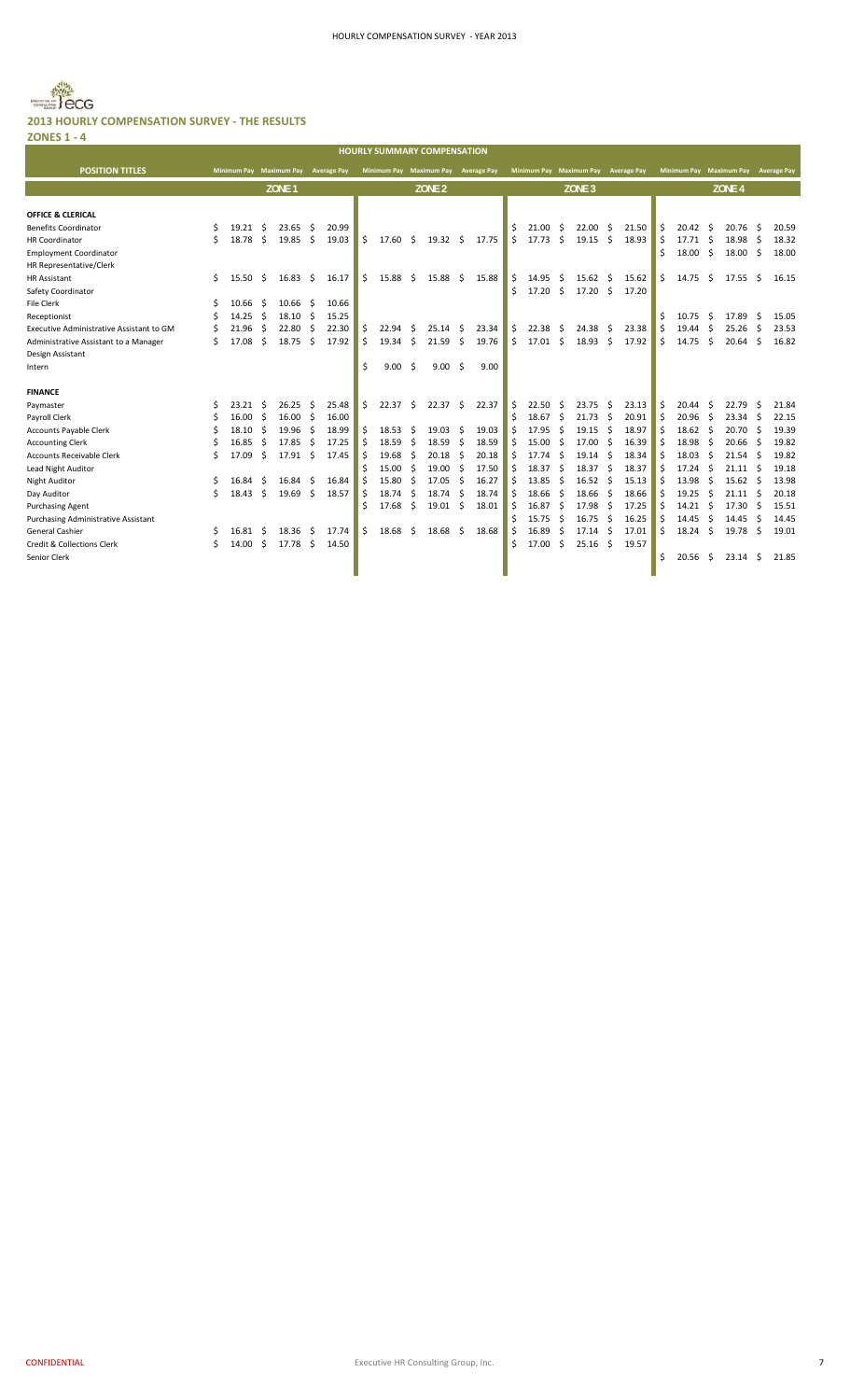# $=$   $secG$ **2013 HOURLY COMPENSATION SURVEY ‐ THE RESULTS**

| and the control of the<br>×<br>۰.<br>۰. | ۰.<br>×<br>۹ |  |
|-----------------------------------------|--------------|--|
| ٠<br>M.                                 | ۰.           |  |

|                                                          |         |                  |                     |                                     |          |                |          |                |          | <b>HOURLY SUMMARY COMPENSATION</b>  |                     |                |          |                                     |           |                             |           |                |          |                                     |                     |                       |                           |                |
|----------------------------------------------------------|---------|------------------|---------------------|-------------------------------------|----------|----------------|----------|----------------|----------|-------------------------------------|---------------------|----------------|----------|-------------------------------------|-----------|-----------------------------|-----------|----------------|----------|-------------------------------------|---------------------|-----------------------|---------------------------|----------------|
| <b>POSITION TITLES</b>                                   |         |                  |                     | Minimum Pay Maximum Pay Average Pay |          |                |          |                |          | Minimum Pay Maximum Pay Average Pay |                     |                |          | Minimum Pay Maximum Pay Average Pay |           |                             |           |                |          | Minimum Pay Maximum Pay Average Pay |                     |                       |                           |                |
|                                                          |         |                  |                     | ZONE <sub>1</sub>                   |          |                |          |                |          | ZONE <sub>2</sub>                   |                     |                |          |                                     |           | ZONE <sub>3</sub>           |           |                |          |                                     |                     | ZONE <sub>4</sub>     |                           |                |
|                                                          |         |                  |                     |                                     |          |                |          |                |          |                                     |                     |                |          |                                     |           |                             |           |                |          |                                     |                     |                       |                           |                |
| <b>STOREROOM</b><br>Supervisor                           | Ś       | 19.62            | -\$                 | 20.25                               | \$.      | 20.21          | \$       | 20.54          | \$       | 20.54                               | -\$                 | 20.54          | \$       | 17.28                               | \$        | 18.92                       | \$.       | 18.43          | \$       | 13.50                               | -\$                 | 18.77S                |                           | 16.13          |
| Storeroom Clerk                                          | Ś       | 14.61            | \$                  | 15.26                               | \$       | 14.74          | \$       | 16.41          | \$       | 16.41                               | -\$                 | 16.41          | \$       | 13.84                               | \$        | 15.48                       | \$        | 14.59          | \$       | 11.67                               | -\$                 | $14.72 \quad$ \$      |                           | 12.62          |
| Lead Storeroom Clerk                                     |         |                  |                     |                                     |          |                |          |                |          |                                     |                     |                |          |                                     |           |                             |           |                |          |                                     |                     |                       |                           |                |
| <b>Receiving Clerk</b>                                   | \$      | 15.53            | \$                  | 15.53                               | \$.      | 15.53          | Ś        | 17.94          | \$       | 17.98                               | \$                  | 17.96          | \$       | 15.12                               | \$        | 15.87                       | \$        | 15.87          | \$       | 14.26                               | -\$                 | 16.11                 | -\$                       | 15.13          |
| <b>F&amp;B CASHIER</b>                                   |         |                  |                     |                                     |          |                |          |                |          |                                     |                     |                |          |                                     |           |                             |           |                |          |                                     |                     |                       |                           |                |
| <b>Head Cashier</b>                                      |         |                  |                     |                                     |          |                | \$       | 12.00          | \$       | 12.00                               | \$                  | 12.00          |          |                                     |           |                             |           |                | \$       | 10.35                               | -\$                 | 11.50                 | \$                        | 10.74          |
| Room Service Cashier<br>Room Service Cashier (3rd shift) | Ś<br>\$ | 12.50<br>14.25   | \$<br>\$            | 15.87<br>14.25                      | \$<br>\$ | 13.11<br>14.25 | \$<br>\$ | 12.80<br>11.00 | \$<br>\$ | 13.70<br>11.00                      | \$<br>\$            | 13.25<br>11.00 | \$<br>\$ | 12.04<br>12.00                      | \$<br>\$  | 14.68<br>12.00              | S.<br>\$. | 14.18<br>12.00 | \$       | 12.25                               | \$                  | 14.33                 | \$                        | 12.91          |
| <b>Restaurant Cashier</b>                                | Ś       | 12.43            | \$                  | 14.12                               | \$       | 12.63          | \$       | 12.00          | \$       | 12.00                               | -\$                 | 12.00          | \$       | 13.13                               | \$        | 14.70                       | -\$       | 14.07          |          |                                     |                     |                       |                           |                |
|                                                          |         |                  |                     |                                     |          |                |          |                |          |                                     |                     |                |          |                                     |           |                             |           |                |          |                                     |                     |                       |                           |                |
| <b>CULINARY</b><br>Kitchen Supervisor                    | \$      | 17.84            | \$                  | 19.86                               | \$       | 18.98          | \$       | 16.57          | \$       | 16.95                               | \$                  | 16.76          | \$       | 17.06                               | \$        | 19.15                       | \$.       | 18.15          | \$       | 17.50                               | -\$                 | 22.93                 | -\$                       | 20.13          |
| Garde Manger                                             | Ś       | 16.68            | \$                  | 16.68                               | \$       | 16.68          | \$       | 19.01          | \$       | 19.01                               | $\ddot{\mathsf{S}}$ | 19.01          | \$       | 16.30                               | \$        | 18.05                       | - \$      | 18.05          | \$       | 10.00                               | $\ddot{\mathsf{S}}$ | 18.23                 | \$                        | 13.98          |
| Assistant Garde Manger                                   |         |                  |                     |                                     |          |                |          |                |          |                                     |                     |                |          |                                     |           |                             |           |                |          |                                     |                     |                       |                           |                |
| Butcher<br>Pastry Chef                                   | Ś<br>Ś  | 17.95<br>19.39   | \$<br>\$            | 18.28<br>19.39                      | \$<br>\$ | 18.28<br>19.39 | \$       | 19.53          | - \$     | 19.53                               | -\$                 | 19.53          | \$       | $18.81 \quad $$                     |           | $18.81 \quad $$             |           | 18.81          | \$<br>\$ | 19.58<br>18.27                      | -\$<br>\$           | 19.86<br>18.27        | -\$<br>-\$                | 19.58<br>18.27 |
| <b>Assistant Pastry Chef</b>                             | Ś       | 19.40            | \$                  | 19.40                               | \$       | 19.40          |          |                |          |                                     |                     |                |          |                                     |           |                             |           |                | Ś        | 17.99                               | -\$                 | 19.57                 | \$                        | 17.99          |
| Pastry Cook I                                            | S       | 17.68            | \$                  | 17.68                               | \$       | 17.68          | \$       | 16.60          | \$       | 17.16                               | -\$                 | 16.88          | \$       | 16.52                               | \$        | 17.10                       | -\$       | 17.10          | \$       | 15.21                               | \$                  | 17.23                 | \$                        | 16.32          |
| Pastry Cook II (baker)                                   | Ś       | 16.95            | \$                  | 17.20                               | \$       | 17.08          | \$       | 16.57          | \$       | 16.90                               | -\$                 | 16.66          | \$       | 16.73                               | \$        | 16.73                       | -\$       | 16.73          | \$       | 13.77                               | \$                  | 15.78                 | -\$                       | 14.56          |
| <b>MAIN KITCHEN / BANQUETS</b>                           |         |                  |                     |                                     |          |                |          |                |          |                                     |                     |                |          |                                     |           |                             |           |                |          |                                     |                     |                       |                           |                |
| Lead Cook (Cook I)                                       | \$      | 17.51            | \$.                 | 17.71                               | -\$      | 17.62          | \$,      | 16.98          | -\$      | 18.23                               | -\$                 | 17.42          | \$       | 16.93                               | \$        | 18.16                       | - \$      | 17.55          | \$       | 14.21                               | - \$                | 18.54                 | -\$                       | 16.26          |
| Main Cook (Cook II)                                      | Ś       | 16.06            | \$                  | 16.80                               | \$       | 16.30          | \$       | 15.70          | \$       | 16.66                               | -\$                 | 16.21          | \$       | 14.67                               | \$        | 16.57                       | \$        | 15.72          | \$       | 12.90                               | -\$                 | 15.73                 | -\$                       | 14.18          |
| Prep Cook (Cook III)<br>Pantry (Entry Level)             | Ś<br>Ś  | 14.70<br>12.98   | \$<br>\$            | 15.16<br>14.93                      | \$<br>\$ | 14.76<br>13.95 | \$<br>\$ | 14.40<br>16.69 | \$<br>\$ | 15.13<br>16.69                      | -\$<br>-\$          | 14.60<br>16.69 | \$<br>\$ | 11.77<br>14.03                      | \$<br>\$  | 13.54<br>16.22              | \$<br>-\$ | 12.73<br>15.71 | Ś<br>\$  | 11.50<br>12.35                      | -\$<br>-\$          | 13.52<br>12.35        | -\$<br>\$                 | 12.56<br>12.35 |
| Cook (3rd shift)                                         |         |                  |                     |                                     |          |                | Ś        | 18.09          | \$       | 18.09                               | -\$                 | 18.09          | \$       | 14.46                               | \$        | 15.30                       | \$        | 14.88          | \$       | 15.00                               | -\$                 | 15.00                 | -\$                       | 15.00          |
| Lead Pantry                                              |         |                  |                     |                                     |          |                | \$       | 15.88          | \$       | 15.88                               | -\$                 | 15.88          | \$       | 17.31                               | \$        | 17.31                       | \$        | 17.31          |          |                                     |                     |                       |                           |                |
| <b>Banquet Cook</b><br>Apprentice                        | Ś<br>Ś  | 17.41<br>10.50   | \$<br>\$            | 17.41<br>10.50                      | \$<br>\$ | 17.41<br>10.50 | \$       | 9.00           | \$       | 9.00                                | \$                  | 9.00           | \$       | 14.11                               | \$        | 16.05                       | \$.       | 16.05          | \$<br>\$ | 18.40<br>10.00                      | \$<br>-\$           | 18.40<br>$10.00 \div$ | -\$                       | 18.40<br>10.00 |
| Buffet Runner/Food Runner                                | Ś       | 12.56            | \$                  | 16.45                               | \$.      | 12.56          | Ś        | 13.00          | \$       | 13.00                               | \$                  | 13.00          | \$       | 13.39                               | \$        | 13.50                       | \$.       | 13.46          | \$       | 8.74                                | -\$                 | $11.62 \quad$ \$      |                           | 9.74           |
|                                                          |         |                  |                     |                                     |          |                |          |                |          |                                     |                     |                |          |                                     |           |                             |           |                |          |                                     |                     |                       |                           |                |
| <b>GOURMET RESTAURANT</b>                                |         |                  |                     |                                     |          |                | \$       | 16.62          | \$       | 16.93                               | \$                  | 16.74          | \$       | 16.59                               | \$        | 17.71                       | \$        | 17.15          | \$       | 15.90                               | -\$                 | 18.23                 |                           | 16.99          |
| Lead Cook (Cook I)<br>Main Cook (Cook II)                |         |                  |                     |                                     |          |                | \$       | 15.21          | \$       | 16.20                               | \$                  | 15.59          | \$       | 16.13                               | \$        | 16.98                       | \$        | 16.55          | \$       | 13.84                               | \$                  | 15.88                 | -\$<br>\$                 | 14.72          |
| Prep Cook (Cook III)                                     |         |                  |                     |                                     |          |                | \$       | 14.82          | \$       | 14.91                               | \$                  | 14.86          | \$       | 12.16                               | \$        | 13.51                       | \$        | 12.83          | \$       | 12.10                               | \$                  | 14.11                 | -\$                       | 12.77          |
| Pantry (Entry Level)                                     |         |                  |                     |                                     |          |                | Ś        | 16.23          | \$       | 16.23                               | -\$                 | 16.23          | \$       | 17.48                               | \$        | 17.48                       | - \$      | 17.48          | \$       | 12.18                               | -\$                 | 16.33                 | \$                        | 12.56          |
| <b>MAIN RESTAURANT</b>                                   |         |                  |                     |                                     |          |                |          |                |          |                                     |                     |                |          |                                     |           |                             |           |                |          |                                     |                     |                       |                           |                |
| Lead Cook (Cook I)                                       | \$      | 17.80            | \$.                 | 17.85                               | \$       | 17.83          | \$       | 16.33          | \$       | 16.38                               | -\$                 | 16.34          | \$       | 14.84                               | -\$       | 17.50                       | -\$       | 15.62          | \$       | 14.65                               | -\$                 | 18.17                 | -\$                       | 16.18          |
| Main Cook (Cook II)                                      |         | 16.65            | \$                  | 16.78                               | \$       | 16.78          | \$       | 16.20          | \$       | 16.20                               | \$                  | 16.20          | \$       | 16.05                               | \$        | 16.83                       | \$        | 16.43          | \$       | 12.72                               | \$                  | 14.36                 | \$                        | 13.57          |
| Prep Cook (Cook III)<br>Pantry (Entry Level)             | Ś       | 15.53<br>13.40   | \$<br>\$            | 15.53<br>13.40                      | \$<br>\$ | 15.53<br>13.40 | \$<br>\$ | 15.76<br>16.69 | \$<br>\$ | 15.87<br>16.69                      | \$<br>\$            | 15.82<br>16.69 | \$       | 12.88                               | S.        | 15.40                       | \$        | 13.96          | \$<br>\$ | 12.17<br>11.55                      | \$<br>\$            | 13.75<br>13.15        | -\$<br>-\$                | 12.93<br>12.43 |
|                                                          |         |                  |                     |                                     |          |                |          |                |          |                                     |                     |                |          |                                     |           |                             |           |                |          |                                     |                     |                       |                           |                |
| <b>EMPLOYEE CAFETERIA</b>                                |         |                  |                     |                                     |          |                |          |                |          |                                     |                     |                |          |                                     |           |                             |           |                |          |                                     |                     |                       |                           |                |
| Supervisor<br>Cook                                       | \$<br>Ś | 15.19<br>15.28   | \$.<br>\$           | 17.07<br>16.07                      | \$<br>\$ | 15.31<br>15.48 | \$<br>\$ | 19.23<br>15.99 | \$<br>\$ | 19.23<br>16.49                      | -\$<br>-\$          | 19.23<br>16.28 | \$<br>\$ | 15.25<br>15.14                      | -\$<br>\$ | 16.57 <sup>5</sup><br>15.78 | \$        | 15.67<br>15.69 | \$<br>\$ | 16.16<br>12.53                      | -\$<br>- \$         | 17.01<br>12.93        | -\$<br>-\$                | 16.89<br>12.72 |
| Server                                                   | Ś       | 13.89            | \$                  | 15.28                               | \$       | 13.90          | \$       | 16.44          | \$       | 16.61                               | -\$                 | 16.53          | \$       | 12.88                               | \$        | 15.02                       | \$.       | 14.47          |          |                                     |                     |                       |                           |                |
| Utility                                                  | Ś       | 14.09            | \$.                 | 14.09                               | \$       | 14.09          | \$       | 13.26          | \$       | 14.95                               | -\$                 | 13.74          | \$       | 12.32                               | -\$       | $12.82 \quad$ \$            |           | 12.57          | \$       | 11.23                               | - \$                | 12.93                 | -\$                       | 12.07          |
|                                                          |         |                  |                     |                                     |          |                |          |                |          |                                     |                     |                |          |                                     |           |                             |           |                |          |                                     |                     |                       |                           |                |
| <b>STEWARDING</b><br>Supervisor                          | \$      | 16.22            | -\$                 | 17.53                               | \$       | 16.80          | \$       | 16.36          | \$.      | 17.03                               | - \$                | 16.62          | \$       | 15.42                               | \$,       | $16.42 \quad$               |           | 15.92          | \$       | 14.13                               | - \$                | 16.78                 | -\$                       | 15.98          |
| Night Cleaner Supervisor                                 |         |                  |                     |                                     |          |                |          |                |          |                                     |                     |                | \$       | 13.00                               | \$        | 13.00                       | \$        | 13.00          | \$       | 12.64                               | -\$                 | 12.64                 | \$                        | 12.64          |
| Night Cleaner                                            | Ś       | 12.95            | \$                  | 12.95                               | \$       | 12.95          | \$       | 14.64          | Ś        | 14.64                               | \$                  | 14.64          | \$       | 12.90                               | \$        | 14.58                       | \$        | 14.25          | \$       | 13.59                               | \$                  | 13.90                 | \$                        | 13.75          |
| Steward<br>Pot Washer                                    | Ś       | 13.64            | \$                  | 14.28                               | \$       | 13.73          | \$<br>Ś  | 12.88<br>12.25 | \$<br>\$ | 14.00<br>13.25                      | \$<br>\$            | 13.30<br>12.75 | \$       | 11.86                               | -\$       | 13.66                       | -\$       | 12.87          | \$<br>Ś  | 10.81<br>11.00                      | -\$<br>\$           | 12.96<br>12.26        | -\$<br>\$                 | 11.54<br>11.84 |
| Ware Washer                                              |         |                  |                     |                                     |          |                | Ś        | 15.50          | \$       | 15.50                               | \$                  | 15.50          |          |                                     |           |                             |           |                |          |                                     |                     |                       |                           |                |
| <b>Banquet Runner</b>                                    |         |                  |                     |                                     |          |                |          |                |          |                                     |                     |                | \$       | 12.77                               | -\$       | $14.62 \quad$ \$            |           | 14.23          |          |                                     |                     |                       |                           |                |
| ROOM SERVICE - IN ROOM DINING                            |         |                  |                     |                                     |          |                |          |                |          |                                     |                     |                |          |                                     |           |                             |           |                |          |                                     |                     |                       |                           |                |
| Supervisor                                               | \$      | 15.25            | \$.                 | 18.73                               | \$       | 15.85          | \$       | 15.30          | \$       | 15.92                               | -\$                 | 15.61          | \$       | 17.62                               | \$        | 17.62                       | - \$      | 17.62          | \$       | 12.88                               | -\$                 | 13.88                 | \$                        | 13.21          |
| Order Taker                                              | Ś       | 14.59            | \$                  | 15.33                               | \$       | 14.73          | \$       | 14.83          | \$       | 15.65                               | \$                  | 15.12          | \$       | 13.43                               | \$        | 15.23                       | \$        | 14.46          | \$       | 11.65                               | \$                  | 13.84                 | \$                        | 12.37          |
| Server<br><b>Bus Person</b>                              | Ś<br>Ś  | 8.77<br>14.55    | \$<br>\$            | 8.98<br>14.55                       | \$<br>\$ | 8.79<br>14.55  | \$<br>\$ | 8.49<br>12.95  | \$<br>\$ | 8.65<br>12.95                       | \$<br>\$            | 8.52<br>12.95  | \$<br>\$ | 8.05<br>10.49                       | \$<br>\$  | 8.58<br>11.95               | \$<br>-\$ | 8.31<br>11.49  | \$<br>\$ | 8.06<br>8.50                        | \$<br>\$            | 8.67<br>8.50          | $\ddot{\mathsf{s}}$<br>\$ | 8.26<br>8.50   |
| Captain                                                  |         |                  |                     |                                     |          |                | Ś        | 10.95          | \$       | 10.95                               | -\$                 | 10.95          |          |                                     |           |                             |           |                | \$       | 11.33                               | \$                  | 14.73                 | -\$                       | 12.62          |
|                                                          |         |                  |                     |                                     |          |                |          |                |          |                                     |                     |                |          |                                     |           |                             |           |                |          |                                     |                     |                       |                           |                |
| <b>GOURMET RESTAURANT</b>                                | Ś       | 17.00            |                     | 18.74                               |          | 17.33          |          |                |          |                                     |                     |                | \$       | 17.07                               | \$        |                             |           |                | \$       | 16.33                               |                     | 19.05                 | \$                        | 17.94          |
| Supervisor<br>Host Person/Greeter                        | Ś       | 14.94            | \$<br>\$            | 15.61                               | \$<br>\$ | 15.02          | \$       | 15.09          | \$       | 15.96                               | -\$                 | 15.46          | \$       | 13.53                               | \$        | 18.07<br>14.57              | \$<br>\$  | 17.57<br>13.71 | \$       | 11.82                               | -\$<br>-\$          | 13.48                 | \$                        | 12.41          |
| Server                                                   | \$      | 8.59             | \$                  | 8.59                                | \$       | 8.59           | \$       | 8.06           | \$       | 8.13                                | \$                  | 8.06           | \$       | 8.00                                | \$        | 8.37                        | \$        | 8.17           | \$       | 8.41                                | -\$                 | 9.44                  | \$                        | 8.85           |
| Busperson                                                | Ś       | 11.30            | \$                  | 11.30                               | \$       | 11.30          | \$       | 9.95           | \$       | 10.25                               | -\$                 | 10.05          | \$       | 10.59                               | S.        | 11.93                       | \$        | 11.37          | \$       | 8.42                                | - \$                | 9.76                  | $\ddot{\mathsf{S}}$       | 8.96           |
| Food Runner<br>Captain                                   | Ś       | 11.80            | \$.                 | 11.80                               | \$       | 11.80          | \$<br>Ś  | 10.79<br>12.00 | \$<br>\$ | 10.91<br>12.00                      | -\$<br>\$           | 10.81<br>12.00 | \$       | 12.92                               | - \$      | $14.32 \quad$               |           | 13.68          | \$       | 8.44                                | - \$                | 9.10                  | -\$                       | 8.75           |
| Sommelier/Wine Steward                                   | Ś       | 15.00            | S.                  | 15.00                               | \$.      | 15.00          | \$       | 19.12          | \$       | 21.36                               | -\$                 | 20.24          |          |                                     |           |                             |           |                | \$       | 14.50                               | -\$                 | 20.30                 | -\$                       | 17.40          |
|                                                          |         |                  |                     |                                     |          |                |          |                |          |                                     |                     |                |          |                                     |           |                             |           |                |          |                                     |                     |                       |                           |                |
| <b>CAFÉ or MAIN RESTAURANT</b><br>Supervisor             | \$      | 15.44            | \$                  | 16.60                               | \$       | 15.66          | S        | 16.00          | \$       | 19.71                               | -\$                 | 17.86          | \$       | 15.45                               | \$,       | 17.21                       | \$.       | 15.96          | \$       | 16.50                               | -\$                 | 16.75                 | -\$                       | 16.63          |
| Host Person/Greeter                                      | Ś       | 12.69            | \$                  | 14.16                               | \$.      | 13.48          | \$       | 14.10          | \$       | 14.45                               | \$                  | 14.29          | \$       | 14.06                               | \$        | 15.34                       | \$.       | 14.72          | \$       | 11.80                               | -\$                 | 13.37                 | -\$                       | 12.40          |
| Server                                                   | Ś       | 9.66             | \$                  | 9.66                                | \$       | 9.66           | \$       | 8.19           | \$       | 8.69                                | \$                  | 8.29           | \$       | 8.16                                | \$        | 8.69                        | \$        | 8.28           | \$       | 8.09                                | \$                  | 9.00                  | \$                        | 8.35           |
| <b>Busperson</b>                                         | Ś       | 10.88            | $\ddot{\mathsf{s}}$ | 10.88                               | -\$      | 10.88          | \$       | 10.56          | S.       | 10.81                               | - \$                | 10.73          | \$       | 10.72                               | - \$      | 11.56                       | -\$       | 11.31          | \$       | 8.42                                | -\$                 | 9.48                  | -\$                       | 8.64           |
| <b>MINI BAR</b>                                          |         |                  |                     |                                     |          |                |          |                |          |                                     |                     |                |          |                                     |           |                             |           |                |          |                                     |                     |                       |                           |                |
| Supervisor                                               |         |                  |                     |                                     |          |                | \$       | 16.00          | \$       | 16.00                               | \$                  | 16.00          |          |                                     |           |                             |           |                |          |                                     |                     |                       |                           |                |
| Attendant                                                | \$      | $13.12 \quad$ \$ |                     | $13.34 \quad $5$                    |          | 13.26          | \$       | 12.63          | \$       | 13.14                               | - \$                | 12.91          | \$       | $12.74 \div$                        |           | $12.74 \pm 5$               |           | 12.74          | \$       | 11.00                               | - \$                | $12.81 \quad $$       |                           | 11.95          |
| <b>CONCIERGE - CLUB LOUNGE</b>                           |         |                  |                     |                                     |          |                |          |                |          |                                     |                     |                |          |                                     |           |                             |           |                |          |                                     |                     |                       |                           |                |
| Concierge/Host                                           | \$      | 13.48            | - \$                | 14.08                               | \$       | 13.73          | \$       | $17.74 \pm 5$  |          | 17.74 \$                            |                     | $17.74$ \$     |          | $14.45 \quad$ \$                    |           | $16.19 \; \simeq$           |           | 15.73          | \$       | 12.98                               | - \$                | $15.23 \quad$ \$      |                           | 13.34          |
|                                                          |         |                  |                     |                                     |          |                |          |                |          |                                     |                     |                |          |                                     |           |                             |           |                |          |                                     |                     |                       |                           |                |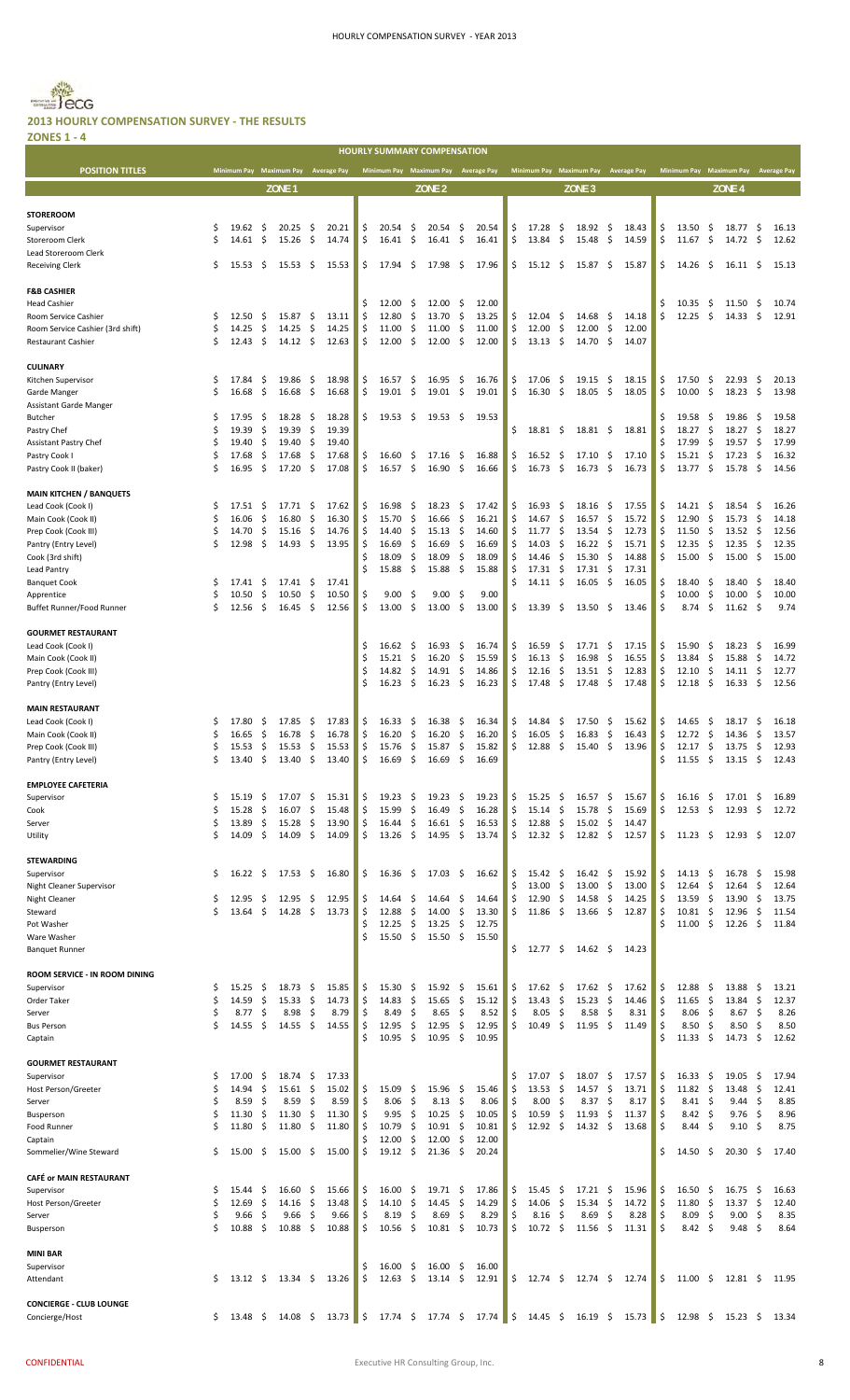#### Becg **Dig 2013 HOURLY COMPENSATION SURVEY ‐ THE RESULTS**

**ZONES 1 ‐ 4**

|                                                                     |         |                 |              |                                     |                                 |                |          |                     |          | <b>HOURLY SUMMARY COMPENSATION</b>  |           |                |          |                     |                    |                                     |           |                |          |                                     |                    |                         |          |                |
|---------------------------------------------------------------------|---------|-----------------|--------------|-------------------------------------|---------------------------------|----------------|----------|---------------------|----------|-------------------------------------|-----------|----------------|----------|---------------------|--------------------|-------------------------------------|-----------|----------------|----------|-------------------------------------|--------------------|-------------------------|----------|----------------|
| <b>POSITION TITLES</b>                                              |         |                 |              | Minimum Pay Maximum Pay Average Pay |                                 |                |          |                     |          | Minimum Pay Maximum Pay Average Pay |           |                |          |                     |                    | Minimum Pay Maximum Pay Average Pay |           |                |          | Minimum Pay Maximum Pay Average Pay |                    |                         |          |                |
|                                                                     |         |                 |              | ZONE <sub>1</sub>                   |                                 |                |          |                     |          | ZONE <sub>2</sub>                   |           |                |          |                     |                    | ZONE <sub>3</sub>                   |           |                |          |                                     |                    | ZONE <sub>4</sub>       |          |                |
| Food Attendant                                                      | \$      | 12.55           | -\$          | 12.55                               | - \$                            | 12.55          |          |                     |          |                                     |           |                | Ś.       | 12.76               | \$                 | $14.88 \quad$ \$                    |           | 14.35          |          |                                     |                    |                         |          |                |
| <b>BEVERAGE OUTLET</b>                                              |         |                 |              |                                     |                                 |                |          |                     |          |                                     |           |                |          |                     |                    |                                     |           |                |          |                                     |                    |                         |          |                |
| Beverage Outlet Supervisor                                          | Ś       | 20.00           | \$.          | 20.00                               | \$.                             | 20.00          |          |                     |          |                                     |           |                | \$       | 18.02               | -S                 | 18.02                               | - Ş       | 18.02          | \$       | 15.00                               | \$                 | 15.00                   | \$       | 15.00          |
| <b>Head Bartender</b>                                               | Ś       | 13.39           | \$.          | 15.89                               | \$                              | 14.59          | \$       | 15.39               | \$       | 15.39                               | -\$       | 15.39          | Ś        | 11.76               | \$                 | 12.64                               | \$        | 12.20          | \$       | 13.84                               | \$                 | 15.84                   | \$       | 14.79          |
| Service Bartender                                                   | Ś       | 10.00           | \$           | 13.00                               | \$                              | 12.50          | \$,      | 14.34               | \$       | 14.34                               | \$        | 14.34          | \$       | 13.21               | \$                 | 14.44                               | \$,       | 14.40          | \$       | 11.99                               | -\$                | 11.99                   | - \$     | 11.99          |
| Bartender                                                           | Ś       | 11.53           | \$.          | 11.97                               | $\frac{1}{2}$                   | 11.80          | \$       | 11.88               | -\$      | 12.43                               | - \$      | 12.05          | \$       | 11.45               | \$                 | 12.84                               | -\$       | 12.24          | \$       | 9.41                                | - \$               | 10.75                   | - \$     | 9.99           |
| Café Bartender                                                      |         |                 |              |                                     |                                 |                |          |                     |          |                                     |           |                |          |                     |                    |                                     |           |                |          |                                     |                    |                         |          |                |
| Host Person/Greeter                                                 | Ś       | 15.79           | \$.          | 15.79                               | \$                              | 15.79          | \$       | 16.57               | \$       | 16.57                               | -\$       | 16.57          | \$       | 14.11               | -\$                | 14.11                               | \$        | 14.11          | \$       | 8.00                                | -\$                | 8.00                    | \$,      | 8.00           |
| Cocktail Server                                                     | Ś<br>Ś  | 8.99<br>10.38   | \$           | 8.99<br>10.73                       | \$                              | 8.99           | \$       | 8.07                | \$       | 8.07<br>12.82                       | \$        | 8.07<br>12.74  | Ś<br>\$  | 8.00                | \$<br>\$           | 8.30<br>14.03                       | \$<br>\$  | 8.04<br>13.90  | \$<br>Ś  | 8.53                                | - \$<br>-\$        | $8.70\frac{2}{3}$       |          | 8.62           |
| <b>Barback</b><br>Front Bartender (night club)                      |         |                 | \$           |                                     | - \$                            | 10.48          | \$<br>Ś  | 12.67<br>8.00       | \$<br>\$ | 8.00                                | \$<br>-\$ | 8.00           |          | 13.02               |                    |                                     |           |                | Ś        | 8.64<br>8.25                        | -\$                | 9.18<br>$9.23 \quad$ \$ | -\$      | 8.93<br>8.58   |
|                                                                     |         |                 |              |                                     |                                 |                |          |                     |          |                                     |           |                |          |                     |                    |                                     |           |                |          |                                     |                    |                         |          |                |
| <b>OTHER OUTLETS</b>                                                |         |                 |              |                                     |                                 |                |          |                     |          |                                     |           |                |          |                     |                    |                                     |           |                |          |                                     |                    |                         |          |                |
| Snack bar/Coffee Attendant                                          | \$      | 12.27           | \$.          | 13.41                               | -\$                             | 12.65          | \$       | 15.37               | \$       | 15.37                               | \$.       | 15.37          | \$       | 14.51               | -\$                | 15.60                               | -\$       | 15.60          | \$       | 10.50                               | -\$                | 15.47                   | -\$      | 11.46          |
| Cashier                                                             | Ś       | 12.43           | \$           | 14.12                               | \$                              | 12.59          | \$       | 15.37               | \$       | 15.37                               | \$        | 15.37          | \$       | 13.09               | \$                 | 16.36                               | -\$       | 16.36          |          |                                     |                    |                         |          |                |
| Barista Line Server (i.e.: Starbucks)                               | Ś       | 13.55           | \$           | 13.55                               | \$                              | 13.55          | \$       | $14.31 \; \text{S}$ |          | 14.31                               | - \$      | 14.31          | \$       | 14.21               | - \$               | 16.39                               | - \$      | 15.84          | \$       | 12.50                               | -\$                | 12.81                   | -\$      | 12.59          |
| <b>BANQUET FOOD SERVICE</b>                                         |         |                 |              |                                     |                                 |                |          |                     |          |                                     |           |                |          |                     |                    |                                     |           |                |          |                                     |                    |                         |          |                |
| Captain                                                             | \$      | 15.90           | -\$          | 16.57                               | - \$                            | 16.07          | \$,      | 12.66               | -\$      | 12.76                               | -\$       | 12.66          | \$       | 10.85               | -\$                | 12.04                               | -\$       | 11.58          | \$       | 11.46                               | -\$                | 12.76                   | \$       | 11.73          |
| Captain including tips                                              |         |                 |              |                                     |                                 |                | Ŝ        | 21.63               | \$       | 21.63                               | \$        | 21.63          | \$       | 39.05               | \$                 | 39.05                               | \$        | 39.05          | \$       | 10.75                               | \$                 | 10.75                   | -\$      | 10.75          |
| Server                                                              | Ś       | 11.51           | \$           | 11.89                               | \$                              | 11.70          | \$       | 9.40                | \$       | 9.45                                | \$        | 9.40           | Ś        | 8.96                | \$                 | 9.96                                | -\$       | 9.36           | \$       | 8.06                                | -\$                | 8.89                    | -\$      | 8.45           |
| Server including tips                                               | Ś       | 8.00            | \$           | 8.00                                | \$                              | 8.00           |          |                     |          |                                     |           |                |          | 29.49               | Ŝ.                 | 29.49                               | \$        | 29.49          |          | 8.00                                | \$                 | 8.00                    | \$       | 8.00           |
| <b>Bus Person</b>                                                   | Ś       | 11.35           | \$           | 11.35                               | - \$                            | 11.35          | \$       | $11.26 \pm 5$       |          | 11.26                               | - \$      | 11.26          | Ś        | 9.61                | -\$                | 10.37                               | -\$       | 10.37          | \$       | 10.08                               | -\$                | 10.70                   | -\$      | 10.23          |
| Bus Person including tips                                           |         |                 |              |                                     |                                 |                |          |                     |          |                                     |           |                |          |                     |                    |                                     |           |                |          |                                     |                    |                         |          |                |
|                                                                     |         |                 |              |                                     |                                 |                |          |                     |          |                                     |           |                |          |                     |                    |                                     |           |                |          |                                     |                    |                         |          |                |
| <b>BANQUET BEVERAGE SERVICE</b>                                     | S       | 12.15           | -S           | 12.15                               | - \$                            |                | Ŝ        | 9.03                | \$       | 9.03                                | -\$       | 9.03           | \$       | 12.82               | - Ś                | $12.82 \quad$ \$                    |           | 12.82          | \$       | 8.25                                | - S                | $9.50\quad$             |          | 9.36           |
| Banquet Beverage Captain<br>Banquet Beverage Captain including tips |         |                 |              |                                     |                                 | 12.15          |          |                     |          |                                     |           |                |          |                     |                    |                                     |           |                |          |                                     |                    |                         |          |                |
| Bartender                                                           | Ś       | 9.95            | -\$          | 9.95                                | - \$                            | 9.95           | \$       | 17.88               | -\$      | 17.88                               | -\$       | 17.88          | \$       | 11.42               | -\$                | 13.15                               | Ş         | 12.62          | \$       | 8.57                                | -\$                | $10.03 \quad $$         |          | 9.32           |
| Bartender including tips                                            |         |                 |              |                                     |                                 |                |          |                     |          |                                     |           |                | Ś        | 35.27               | \$                 | 35.27                               | \$        | 35.27          | \$       | 8.00                                | - \$               | $8.00\frac{2}{3}$       |          | 8.00           |
| <b>Barback</b>                                                      |         |                 |              |                                     |                                 |                |          | 12.26               | -S       | $12.26 \quad $$                     |           | 12.26          | \$       | 11.24               | \$                 | $13.43 \quad$ \$                    |           | 12.84          |          |                                     |                    |                         |          |                |
| Barback including tips                                              |         |                 |              |                                     |                                 |                |          |                     |          |                                     |           |                |          |                     |                    |                                     |           |                | Ś        | 8.00                                | - \$               | $8.00\frac{5}{7}$       |          | 8.00           |
|                                                                     |         |                 |              |                                     |                                 |                |          |                     |          |                                     |           |                |          |                     |                    |                                     |           |                |          |                                     |                    |                         |          |                |
| <b>BANQUET SET UP</b>                                               |         |                 |              |                                     |                                 |                |          |                     |          |                                     |           |                |          |                     |                    |                                     |           |                |          |                                     |                    |                         |          |                |
| Supervisor                                                          | \$      | 14.55           | -\$          | 15.81                               | \$.                             | 14.91          | \$       | $16.50 \quad $$     |          | 16.50                               | - \$      | 16.50          | \$       | 14.97               | S.                 | $16.47 \pm 5$                       |           | 15.72          | \$       | 10.81                               | -\$                | 15.32                   | -\$      | 12.68          |
| Supervisor including tips<br>Lead Houseperson                       | \$      | 13.41           | \$           | 14.27                               | \$                              | 14.27          | \$       | 16.08               | \$       | 16.25                               | -\$       | 16.08          | \$       | 12.86               | \$                 | 14.01                               | \$,       | 12.86          | \$       | 11.65                               | -\$                | 11.65                   | \$       | 11.65          |
| Lead Houseperson including tips                                     |         |                 |              |                                     |                                 |                |          |                     |          |                                     |           |                | \$       | 35.22               | \$                 | 35.22                               | \$        | 35.22          |          |                                     |                    |                         |          |                |
| Houseperson                                                         | Ś       | 13.14           | S.           | 14.66                               | \$                              | 13.87          | Ś        | 13.03               | \$       | 13.14                               | - \$      | 13.07          | \$       | 11.90               | \$                 | 13.31                               | \$        | 12.29          | \$       | 8.93                                | \$                 | 10.47                   | -\$      | 9.48           |
| Houseperson including tips                                          |         |                 |              |                                     |                                 |                |          |                     |          |                                     |           |                | \$       | 20.45               | $\ddot{\varsigma}$ | 20.45                               | -\$       | 20.45          | \$       | 9.50                                | -\$                | 9.50%                   |          | 9.50           |
|                                                                     |         |                 |              |                                     |                                 |                |          |                     |          |                                     |           |                |          |                     |                    |                                     |           |                |          |                                     |                    |                         |          |                |
| <b>HOUSEKEEPING</b>                                                 |         |                 |              |                                     |                                 |                |          |                     |          |                                     |           |                |          |                     |                    |                                     |           |                |          |                                     |                    |                         |          |                |
| Office Supervisor                                                   | \$      | $16.83 \quad $$ |              | 16.83                               | - \$                            | 16.83          | \$       | 15.70 \$            |          | $16.18 \div$                        |           | 15.94          | \$       | $13.71 \; \text{S}$ |                    | 17.17 \$                            |           | 15.22          | \$       | 15.75                               | - \$               | $17.01 \quad$ \$        |          | 16.39          |
| Dispatcher                                                          | S       | 14.46           | \$           | 14.46                               | \$                              | 14.46          | \$       | 15.63               | \$       | 16.94                               | \$.       | 16.20          | \$       | 14.33               | \$                 | 15.28                               | \$        | 15.14          | S        | 13.50                               | -\$                | 14.68                   | \$       | 14.11          |
| Expediter                                                           | \$      | 17.75           | \$           | 17.75                               | \$                              |                |          |                     |          |                                     |           |                | \$       | 14.34               | S.                 | 14.34                               | -\$       | 14.34          | \$       | 12.59                               | -\$                |                         | \$       | 12.92          |
| Night Lead Houseperson<br>Shampoo Person                            | Ś       | 14.55           | \$           | 15.57                               | \$                              | 17.75<br>15.06 |          |                     |          |                                     |           |                |          |                     |                    |                                     |           |                |          |                                     |                    | 14.33                   |          |                |
| <b>Public Space Cleaner</b>                                         | Ś       | 13.93           | \$           | 14.47                               | \$                              | 14.18          | \$       | 13.60               | \$       | 14.22                               | \$        | 13.80          | \$       | 11.77               | \$                 | 12.99                               | \$        | 12.50          | \$       | 11.23                               | \$                 | 12.65                   | \$       | 11.91          |
| Floor Technician (Marble/Carpets, etc.)                             |         |                 |              |                                     |                                 |                | Ś        | 16.80               | \$       | 16.80                               | \$        | 16.80          | \$       | 14.40               | \$                 | 14.40                               | \$        | 14.40          | \$       | 11.83                               | \$                 | 15.22                   | \$       | 13.15          |
| Houseperson                                                         | \$      | 13.48           | \$           | 14.17                               | \$                              | 13.59          | \$       | 13.07               | \$       | 14.40                               | \$        | 13.73          | \$       | 11.81               | S.                 | 13.53                               | -\$       | 12.56          | \$       | 11.30                               | \$                 | 12.97                   | \$       | 11.93          |
| Floor Supervisor                                                    | Ś       | 15.16           | \$           | 16.20                               | \$                              | 15.41          | \$       | 15.20               | \$       | 16.53                               | \$        | 15.79          | \$       | 15.88               | \$                 | 16.50                               | \$        | 16.15          | Ś        | 14.85                               | \$                 | 16.02                   | -\$      | 15.70          |
| Room Attendant                                                      | Ś       | 13.23           | \$           | 14.16                               | \$                              | 13.40          | \$       | 12.80               | \$       | 14.17                               | \$        | 13.34          | \$       | 11.70               | \$                 | 13.77                               | -\$       | 12.71          | \$       | 10.82                               | \$                 | 12.69                   | -\$      | 11.51          |
| <b>Turndown Attendant</b>                                           | Ś       | 13.90           | \$           | 14.00                               | \$                              | 13.95          | \$       | 13.62               | \$       | 14.68                               | \$        | 13.95          | \$       | 11.47               | \$                 | 13.17                               | \$        | 12.32          | \$       | 10.68                               | -\$                | $12.52 \quad S$         |          | 11.69          |
| Deep Cleaning Attendant                                             | Ś<br>Ś  | 15.05<br>15.22  | \$<br>\$     | 15.05<br>15.22                      | \$<br>-\$                       | 15.05<br>15.22 | \$<br>\$ | 16.35<br>16.17      | \$<br>\$ | 16.35<br>16.17                      | \$<br>\$  | 16.35<br>16.17 | \$<br>\$ | 15.54<br>14.87      | \$<br>\$           | 19.25<br>14.87                      | \$<br>-\$ | 16.78<br>14.87 | \$<br>Ś  | 12.00<br>11.88                      | -\$<br>-\$         | 14.14<br>15.55          | \$<br>\$ | 13.07<br>14.14 |
| Housekeeping Clerk<br><b>Butler</b>                                 |         |                 |              |                                     |                                 |                |          |                     |          |                                     |           |                |          |                     |                    |                                     |           |                | Ś        | 15.00                               | \$                 | 18.62                   | \$       | 16.68          |
| <b>Head Butler</b>                                                  |         |                 |              |                                     |                                 |                |          |                     |          |                                     |           |                |          |                     |                    |                                     |           |                | Ś        | 18.00                               | \$                 | 25.74                   | -\$      | 21.87          |
| Shampoo/Marble Technician                                           |         |                 |              |                                     |                                 |                |          | 12.88               | S.       | 15.26                               | -\$       | 13.51          | \$       | 10.86               | S.                 | $13.35 \quad$ \$                    |           | 11.38          | Ś        | 16.52                               | \$                 | 16.52                   | \$       | 16.52          |
|                                                                     |         |                 |              |                                     |                                 |                |          |                     |          |                                     |           |                |          |                     |                    |                                     |           |                |          |                                     |                    |                         |          |                |
| LAUNDRY                                                             |         |                 |              |                                     |                                 |                |          |                     |          |                                     |           |                |          |                     |                    |                                     |           |                |          |                                     |                    |                         |          |                |
| Supervisor                                                          | Ś       | 14.13           | \$.          | 15.03                               | \$                              | 14.69          | \$       | 16.28               | \$       | 16.82                               | \$        | 16.61          | \$       | 14.18               | \$                 | 16.05                               | \$        | 15.03          | \$       | 14.14                               | \$                 | 16.85                   | \$       | 15.95          |
| <b>Utility Attendants</b>                                           | Ś       | 13.27           | \$           | 13.60                               | \$                              | 13.48          | \$       | 12.31               | \$       | 14.09                               | \$        | 12.94          | \$       | 12.01               | \$                 | 13.92                               | \$        | 13.15          | \$       | 10.92                               | \$                 | 12.92                   | \$       | 11.64          |
| Washer<br>Presser                                                   | Ś       | 14.75           | \$           | 14.75                               | \$                              | 14.75          | \$<br>Ś  | 15.90<br>15.47      | \$<br>\$ | 15.90<br>15.64                      | \$<br>\$  | 15.90<br>15.59 | \$<br>\$ | 10.92<br>14.99      | \$<br>\$           | 12.30<br>14.99                      | \$<br>\$  | 11.92<br>14.99 | \$<br>\$ | 12.01<br>16.24                      | \$<br>\$           | 16.09<br>21.22          | \$<br>\$ | 13.25<br>17.96 |
| Sorter                                                              |         |                 |              |                                     |                                 |                | \$       | 13.97               | \$       | 15.08                               | \$        | 14.32          | \$       | 12.75               | \$                 | 12.75                               | \$        | 12.75          |          |                                     |                    |                         |          |                |
| Uniform Room Attendant                                              | Ś       | 14.14           | \$           | 15.35                               | \$                              | 14.43          | \$       | 14.82               | \$       | 15.00                               | \$        | 14.93          | \$       | 13.32               | $\zeta$            | 14.36                               | \$        | 14.36          | \$       | 11.72                               | \$                 | 12.72                   | \$       | 12.24          |
| Alterationist                                                       | Ś       | 14.55           | $\mathsf{S}$ | 15.41                               | $\ddot{\mathsf{s}}$             | 15.41          | \$       | 15.61               | \$       | 15.61                               | \$        | 15.61          | \$       | 15.59               | \$                 | 15.59                               | \$        | 15.59          | \$       | 13.37                               | \$                 | 14.40                   | \$       | 13.95          |
| Dry Cleaner                                                         |         |                 |              |                                     |                                 |                | Ś        | 17.27               | \$       | 18.74                               | \$        | 18.37          | \$       | 16.03               | $\zeta$            | 16.03                               | \$        | 16.03          | \$       | 11.47                               | $\ddot{\varsigma}$ | 15.61                   | \$       | 13.54          |
|                                                                     |         |                 |              |                                     |                                 |                |          |                     |          |                                     |           |                |          |                     |                    |                                     |           |                |          |                                     |                    |                         |          |                |
| <b>SECURITY &amp; PARKING</b>                                       |         |                 |              |                                     |                                 |                |          |                     |          |                                     |           |                |          |                     |                    |                                     |           |                |          |                                     |                    |                         |          |                |
| Security Supervisor                                                 | \$      | 16.55           | \$           | 19.23                               | \$                              | 17.51          | \$       | 18.77               | \$       | 19.09                               | \$        | 18.94          | \$       | 17.46               | -\$                | 18.26                               | - \$      | 17.86          | \$<br>Ś  | 17.21                               | \$                 | 20.70                   | \$       | 19.16          |
| Security Dispatcher<br>Security Officer                             | \$      | 15.77           | \$           | 16.79                               | \$                              | 16.21          | Ś        | 15.72               | \$       | 16.68                               | \$        | 15.99          | \$       | 14.02               | \$                 | 17.14                               | \$        | 14.46          | \$       | 10.00<br>13.33                      | \$<br>\$           | 13.94<br>16.02          | \$<br>\$ | 13.00<br>14.50 |
| Security Officer (3rd shift)                                        | Ś       | 16.80           | \$           | 16.97                               | \$                              | 16.88          | \$       | 15.27               | \$       | 17.36                               | \$        | 16.49          | \$       | 14.04               | \$                 | 15.35                               | \$        | 14.50          | \$       | 14.42                               | \$                 | 14.91                   | \$       | 14.83          |
| Parking Lot Attendant                                               |         |                 |              |                                     |                                 |                |          |                     |          |                                     |           |                | Ś        | 9.00                | \$                 | $10.00 \quad$ \$                    |           | 9.50           |          |                                     |                    |                         |          |                |
| Parking Lot Dispatcher                                              |         |                 |              |                                     |                                 |                |          |                     |          |                                     |           |                |          |                     |                    |                                     |           |                |          |                                     |                    |                         |          |                |
|                                                                     |         |                 |              |                                     |                                 |                |          |                     |          |                                     |           |                |          |                     |                    |                                     |           |                |          |                                     |                    |                         |          |                |
| <b>FRONT DESK / OPERATIONS</b>                                      |         |                 |              |                                     |                                 |                |          |                     |          |                                     |           |                |          |                     |                    |                                     |           |                |          |                                     |                    |                         |          |                |
| Supervisor                                                          | \$      | 16.65           | \$           | 17.75                               | \$                              | 17.01          | \$       | 17.06               | \$       | 17.78                               | \$        | 17.46          | \$       | 16.35               | \$                 | 18.55                               | -\$       | 17.40          | \$       | 16.32                               | -\$                | 17.48                   | \$       | 16.80          |
| Front Desk Clerk                                                    | \$<br>Ś | 15.15           | \$<br>\$     | 15.75                               | \$<br>$\boldsymbol{\mathsf{S}}$ | 15.30          | \$       | 15.23               | \$       | 16.07                               | \$<br>-\$ | 15.62          | \$<br>\$ | 13.97               | \$<br>\$           | 15.75<br>$15.82 \quad$ \$           | \$        | 14.67          | \$       | 13.16                               | \$                 | 14.05                   | \$       | 13.37          |
| Front Desk Clerk (3rd shift)<br>Front Office Runner                 |         | 16.69           |              | 16.81                               |                                 | 16.69          | \$       | 17.24               | \$       | 17.54                               |           | 17.43          |          | 15.28               |                    |                                     |           | 15.78          | \$       | 13.93                               | $\mathsf{S}$       | 14.40                   | \$       | 14.16          |
| <b>Reservations Supervisor</b>                                      | Ś       | 19.25           | \$           | 19.25                               | \$                              | 19.25          | \$       | 18.41               | \$       | 18.41                               | \$        | 18.41          | \$       | 15.20               | \$                 | 15.20                               | \$        | 15.20          | \$       | 17.42                               | -\$                | 17.57                   | \$       | 17.57          |
| <b>Reservations Agent</b>                                           | Ś       | 15.26           | \$           | 15.70                               | \$                              | 15.27          | \$       | 15.76               | \$       | 16.06                               | \$        | 15.88          | \$       | 14.89               | \$                 | 16.69                               | \$        | 16.22          | \$       | 13.35                               | \$                 | 14.86                   | \$       | 14.19          |
| Group Coordinator                                                   | Ś       | 15.48           | \$           | 23.22                               | \$                              | 17.53          | \$       | 18.42               | \$       | 18.42                               | \$        | 18.42          | \$       | 17.25               | \$                 | 18.66                               | \$        | 18.14          | Ś        | 14.50                               | \$                 | 17.19                   | \$       | 16.40          |
| Concierge                                                           | Ś       | 15.07           | \$           | 16.07                               | \$                              | 15.77          | \$       | 15.80               | \$       | 16.32                               | \$        | 16.11          | \$       | 14.87               | \$                 | 15.61                               | \$        | 15.24          | \$       | 12.87                               | \$                 | 15.34                   | \$       | 14.42          |
| <b>Head Concierge</b>                                               | Ś       | 18.45           | \$           | 22.89                               | \$                              | 19.97          | \$       | 19.31               | \$       | 19.31                               | \$        | 19.31          | \$       | 18.39               | \$                 | 18.39                               | \$        | 18.39          | \$       | 10.33                               | \$                 | 10.33                   | \$       | 10.33          |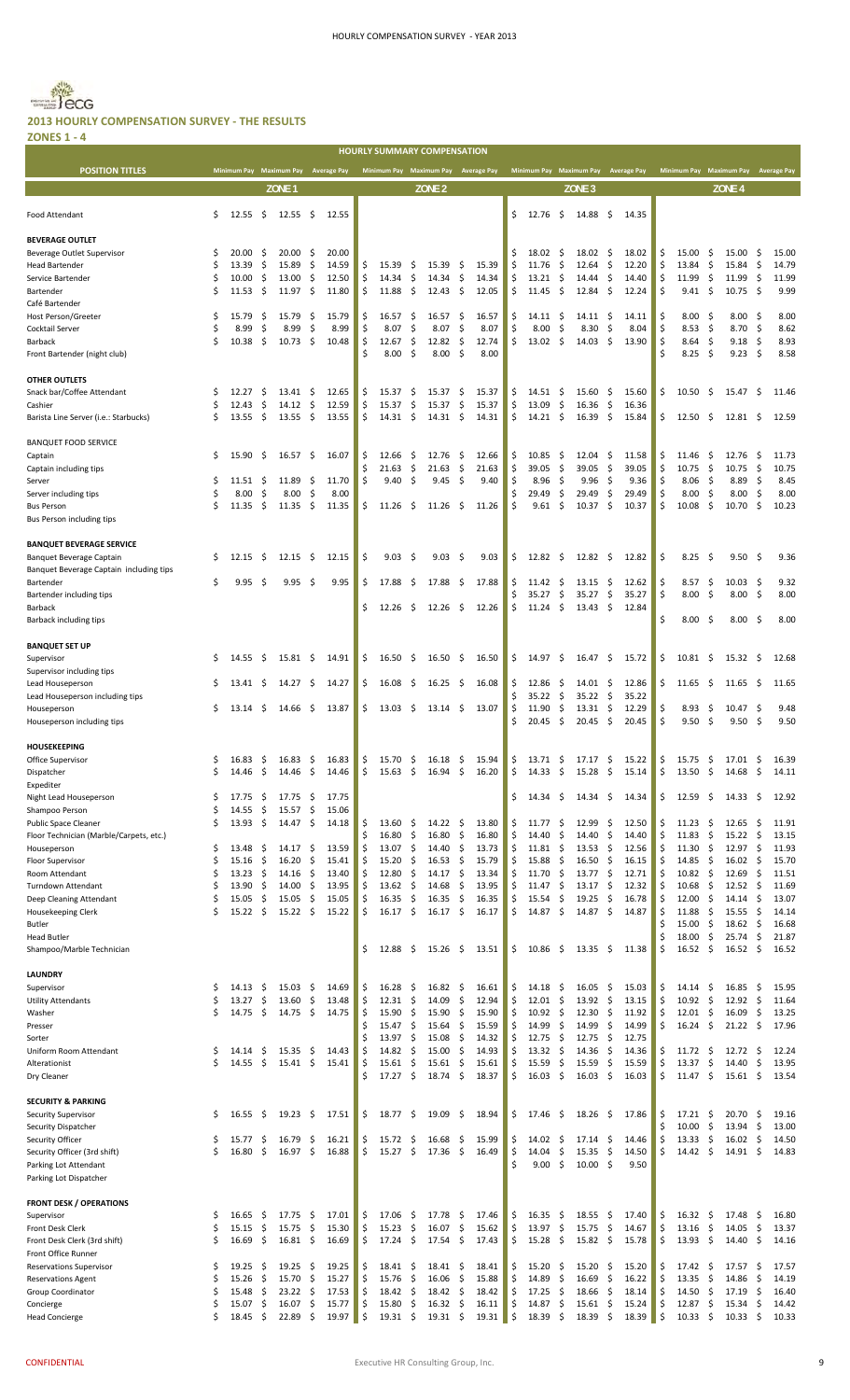# Becc

#### **2013 HOURLY COMPENSATION SURVEY ‐ THE RESULTS**

| <b>ZONES 1 - 4</b>                                  |          |                 |           |                                     |            |                |          |                                     |           |                   |           |                |          |                                     |           |                   |          |                |          |                                     |                     |                           |          |                |
|-----------------------------------------------------|----------|-----------------|-----------|-------------------------------------|------------|----------------|----------|-------------------------------------|-----------|-------------------|-----------|----------------|----------|-------------------------------------|-----------|-------------------|----------|----------------|----------|-------------------------------------|---------------------|---------------------------|----------|----------------|
|                                                     |          |                 |           |                                     |            |                |          | <b>HOURLY SUMMARY COMPENSATION</b>  |           |                   |           |                |          |                                     |           |                   |          |                |          |                                     |                     |                           |          |                |
| <b>POSITION TITLES</b>                              |          |                 |           | Minimum Pay Maximum Pay Average Pay |            |                |          | Minimum Pay Maximum Pay Average Pay |           |                   |           |                |          | Minimum Pay Maximum Pay Average Pay |           |                   |          |                |          | Minimum Pay Maximum Pay Average Pay |                     |                           |          |                |
|                                                     |          |                 |           | ZONE <sub>1</sub>                   |            |                |          |                                     |           | ZONE <sub>2</sub> |           |                |          |                                     |           | ZONE <sub>3</sub> |          |                |          |                                     |                     | ZONE <sub>4</sub>         |          |                |
|                                                     |          |                 |           |                                     |            |                |          |                                     |           |                   |           |                |          |                                     |           |                   |          |                |          |                                     |                     |                           |          |                |
| Lobby Attendant                                     | \$       | 15.43           | \$.       | 16.88                               | \$         | 15.43          | \$       | 12.75                               | \$        | 14.25             | -\$       | 13.25          |          |                                     |           |                   |          |                | Ś        | 13.00                               | \$                  | 18.07                     | \$.      | 15.54          |
| Rooms Controller                                    | Ś        | 15.49           | \$        | 18.24                               | \$         | 16.27          | \$       | 19.16                               | \$        | 19.16             | \$        | 19.16          | \$       | 15.00                               | \$        | 17.88             | \$       | 16.44          | Ś<br>Ś   | 13.34                               | \$                  | 16.71                     | \$       | 15.24          |
| Management Trainee (In development)                 | Ś        | 15.38           | \$.       | 15.38                               | -\$        | 15.38          | \$       | 16.91                               | -\$       | $16.91 \quad$ \$  |           | 16.91          | \$       | 19.81                               | - \$      | 19.81             | \$       | 19.81          |          | 15.00                               | \$                  | 21.15                     | - \$     | 18.08          |
| <b>COMMUNICATIONS / PBX</b>                         |          |                 |           |                                     |            |                |          |                                     |           |                   |           |                |          |                                     |           |                   |          |                |          |                                     |                     |                           |          |                |
| Supervisor                                          | \$       | 14.85           | \$        | 16.61                               | \$         | 16.07          | \$       | 18.17                               | \$        | 18.17             | \$        | 18.17          | \$       | 16.35                               | -\$       | 17.89             | \$       | 16.77          | \$       | 15.96                               | \$                  | 15.96                     | -\$      | 15.96          |
| Operator                                            | Ś        | 14.07           | \$        | 14.88                               | \$         | 14.29          | \$       | 15.31                               | -\$       | 15.83             | -\$       | 15.68          | \$       | 13.48                               | \$        | 15.66             | \$       | 14.57          | \$       | 12.65                               | \$                  | 14.61                     | - \$     | 13.67          |
| Operator (3rd shift)                                | Ś        | 15.03           | \$        | 15.03                               | \$         | 15.03          |          |                                     |           |                   |           |                | Ś        | 14.17                               | \$        | 15.71             | \$       | 14.27          | Ś        | 14.75                               | \$                  | 14.75                     | -\$      | 14.75          |
|                                                     |          |                 |           |                                     |            |                |          |                                     |           |                   |           |                |          |                                     |           |                   |          |                |          |                                     |                     |                           |          |                |
| <b>UNIFORM SERVICE</b>                              |          |                 |           |                                     |            |                |          |                                     |           |                   |           |                |          |                                     |           |                   |          |                |          |                                     |                     |                           |          |                |
| <b>Guest Relations Coordinator</b>                  | \$       | 18.30           | \$        | 18.30                               | \$         | 18.30          | \$       | 19.25                               | \$        | 19.25             | \$        | 19.25          |          |                                     |           |                   |          |                | \$       | 13.00                               | \$                  | 14.68                     | \$       | 13.54          |
| <b>Bell Captain</b>                                 | \$       | 11.79           | \$        | 11.79                               | \$         | 11.79          | \$       | 11.24                               | \$        | 11.94             | \$        | 11.59          | \$       | 11.24                               | \$        | 13.16             | \$       | 12.25          | Ś        | 10.87                               | \$                  | 12.87                     | \$       | 11.54          |
| Driver                                              | \$       |                 |           | 9.08                                |            | 8.99           | \$<br>\$ | 11.65<br>8.53                       | \$<br>\$  | 12.36<br>9.98     | \$<br>\$  | 12.08<br>8.86  | \$<br>\$ | 8.36<br>$8.14\frac{1}{5}$           | \$        | 8.36<br>9.10      | \$<br>\$ | 8.36           | \$<br>\$ | 12.20                               | \$<br>$\zeta$       | 12.40<br>9.28             | \$<br>\$ | 12.30<br>8.72  |
| <b>Bell Attendant</b><br>Door Person                | Ś        | 8.96<br>11.17   | \$,<br>\$ | 11.17                               | \$<br>- \$ | 11.17          | \$       | 8.55                                | \$        | 9.23              | \$        | 8.83           | \$       | $8.86\frac{2}{3}$                   |           | 9.03              | \$       | 8.46<br>8.94   | \$       | 8.42<br>8.90                        | \$                  | 9.45                      | - \$     | 9.18           |
| Page                                                |          |                 |           |                                     |            |                | \$       | 14.54                               | \$        | 15.39             | \$        | 14.96          |          |                                     |           |                   |          |                |          |                                     |                     |                           |          |                |
| Valet / Garage Attendant                            | \$       | 9.48            | \$,       | 9.48                                | \$         | 9.48           | \$       | 8.58                                | \$        | 12.17             | -\$       | 9.80           | \$       | 8.33                                | \$        | 8.67              | -\$      | 8.50           | Ś        | 8.19                                | \$,                 | 8.59                      | \$       | 8.39           |
| Garage Cashier                                      | \$       | 14.35           | \$        | 14.35                               | \$         | 14.35          | \$       | 12.65                               | \$        | 13.62             | -\$       | 13.17          | \$       | 11.58                               | \$        | 12.24             | \$       | 11.91          | \$       | 10.13                               | \$                  | 11.37                     | - \$     | 10.69          |
|                                                     |          |                 |           |                                     |            |                |          |                                     |           |                   |           |                |          |                                     |           |                   |          |                |          |                                     |                     |                           |          |                |
| <b>ENGINEERING</b>                                  |          |                 |           |                                     |            |                |          |                                     |           |                   |           |                |          |                                     |           |                   |          |                |          |                                     |                     |                           |          |                |
| Supervisor                                          | \$       | 27.84           | \$        | 30.35                               | \$         | 29.86          | \$       | 25.90                               | \$        | 26.65             | \$        | 26.28          | \$       | 26.50                               | \$        | 29.57             | \$       | 28.19          | Ś        | 22.87                               | \$                  | 25.39                     | \$       | 25.01          |
| Coordinator                                         | \$       | 18.49           | \$        | 18.49                               | \$         | 18.49          | \$       | 17.82                               | \$        | 18.23             | \$        | 18.23          | \$       | 17.33                               | \$        | 20.09             | \$       | 17.82          | Ś        | 14.88                               | \$                  | 20.10                     | \$       | 18.10          |
| Painter                                             | \$       | 21.00           | \$        | 22.20                               | \$         | 21.90          | \$       | 20.19                               | \$        | 22.11             | -\$       | 20.51          | \$       | 21.80                               | \$        | 22.92             | \$       | 22.35          | \$       | 16.41                               | -\$                 | $20.97$ \$                |          | 17.88          |
| <b>Mechanical Engineer</b>                          | \$<br>\$ | 23.50<br>18.19  | \$<br>\$  | 24.83<br>18.19                      | \$<br>\$   | 24.02<br>18.19 | \$<br>\$ | 28.44<br>20.19                      | \$<br>-\$ | 29.20<br>20.74    | \$<br>\$. | 28.82<br>20.41 | \$<br>\$ | 25.17<br>22.25                      | \$<br>Ŝ.  | 28.06<br>24.58    | \$<br>\$ | 27.50<br>22.98 | Ś<br>\$  | 19.00<br>16.10                      | -\$<br>-\$          | 24.72<br>19.50            | \$<br>\$ | 24.72<br>18.04 |
| General Maintenance<br>Engineer 1 (low skill)       | \$       | 19.66           | \$        | 20.93                               | \$         | 20.34          | \$       | 19.51                               | -\$       | 20.99             | \$        | 20.32          | \$       | 16.54                               | \$.       | 17.83             | Ŝ.       | 16.97          | Ś        | 15.33                               | \$                  | 18.46                     | - \$     | 17.29          |
| Engineer 2 (medium skill)                           | \$       | 22.41           | \$        | 23.32                               | -\$        | 22.59          | \$       | 18.56                               | -\$       | 19.38             | \$        | 18.99          | \$       | 19.54                               | \$        | 21.55             | \$       | 20.59          | Ś        | 17.13                               | \$                  | 22.11                     | \$       | 19.26          |
| Engineer 3 (high skill)                             | \$       | 25.46           | \$        | 27.28                               | \$         | 26.04          | \$       | 21.23                               | -\$       | 21.46             | -\$       | 21.35          | \$       | 21.46                               | \$        | 23.53             | \$       | 22.83          | \$       | 18.88                               | -\$                 | 27.23                     | - \$     | 23.40          |
| Utility Engineer (entry level)                      | Ś        | 16.61           | \$.       | 16.61                               | -\$        | 16.61          | \$       | 18.23                               | \$        | 18.23             | \$        | 18.23          | \$       | 14.80                               | \$        | 15.05             | \$       | 14.93          |          |                                     |                     |                           |          |                |
| Carpenter                                           |          |                 |           |                                     |            |                | \$       | 27.07                               | \$.       | 27.07             | \$.       | 27.07          | \$       | 26.77                               | \$        | 26.77             | \$.      | 26.77          | Ś        | 22.77                               | \$                  | 26.88                     | -\$      | 23.97          |
|                                                     |          |                 |           |                                     |            |                |          |                                     |           |                   |           |                |          |                                     |           |                   |          |                |          |                                     |                     |                           |          |                |
| SALES, CATERING & CONV SVC                          |          |                 |           |                                     |            |                |          |                                     |           |                   |           |                |          |                                     |           |                   |          |                |          |                                     |                     |                           |          |                |
| Receptionist                                        | \$       | 15.50           | \$        | 15.50                               | \$         | 15.50          |          |                                     |           |                   |           |                |          |                                     |           |                   |          |                |          |                                     |                     |                           |          |                |
| Administrative Assistant                            | \$       | 17.94           | \$.       | 19.04                               | \$         | 18.06          | \$       | 17.70                               | \$        | 18.58             | \$        | 17.83          | \$       | 15.54                               | \$        | 17.91             | \$       | 16.73          | \$       | 15.76                               | \$                  | 19.38                     | \$       | 17.13          |
| Social Media / Marketing Coordinator                | Ś        | 19.33           | \$        | 19.33                               | \$         | 19.33          | \$       | 18.38                               | \$        | 18.38             | \$        | 18.38          | \$       | 17.96                               | \$        | 21.80             | \$       | 18.19          | \$       | 23.50                               | \$                  | 23.50                     | \$       | 23.50          |
| Sales / Catering Coordinator                        | Ś        | 17.70           | \$        | 19.45                               | - \$       | 18.55          | \$       | 17.74                               | \$        | 19.87             | Ŝ.        | 18.53          | \$       | 17.68                               | -\$       | 19.76             | \$       | 18.51          | \$       | 16.29                               | \$                  | $18.73 \quad $$           |          | 16.98          |
| <b>Wedding Coordinator</b><br>Sales Systems Analyst | \$       | 15.48           | \$,       | 23.22                               | \$         | 18.78          | \$.      | 24.07                               | \$        | 24.24             | \$        | 24.24          | \$       | 20.67                               | \$        | 21.03             | \$       | 20.85          | \$       | 17.00                               | \$                  | 24.14                     | -\$      | 20.57          |
| <b>Tour Coordinator</b>                             |          |                 |           |                                     |            |                |          |                                     |           |                   |           |                |          |                                     |           |                   |          |                |          |                                     |                     |                           |          |                |
| Convention/Conference Svcs Coordinator              | \$       | 18.45           | \$.       | 19.96                               | \$         | 18.45          |          |                                     |           |                   |           |                | \$       | 18.00                               | \$        | 19.00             | \$.      | 18.75          | \$       | 15.75                               | \$                  | 18.45                     | \$,      | 16.17          |
| <b>Meeting Concierge</b>                            | Ś        | 15.50           | \$        | 15.50                               | \$         | 15.50          | \$       | 13.25                               | \$        | 17.55             | -\$       | 13.50          |          |                                     |           |                   |          |                | Ś        | 13.50                               | \$                  | 13.50                     | \$       | 13.50          |
| <b>VIP Coordinator</b>                              |          |                 |           |                                     |            |                |          |                                     |           |                   |           |                |          |                                     |           |                   |          |                | Ś        | 18.75                               | -\$                 | 18.75                     | - \$     | 18.75          |
|                                                     |          |                 |           |                                     |            |                |          |                                     |           |                   |           |                |          |                                     |           |                   |          |                |          |                                     |                     |                           |          |                |
| <b>AUDIO VISUAL</b>                                 |          |                 |           |                                     |            |                |          |                                     |           |                   |           |                |          |                                     |           |                   |          |                |          |                                     |                     |                           |          |                |
| Audio Visual Supervisor                             |          |                 |           |                                     |            |                |          |                                     |           |                   |           |                |          |                                     |           |                   |          |                |          |                                     |                     |                           |          |                |
| Audio Visual Technician                             |          |                 |           |                                     |            |                |          |                                     |           |                   |           |                |          |                                     |           |                   |          |                | \$       | 17.00 \$                            |                     | 17.00 \$                  |          | 17.00          |
| <b>INFORMATION TECHNOLOGY / MIS</b>                 |          |                 |           |                                     |            |                |          |                                     |           |                   |           |                |          |                                     |           |                   |          |                |          |                                     |                     |                           |          |                |
| <b>MIS Coordinator</b>                              |          |                 |           |                                     |            |                | \$       | 28.85                               | -\$       | 28.85             | \$        | 28.85          | \$       | 20.00                               | -\$       | 23.00             | -\$      | 21.50          | \$       | 16.00                               | - \$                | $16.48 \quad$ \$          |          | 16.24          |
| PC Specialist                                       | \$       | $16.00 \quad $$ |           | $20.32 \quad$ \$                    |            | 18.01          | \$       | 19.00                               | \$        | $19.57$ \$        |           | 19.29          | \$       | 18.00                               | - \$      | 18.00             | \$       | 18.00          |          |                                     |                     |                           |          |                |
| Computer Programmer                                 |          |                 |           |                                     |            |                |          |                                     |           |                   |           |                |          |                                     |           |                   |          |                |          |                                     |                     |                           |          |                |
|                                                     |          |                 |           |                                     |            |                |          |                                     |           |                   |           |                |          |                                     |           |                   |          |                |          |                                     |                     |                           |          |                |
| <b>GROUNDS - LANDSCAPING</b>                        |          |                 |           |                                     |            |                |          |                                     |           |                   |           |                |          |                                     |           |                   |          |                |          |                                     |                     |                           |          |                |
| Grounds Supervisor                                  |          |                 |           |                                     |            |                | \$       | 24.05                               | -\$       | 24.05             | \$        | 24.05          | \$       | 17.00                               | -\$       | 17.00             | -\$      | 17.00          |          |                                     |                     |                           |          |                |
| Grounds Keeper                                      |          |                 |           |                                     |            |                | \$       | 14.47                               | \$        | 14.46             | \$        | 14.47          | \$       | 12.00%                              |           | 13.00             | \$       | 12.50          | \$       | 14.53                               | -\$                 | 19.44                     | \$.      | 16.32          |
| Landscaper                                          |          |                 |           |                                     |            |                | \$       | 15.87                               | \$        | 16.18             | -\$       | 16.18          |          |                                     |           |                   |          |                | Ś        | 11.83                               | $\ddot{\mathsf{s}}$ | $11.83 \quad $$           |          | 11.83          |
| Floral Attendant                                    |          |                 |           |                                     |            |                |          |                                     |           |                   |           |                |          |                                     |           |                   |          |                |          |                                     |                     |                           |          |                |
| SPA / HEALTH CLUB / RETAIL                          |          |                 |           |                                     |            |                |          |                                     |           |                   |           |                |          |                                     |           |                   |          |                |          |                                     |                     |                           |          |                |
| Spa Supervisor                                      | \$       | 18.81           | \$        | 18.81                               | \$         | 18.81          | \$       | 16.50                               | \$        | 17.51             | \$        | 17.01          | \$       | 21.90                               | \$        | 21.90             | \$       | 21.90          | \$       | 16.31                               | \$                  | 18.84                     | \$       | 17.39          |
| Front Desk Spa - Reception/Scheduler                | \$       | 13.96           | \$        | $14.11 \pm 5$                       |            | 14.06          | \$       | 14.82                               | \$        | 15.12             | \$        | 14.97          | \$       | 15.23                               | - \$      | 15.70             | \$       | 15.47          | \$       | 12.13                               | \$                  | 14.04                     | \$       | 12.52          |
| Lounge Attendant                                    |          |                 |           |                                     |            |                | \$       | 13.25                               | \$        | 15.19             | \$        | 14.49          |          |                                     |           |                   |          |                | Ś        | 10.88                               | \$                  | 11.79                     | \$       | 11.14          |
| Massage Therapist                                   | \$       | 8.00            | \$        | 8.00                                | - \$       | 8.00           | \$       | 8.16                                | -\$       | 8.28              | -\$       | 8.16           | \$       | $8.19$ \$                           |           | 8.19              | -\$      | 8.19           | \$       | 8.00                                | \$                  | 9.29                      | - \$     | 8.29           |
| Esthetician                                         | \$       | 8.00            | \$        | 8.00                                | - \$       | 8.00           | \$       | 8.53                                | -\$       | 8.53              | \$        | 8.53           | \$       | $8.19$ \$                           |           | 8.19              | \$       | 8.19           | \$       | 8.05                                | \$                  | $8.11\frac{1}{2}$         |          | 8.07           |
| Nail Technician                                     | \$       | 8.00            | \$        | 8.00                                | - \$       | 8.00           | \$       | 8.53                                | -\$       | 8.53              | \$        | 8.53           |          |                                     |           |                   |          |                | Ś        | 8.00                                | \$                  | $8.36\frac{2}{3}$         |          | 8.22           |
| Hair Stylist                                        |          |                 |           |                                     |            |                |          |                                     |           |                   |           |                |          |                                     |           |                   |          |                |          | 8.00                                | \$                  | 8.00                      | \$       | 8.00           |
| Health Club Attendant (Cleaning/Janitorial)         | \$<br>\$ | 15.17           | \$.       | 15.17                               | \$.<br>\$  | 15.17          | \$       | 14.11 \$                            |           | $14.11 \pm 5$     |           | 14.11          | \$<br>\$ | 16.00<br>19.20                      | -\$<br>\$ | 16.00             | \$<br>\$ | 16.00<br>19.20 | \$<br>Ś. | 10.85<br>16.39                      | \$<br>\$            | $12.12 \quad$ \$          |          | 11.20<br>16.89 |
| Retail Supervisor<br>Retail Clerk/Attendant         | \$       | 18.50<br>13.88  | \$<br>\$  | 18.50<br>$14.37 \pm 5$              |            | 18.50<br>14.37 | \$       | 15.50                               | -\$       | 15.50             | \$        | 15.50          | \$       | $13.17 \pm$                         |           | 19.20<br>13.42    | -\$      | 13.31          | \$       | 10.83                               | \$                  | 17.89<br>$12.32 \quad$ \$ | \$       | 11.28          |
| Child Activities Leader                             |          |                 |           |                                     |            |                | \$       | 14.00                               | \$        | 14.42 \$          |           | 14.32          |          |                                     |           |                   |          |                |          | 12.67                               | \$                  | 14.49                     | \$       | 13.52          |
| Aerobics / Pilates / Yoga Instructor                |          |                 |           |                                     |            |                |          |                                     |           |                   |           |                | Ś        | $8.32 \quad$ \$                     |           | $8.32 \quad$ \$   |          | 8.32           | Ś        | 16.92                               | - \$                | $17.22 \quad$ \$          |          | 16.99          |
|                                                     |          |                 |           |                                     |            |                |          |                                     |           |                   |           |                |          |                                     |           |                   |          |                |          |                                     |                     |                           |          |                |
| GOLF / TENNIS / POOL / CNTRY CLB                    |          |                 |           |                                     |            |                |          |                                     |           |                   |           |                |          |                                     |           |                   |          |                |          |                                     |                     |                           |          |                |
| Golf Supervisor                                     |          |                 |           |                                     |            |                |          |                                     |           |                   |           |                |          |                                     |           |                   |          |                |          |                                     |                     |                           |          |                |
| Golf Pro                                            |          |                 |           |                                     |            |                |          |                                     |           |                   |           |                |          |                                     |           |                   |          |                |          |                                     |                     |                           |          |                |
| Golf Caddy                                          |          |                 |           |                                     |            |                |          |                                     |           |                   |           |                |          |                                     |           |                   |          |                |          |                                     |                     |                           |          |                |
| Golf Instructor                                     |          |                 |           |                                     |            |                |          |                                     |           |                   |           |                |          |                                     |           |                   |          |                |          |                                     |                     |                           |          |                |
| Greens Keeper                                       |          |                 |           |                                     |            |                |          |                                     |           |                   |           |                |          |                                     |           |                   |          |                |          |                                     |                     |                           |          |                |
| Irrigators                                          |          |                 |           |                                     |            |                |          |                                     |           |                   |           |                |          |                                     |           |                   |          |                |          |                                     |                     |                           |          |                |
| Head Mechanic                                       |          |                 |           |                                     |            |                |          |                                     |           |                   |           |                |          |                                     |           |                   |          |                |          |                                     |                     |                           |          |                |
| Mechanic                                            |          |                 |           |                                     |            |                |          |                                     |           |                   |           |                |          |                                     |           |                   |          |                |          |                                     |                     |                           |          |                |
| <b>Equipment Operator</b><br>Bag Room Attendant     |          |                 |           |                                     |            |                |          |                                     |           |                   |           |                |          |                                     |           |                   |          |                |          |                                     |                     |                           |          |                |
| Foreperson                                          |          |                 |           |                                     |            |                |          |                                     |           |                   |           |                |          |                                     |           |                   |          |                |          |                                     |                     |                           |          |                |
| Golf Lead Server                                    |          |                 |           |                                     |            |                |          |                                     |           |                   |           |                |          |                                     |           |                   |          |                |          |                                     |                     |                           |          |                |
| Golf Server                                         |          |                 |           |                                     |            |                |          |                                     |           |                   |           |                |          |                                     |           |                   |          |                |          |                                     |                     |                           |          |                |
|                                                     |          |                 |           |                                     |            |                |          |                                     |           |                   |           |                |          |                                     |           |                   |          |                |          |                                     |                     |                           |          |                |

Tennis Supervisor **Supervisor (Supervisor Supervisor Supervisor Supervisor Supervisor Supervisor Supervisor Supervisor**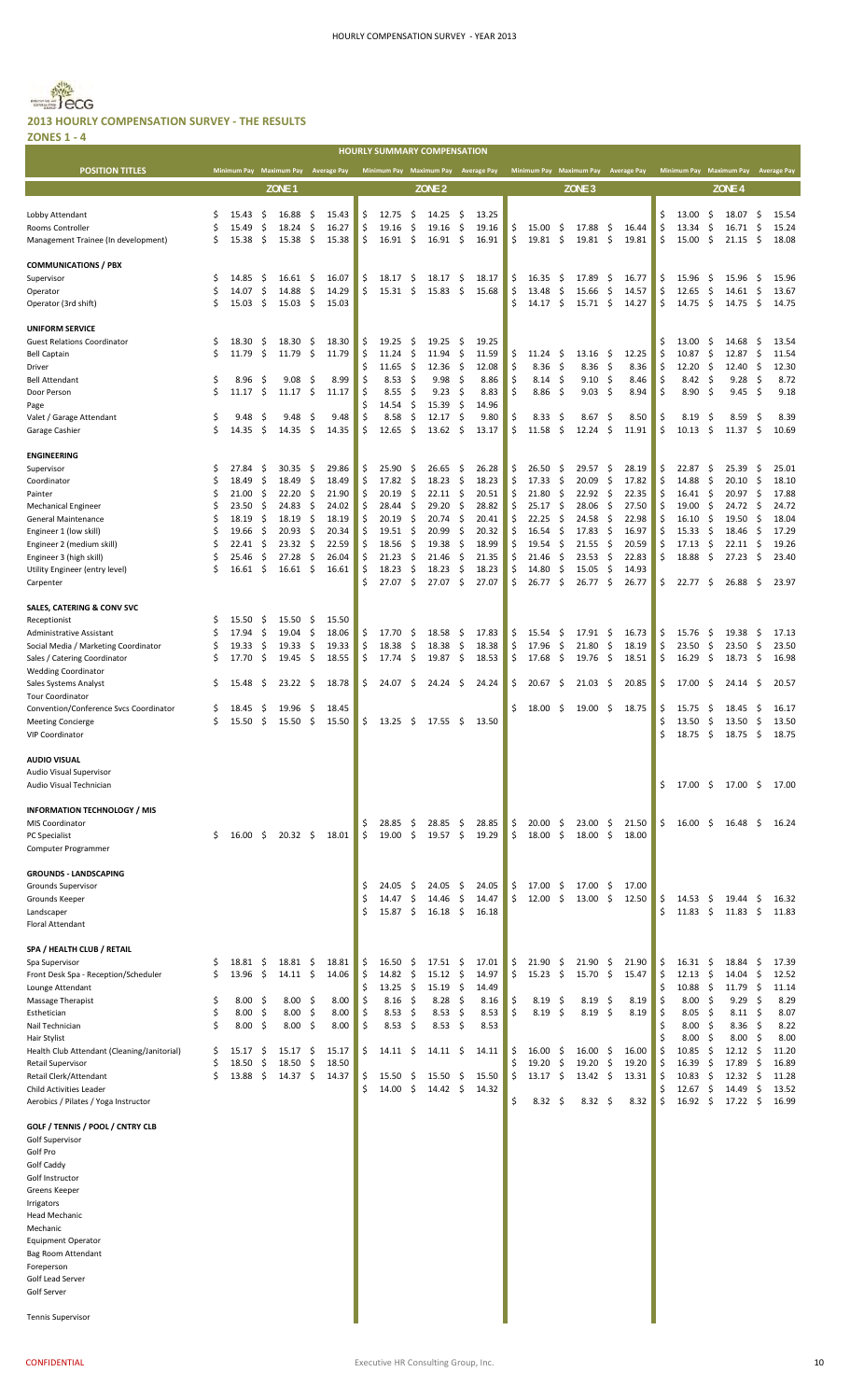#### Becg  $\bar{m}$ **2013 HOURLY COMPENSATION SURVEY ‐ THE RESULTS ZONES 1 ‐ 4**

|                                                                                                                                |                       |                   |                     |       |         |               |           |                              |               |               |                 |     |                   |       |          |                        |      |                     | <b>HOURLY SUMMARY COMPENSATION</b><br><b>POSITION TITLES</b><br>Minimum Pay Maximum Pay Average Pay<br>Minimum Pay Maximum Pay<br>Minimum Pay Maximum Pay<br><b>Average Pay</b><br><b>Average Pay</b><br>Minimum Pay Maximum Pay<br><b>Average Pay</b> |                |  |  |  |  |  |  |  |  |  |  |  |  |
|--------------------------------------------------------------------------------------------------------------------------------|-----------------------|-------------------|---------------------|-------|---------|---------------|-----------|------------------------------|---------------|---------------|-----------------|-----|-------------------|-------|----------|------------------------|------|---------------------|--------------------------------------------------------------------------------------------------------------------------------------------------------------------------------------------------------------------------------------------------------|----------------|--|--|--|--|--|--|--|--|--|--|--|--|
|                                                                                                                                |                       |                   |                     |       |         |               |           |                              |               |               |                 |     |                   |       |          |                        |      |                     |                                                                                                                                                                                                                                                        |                |  |  |  |  |  |  |  |  |  |  |  |  |
|                                                                                                                                |                       | ZONE <sub>1</sub> |                     |       |         |               |           | ZONE <sub>2</sub>            |               |               |                 |     | ZONE <sub>3</sub> |       |          |                        |      | ZONE <sub>4</sub>   |                                                                                                                                                                                                                                                        |                |  |  |  |  |  |  |  |  |  |  |  |  |
| <b>Tennis Coordinator</b><br>Tennis Instructor<br><b>Tennis Lead Server</b><br><b>Tennis Server</b><br><b>Tennis Bartender</b> |                       |                   |                     |       |         |               |           |                              |               |               |                 |     |                   |       | \$       | $8.00\quad$ \$         |      | $8.00\frac{2}{3}$   |                                                                                                                                                                                                                                                        | 8.00           |  |  |  |  |  |  |  |  |  |  |  |  |
| Pool Supervisor<br>Pool Lead Server                                                                                            | \$<br>$15.63 \quad $$ | $16.38 \quad $$   |                     | 15.88 | \$      | 12.00         | \$        | $12.00 \quad $$              | 12.00         |               |                 |     |                   |       | \$       | $18.00 \quad $$        |      | 25.74               | - \$                                                                                                                                                                                                                                                   | 21.87          |  |  |  |  |  |  |  |  |  |  |  |  |
| Pool Server<br>Pool Bartender<br>Aquatics Coordinator/Pool Concierge<br>Aquatics Instructor                                    | \$<br>8.00%           | 8.00              | $\ddot{\mathsf{s}}$ | 8.00  | \$<br>Ś | 8.75<br>12.87 | \$.<br>\$ | $9.14 \quad $$<br>$13.56$ \$ | 8.83<br>13.22 | \$            | 8.16            | -\$ | $8.16$ \$         | 8.16  | \$<br>Ŝ  | 8.00%<br>$8.25$ \$     |      | 8.00<br>$8.25$ \$   | - \$                                                                                                                                                                                                                                                   | 8.00<br>8.25   |  |  |  |  |  |  |  |  |  |  |  |  |
| Lead Life Guard<br>Life Guard<br>Pool Attendant                                                                                | \$<br>$13.48 \quad $$ | $13.48 \quad $$   |                     | 13.48 | \$      | 14.07         | Ŝ.        | $14.07 \pm 5$                | 14.07         | $\mathsf{\$}$ | $16.00 \quad $$ |     | $16.00 \quad $$   | 16.00 | \$<br>\$ | 12.00<br>$11.00 \pm 5$ | - \$ | 16.56<br>$13.77$ \$ | -S                                                                                                                                                                                                                                                     | 14.28<br>12.32 |  |  |  |  |  |  |  |  |  |  |  |  |
| Country Club Lead Server<br>Country Club Server<br>County Club Bartender<br>Artist in Residence<br>Camp Counselor              |                       |                   |                     |       |         |               |           |                              |               |               |                 |     |                   |       |          |                        |      |                     |                                                                                                                                                                                                                                                        |                |  |  |  |  |  |  |  |  |  |  |  |  |
| Night Shift Differential Amount:                                                                                               |                       | \$<br>0.88        |                     |       |         |               | \$        | 0.88                         |               |               |                 | \$  | 1.52              |       |          |                        | Ś.   | 1.00                |                                                                                                                                                                                                                                                        |                |  |  |  |  |  |  |  |  |  |  |  |  |
| Do you cap (\$) hourly positions:<br>If yes, at what year are most capped:                                                     |                       | $\mathbf{1}$<br>8 |                     |       |         |               |           | $\mathbf{1}$                 |               |               |                 |     | 2<br>10           |       |          |                        |      | $\mathbf 0$         |                                                                                                                                                                                                                                                        |                |  |  |  |  |  |  |  |  |  |  |  |  |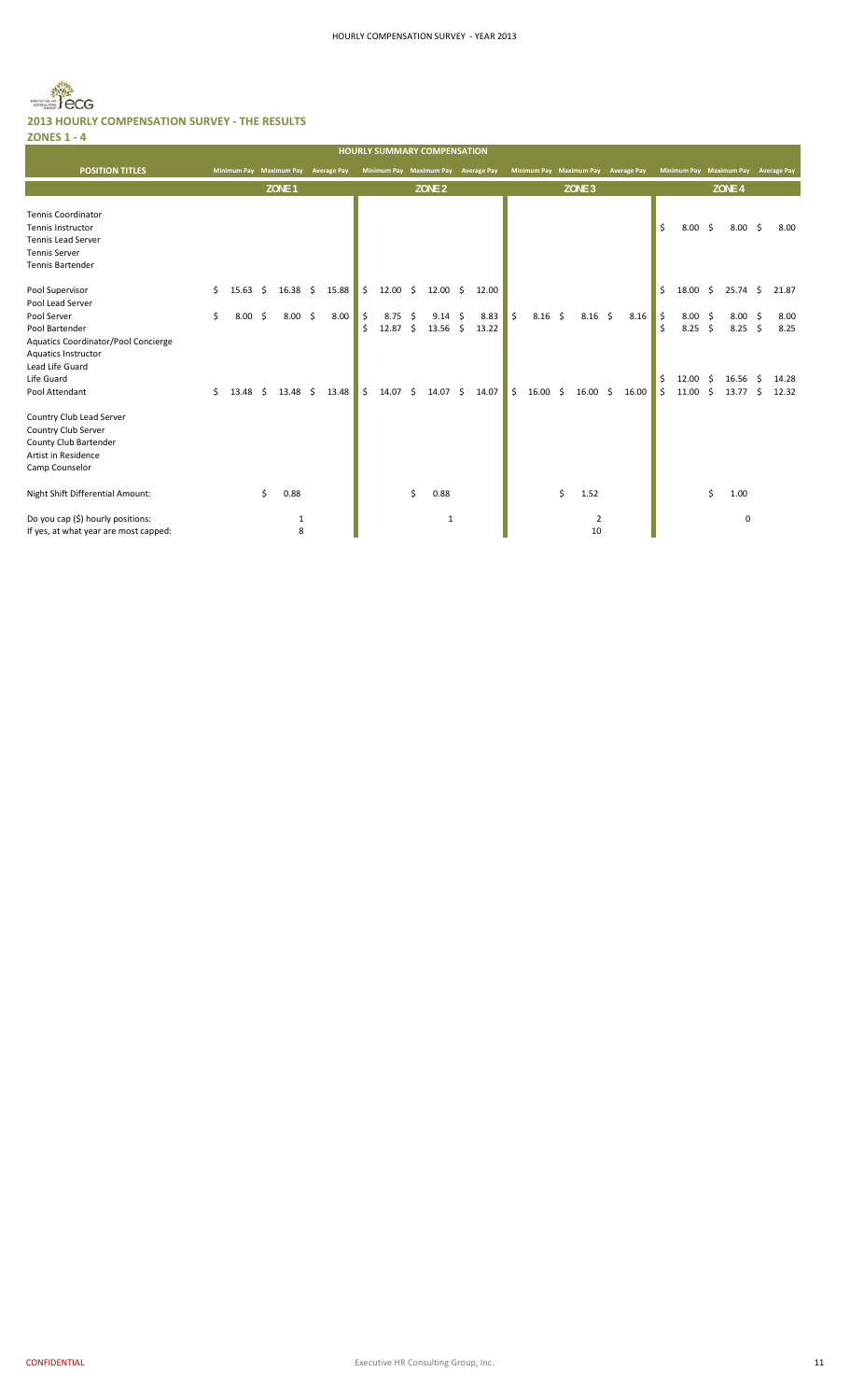

#### **2012 HOURLY COMPENSATION SURVEY ‐ THE RESULTS ZONES 1 ‐ 4**

|                                                                                   |          |                |          |                                     |           |                |          |                |          | <b>HOURLY SUMMARY COMPENSATION</b>  |            |                |          |                                     |                           |                   |           |                |          |                                     |            |                           |            |                |
|-----------------------------------------------------------------------------------|----------|----------------|----------|-------------------------------------|-----------|----------------|----------|----------------|----------|-------------------------------------|------------|----------------|----------|-------------------------------------|---------------------------|-------------------|-----------|----------------|----------|-------------------------------------|------------|---------------------------|------------|----------------|
| <b>POSITION TITLES</b>                                                            |          |                |          | Minimum Pay Maximum Pay Average Pay |           |                |          |                |          | Minimum Pay Maximum Pay Average Pay |            |                |          | Minimum Pay Maximum Pay Average Pay |                           |                   |           |                |          | Minimum Pay Maximum Pay Average Pay |            |                           |            |                |
|                                                                                   |          |                |          | ZONE <sub>1</sub>                   |           |                |          |                |          | ZONE <sub>2</sub>                   |            |                |          |                                     |                           | ZONE <sub>3</sub> |           |                |          |                                     |            | ZONE <sub>4</sub>         |            |                |
|                                                                                   |          |                |          |                                     |           |                |          |                |          |                                     |            |                |          |                                     |                           |                   |           |                |          |                                     |            |                           |            |                |
| OFFICE & CLERICAL                                                                 |          |                |          |                                     |           |                |          |                |          |                                     |            |                |          |                                     |                           |                   |           |                |          |                                     |            |                           |            |                |
| <b>Benefits Coordinator</b>                                                       | \$       | 21.23          | \$       | 25.54                               | \$        | 22.95          |          |                |          |                                     |            |                | \$.      | 21.00                               | \$,                       | 21.00             | -\$       | 21.00          |          |                                     |            |                           |            |                |
| <b>HR Coordinator</b>                                                             | Ś        | 17.25          | \$       | 18.73                               | \$        | 18.30          | \$       | 18.78          | -\$      | $19.22 \quad$ \$                    |            | 18.87          | \$       | 17.00                               | \$                        | 18.22             | -\$       | 17.90          | \$       | 15.92                               | \$         | 18.42                     | - \$       | 16.67          |
| Employment Coordinator                                                            |          |                |          |                                     |           |                |          |                |          |                                     |            |                | Ś.       | 20.00                               | \$                        | 20.00             | \$.       | 20.00          |          |                                     |            |                           |            |                |
| HR Representative/Clerk                                                           | S        | 14.25          | Ş        | 18.10                               | \$.       | 16.18          |          |                |          |                                     |            |                |          | 17.00                               | \$                        | 17.00             | -\$       | 17.00          |          |                                     |            |                           |            |                |
| <b>HR Assistant</b>                                                               | Ś        | 15.00          | \$       | 15.00                               | \$        | 15.00          | \$       | 15.31 \$       |          | $15.69 \quad$ \$                    |            | 15.53          | \$       | 13.34                               | \$                        | 14.16             | -\$       | 13.75          | \$       | 14.13                               | - \$       | 14.65 \$                  |            | 14.65          |
| <b>File Clerk</b>                                                                 | Ś        | 10.40          | \$       | 10.40                               | \$.       | 10.40          |          |                |          |                                     |            |                |          |                                     |                           |                   |           |                |          |                                     |            |                           |            |                |
| Receptionist                                                                      |          |                |          |                                     |           |                |          | 15.00          | \$       | 15.00                               | \$         | 15.00          | \$       | 12.00                               | \$,                       | 13.00             | Ş         | 12.10          | \$       | 13.50                               | Ş          | 17.55                     | -\$        | 15.53          |
| Executive Administrative Assistant to GM<br>Administrative Assistant to a Manager | \$<br>\$ | 20.08<br>16.50 | Ş<br>\$  | 21.61<br>17.17                      | -\$<br>\$ | 21.15<br>16.83 | \$<br>\$ | 23.58<br>18.25 | \$<br>\$ | 24.72<br>18.75                      | \$<br>\$   | 24.15<br>18.50 | \$<br>\$ | 20.26<br>16.06                      | \$<br>\$                  | 22.50<br>17.38    | \$<br>\$  | 21.45<br>16.72 | \$<br>\$ | 15.92<br>17.00                      | \$<br>\$   | 19.52<br>19.25            | \$<br>-\$  | 17.38<br>18.56 |
| Design Assistant                                                                  |          |                |          |                                     |           |                |          |                |          |                                     |            |                |          |                                     |                           |                   |           |                |          |                                     |            |                           |            |                |
|                                                                                   |          |                |          |                                     |           |                |          |                |          |                                     |            |                |          |                                     |                           |                   |           |                |          |                                     |            |                           |            |                |
| <b>FINANCE</b>                                                                    |          |                |          |                                     |           |                |          |                |          |                                     |            |                |          |                                     |                           |                   |           |                |          |                                     |            |                           |            |                |
| Paymaster                                                                         | Ś        | 21.87          | S        | 24.58                               | \$.       | 23.94          | \$       | 19.41          | \$.      | $20.91$ \$                          |            | 20.16          | \$       | 20.17                               | S                         | 22.36             | Ş         | 21.41          | \$       | 18.12                               | - Ş        | $20.42 \quad$ \$          |            | 19.15          |
| Payroll Clerk                                                                     | Ś        | 18.00          | \$       | 18.00                               | \$        | 18.00          | \$       | 18.75          | \$       | 18.75                               | -\$        | 18.75          | \$       | 15.73                               | \$                        | 17.61             | -\$       | 16.17          | \$       | 24.04                               | -\$        | 24.04                     | -\$        | 24.04          |
| <b>Accounts Payable Clerk</b>                                                     | Ś        | 17.55          | -\$      | 18.77                               | \$,       | 18.14          | \$       | 18.11          | -\$      | 18.45                               | -\$        | 18.39          | \$       | 16.97                               | \$                        | 18.60             | \$.       | 17.95          |          | 17.02                               | - \$       | 18.86                     | - \$       | 17.64          |
| <b>Accounting Clerk</b>                                                           | Ś        | 15.68          | \$       | 17.64                               | \$,       | 16.97          | \$       | 16.97          | \$       | 19.07                               | -\$        | 17.52          | Ŝ        | 16.01                               | - \$                      | 18.17             | -\$       | 17.00          |          | 18.17                               | - \$       | 19.25                     | - \$       | 18.59          |
| Accounts Receivable Clerk                                                         | Ś        | 16.19          | \$       | 17.20                               | \$        | 16.77          | \$       | 17.91          | - \$     | $18.91 \quad $$                     |            | 18.47          | \$       | 16.51                               | -\$                       | 17.83             | \$.       | 17.07          |          | 18.01                               | - \$       | 19.85                     | - \$       | 18.83          |
| Lead Night Auditor                                                                | Ś        | 15.60          | \$,      | 17.85                               | \$.       | 17.85          |          |                |          |                                     |            |                |          | 14.99                               | -\$                       | 15.17             | -\$       | 15.08          |          | 16.00                               | - \$       | $16.00 \div$              |            | 16.00          |
| Night Auditor                                                                     | Ś        | 14.97          | \$,      | 16.57                               | \$        | 16.12          | Ş.       | 15.92          | - \$     | $16.36 \quad$ \$                    |            | 16.08          | S        | 13.41                               | - \$                      | 14.49             | -\$       | 14.06          | S        | 13.31                               | - \$       | 14.98                     | - \$       | 13.90          |
| Day Auditor                                                                       | Ś        | 15.08          | \$       | 17.11                               | S.        | 16.35          |          | 17.85          | \$       | 18.14                               | \$         | 18.14          | \$       | 16.13                               | \$                        | 17.62             | -\$       | 16.62          | Ś        | 21.80                               | -\$        | 21.90                     | \$         | 21.85          |
| <b>Purchasing Agent</b>                                                           |          |                |          |                                     |           |                |          | 20.26          | \$       | 20.26                               | -\$        | 20.26          | \$       | 16.00                               | -\$                       | 17.45             | -\$       | 16.27          | \$       | 12.64                               | -\$        | 14.85                     | -\$        | 13.61          |
| Purchasing Admnistrative Assistant                                                |          |                |          |                                     |           |                |          |                |          |                                     |            |                |          | 16.50                               | \$                        | 16.50             | \$        | 16.50          |          |                                     |            |                           |            |                |
| General Cashier                                                                   | \$       | 15.97          | \$       | 18.10                               | \$        | 17.51          | \$       | 17.78          | -\$      | 18.03                               | -\$        | 18.03          | \$       | 15.67                               | \$                        | 16.95             | -\$       | 16.18          | \$       | 17.80                               | -S         | 19.47                     | -\$        | 17.80          |
| Credit & Collections Clerk                                                        | \$       | 13.00          | \$       | $16.51 \; \text{S}$                 |           | 14.76          |          |                |          |                                     |            |                |          |                                     |                           |                   |           |                |          |                                     |            |                           |            |                |
| Senior Clerk                                                                      |          |                |          |                                     |           |                | \$       | 17.00          | \$       | 17.00                               | -\$        | 17.00          |          |                                     |                           |                   |           |                |          |                                     |            |                           |            |                |
|                                                                                   |          |                |          |                                     |           |                |          |                |          |                                     |            |                |          |                                     |                           |                   |           |                |          |                                     |            |                           |            |                |
| <b>STOREROOM</b>                                                                  |          |                |          |                                     |           |                |          |                |          |                                     |            |                |          |                                     |                           |                   |           |                |          |                                     |            |                           |            |                |
| Supervisor                                                                        | \$<br>\$ | 20.38<br>12.94 | Ş<br>\$  | 21.00<br>13.99                      | \$,       | 21.00<br>13.46 | \$<br>\$ | 17.80<br>14.77 | \$<br>\$ | 19.35<br>15.09                      | -\$<br>-\$ | 18.79<br>15.04 | \$<br>\$ | 17.23<br>12.61                      | \$<br>$\ddot{\mathsf{s}}$ | 18.56<br>13.90    | \$<br>-\$ | 18.92<br>13.20 | \$<br>\$ | 13.50<br>15.45                      | \$<br>- \$ | 17.81<br>$15.84 \quad$ \$ | Ş          | 16.36          |
| Storeroom Clerk<br>Lead Storeroom Clerk                                           | Ś        | 12.93          | \$       | 17.22                               | \$<br>\$, | 16.27          | \$       | 16.65          | \$       | 16.65                               | \$         | 16.65          |          |                                     |                           |                   |           |                |          |                                     |            |                           |            | 15.60          |
| Receiving Clerk                                                                   | Ś        | 13.25          | \$       | 14.30                               | -\$       | 13.92          | \$       | 17.07          | \$       | $17.30 \pm$                         |            | 17.30          | \$       | 13.47 \$                            |                           | $15.11 \quad$ \$  |           | 14.52          | \$       | 15.03                               | - \$       | 15.48                     | - \$       | 15.20          |
|                                                                                   |          |                |          |                                     |           |                |          |                |          |                                     |            |                |          |                                     |                           |                   |           |                |          |                                     |            |                           |            |                |
| F&B CASHIER                                                                       |          |                |          |                                     |           |                |          |                |          |                                     |            |                |          |                                     |                           |                   |           |                |          |                                     |            |                           |            |                |
| Head Cashier                                                                      |          |                |          |                                     |           |                |          |                |          |                                     |            |                | \$       | 11.00                               | S                         | 12.00             | S         | 11.50          |          |                                     |            |                           |            |                |
| Room Service Cashier                                                              | \$       | 13.36          | \$       | 14.09                               | - \$      | 13.71          | \$       | 13.63          | \$       | 14.21                               | \$.        | 13.91          | \$       | 15.19                               | \$                        | 15.19             | \$        | 15.19          | \$       | 10.50                               | -\$        | 13.65                     | - \$       | 12.08          |
| Room Service Cashier (3rd shift)                                                  |          |                |          |                                     |           |                |          | 15.28          | -\$      | 15.28                               | -\$        | 15.28          | \$       | 12.60                               | -\$                       | 13.35             | -\$       | 12.97          |          |                                     |            |                           |            |                |
| <b>Restaurant Cashier</b>                                                         | \$       | 12.54          | \$       | 13.44                               | \$.       | 13.03          |          |                |          |                                     |            |                |          |                                     |                           |                   |           |                |          |                                     |            |                           |            |                |
|                                                                                   |          |                |          |                                     |           |                |          |                |          |                                     |            |                |          |                                     |                           |                   |           |                |          |                                     |            |                           |            |                |
| <b>CULINARY</b>                                                                   |          |                |          |                                     |           |                |          |                |          |                                     |            |                |          |                                     |                           |                   |           |                |          |                                     |            |                           |            |                |
| Kitchen Supervisor                                                                |          | 17.68          | Ş        | 19.69                               | \$.       | 19.12          | \$       | 16.61 \$       |          | $18.14 \quad$ \$                    |            | 17.01          | \$       | 16.12                               | -\$                       | 18.22             | Ş         | 17.08          | \$       | 16.50                               | -S         | 19.44                     | Ş          | 17.37          |
| Garde Manger                                                                      | \$       | 17.95          | - \$     | $17.95 \quad$ \$                    |           | 17.95          |          |                |          |                                     |            |                |          | 14.95                               | -\$                       | 16.37             | \$.       | 15.53          | \$       | 37.14                               | -\$        | 37.14                     | \$.        | 37.14          |
| Assistant Garde Manger                                                            |          |                |          |                                     |           |                |          |                |          |                                     |            |                |          | 17.05                               | - \$                      | 17.05             | -\$       | 17.05          | S        | 16.00                               | -S         | 17.15                     | -\$        | 17.15          |
| Butcher                                                                           | \$       | 17.95          | - S      | $18.28\frac{5}{7}$                  |           | 18.28          | \$       | 19.29          | - \$     | $20.23 \quad$ \$                    |            | 20.23          |          |                                     |                           |                   |           |                |          | 18.46                               | - \$       | 18.46                     | - \$       | 18.46          |
| Pastry Chef                                                                       |          |                |          |                                     |           |                |          |                |          |                                     |            |                |          | 15.13                               | - \$                      | $16.28 \quad$ \$  |           | 16.28          |          | 29.                                 | \$         | 35.84                     | \$         | 32.72          |
| Assistant Pastry Chef                                                             | S        | 18.63          | \$,      | 18.90                               | \$        | 18.76          |          |                |          |                                     |            |                | \$       | 14.06                               | \$                        | 16.54             | \$        | 16.54          | \$       | 18.06                               | \$         | 19.65                     | \$         | 18.86          |
| Pastry Cook I                                                                     | \$       | 17.33          | \$       | 17.50                               | \$        | 17.50          | \$       | 15.25          | \$       | 16.06                               | -\$        | 15.70          | \$       | 14.47                               | \$                        | 15.16             | \$        | 14.89          | \$       | 13.92                               | -\$        | 15.25                     | -\$        | 14.58          |
| Pastry Cook II (baker)                                                            | Ś        | 15.80          | \$       | 16.03                               | \$.       | 15.92          | \$       | 15.31          | -\$      | 16.43                               | -\$        | 15.69          | \$       | 14.84                               | \$                        | 15.60             | \$.       | 15.60          | \$       | 15.47                               | \$         | 16.80                     | \$         | 16.14          |
|                                                                                   |          |                |          |                                     |           |                |          |                |          |                                     |            |                |          |                                     |                           |                   |           |                |          |                                     |            |                           |            |                |
| <b>MAIN KITCHEN/BANQUETS</b>                                                      |          |                |          |                                     |           |                |          |                |          |                                     |            |                |          |                                     |                           |                   |           |                |          |                                     |            |                           |            |                |
| Lead Cook (Cook I)                                                                | \$<br>Ś  | 16.24<br>15.12 | \$<br>\$ | 17.59<br>15.96                      | \$<br>\$  | 17.21<br>15.70 | \$<br>\$ | 16.50<br>15.12 | \$<br>\$ | 17.51<br>15.63                      | -\$<br>\$  | 16.81<br>15.32 | \$<br>\$ | 15.58<br>13.07                      | \$<br>\$                  | 16.93<br>15.19    | \$<br>\$  | 16.11<br>14.10 | \$<br>\$ | 15.00<br>13.81                      | \$<br>\$   | 17.81                     | -\$<br>\$  | 16.02<br>15.06 |
| Main Cook (Cook II)<br>Prep Cook (Cook III)                                       | Ś        | 14.25          | \$       | 14.47                               | \$        | 14.38          | \$       | 14.11          | \$       | 14.63                               | \$         | 14.39          | \$       | 12.63                               | \$                        | 14.70             | \$        | 13.80          | \$       | 12.67                               | \$         | 16.16<br>14.18            | -\$        | 13.21          |
| Pantry (Entry Level)                                                              | \$       | 12.50          | \$       | 12.60                               | \$        | 12.52          | \$       | 13.70          | \$       | 14.30                               | \$         | 13.87          | \$       | 12.60                               | \$                        | 13.36             | \$        | 13.11          | \$       | 12.12                               | - \$       | 13.44                     | -\$        | 12.30          |
| Cook (3rd shift)                                                                  | \$       | 15.45          | \$       | 15.45                               | -\$       | 15.45          | \$       | 15.16          | \$       | 16.26                               | - \$       | 16.10          | \$       | 14.16                               | \$                        | 14.49             | \$        | 14.32          |          |                                     |            |                           |            |                |
| Lead Pantry                                                                       | \$       | 18.00          | \$       | 19.50                               | \$        | 19.50          |          |                |          |                                     |            |                | Ś        | 14.00                               | \$                        | 17.12             | \$        | 15.31          |          |                                     |            |                           |            |                |
| <b>Banquet Cook</b>                                                               | \$       | 15.81          | \$       | 17.57                               | \$        | 16.49          | \$       | 18.09          | \$       | 18.09                               | \$         | 18.09          | \$       | 13.22                               | - \$                      | 15.66             | -\$       | 14.16          | \$       | 13.00                               | \$,        | 16.00                     | -\$        | 15.00          |
| Apprentice                                                                        |          |                |          |                                     |           |                |          |                |          |                                     |            |                | Ś        | 9.00                                | \$                        | 9.00              | \$        | 9.00           | \$       | 10.00                               | \$         | 10.00                     | -\$        | 10.00          |
| Buffet Runner/Food Runner                                                         | \$       | 9.50           | \$,      | 9.50                                | \$,       | 9.50           | \$       | 8.00           | \$       | $8.00\frac{2}{3}$                   |            | 8.00           | \$       | 10.63                               | - \$                      | 10.80             | \$        | 10.72          | \$       | 8.00                                | \$         | $11.93 \quad $$           |            | 9.72           |
|                                                                                   |          |                |          |                                     |           |                |          |                |          |                                     |            |                |          |                                     |                           |                   |           |                |          |                                     |            |                           |            |                |
| <b>GOURMET RESTAURANT</b>                                                         |          |                |          |                                     |           |                |          |                |          |                                     |            |                |          |                                     |                           |                   |           |                |          |                                     |            |                           |            |                |
| Lead Cook (Cook I)                                                                | \$       | 16.50          | S        | 18.00                               | \$.       | 17.13          | \$       | 17.04          | \$       | 17.34                               | \$         | 17.20          | \$       | 15.38                               | \$,                       | 16.71             | -\$       | 16.17          | \$       | 16.00                               | -\$        | 17.10                     | -\$        | 16.50          |
| Main Cook (Cook II)                                                               | Ś        | 14.50          | \$       | 14.94                               | \$        | 14.94          | \$       | 15.48          | \$       | 16.29                               | \$         | 15.95          | \$       | 13.91                               | \$                        | 15.05             | \$        | 14.62          | \$       | 14.35                               | \$         | 15.77                     | -\$        | 14.35          |
| Prep Cook (Cook III)                                                              | Ś        | 13.00          | -\$      | $13.10 \pm 5$                       |           | 13.03          | \$       | 14.90          | \$       | 15.42                               | -\$        | 15.42          | \$       | 11.87                               | \$                        | 13.01             | -\$       | 12.73          | \$       | 13.25                               | -\$        | 14.00                     | \$         | 13.25          |
| Pantry (Entry Level)                                                              |          |                |          |                                     |           |                | Ś.       | 12.00          | -\$      | 12.00                               | - \$       | 12.00          | \$       | 13.03                               | - \$                      | 13.78             | - \$      | 13.65          | \$       | 12.35                               | - \$       | 12.35                     | - \$       | 12.35          |
|                                                                                   |          |                |          |                                     |           |                |          |                |          |                                     |            |                |          |                                     |                           |                   |           |                |          |                                     |            |                           |            |                |
| <b>MAIN RESTAURANT</b>                                                            |          |                |          |                                     |           |                |          |                |          |                                     |            |                |          |                                     |                           |                   |           |                |          |                                     |            |                           |            |                |
| Lead Cook (Cook I)                                                                | \$       | 17.63          | \$,      | 17.68                               | \$        | 17.68          | \$       | 17.02          | \$       | 17.45                               | -\$        | 17.24          | \$       | 15.82                               | - \$                      | 17.40             | \$        | 16.82          | \$       | 14.44                               | -\$        | 15.79                     | -\$        | 14.94          |
| Main Cook (Cook II)                                                               | \$       | 15.48          | \$       | 16.55                               | \$        | 16.04          | \$       | 14.57          | \$       | 16.48                               | \$         | 15.36          | \$       | 13.14                               | -\$                       | 15.55             | \$        | 14.56          | \$       | 13.62                               | -\$        | 14.62                     | -\$        | 13.87          |
| Prep Cook (Cook III)<br>Pantry (Entry Level)                                      | \$<br>Ś  | 14.28<br>12.83 | \$<br>\$ | 14.55<br>14.09                      | \$<br>\$  | 14.28<br>13.46 | \$<br>\$ | 14.58<br>14.68 | \$<br>\$ | 15.68<br>14.70                      | \$<br>-\$  | 15.11<br>14.69 | \$<br>\$ | 12.00<br>13.22                      | \$<br>- \$                | 14.39<br>13.97    | \$<br>-\$ | 13.73<br>13.90 | \$<br>\$ | 12.70<br>11.99                      | S.<br>- \$ | 13.03<br>11.99            | -\$<br>-\$ | 12.87<br>11.99 |
|                                                                                   |          |                |          |                                     |           |                |          |                |          |                                     |            |                |          |                                     |                           |                   |           |                |          |                                     |            |                           |            |                |
| <b>EMPLOYEE CAFETERIA</b>                                                         |          |                |          |                                     |           |                |          |                |          |                                     |            |                |          |                                     |                           |                   |           |                |          |                                     |            |                           |            |                |
| Supervisor                                                                        | \$       | 14.30          | \$       | 15.46                               | \$        | 14.88          |          |                |          |                                     |            |                | \$       | 15.80                               | \$                        | 16.95             | \$        | 16.95          | \$       | 14.53                               | -\$        | 16.03                     | -\$        | 15.03          |
| Cook                                                                              | Ś        | 13.79          | \$       | 15.83                               | \$        | 15.23          | \$       | 14.00          | \$       | $14.82 \quad$ \$                    |            | 14.36          | \$       | 12.72                               | \$                        | 13.90             | \$        | 13.34          | \$       | 11.79                               | \$         | 14.26                     | -\$        | 13.03          |
| Server                                                                            | \$       | 13.19          | \$       | 13.41                               | \$        | 13.38          | \$       | 12.44          | \$       | 12.84                               | \$         | 12.71          | \$       | 10.23                               | \$                        | 12.59             | \$        | 12.59          | \$       | 10.17                               | \$         | 11.98                     | -\$        | 10.70          |
| Utility                                                                           | Ś        | 13.05          | \$       | 13.21                               | \$        | 13.21          | \$       | 13.47          | \$       | 13.47                               | \$         | 13.47          | \$       | 11.75                               | \$                        | 12.56             | \$.       | 12.20          | \$       | 11.40                               | \$         | 11.40                     | -\$        | 11.40          |
|                                                                                   |          |                |          |                                     |           |                |          |                |          |                                     |            |                |          |                                     |                           |                   |           |                |          |                                     |            |                           |            |                |
| <b>STEWARDING</b>                                                                 |          |                |          |                                     |           |                |          |                |          |                                     |            |                |          |                                     |                           |                   |           |                |          |                                     |            |                           |            |                |
| Supervisor                                                                        | \$       | 15.55          | \$       | $16.46 \div$                        |           | 16.03          | \$       | 15.31          | \$       | 16.33                               | -\$        | 15.89          | \$       | 14.14                               | \$                        | 14.90             | \$        | 14.51          | \$       | $14.32 \quad$ \$                    |            | 17.39                     | -\$        | 15.83          |
| Night Cleaner Supervisor                                                          |          |                |          |                                     |           |                | \$       | 15.10          | \$       | 15.10                               | \$         | 15.10          | \$       | 11.75                               | \$                        | 12.50             | \$        | 12.13          |          |                                     |            |                           |            |                |
| Night Cleaner                                                                     | \$       | 11.00          | \$,      | 11.00                               | -\$       | 11.00          | \$       | 12.15          | \$       | 12.62                               | -\$        | 12.62          | \$       | 11.92                               | -\$                       | 12.10             | -\$       | 12.01          | \$       | 13.03                               | \$,        | 13.45                     | \$.        | 13.28          |
| Steward                                                                           | \$       | 12.65          | \$       | $13.42 \quad$ \$                    |           | 13.04          | \$       | 12.38          | \$       | 13.53                               | \$         | 12.77          | \$       | 10.77                               | \$                        | 11.99             | \$        | 11.37          | \$       | 10.75                               | \$         | 12.10                     | -\$        | 11.34          |
| Pot Washer                                                                        |          |                |          |                                     |           |                | \$       | 15.50          | \$       | 15.50                               | \$         | 15.50          | \$       | 11.47                               | \$                        | 11.47             | -\$       | 11.47          | \$       | 11.00                               | \$         | 11.79                     | \$         | 11.79          |
| Ware Washer                                                                       |          |                |          |                                     |           |                | Ś        | 15.50          | \$       | 15.50                               | \$         | 15.50          | \$       | 9.85                                | \$                        | 9.85              | \$        | 9.85           | \$       | 9.00                                | \$         | 12.00                     | \$         | 10.32          |
| Banquet Runner                                                                    | \$       | 15.30          | \$       | 15.30                               | - \$      | 15.30          | \$       | 15.10          | \$       | $15.10 \pm 5$                       |            | 15.10          | \$       | 11.91                               | - \$                      | 12.15             | - \$      | 12.15          |          |                                     |            |                           |            |                |
|                                                                                   |          |                |          |                                     |           |                |          |                |          |                                     |            |                |          |                                     |                           |                   |           |                |          |                                     |            |                           |            |                |
| ROOM SERVICE - IN ROOM DINING                                                     |          |                |          |                                     |           |                |          |                |          |                                     |            |                |          |                                     |                           |                   |           |                |          |                                     |            |                           |            |                |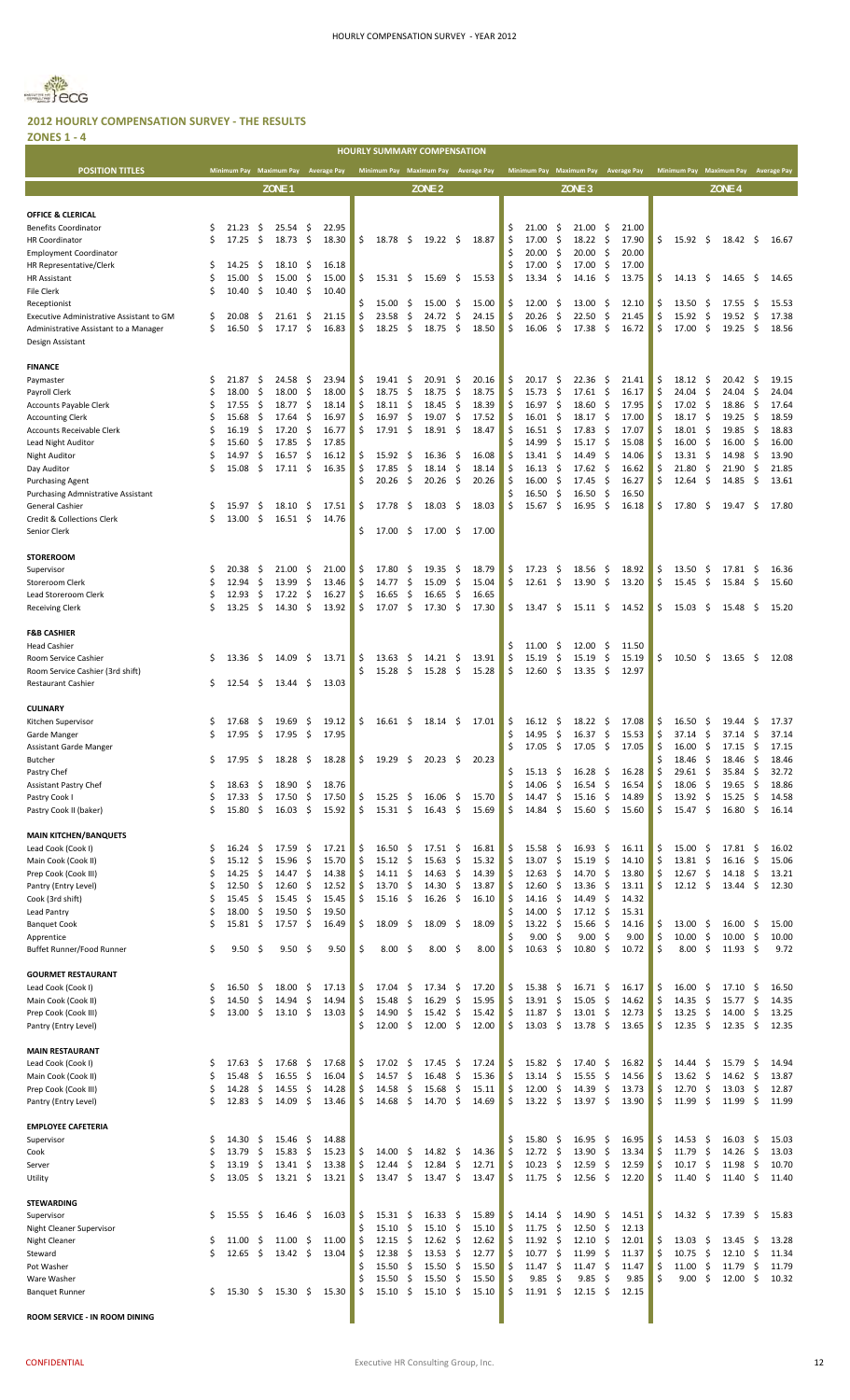

**ZONES 1 ‐ 4**

|                                                                        |          |                                     |          |                   |          |                |          |                          |          | <b>HOURLY SUMMARY COMPENSATION</b>  |            |                |          |                                     |           |                    |             |                |          |                         |          |                                    |            |                    |
|------------------------------------------------------------------------|----------|-------------------------------------|----------|-------------------|----------|----------------|----------|--------------------------|----------|-------------------------------------|------------|----------------|----------|-------------------------------------|-----------|--------------------|-------------|----------------|----------|-------------------------|----------|------------------------------------|------------|--------------------|
| <b>POSITION TITLES</b>                                                 |          | Minimum Pay Maximum Pay Average Pay |          |                   |          |                |          |                          |          | Minimum Pay Maximum Pay Average Pay |            |                |          | Minimum Pay Maximum Pay Average Pay |           |                    |             |                |          | Minimum Pay Maximum Pay |          |                                    |            | <b>Average Pay</b> |
|                                                                        |          |                                     |          | ZONE <sub>1</sub> |          |                |          |                          |          | ZONE <sub>2</sub>                   |            |                |          |                                     |           | ZONE <sub>3</sub>  |             |                |          |                         |          | ZONE <sub>4</sub>                  |            |                    |
|                                                                        |          |                                     |          |                   |          |                |          |                          |          |                                     |            |                |          |                                     |           |                    |             |                |          |                         |          |                                    |            |                    |
| Supervisor<br>Order Taker                                              | \$<br>\$ | 15.88<br>13.05                      | \$<br>\$ | 17.87<br>13.38    | \$<br>\$ | 16.87<br>13.21 | \$<br>\$ | 13.30<br>14.24           | \$<br>\$ | 13.30<br>14.92                      | \$<br>\$   | 13.30<br>14.65 | \$<br>\$ | 13.43<br>11.79                      | \$<br>\$  | 13.68<br>12.95     | \$.<br>\$   | 13.56<br>12.58 | \$<br>\$ | 14.81<br>12.85          | \$<br>\$ | 17.77<br>15.04                     | \$<br>\$   | 16.04<br>13.54     |
| Server                                                                 | \$       | 8.58                                | \$       | 8.73              | \$       | 8.65           | \$       | 8.19                     | \$       | 8.65                                | \$         | 8.34           | \$       | 8.06                                | \$        | 8.45               | \$          | 8.25           | \$       | 8.00                    | \$       | 8.51                               | -\$        | 8.26               |
| <b>Bus Person</b>                                                      | Ś        | 11.05                               | \$       | 11.58             | \$       | 11.32          | \$       | 12.12                    | \$       | 12.38                               | \$         | 12.38          | \$       | 12.31                               | \$        | 13.29              | \$          | 12.96          |          |                         |          |                                    |            |                    |
| Captain                                                                |          |                                     |          |                   |          |                | Ś        | 12.05                    | \$       | 12.48                               | -\$        | 12.27          | \$       | 13.91                               | \$        | 15.45              | - \$        | 14.68          | \$       | 10.66                   | \$       | 10.66                              | - \$       | 10.66              |
|                                                                        |          |                                     |          |                   |          |                |          |                          |          |                                     |            |                |          |                                     |           |                    |             |                |          |                         |          |                                    |            |                    |
| <b>GOURMET RESTAURANT</b><br>Supervisor                                | \$       | 18.50                               | \$,      | 18.50             | \$       | 18.50          | \$       | 15.65                    | \$       | 16.56                               | \$         | 16.11          | \$       | 13.60                               | \$,       | 14.97              | \$          | 14.42          | \$       | 16.50                   | \$       | 18.98                              | \$,        | 17.74              |
| Host Person/Greeter                                                    | \$       | 14.77                               | \$       | 14.77             | \$       | 14.77          | \$       | 13.42                    | \$       | 14.95                               | \$         | 13.86          | \$       | 13.41                               | \$        | 14.22              | \$          | 13.67          | \$       | 10.75                   | \$       | 12.65                              | \$         | 11.78              |
| Server                                                                 | \$       | 8.05                                | \$       | 8.05              | \$       | 8.05           | \$       | 8.02                     | \$       | 8.02                                | \$         | 8.02           | \$       | 9.15                                | \$        | 10.23              | \$,         | 9.93           | Ś        | 8.33                    | \$       | 9.52                               | \$         | 8.88               |
| <b>Busperson</b>                                                       | Ś        | 10.60                               | \$       | 10.60             | \$       | 10.60          | \$       | 9.06                     | \$       | 9.48                                | S          | 9.14           | \$       | 9.60                                | \$        | 10.13              | \$,         | 9.86           | Ś        | 8.51                    | \$       | 9.80                               | \$         | 9.08               |
| Captain                                                                |          |                                     |          |                   |          |                | \$<br>Ś  | 13.38                    | \$<br>\$ | 13.88                               | \$<br>-\$  | 13.63          | \$<br>\$ | 9.08                                | \$<br>\$  | 10.45              | \$.         | 10.45          | Ś<br>Ś   | 11.48                   | \$<br>\$ | 12.98                              | \$,        | 12.23<br>15.35     |
| Sommelier/Wine Steward                                                 |          |                                     |          |                   |          |                |          | 13.07                    |          | 14.52                               |            | 14.02          |          | 9.37                                |           | 10.44              | \$.         | 10.44          |          | 14.15                   |          | 16.55                              | -\$        |                    |
| CAFÉ                                                                   |          |                                     |          |                   |          |                |          |                          |          |                                     |            |                |          |                                     |           |                    |             |                |          |                         |          |                                    |            |                    |
| Supervisor                                                             | \$       | 14.92                               | \$       | 17.54             | S        | 16.87          | \$       | 17.00                    | \$       | 17.00                               | S          | 17.00          | \$       | 12.95                               | \$        | 15.04              | \$          | 14.24          | \$       | 15.70                   | S        | 17.95                              | -\$        | 16.83              |
| <b>Host Person/Greeter</b>                                             | \$       | 11.60                               | \$       | 11.85             | \$       | 11.60          | \$       | 14.96                    | \$       | 14.96                               | \$         | 14.96          | \$       | 11.00                               | \$        | 12.44              | \$          | 11.60          | \$       | 8.75                    | \$       | 11.18                              | - \$       | 10.09              |
| Server                                                                 | \$<br>Ś  | 9.96<br>9.98                        | \$<br>\$ | 10.36<br>10.93    | \$<br>\$ | 10.13<br>10.46 | \$<br>Ś  | 8.93<br>$11.21 \quad$ \$ | \$       | 9.93<br>$11.21 \quad $$             | \$         | 9.08<br>11.21  | \$<br>\$ | 8.07<br>9.33                        | \$<br>\$. | 8.25<br>10.55      | \$.<br>- \$ | 8.11<br>9.85   | \$<br>Ś  | 10.25<br>8.00           | \$<br>S. | $10.41 \pm 5$<br>$8.00\frac{2}{3}$ |            | 10.33<br>8.00      |
| Busperson                                                              |          |                                     |          |                   |          |                |          |                          |          |                                     |            |                |          |                                     |           |                    |             |                |          |                         |          |                                    |            |                    |
| <b>MINI BAR</b>                                                        |          |                                     |          |                   |          |                |          |                          |          |                                     |            |                |          |                                     |           |                    |             |                |          |                         |          |                                    |            |                    |
| Supervisor                                                             |          |                                     |          |                   |          |                | \$       | 16.00                    | \$       | 16.00                               | \$         | 16.00          | \$       | 8.32                                | -\$       | 8.32               | - \$        | 8.32           |          |                         |          |                                    |            |                    |
| Attendant                                                              | \$       | 12.47                               | \$       | 12.63             | \$       | 12.58          | \$       | 12.73                    | \$       | 13.84                               | \$         | 13.36          | \$       | 11.01                               | \$        | 12.35              | - \$        | 11.86          | \$       | 10.40                   | S.       | 11.03                              | - \$       | 10.76              |
|                                                                        |          |                                     |          |                   |          |                |          |                          |          |                                     |            |                |          |                                     |           |                    |             |                |          |                         |          |                                    |            |                    |
| <b>CONCIERGE - CLUB LOUNGE</b><br>Concierge/Host                       | \$       | 12.83                               | \$       | 13.52             | \$       | 13.17          | \$       | 15.30                    | \$       | 15.30                               | \$         | 15.30          | \$       | 12.76                               | \$        | 14.95              | \$          | 14.25          | \$       | 13.33                   | \$       | 15.22                              | -\$        | 14.25              |
| Food Attendant                                                         | \$       | 13.40                               | \$       | 13.40             | \$       | 13.40          |          |                          |          |                                     |            |                | \$       | 11.85                               | \$        | 13.27              | \$          | 12.75          | \$       | 10.25                   | \$       | 11.19                              | \$         | 10.45              |
|                                                                        |          |                                     |          |                   |          |                |          |                          |          |                                     |            |                |          |                                     |           |                    |             |                |          |                         |          |                                    |            |                    |
| <b>POOL SERVICE</b>                                                    |          |                                     |          |                   |          |                |          |                          |          |                                     |            |                |          |                                     |           |                    |             |                |          |                         |          |                                    |            |                    |
| Supervisor                                                             | \$       | 16.67                               | \$.      | 17.17             | \$       | 16.83          | \$       | 14.67                    | \$       | 14.67                               | \$         | 14.67          | \$       | 16.38                               | \$        | 16.38              | \$.         | 16.38          | \$       | 16.00                   | \$       | 16.00                              | \$         | 16.00              |
| Server                                                                 | Ś        | 8.78                                | \$       | 8.78              | \$       | 8.78           | \$<br>\$ | 8.75<br>12.75            | \$<br>\$ | 8.80<br>12.75                       | \$<br>- \$ | 8.80<br>12.75  | \$<br>\$ | 8.08<br>10.03                       | \$<br>\$  | 8.99<br>11.27      | \$<br>-\$   | 8.08<br>11.27  | \$       | 9.73                    | \$       | 10.00                              | \$         | 9.80               |
| Pool Concierge<br>LifeGuard                                            | \$       | 12.00                               | \$.      | 12.36             | \$.      | 12.14          |          |                          |          |                                     |            |                | \$       | 11.52                               | \$        | 15.26              | -\$         | 12.14          |          |                         |          |                                    |            |                    |
|                                                                        |          |                                     |          |                   |          |                |          |                          |          |                                     |            |                |          |                                     |           |                    |             |                |          |                         |          |                                    |            |                    |
| <b>BEVERAGE OUTLET</b>                                                 |          |                                     |          |                   |          |                |          |                          |          |                                     |            |                |          |                                     |           |                    |             |                |          |                         |          |                                    |            |                    |
| Beverage Outlet Supervisor                                             |          |                                     |          |                   |          |                | \$       | 14.00                    | \$       | 14.00                               | \$         | 14.00          | \$       | 17.73                               | \$        | 17.73              | \$.         | 17.73          | \$       | 12.13                   | \$       | 12.62                              | \$         | 12.37              |
| <b>Head Bartender</b>                                                  | \$<br>\$ | 11.95                               | \$,      | 14.06             | \$       | 13.01          | \$       | 12.25                    | \$       | 12.25                               | \$         | 12.25          | \$<br>\$ | 12.32                               | \$.<br>\$ | 13.12              | \$          | 12.74          | \$<br>\$ | 10.00                   | \$<br>\$ | 10.80                              | \$         | 10.40              |
| Service Bartender<br>Bartender                                         | Ś        | 12.50<br>11.79                      | \$<br>\$ | 12.50<br>12.14    | \$<br>\$ | 12.50<br>11.96 | \$<br>\$ | 14.64<br>11.19           | \$<br>\$ | 14.99<br>11.59                      | \$<br>\$   | 14.99<br>11.32 | \$       | 12.59<br>10.52                      | -\$       | 12.67<br>11.66     | \$<br>\$,   | 12.63<br>11.13 | \$       | 8.00<br>10.52           | \$       | 10.40<br>12.10                     | -\$<br>-\$ | 9.20<br>11.28      |
| Café Bartender                                                         |          |                                     |          |                   |          |                | Ś        | 11.50                    | \$       | 11.50                               | S          | 11.50          |          |                                     |           |                    |             |                |          |                         |          |                                    |            |                    |
| Host Person/Greeter                                                    | \$       | 11.00                               | Ş        | 11.00             | S.       | 11.00          | \$       | 16.05                    | \$       | 16.05                               | S          | 16.05          | \$       | 11.22                               | -\$       | 11.22              | - Ş         | 11.22          | \$       | 8.00                    | S        | 12.20                              | \$,        | 10.75              |
| Cocktail Server                                                        | Ś        | 9.36                                | \$       | 9.51              | \$       | 9.43           | \$       | 8.07                     | \$       | 8.07                                | \$         | 8.07           | \$       | 8.04                                | \$        | 8.26               | \$,         | 8.07           | \$       | 8.17                    | \$       | 8.24                               | \$         | 8.21               |
| <b>Barback</b>                                                         | Ś        | 11.19                               | \$.      | 11.19             | \$       | 11.19          | Ś        | 11.44                    | \$       | 12.13                               | Ś          | 11.89          | \$       | 10.44                               | \$        | 10.85              | \$          | 10.85          | \$       | 9.99                    | \$       | 9.99                               | \$         | 9.99               |
| Front Bartender (night club)                                           |          |                                     |          |                   |          |                |          |                          |          |                                     |            |                |          |                                     |           |                    |             |                | Ś        | 8.00                    | \$       | $8.00\frac{5}{7}$                  |            | 8.00               |
| <b>OTHER OUTLETS</b>                                                   |          |                                     |          |                   |          |                |          |                          |          |                                     |            |                |          |                                     |           |                    |             |                |          |                         |          |                                    |            |                    |
| Snackbar/Coffee Attendant                                              | \$       | 11.31                               | \$.      | 12.12             | \$       | 11.86          | \$       | 13.35                    | \$       | 13.35                               | \$         | 13.35          | \$       | 11.64                               | \$        | 13.19              | \$          | 12.84          | \$       | 11.00                   | \$       | 11.76                              | -\$        | 11.38              |
| Cashier                                                                | \$       | 11.00                               | \$       | 11.00             | \$       | 11.00          |          |                          |          |                                     |            |                |          |                                     |           |                    |             |                |          |                         |          |                                    |            |                    |
| Barista Line Server (i.e.: Starbucks)                                  | \$       | 11.00                               | \$       | 11.17             | \$       | 11.03          | \$       | 13.00                    | \$       | 13.00                               | \$         | 13.00          | \$       | 13.29                               | \$        | 13.29              | \$          | 13.29          | \$       | 10.25                   | \$       | 12.83                              | -\$        | 11.29              |
| <b>BANQUET FOOD SERVICE</b>                                            |          |                                     |          |                   |          |                |          |                          |          |                                     |            |                |          |                                     |           |                    |             |                |          |                         |          |                                    |            |                    |
| Captain                                                                | \$       | 12.56                               | \$       | 12.84             | \$       | 12.73          | \$       | 10.41                    | \$       | 10.47                               | \$         | 10.47          | \$       | 12.02                               | \$        | 13.87              | \$          | 12.84          | \$       | 10.07                   | \$       | 12.00                              | \$         | 11.06              |
| Captain including tips                                                 | \$       | 36.19                               | \$       | 36.19             | \$       | 36.19          |          |                          |          |                                     |            |                | \$       | 28.18                               | \$        | 28.39              | \$          | 28.27          | \$       | 30.00                   | \$       | 45.00                              | \$         | 36.45              |
| Server                                                                 | \$       | 9.47                                | \$       | 9.47              | \$       | 9.47           | \$       | 8.05                     | \$       | $8.05\frac{2}{3}$                   |            | 8.05           | \$       | 9.25                                | \$        | 10.52              | \$          | 9.79           | \$       | 8.00                    | \$       | 8.67                               | \$         | 8.35               |
| Server including tips                                                  | Ś        | 26.90                               | \$       | 26.90             | \$       | 26.90          |          |                          |          |                                     |            |                | \$       | 23.47                               | \$        | 29.96              | -\$         | 27.38          | \$       | 15.00                   | \$       | 25.00                              | \$         | 19.84              |
| <b>Bus Person</b><br>Bus Person including tips                         |          |                                     |          |                   |          |                | \$.      | 10.45                    | \$       | 10.45                               | -\$        | 10.45          | \$       | 9.50                                | \$        | 9.50               | \$          | 9.50           |          |                         |          |                                    |            |                    |
|                                                                        |          |                                     |          |                   |          |                |          |                          |          |                                     |            |                |          |                                     |           |                    |             |                |          |                         |          |                                    |            |                    |
| <b>BANQUET BEVERAGE SERVICE</b>                                        |          |                                     |          |                   |          |                |          |                          |          |                                     |            |                |          |                                     |           |                    |             |                |          |                         |          |                                    |            |                    |
| Banquet Beverage Captain                                               | \$       | 12.00                               | \$       | 12.00             | \$       | 12.00          | \$       | 8.75                     | \$       | 11.75                               | - \$       | 8.75           | \$       | 11.59                               | \$        | 13.87              | \$          | 11.93          | \$       | 9.00                    | Ś        | 9.24                               | -\$        | 9.50               |
| Banquet Beverage Captain including tips                                |          |                                     |          |                   |          |                |          |                          |          |                                     |            |                |          |                                     |           |                    |             |                |          |                         |          |                                    |            |                    |
| Bartender<br>Bartender including tips                                  | \$<br>Ś  | 9.23<br>33.02                       | \$<br>\$ | 9.23<br>33.02     | \$<br>\$ | 9.23<br>33.02  | \$       | 15.18                    | \$       | 15.18                               | -\$        | 15.18          | \$<br>\$ | 10.90<br>26.60                      | \$<br>\$  | 11.55<br>26.60     | \$,<br>\$   | 11.24<br>26.60 | \$       | 8.13                    | \$       | 9.43                               | -\$        | 8.66               |
| <b>Barback</b>                                                         | Ś        | 9.96                                | -\$      | 9.96              | \$       | 9.96           | \$.      | 14.87                    | \$.      | 14.87                               | -\$        | 14.87          | \$       | 10.79                               | \$.       | 10.81              | -\$         | 10.81          | \$       | 8.00                    | \$       | 8.00%                              |            | 8.00               |
| Barback including tips                                                 |          |                                     |          |                   |          |                |          |                          |          |                                     |            |                | \$       | 14.97                               | \$        | 14.97 <sub>5</sub> |             | 14.97          |          |                         |          |                                    |            |                    |
|                                                                        |          |                                     |          |                   |          |                |          |                          |          |                                     |            |                |          |                                     |           |                    |             |                |          |                         |          |                                    |            |                    |
| <b>BANQUET SET UP</b>                                                  |          |                                     |          |                   |          |                |          |                          |          |                                     |            |                |          |                                     |           |                    |             |                |          |                         |          |                                    |            |                    |
| Supervisor<br>Supervisor including tips                                | \$<br>Ś  | 12.74<br>35.13                      | \$<br>\$ | 14.65<br>35.13    | \$<br>\$ | 13.45<br>35.13 |          |                          |          |                                     |            |                | \$       | 11.93                               | \$        | $12.12 \quad$ \$   |             | 12.12          | \$       | 8.25                    | \$       | 14.00                              | -\$        | 13.00              |
| Lead Houseperson                                                       | \$       | 13.09                               | \$       | 13.95             | \$       | 13.95          | \$       | 15.48                    | -\$      | 15.70                               | - \$       | 15.70          | \$       | 12.46                               | \$        | 13.71              | \$          | 13.21          | \$       | 11.31                   | \$       | $14.21 \quad$ \$                   |            | 12.97              |
| Lead Houseperson including tips                                        | Ś        | 19.00                               | \$       | 19.00             | \$       | 19.00          |          |                          |          |                                     |            |                | \$       | 33.54                               | \$        | 33.54              | \$          | 33.54          | \$       | 8.25                    | \$       | 10.00                              | \$         | 10.00              |
| Houseperson                                                            | \$       | 11.52                               | \$       | 12.97             | \$       | 12.25          | \$       | 12.59 \$                 |          | $13.16 \pm 5$                       |            | 12.66          | \$       | 10.56                               | \$        | 11.56              | \$          | 10.93          | \$       | 8.72                    | - \$     | $10.26$ \$                         |            | 9.15               |
| Houseperson including tips                                             | Ś        | 19.68                               | \$       | 19.68             | \$       | 19.68          |          |                          |          |                                     |            |                | \$       | 17.97                               | \$        | 18.61              | \$.         | 18.39          |          |                         |          |                                    |            |                    |
| <b>HOUSEKEEPING</b>                                                    |          |                                     |          |                   |          |                |          |                          |          |                                     |            |                |          |                                     |           |                    |             |                |          |                         |          |                                    |            |                    |
| Office Supervisor                                                      | \$       | 14.34                               | \$       | 14.87             | \$       | 14.87          | \$       | 14.83                    | \$       | 15.71                               | \$         | 15.47          | \$       | 12.74                               | \$        | 14.86              | \$          | 13.80          | \$       | 14.87                   | \$       | 17.12                              | \$         | 16.04              |
| Dispatcher                                                             | \$       | 15.35                               | \$       | 17.20             | \$       | 15.54          | \$       | 14.88                    | \$       | 16.33                               | \$         | 15.76          | \$       | 13.04                               | \$        | 14.24              | \$          | 14.26          | \$       | 13.00                   | \$       | 17.90                              | \$         | 15.49              |
| Expediter                                                              |          |                                     |          |                   |          |                | \$       | 12.73                    | \$       | 12.73                               | \$         | 12.73          |          |                                     |           |                    |             |                |          |                         |          |                                    |            |                    |
| Night Lead Houseperson                                                 | \$       | 12.00                               | \$,      | 12.36             | \$       | 12.36          | \$       | 15.15                    | \$       | 15.15                               | \$         | 15.15          | \$       | 11.60                               | \$        | $13.10 \pm 5$      |             | 12.35          | \$       | 11.25                   | \$       | 11.25                              | -\$        | 11.25              |
| Shampoo Person                                                         | \$<br>\$ | 15.06                               | \$       | 15.57             | \$       | 15.45          | \$<br>\$ | 14.43                    | \$       | 14.99                               | \$<br>\$   | 14.99          |          |                                     |           |                    |             |                | \$<br>\$ | 10.00                   | \$       | 13.00                              | \$         | 11.50              |
| <b>Public Space Cleaner</b><br>Floor Technician (Marble/Carpets, etc.) | \$       | 13.15<br>14.97                      | \$<br>\$ | 13.70<br>14.97    | \$<br>\$ | 13.42<br>14.97 | \$       | 13.06<br>15.92           | \$<br>\$ | 14.01<br>15.92                      | - \$       | 13.34<br>15.92 | \$<br>\$ | 12.03<br>13.15                      | \$<br>\$  | 12.78<br>13.87     | \$.<br>\$   | 12.40<br>13.51 | \$       | 11.28<br>13.02          | \$<br>\$ | $13.11 \pm$<br>$14.52 \div$        |            | 11.79<br>13.77     |
| Houseperson                                                            | Ś        | 11.94                               | \$       | 13.14             | \$       | 12.62          | \$       | 12.87                    | \$       | 14.16                               | \$         | 13.35          | \$       | 10.92                               | \$        | 12.56              | \$          | 11.65          | \$       | 11.04                   | \$       | 13.08                              | \$         | 11.72              |
| Floor Supervisor                                                       | Ś        | 14.66                               | \$       | 15.91             | \$       | 15.27          | \$       | 15.14                    | \$       | 16.13                               | \$         | 15.44          | \$       | 14.80                               | \$        | 15.35              | -\$         | 15.08          | \$       | 12.32                   | \$       | 13.93                              | -\$        | 13.25              |
| Room Attendant                                                         | Ś        | 12.39                               | \$       | 13.38             | \$       | 12.94          | \$       | 12.79                    | \$       | 14.09                               | \$         | 13.32          | \$       | 10.73                               | \$        | 12.77              | \$          | 11.61          | \$       | 10.65                   | \$       | 12.47                              | -\$        | 11.48              |
| Turndown Attendant                                                     | Ś        | 13.25                               | \$.      | 13.31             | \$       | 13.28          | \$       | $13.16 \quad$ \$         |          | 13.65                               | - \$       | 13.46          | \$       | 11.02                               | \$        | 12.24              | \$          | 11.74          | \$       | 10.78                   | \$       | 12.44                              | \$         | 11.41              |
| Deep Cleaning Attendant<br>Housekeeping Clerk                          | Ś<br>Ś   | 15.05<br>12.00                      | \$<br>\$ | 15.05<br>14.50    | \$<br>\$ | 15.05<br>13.00 |          |                          |          |                                     |            |                | Ś<br>\$  | 9.00<br>14.67                       | \$<br>\$. | 13.32<br>14.67     | \$<br>\$    | 9.98<br>14.67  | \$       | 11.43                   | \$       | 12.66                              | \$         | 12.00              |
|                                                                        |          |                                     |          |                   |          |                |          |                          |          |                                     |            |                |          |                                     |           |                    |             |                |          |                         |          |                                    |            |                    |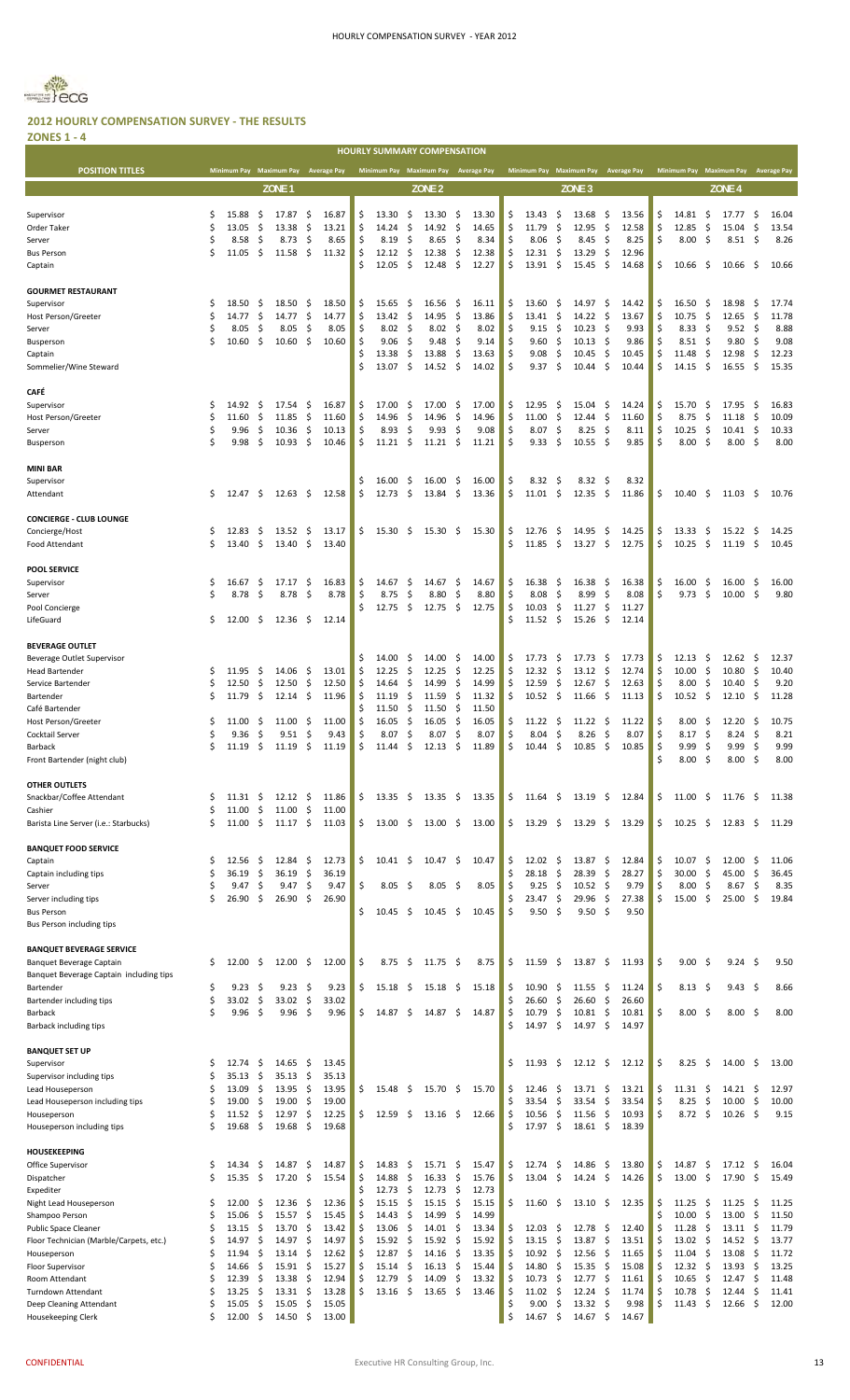

|                                                           |          |                    |               |                    |           |                    |          |                |               | <b>HOURLY SUMMARY COMPENSATION</b> |            |                    |          |                              |                    |                            |                    |          |                    |                     |                    |                     |                    |
|-----------------------------------------------------------|----------|--------------------|---------------|--------------------|-----------|--------------------|----------|----------------|---------------|------------------------------------|------------|--------------------|----------|------------------------------|--------------------|----------------------------|--------------------|----------|--------------------|---------------------|--------------------|---------------------|--------------------|
| <b>POSITION TITLES</b>                                    |          | <b>Minimum Pay</b> |               | <b>Maximum Pay</b> |           | <b>Average Pay</b> |          |                |               | Minimum Pay Maximum Pay            |            | <b>Average Pay</b> |          | <b>Minimum Pay</b>           | <b>Maximum Pay</b> |                            | <b>Average Pay</b> |          | <b>Minimum Pay</b> |                     | <b>Maximum Pay</b> |                     | <b>Average Pay</b> |
|                                                           |          |                    |               | ZONE <sub>1</sub>  |           |                    |          |                |               | ZONE <sub>2</sub>                  |            |                    |          |                              | $ZONE$ 3           |                            |                    |          |                    |                     | ZONE <sub>4</sub>  |                     |                    |
|                                                           |          |                    |               |                    |           |                    |          |                |               |                                    |            |                    |          |                              |                    |                            |                    |          | 15.00              |                     |                    |                     |                    |
| <b>Butler</b><br><b>Head Butler</b>                       |          |                    |               |                    |           |                    |          |                |               |                                    |            |                    |          |                              |                    |                            |                    | \$       |                    | \$                  | 15.76              | \$.                 | 15.21              |
| Pool Attendant                                            | \$       | 13.35              | \$            | 13.35              | \$        | 13.35              | \$       | 13.44          | \$            | 13.73                              | -\$        | 13.73              | \$.      | 11.58<br>\$.                 | 11.58              | -\$                        | 11.58              | \$       | 12.48              | Ŝ.                  | 12.48              | \$.                 | 12.48              |
|                                                           |          |                    |               |                    |           |                    |          |                |               |                                    |            |                    |          |                              |                    |                            |                    |          |                    |                     |                    |                     |                    |
| <b>LAUNDRY</b>                                            | Ś        |                    |               |                    |           |                    |          |                |               |                                    |            |                    |          |                              |                    |                            |                    |          |                    |                     |                    |                     |                    |
| Supervisor<br><b>Utility Attendants</b>                   | Ś        | 14.77<br>13.46     | Ş<br>\$       | 15.53<br>13.91     | \$<br>\$  | 15.30<br>13.75     | \$<br>\$ | 15.68<br>12.88 | \$<br>\$      | 15.68<br>13.39                     | -\$<br>\$  | 15.68<br>13.19     | \$<br>\$ | 11.87<br>\$,<br>10.86<br>\$  | 13.38<br>13.27     | \$<br>\$                   | 12.66<br>12.16     | \$<br>\$ | 15.00<br>11.42     | -\$<br>\$           | 17.36<br>12.94     | \$<br>\$            | 17.36<br>11.82     |
| Washer                                                    | Ś        | 13.20              | \$            | 13.20              | \$        | 13.20              | \$       | 14.16          | \$            | 15.40                              | \$         | 14.99              | \$       | -\$<br>11.06                 | 12.43              | \$                         | 12.05              | \$       | 11.33              | \$                  | 13.71              | - \$                | 11.77              |
| Presser                                                   | Ś        | 11.50              | \$            | 11.50              | \$        | 11.50              | \$       | 15.80          | \$            | 16.19                              | \$         | 16.10              | Ś.       | \$<br>11.86                  | 11.86              | -\$                        | 11.86              |          |                    |                     |                    |                     |                    |
| Sorter                                                    | Ś        | 11.50              | \$            | 11.50              | \$        | 11.50              | \$       | 15.32          | \$            | 15.32                              | Ŝ.         | 15.32              | \$       | \$<br>12.13                  | 12.13              | \$                         | 12.13              | \$       | 11.25              | Ş                   | 11.25              | -S                  | 11.25              |
| Uniform Room Attendant                                    | Ś        | 13.17              | \$            | 14.41              | \$        | 13.77              | \$       | 14.07          | \$            | 14.26                              | \$         | 14.22              | Ś        | \$<br>12.76                  | 13.24              | -\$                        | 13.24              | \$       | 12.06              | \$                  | 12.68              | \$                  | 12.35              |
| Alterationist<br>Dry Cleaner                              | Ś        | 13.03              | \$            | 13.46              | \$        | 13.46              | \$<br>Ś  | 14.65<br>15.99 | \$<br>\$      | 14.94<br>16.92                     | \$<br>- \$ | 14.94<br>16.92     | \$<br>Ś. | 13.94<br>\$<br>12.74<br>\$.  | 14.34<br>12.74     | \$<br>\$.                  | 14.34<br>12.74     | S<br>Ŝ   | 13.75<br>14.66     | \$<br>-\$           | 14.38<br>18.88     | \$<br>\$.           | 14.38<br>15.22     |
|                                                           |          |                    |               |                    |           |                    |          |                |               |                                    |            |                    |          |                              |                    |                            |                    |          |                    |                     |                    |                     |                    |
| <b>SECURITY &amp; PARKING</b>                             |          |                    |               |                    |           |                    |          |                |               |                                    |            |                    |          |                              |                    |                            |                    |          |                    |                     |                    |                     |                    |
| <b>Security Supervisor</b>                                | \$       | 16.88              | -\$           | 18.80              | \$        | 17.70              | \$       | 18.23          | \$            | 19.35                              | -\$        | 18.86              | \$       | 16.16<br>-\$                 | 17.91              | -\$                        | 17.24              | \$       | 16.48              | -\$                 | 18.27              | \$                  | 17.22              |
| Security Dispatcher                                       |          | 14.89              |               | 15.77              | \$        | 15.54              |          | 15.20          | \$            | 16.60                              |            | 16.00              |          | 13.43                        | 15.27              | \$                         |                    | Ś<br>Ś   | 11.00<br>13.33     | \$<br>\$            | 14.30<br>15.15     | \$<br>\$            | 12.65              |
| Security Officer<br>Security Officer (3rd shift)          | \$<br>\$ | 15.05              | \$<br>\$      | 15.96              | \$        | 15.55              | \$<br>\$ | 16.67          | \$            | 17.62                              | \$<br>\$   | 17.25              | \$<br>\$ | \$,<br>13.68<br>\$           | 14.95              | \$                         | 14.19<br>14.28     | Ś        | 15.43              | \$                  | 15.93              | \$                  | 13.77<br>15.43     |
| Parking Lot Attendant                                     |          |                    |               |                    |           |                    |          |                |               |                                    |            |                    | Ś.       | \$<br>10.00                  | 14.90              | \$                         | 11.50              |          |                    |                     |                    |                     |                    |
| Parking Lot Dispatcher                                    |          |                    |               |                    |           |                    |          |                |               |                                    |            |                    |          |                              |                    |                            |                    |          |                    |                     |                    |                     |                    |
|                                                           |          |                    |               |                    |           |                    |          |                |               |                                    |            |                    |          |                              |                    |                            |                    |          |                    |                     |                    |                     |                    |
| <b>FRONT DESK / OPERATIONS</b><br>Supervisor              | \$       | 15.45              | \$            | 17.45              | \$        | 16.71              | \$       | 17.73          | \$            | 17.89                              | \$,        | 17.81              | \$.      | 15.19<br>\$                  | 17.31              | -\$                        | 16.19              | \$       | 16.38              | -\$                 | 17.96              | \$                  | 17.04              |
| Front Desk Clerk                                          | Ś        | 13.95              | \$            | 15.19              | \$        | 14.67              | \$       | 14.98          | \$            | 16.28                              | \$         | 15.46              | \$       | \$<br>13.02                  | 14.68              | \$                         | 13.62              | Ś        | 12.07              | \$                  | 13.86              | \$                  | 12.73              |
| Front Desk Clerk (3rd shift)                              | Ś        | 14.73              | \$            | 15.45              | \$        | 15.09              | \$       | 16.26          | -\$           | $17.21 \quad$ \$                   |            | 16.54              | Ś        | \$<br>14.14                  | 15.59              | \$                         | 14.69              | Ś        | 13.75              | \$                  | 15.08              | \$                  | 14.08              |
| <b>Reservations Supervisor</b>                            | Ś        | 19.00              | \$            | 19.00              | \$        | 19.00              |          |                |               |                                    |            |                    | Ś        | 15.40<br>\$                  | 16.74              | \$.                        | 15.40              | Ś        | 14.99              | \$                  | 16.77              | \$                  | 15.88              |
| <b>Reservations Agent</b>                                 | Ś        | 14.24              | \$,           | 15.36              | \$        | 14.99              | \$       | 15.69          | \$,           | 16.84                              | -\$        | 16.15              | \$       | \$<br>13.72                  | 14.74              | -\$                        | 14.47              | Ś        | 14.12              | \$                  | 15.75              | \$                  | 14.62              |
| Group Coordinator                                         | Ś<br>Ś   | 15.83<br>14.69     | \$<br>\$      | 17.85<br>16.46     | \$<br>\$  | 17.20<br>15.17     | \$<br>\$ | 18.85<br>15.40 | \$<br>\$      | 18.85<br>16.42                     | \$<br>\$   | 18.85<br>16.72     | \$<br>\$ | \$.<br>15.54<br>\$<br>13.64  | 17.40<br>14.57     | \$.<br>-\$                 | 15.86<br>14.22     | Ś        | 13.98<br>11.30     | \$<br>\$            | 15.90<br>16.80     | \$<br>\$            | 14.94<br>14.30     |
| Concierge<br><b>Head Concierge</b>                        | Ś        | 17.71              | \$            | 20.58              | \$        | 18.69              | \$       | 17.31          | \$            | 18.33                              | \$         | 17.82              | \$       | 18.08<br>\$                  | 18.08              | \$.                        | 18.08              |          | 17.00              | \$                  | 17.00              | \$                  | 17.00              |
| Rooms Controller                                          | Ś        | 15.13              | \$            | 17.62              | \$        | 16.67              | \$       | 19.33          | \$            | 19.58                              | \$,        | 19.58              | \$       | \$<br>17.53                  | 17.53              | \$                         | 17.53              | \$       | 15.25              | -\$                 | 15.50              | \$.                 | 15.50              |
| Management Trainee (In development)                       |          |                    |               |                    |           |                    | Ś        | 10.00          | -\$           | 10.00                              | -\$        | 10.00              | \$       | 19.23<br>-\$                 | 19.23              | -\$                        | 19.23              |          |                    |                     |                    |                     |                    |
|                                                           |          |                    |               |                    |           |                    |          |                |               |                                    |            |                    |          |                              |                    |                            |                    |          |                    |                     |                    |                     |                    |
| <b>COMMUNICATIONS / PBX</b><br>Supervisor                 | \$       | 14.87              | \$            | 16.54              | \$        | 15.65              | \$       | 16.58          | \$            | 16.58                              | -\$        | 16.58              | \$       | 15.76<br>-\$                 | 17.32              | -\$                        | 16.01              | \$       | 14.04              | -\$                 | 15.37              | \$.                 | 14.85              |
| Operator                                                  | \$       | 13.12              | $\frac{1}{2}$ | 14.17              | \$        | 13.79              | \$       | 14.53          | \$            | 15.31                              | \$         | 14.79              | \$       | \$<br>12.66                  | 14.25              | \$                         | 13.48              | \$       | 12.01              | \$                  | 13.65              | \$                  | 12.68              |
| Operator (3rd shift)                                      | Ś        | 13.57              | -\$           | 14.67              | \$        | 13.98              | \$       | 16.84          | \$            | 17.43                              | - \$       | 17.43              | \$       | 13.49<br>\$                  | 15.28              | -\$                        | 13.95              | \$       | 13.76              | -\$                 | 13.86              | $\ddot{\mathsf{s}}$ | 13.81              |
|                                                           |          |                    |               |                    |           |                    |          |                |               |                                    |            |                    |          |                              |                    |                            |                    |          |                    |                     |                    |                     |                    |
| <b>UNIFORM SERVICE</b>                                    |          |                    |               |                    |           |                    |          |                |               |                                    |            |                    |          |                              |                    |                            |                    |          |                    |                     |                    |                     |                    |
| <b>Guest Relations Coordinator</b><br><b>Bell Captain</b> | S<br>\$  | 18.10<br>10.25     | -\$<br>\$     | 18.10<br>10.92     | -\$<br>\$ | 18.10<br>10.70     | \$       | 11.70          | \$            | 11.71                              | \$,        | 11.71              | \$       | 10.73<br>\$,                 | 12.47              | -\$                        | 11.23              | S<br>Ś   | 15.00<br>11.17     | -\$<br>\$           | 15.38<br>12.29     | -\$<br>\$           | 15.38<br>12.04     |
| Driver                                                    |          |                    |               |                    |           |                    | \$       | 11.30          | \$            | 12.45                              | \$         | 11.52              | \$       | 8.60<br>\$.                  | 9.75               | \$                         | 9.18               | \$       | 11.29              | \$                  | 11.37              | \$                  | 11.29              |
| <b>Bell Attendant</b>                                     | \$       | 8.77               | -\$           | 8.97               | \$        | 8.86               | \$       | 8.55           | \$            | $9.72 \quad $$                     |            | 8.99               | \$       | 8.25<br>\$                   | 8.90               | \$,                        | 8.47               | Ś        | 8.13               | \$                  | 8.92               | \$                  | 8.50               |
| Door Person                                               | Ş        | 10.45              | Ş             | 10.45              | Ş         | 10.45              |          | 8.71           | Ş             | 8.95                               | Ş          | 8.83               | Ş        | 12.06<br>Ş                   | 12.49              | Ş                          | 12.22              |          | 8.61               | Ş                   | 9.83               | Ş                   | 8.98               |
| Page                                                      |          |                    |               |                    |           |                    | \$       | 13.26          | \$            | 13.26                              | \$         | 13.26              |          |                              |                    |                            |                    | Ś        | 9.50               | \$                  | 9.50               | \$                  | 9.50               |
| Valet / Garage Attendant<br>Garage Cashier                | \$<br>\$ | 9.34<br>12.10      | \$<br>\$      | 9.34<br>12.98      | \$<br>\$  | 9.34<br>12.54      | \$<br>\$ | 8.29<br>12.22  | \$<br>$\zeta$ | 8.50<br>12.80                      | \$<br>\$   | 8.50<br>12.80      | \$<br>\$ | 8.00<br>-\$<br>\$<br>11.64   | 9.38<br>12.21      | \$<br>\$                   | 8.41<br>11.92      | \$       | 9.00               | -\$                 | 9.00               | \$                  | 9.00               |
|                                                           |          |                    |               |                    |           |                    |          |                |               |                                    |            |                    |          |                              |                    |                            |                    |          |                    |                     |                    |                     |                    |
| SPA / HEALTH CLUB / RETAIL                                |          |                    |               |                    |           |                    |          |                |               |                                    |            |                    |          |                              |                    |                            |                    |          |                    |                     |                    |                     |                    |
| Spa Supervisor                                            | \$       | 16.56              | \$            | 19.07              | \$        | 16.61              | \$       | 16.25          | \$            | 17.09                              | \$         | 16.67              | \$       | 17.28<br>\$                  | 18.02              | \$                         | 18.02              | \$       | 14.00              | \$                  | 17.33              | \$                  | 15.73              |
| Reception/Scheduler                                       | Ś        | 13.84              | \$            | 13.98              | \$        | 13.88              | \$       | 13.88          | \$            | 14.35                              | \$         | 14.25              | \$       | \$<br>14.65                  | 15.22              | \$                         | 15.05              | \$<br>Ś  | 11.50              | \$                  | 14.13              | \$                  | 12.40              |
| Massage Therapist<br>Esthetician                          | \$<br>Ś  | 8.00<br>8.00       | \$<br>\$      | 8.00<br>8.00       | \$<br>\$  | 8.00<br>8.00       | \$<br>\$ | 8.38<br>8.71   | \$<br>\$      | 8.38<br>8.71                       | \$<br>\$   | 8.38<br>8.71       | \$<br>\$ | 8.11<br>-\$<br>-\$<br>8.11   | 8.11<br>8.11       | -\$<br>-\$                 | 8.11<br>8.11       | Ś        | 8.00<br>8.08       | \$<br>\$            | 9.15<br>8.51       | \$<br>\$            | 8.58<br>8.36       |
| Nail Technician                                           | Ś        | 8.00               | \$            | 8.00               | \$        | 8.00               | \$       | 8.45           | \$            | 8.45                               | \$         | 8.45               | \$       | 8.16<br>-\$                  | 8.16               | -\$                        | 8.16               | Ś        | 8.12               | \$                  | 8.40               | Ŝ.                  | 8.31               |
| Health Club Attendant (Cleaning/Janitorial)               | \$       | 13.56              | \$            | 13.69              | \$        | 13.60              | \$       | 12.70          | \$            | 13.31                              | \$         | 13.12              | \$       | 11.76<br>\$                  | 13.05              | \$                         | 12.92              | Ś        | 10.17              | \$                  | 12.22              | \$                  | 10.69              |
| Retail Supervisor                                         | Ś        | 17.00              | \$            | 24.74              | \$        | 24.74              | \$       | 17.00          | \$            | 17.00                              | \$         | 17.00              | \$       | 17.70<br>\$                  | 17.70              | \$                         | 17.70              | Ś        | 13.49              | \$                  | 15.46              | \$                  | 15.46              |
| Retail Clerk/Attendant                                    | \$<br>Ś  | 12.50<br>12.00     | \$<br>\$.     | 14.33<br>12.36     | \$<br>\$. | 13.82<br>12.13     | \$<br>\$ | 13.00<br>14.00 | \$<br>\$      | 13.00<br>14.42                     | \$<br>- \$ | 13.00<br>14.21     | \$<br>Ś  | \$<br>12.98<br>8.32<br>- \$  | 13.11<br>8.32      | \$<br>- \$                 | 13.05<br>8.32      | \$       | 12.00<br>14.00     | \$<br>-\$           | 13.01              | \$<br>-\$           | 12.41<br>14.14     |
| Child Activities Leader<br><b>Aquatics Coordinator</b>    |          |                    |               |                    |           |                    |          |                |               |                                    |            |                    |          |                              |                    |                            |                    |          |                    |                     | 14.56              |                     |                    |
| Aerobics Instructor                                       |          |                    |               |                    |           |                    |          |                |               |                                    |            |                    | Ś.       | -\$<br>8.32                  | 8.32               | -\$                        | 8.32               |          |                    |                     |                    |                     |                    |
| Golf Pro                                                  | \$       | 15.00              | \$            | 15.45              | -\$       | 15.45              |          |                |               |                                    |            |                    |          |                              |                    |                            |                    | \$       | 15.35              | \$                  | 18.85              | \$                  | 17.77              |
| Golf Caddy                                                |          |                    |               |                    |           |                    |          |                |               |                                    |            |                    |          |                              |                    |                            |                    | Ś.       | 8.25               | $\ddot{\mathsf{S}}$ | $11.17$ \$         |                     | 9.98               |
| <b>ENGINEERING</b>                                        |          |                    |               |                    |           |                    |          |                |               |                                    |            |                    |          |                              |                    |                            |                    |          |                    |                     |                    |                     |                    |
| Supervisor                                                | \$       | 23.63              | \$            | 27.33              | \$        | 26.52              | \$       | 26.25          | \$            | 26.25                              | -\$        | 26.25              | \$       | 25.90<br>-\$                 | 28.43              | \$                         | 27.78              | \$       | 23.57              | \$                  | 23.57              | \$.                 | 23.57              |
| Coordinator                                               | \$       | 17.43              | \$            | 17.59              | \$        | 17.59              | \$       | 17.49          | \$            | 17.70                              | \$         | 17.70              | \$       | \$<br>16.43                  | 18.31              | \$                         | 17.65              | Ś        | 14.34              | \$                  | 17.59              | \$                  | 15.89              |
| Painter                                                   | Ś        | 20.13              | \$            | 21.56              | \$        | 21.20              | \$       | 20.12          | \$            | 21.35                              | \$         | 20.97              | \$       | \$<br>16.93                  | 18.40              | \$                         | 18.03              | Ś        | 16.92              | \$                  | 21.09              | \$                  | 18.92              |
| <b>Mechanical Engineer</b>                                | Ś        | 24.71              | \$            | 26.46              | \$<br>\$  | 25.63              | \$       | 24.96          | \$<br>\$      | 26.64                              | \$         | 26.64              | \$       | \$<br>22.24                  | 24.99              | \$                         | 24.25<br>19.18     | Ś<br>Ś   | 18.15              | \$                  | 21.36              | \$                  | 19.49              |
| General Maintenance<br>Engineer 1 (low skill)             | \$<br>\$ | 19.46<br>17.74     | \$<br>\$      | 19.46<br>19.51     | \$        | 19.46<br>18.82     | \$<br>\$ | 19.43<br>16.41 | \$            | 21.81<br>17.97                     | \$<br>\$   | 20.62<br>17.74     | \$<br>\$ | \$<br>17.42<br>16.02<br>\$   | 21.33<br>17.32     | \$<br>\$                   | 16.68              | Ś        | 14.83<br>14.40     | \$<br>\$            | 17.91<br>17.90     | \$<br>\$            | 16.04<br>15.94     |
| Engineer 2 (medium skill)                                 | Ś        | 19.06              | \$            | 20.98              | \$        | 20.45              | \$       | 18.61          | \$            | 20.26                              | \$         | 19.63              | \$       | \$<br>20.10                  | 21.86              | \$                         | 21.36              | \$       | 16.75              | \$                  | 24.08              | \$                  | 18.75              |
| Engineer 3 (high skill)                                   | \$       | 21.39              | \$            | 22.86              | \$        | 22.35              | \$       | 20.05          | \$            | 21.28                              | \$         | 20.81              | \$       | \$<br>24.74                  | 26.22              | \$                         | 25.71              | Ś        | 20.67              | \$                  | 23.84              | \$                  | 22.00              |
| Utility Enginer (entry level)                             | \$       | 13.13              | \$            | 14.40              | \$        | 13.99              | \$       | 15.44          | \$            | 15.44                              | \$         | 15.44              | \$       | \$<br>14.97                  | 16.60              | \$                         | 15.98              |          |                    |                     |                    |                     |                    |
| Carpenter                                                 | Ś        | 22.75              | \$            | 25.65              | \$        | 24.40              | Ś        | 21.47          | \$            | 21.47                              | \$         | 21.47              | \$       | \$<br>21.39                  | 24.73              | \$                         | 23.06              |          |                    |                     |                    |                     |                    |
| <b>GROUNDS - LANDSCAPING</b>                              |          |                    |               |                    |           |                    |          |                |               |                                    |            |                    |          |                              |                    |                            |                    |          |                    |                     |                    |                     |                    |
| Grounds Supervisor                                        |          |                    |               |                    |           |                    | \$       | 24.69          | \$            | 24.69                              | \$         | 24.69              | \$       | 13.50<br>\$                  | 15.50              | \$                         | 13.75              |          |                    |                     |                    |                     |                    |
| Grounds Keeper                                            |          |                    |               |                    |           |                    | \$       | 13.26          | \$            | 13.45                              | \$         | 13.45              | \$       | 12.00<br>\$                  | 12.00              | \$                         | 12.00              | \$       | 14.11              | \$                  | $14.11 \pm 5$      |                     | 14.11              |
| Landscaper                                                |          |                    |               |                    |           |                    | Ś        | 13.79          | \$            | 13.79                              | -\$        | 13.79              | \$       | 10.00<br>-\$                 | 12.50              | \$                         | 10.00              |          |                    |                     |                    |                     |                    |
| Floral Attendant                                          |          |                    |               |                    |           |                    |          |                |               |                                    |            |                    |          |                              |                    |                            |                    |          |                    |                     |                    |                     |                    |
| SALES, CATERING & CONVENTION SVC                          |          |                    |               |                    |           |                    |          |                |               |                                    |            |                    |          |                              |                    |                            |                    |          |                    |                     |                    |                     |                    |
| Receptionist                                              | \$       | 15.50              | \$,           | 17.00              | \$        | 15.50              |          |                |               |                                    |            |                    | \$       | 15.00<br>\$                  | 18.00              | \$                         | 15.00              |          |                    |                     |                    |                     |                    |
| Secretary                                                 | \$       | 15.25              | \$            | 19.37              | \$        | 17.31              | \$       | 19.00          | \$            | 19.00                              | -\$        | 19.00              | \$       | \$<br>15.45                  | 18.52              | \$                         | 17.27              |          |                    |                     |                    |                     |                    |
| Administrative Assistant                                  | \$       | 15.94              | \$            | 17.29              | \$        | 17.26              | \$       | 18.00          | \$            | 20.68                              | -\$        | 19.01              | \$       | 16.53<br>-\$                 | 18.46              | \$                         | 17.22              | \$       | 14.87              | -\$                 | 16.99              | \$,                 | 15.63              |
| Sales/Catering Coordinator<br><b>Wedding Coordinator</b>  | Ś        | 16.35              | \$            | 19.17              | \$        | 17.60              | \$       | 17.87          | \$            | 19.38                              | -\$        | 18.66              | \$<br>\$ | 16.91<br>- \$<br>16.16<br>\$ | 19.11<br>17.82     | -\$<br>$\ddot{\mathsf{S}}$ | 17.83<br>17.82     | \$<br>\$ | 15.05<br>28.60     | \$<br>\$            | 16.89<br>28.60     | \$<br>\$            | 15.74<br>28.60     |
|                                                           |          |                    |               |                    |           |                    |          |                |               |                                    |            |                    |          |                              |                    |                            |                    |          |                    |                     |                    |                     |                    |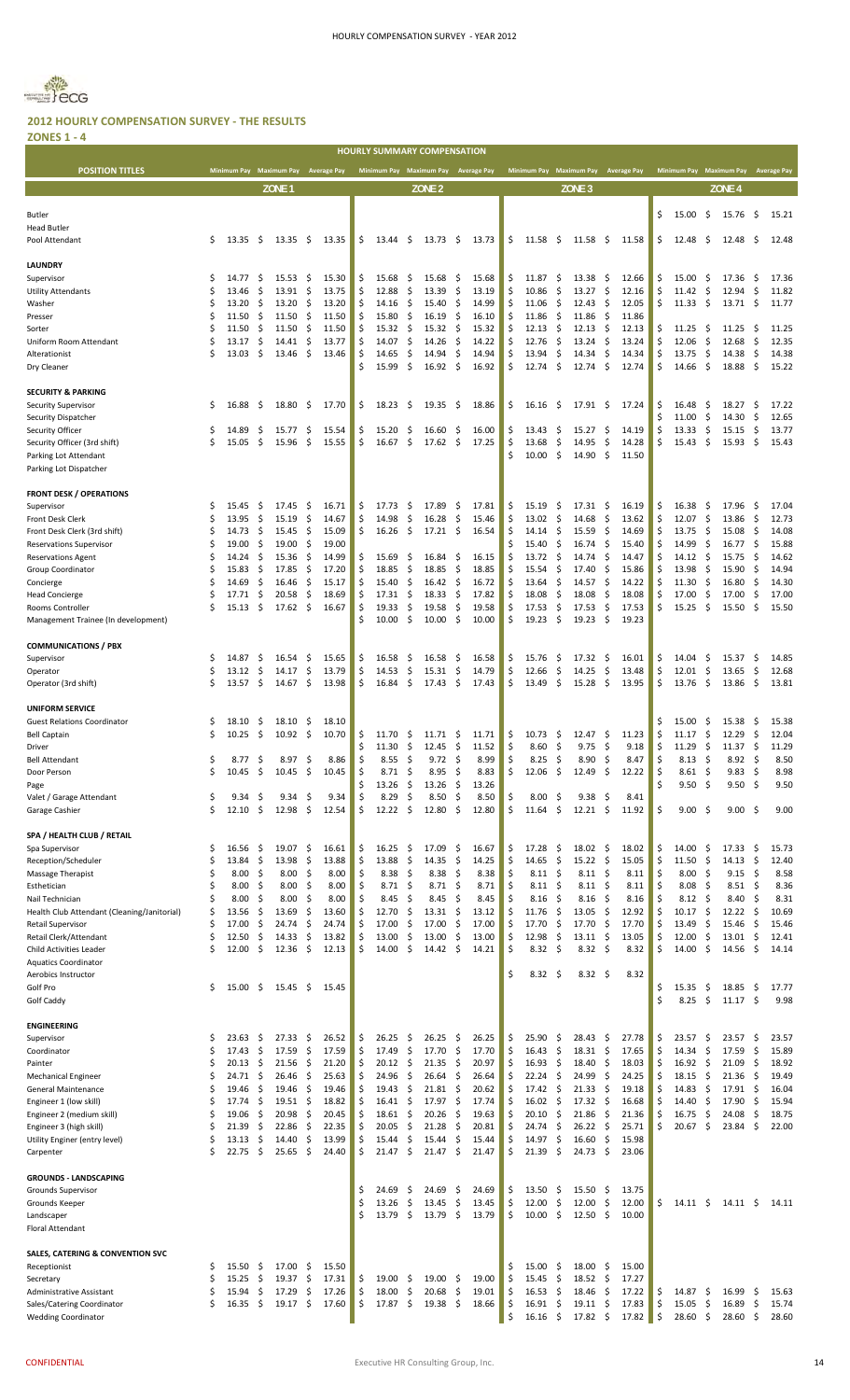

|                                                  |    |       |     |                         |     |                    | <b>HOURLY SUMMARY COMPENSATION</b> |     |                   |    |                    |    |                         |    |                   |    |                    |    |                    |      |                    |    |                    |
|--------------------------------------------------|----|-------|-----|-------------------------|-----|--------------------|------------------------------------|-----|-------------------|----|--------------------|----|-------------------------|----|-------------------|----|--------------------|----|--------------------|------|--------------------|----|--------------------|
| <b>POSITION TITLES</b>                           |    |       |     | Minimum Pay Maximum Pay |     | <b>Average Pay</b> | Minimum Pay Maximum Pay            |     |                   |    | <b>Average Pay</b> |    | Minimum Pay Maximum Pay |    |                   |    | <b>Average Pay</b> |    | <b>Minimum Pav</b> |      | <b>Maximum Pay</b> |    | <b>Average Pay</b> |
|                                                  |    |       |     | ZONE <sub>1</sub>       |     |                    |                                    |     | ZONE <sub>2</sub> |    |                    |    |                         |    | ZONE <sub>3</sub> |    |                    |    |                    |      | ZONE <sub>4</sub>  |    |                    |
|                                                  |    |       |     |                         |     |                    |                                    |     |                   |    |                    |    |                         |    |                   |    |                    |    |                    |      |                    |    |                    |
| <b>Marketing Coordinator</b>                     |    | 22.00 | -S  | 22.00                   | -\$ | 22.00              | \$<br>$20.31 \quad $$              |     | $20.31 \quad $$   |    | 20.31              | Ŝ. | 17.58                   | -Ŝ | $19.91 \quad $$   |    | 18.41              |    |                    |      |                    |    |                    |
| Sales Systems Analyst<br><b>Tour Coordinator</b> | Ś. | 16.37 | - S | 22.18                   | S.  | 18.36              | \$<br>21.43                        | \$  | 21.43             | Ŝ. | 21.43              | -S | 16.25                   | -Ŝ | 20.93             | S  | 17.84              | Ŝ. | 20.63              | - \$ | 23.13              | -S | 23.13              |
| <b>Convention Services Coordinator</b>           |    | 16.75 | -S  | 19.95                   | -\$ | 18.87              | \$<br>18.74                        | -S  | 18.74             | -Ŝ | 18.74              | Ŝ. | 17.50                   | Ŝ. | $18.50 \div$      |    | 18.00              | \$ | 16.00              | - S  | 16.00              | -S | 16.00              |
| <b>Meeting Concierge</b>                         | Ś. | 15.67 | S   | 16.34                   | S.  | 15.74              | \$<br>13.50                        | -\$ | 17.55             | Ŝ. | 15.53              |    |                         |    |                   |    |                    | Ś  | 14.00              | -Ŝ   | 18.00              | S. | 15.10              |
| <b>VIP Coordinator</b>                           |    |       |     |                         |     |                    |                                    |     |                   |    |                    |    |                         |    |                   |    |                    |    |                    |      |                    |    |                    |
| <b>AUDIO VISUAL</b>                              |    |       |     |                         |     |                    |                                    |     |                   |    |                    |    |                         |    |                   |    |                    |    |                    |      |                    |    |                    |
| Audio Visual Supervisor                          |    |       |     |                         |     |                    |                                    |     |                   |    |                    |    |                         |    |                   |    |                    |    |                    |      |                    |    |                    |
| Audio Visual Technician                          |    |       |     |                         |     |                    |                                    |     |                   |    |                    | Ś. | 14.00                   | Ŝ. | 16.04             | Ŝ. | 15.02              |    |                    |      |                    |    |                    |
| <b>INFORMATION TECHNOLOGY / MIS</b>              |    |       |     |                         |     |                    |                                    |     |                   |    |                    |    |                         |    |                   |    |                    |    |                    |      |                    |    |                    |
| <b>MIS Coordinator</b>                           |    |       |     |                         |     |                    |                                    |     |                   |    |                    | Ś. | 22.72                   | S. | 22.72             | -Ŝ | 22.72              |    |                    |      |                    |    |                    |
| <b>PC</b> Specialist                             | Ś. | 16.75 | Ŝ.  | $19.91 \quad $$         |     | 18.33              | \$<br>23.43                        | Ŝ.  | 23.93             | Ŝ. | 23.93              | Ś. | 18.00                   | Ŝ. | 18.00             | Ŝ  | 18.00              |    |                    |      |                    |    |                    |
| Computer Programmer                              |    |       |     |                         |     |                    |                                    |     |                   |    |                    |    |                         |    |                   |    |                    |    |                    |      |                    |    |                    |
| Night Differential Amount:                       |    |       | \$  | 0.57                    |     |                    |                                    | \$  | 1.04              |    |                    |    |                         | \$ | 0.90              |    |                    |    |                    | Ś.   | 0.83               |    |                    |
| Do you cap (\$) hourly positions:                |    |       |     | 2                       |     |                    |                                    |     | 4                 |    |                    |    |                         |    | 3                 |    |                    |    |                    |      | 0                  |    |                    |
| If yes, at what year are most capped:            |    |       |     |                         |     |                    |                                    |     | 22                |    |                    |    |                         |    | 3                 |    |                    |    |                    |      |                    |    |                    |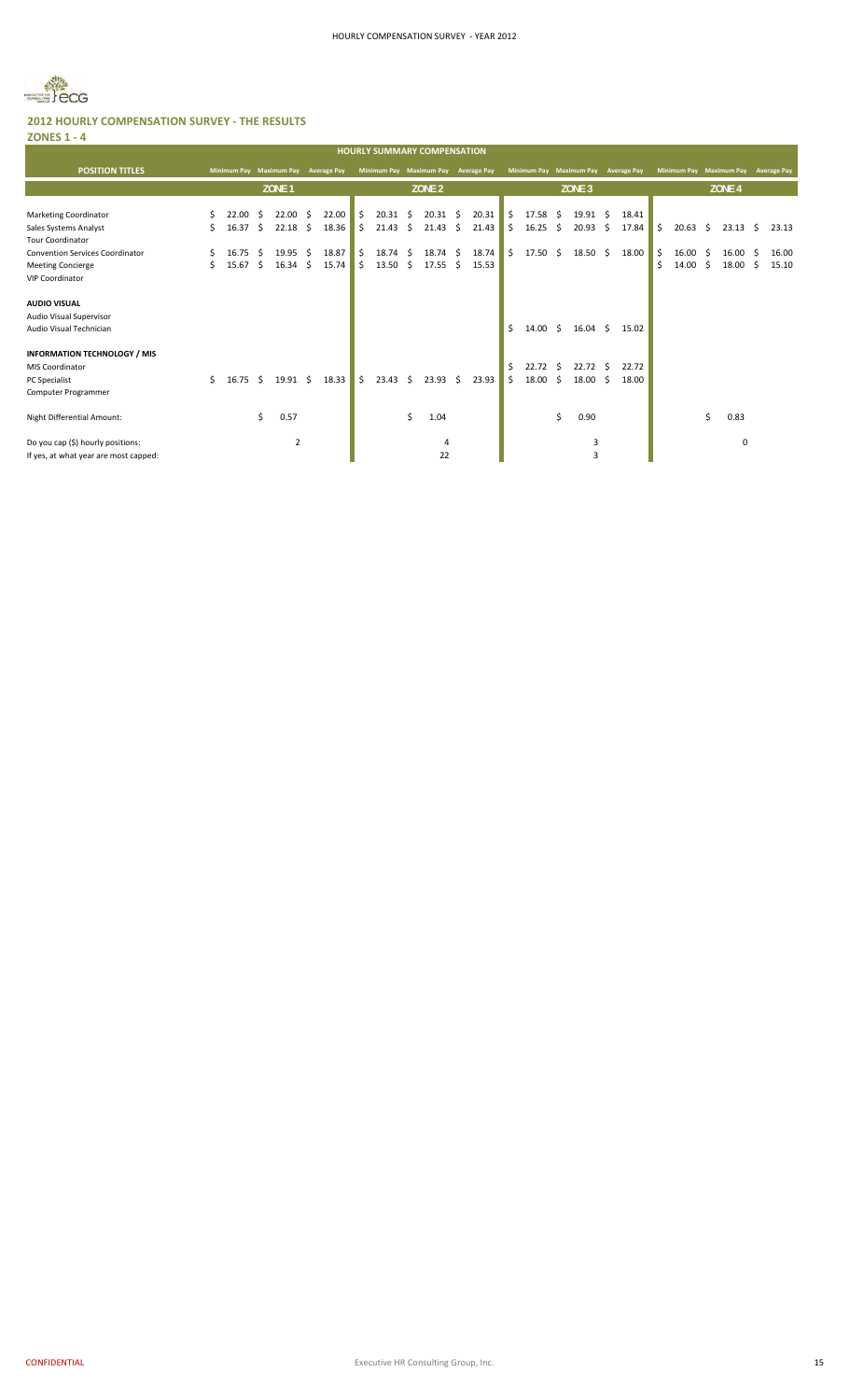

#### **2011 HOURLY COMPENSATION SURVEY ‐ THE RESULTS ZONES 1 ‐ 4**

|                                          |          |                                     |          |                                 |      |       |          | HOURLY SUMMARY COMPENSATION            |                           |                    |            |                |          |                         |          |                        |            |                    |          |                         |             |                           |              |                    |
|------------------------------------------|----------|-------------------------------------|----------|---------------------------------|------|-------|----------|----------------------------------------|---------------------------|--------------------|------------|----------------|----------|-------------------------|----------|------------------------|------------|--------------------|----------|-------------------------|-------------|---------------------------|--------------|--------------------|
| <b>POSITION TITLES</b>                   |          | Minimum Pay Maximum Pay Average Pay |          |                                 |      |       |          | Minimum Pay Maximum Pay Average Pay    |                           |                    |            |                |          | Minimum Pay Maximum Pay |          |                        |            | <b>Average Pay</b> |          | Minimum Pay Maximum Pay |             |                           |              | <b>Average Pay</b> |
|                                          |          |                                     |          | ZONE <sub>1</sub>               |      |       |          |                                        |                           | ZONE <sub>2</sub>  |            |                |          |                         |          | ZONE <sub>3</sub>      |            |                    |          |                         |             | ZONE <sub>4</sub>         |              |                    |
|                                          |          |                                     |          |                                 |      |       |          |                                        |                           |                    |            |                |          |                         |          |                        |            |                    |          |                         |             |                           |              |                    |
| OFFICE & CLERICAL                        |          |                                     |          |                                 |      |       |          |                                        |                           |                    |            |                |          |                         |          |                        |            |                    |          |                         |             |                           |              |                    |
| Benefits Coordinator                     | \$       | 20.74                               | \$,      | 25.05                           | -S   | 22.90 |          |                                        |                           |                    |            |                |          | 19.50                   | -\$      | 19.50                  | -\$        | 19.50              | \$,      | 15.50                   | -\$         | 18.75                     | -\$          | 17.13              |
| <b>HR Coordinator</b>                    | Ś        | 17.15                               | \$       | 17.80                           | \$   | 17.48 | Ś.       | 17.35                                  | -S                        | 18.26              | -\$        | 17.81          | \$       | 16.90                   | \$       | 17.96                  | \$         | 17.43              | \$       | 17.21                   | \$          | 19.15                     | \$           | 18.18              |
| <b>Employment Coordinator</b>            |          | 25.00                               | \$       | 25.00                           | \$   | 25.00 |          |                                        |                           |                    |            |                |          |                         |          |                        |            |                    | Ś        | 12.00                   | \$          | 12.00                     | \$           | 12.00              |
| HR Representative/Clerk                  |          |                                     |          |                                 |      |       |          |                                        |                           |                    |            |                |          |                         |          |                        |            |                    |          |                         |             |                           |              |                    |
| <b>HR Assistant</b>                      | \$       | 16.00                               | S        | 16.00                           | -S   | 16.00 | Ś        | 15.80                                  | -\$                       | $15.80\frac{ }{ }$ |            | 15.80          | \$.      | 14.00                   | -\$      | 20.00                  | -\$        | 17.00              | \$       | 16.04                   | -S          | 16.04                     | -\$          | 16.04              |
| <b>File Clerk</b>                        | Ś        | 10.00                               | \$       | 10.00                           | \$   | 10.00 |          |                                        |                           |                    |            |                |          |                         |          |                        |            |                    |          |                         |             |                           |              |                    |
| Receptionist                             |          |                                     |          |                                 |      |       |          |                                        |                           |                    |            |                | \$       | 10.00                   | \$       | 13.00                  | -\$        | 11.50              | \$,      | 13.50                   | -\$         | 17.55                     | -\$          | 15.53              |
| Executive Administrative Assistant to GM | \$       | 21.53                               | S        | 22.23                           | \$,  | 21.88 | \$       | 24.26                                  | \$,                       | 26.69              | \$         | 25.48          | S        | 19.78                   | \$       | 21.99                  | \$         | 20.89              | \$       | 19.68                   | \$          | 22.82                     | \$           | 21.25              |
| Administrative Assistant to a Manager    | \$       | 16.63                               | \$       | 17.30                           | -\$  | 16.96 | \$       | 24.04                                  | \$                        | 26.50              | \$         | 25.27          | \$       | 17.16                   | -\$      | 18.79                  | -\$        | 17.98              | \$       | 15.50                   | -\$         | 20.86                     | \$           | 18.18              |
| <b>FINANCE</b>                           |          |                                     |          |                                 |      |       |          |                                        |                           |                    |            |                |          |                         |          |                        |            |                    |          |                         |             |                           |              |                    |
| Paymaster                                | \$       | 21.40                               | S        | 25.12                           | -\$  | 23.26 |          | 19.71                                  | S                         | 23.71              | \$         | 21.71          | \$       | 17.84                   | \$       | 20.86                  | -\$        | 19.35              | \$       | 19.08                   | -\$         | 20.48                     | -\$          | 19.78              |
| Payroll Clerk                            | Ś        | 19.88                               | \$       | 19.88                           | \$   | 19.88 | Ś        | 19.35                                  | $\zeta$                   | 19.35              | \$         | 19.35          | \$       | 17.50                   | \$       | 18.50                  | \$         | 18.00              | \$       | 15.75                   | \$          | 17.38                     | -\$          | 16.56              |
| Accounts Payable Clerk                   | Ś        | 17.23                               | \$       | 17.48                           | Ŝ.   | 17.35 | Ś        | 17.43                                  | \$                        | 18.50              | Ś          | 17.96          | S        | 17.29                   | \$       | 18.78                  | -\$        | 18.03              | \$       | 15.75                   | \$          | 17.92                     | -\$          | 16.84              |
| <b>Accounting Clerk</b>                  |          | 17.59                               | Ś        | 18.65                           | \$   | 18.12 | Ś        | 16.11                                  | \$                        | 19.10              | \$         | 17.61          | \$       | 15.00                   | Ŝ.       | 16.94                  | \$         | 15.97              | Ś        | 15.00                   | \$.         | 16.33                     | -\$          | 15.67              |
| Accounts Receivable Clerk                | Ś        | 16.35                               | \$       | 16.51                           | -\$  | 16.43 | Ś        | 17.36                                  | -\$                       | 18.56              | \$         | 17.96          |          | 16.93                   | \$       | 18.66                  | \$         | 17.80              | Ś        | 15.96                   | \$          | 18.49                     | -\$          | 17.22              |
| Lead Night Auditor                       |          |                                     |          |                                 |      |       |          | 23.17                                  | -\$                       | 23.87              | \$.        | 23.52          | \$       | 14.00                   | Ŝ.       | 14.27                  | -\$        | 14.14              |          |                         |             |                           |              |                    |
| <b>Night Auditor</b>                     | \$       | 14.27                               | Ş        | 16.10                           | -\$  | 15.19 | S        | 16.26                                  | \$                        | 16.46              | \$         | 16.36          |          | 14.16                   | \$       | 15.31                  | -\$        | 14.73              | Ş        | 14.40                   | Ş           | 16.14                     | -\$          | 15.27              |
| Day Auditor                              | Ś        | 17.36                               | \$       | 17.36                           | \$   | 17.36 | Ś        | 18.15                                  | $\zeta$                   | 18.23              | \$         | 18.19          | \$.      | 15.36                   | \$       | 16.47                  | -\$        | 15.92              | \$       | 16.68                   | \$          | 19.19                     | $\mathsf{S}$ | 17.93              |
| <b>Purchasing Agent</b>                  | Ś        | 15.60                               | \$       | 15.90                           | -\$  | 15.75 | \$       | 19.86                                  | -\$                       | 20.11              | -\$        | 19.98          | \$.      | 14.63                   | Ŝ.       | 17.03                  | -\$        | 15.83              | S        | 12.72                   | -\$         | $14.72 \div$              |              | 13.72              |
| Purchasing Admnistrative Assistant       |          |                                     |          |                                 |      |       |          |                                        |                           |                    |            |                |          |                         |          |                        |            |                    |          | 13.75                   | \$          | 13.75                     | \$           | 13.75              |
| General Cashier                          | \$       | 15.39                               | \$       | 16.22                           | -\$  | 15.80 | Ś        | 17.76                                  | \$,                       | 17.82              | \$         | 17.79          | \$.      | 16.55                   | \$       | 19.00                  | \$         | 17.78              | \$,      | 16.39                   | \$          | 18.19                     | \$           | 17.29              |
| <b>Credit &amp; Collections Clerk</b>    |          |                                     |          |                                 |      |       | Ś        | 23.01                                  | \$                        | 23.01              | \$         | 23.01          | \$       | 14.68                   | \$       | 16.32                  | \$         | 15.50              | Ś        | 14.00                   | \$          | 16.00                     | \$           | 15.00              |
| Senior Clerk                             |          |                                     |          |                                 |      |       |          |                                        |                           |                    |            |                |          | 17.00                   | \$       | 17.00                  | -\$        | 17.00              |          |                         |             |                           |              |                    |
| <b>STOREROOM</b>                         |          |                                     |          |                                 |      |       |          |                                        |                           |                    |            |                |          |                         |          |                        |            |                    |          |                         |             |                           |              |                    |
| Supervisor                               | Ś        | 20.73                               | S        | 21.35                           | -\$  | 21.04 | S        | 18.96                                  | \$.                       | 19.89              | \$.        | 19.43          | \$.      | 17.66                   | \$,      | 18.34                  | -\$        | 18.00              | \$,      | 14.01                   | -\$         | 17.42                     | -\$          | 15.71              |
| Storeroom Clerk                          | Ś        | 13.41                               | \$       | 13.66                           | -\$  | 13.53 | \$       | 14.25                                  | \$                        | 15.02              | \$         | 14.64          | \$       | 12.49                   | \$       | 13.79                  | \$         | 13.14              | \$       | 13.63                   | \$          | 14.50                     | -\$          | 14.06              |
| Lead Storeroom Clerk                     | \$       | 16.17                               | \$       | 16.17                           | -\$  | 16.17 | Ś        | 16.87                                  | \$                        | 17.24              | \$         | 17.06          | \$       | 16.79                   | Ŝ.       | 16.79                  | -\$        | 16.79              | Ś        | 18.00                   | \$          | 22.50                     | -\$          | 20.25              |
| <b>Receiving Clerk</b>                   | Ś        | 14.14                               | \$       | 13.97                           | -\$  | 14.06 | Ś        | 16.57                                  | -\$                       | 17.21              | -\$        | 16.89          | S        | 13.97                   | Ŝ.       | 14.84                  | -\$        | 14.40              | Ś        | 13.63                   | -\$         | 14.64                     | - \$         | 14.13              |
| <b>F&amp;B CASHIER</b>                   |          |                                     |          |                                 |      |       |          |                                        |                           |                    |            |                |          |                         |          |                        |            |                    |          |                         |             |                           |              |                    |
| <b>Head Cashier</b>                      |          |                                     |          |                                 |      |       |          |                                        |                           |                    |            |                |          |                         |          |                        |            |                    |          |                         |             |                           |              |                    |
| Room Service Cashier                     | \$       | 13.39                               | \$       | 13.53                           | \$   | 13.46 | Ś        | 13.70                                  | \$.                       | 15.00              | \$         | 14.35          | \$       | 12.80                   | \$       | 13.30                  | \$.        | 13.05              | \$,      | 10.80                   | \$.         | 11.85                     | \$,          | 11.33              |
| Room Service Cashier (3rd shift)         |          |                                     |          |                                 |      |       | Ś        | 13.00                                  | \$                        | 13.00              | \$         | 13.00          | \$       | 15.59                   | \$       | 15.59                  | \$         | 15.59              | \$       | 11.00                   | S.          | 11.00                     | \$           | 11.00              |
| <b>Restaurant Cashier</b>                | \$       | 12.80                               | \$       | 13.48                           | \$   | 13.14 | \$       | 12.00                                  | \$                        | 17.00              | \$         | 14.50          | Ś.       | 10.00                   | \$       | 11.50                  | \$         | 10.75              |          |                         |             |                           |              |                    |
| <b>CULINARY</b>                          |          |                                     |          |                                 |      |       |          |                                        |                           |                    |            |                |          |                         |          |                        |            |                    |          |                         |             |                           |              |                    |
| Kitchen Supervisor                       | S        | 17.93                               | \$.      | 18.43                           | \$,  | 18.18 | \$.      | 16.48                                  | -\$                       | 18.26              | \$         | 17.37          | \$       | 15.61                   | \$       | 17.45                  | -\$        | 16.53              | \$,      | 17.58                   | -\$         | 18.05                     | -\$          | 17.82              |
| Garde Manger                             | Ś        | 13.45                               | \$       | 14.50                           | \$   | 13.98 | \$       | 32.34                                  | \$                        | 33.31              | \$         | 32.83          | \$       | 17.21                   | \$       | 17.21                  | \$         | 17.21              | \$       | 11.50                   | \$          | 17.08                     | -\$          | 14.29              |
| <b>Assistant Garde Manger</b>            |          |                                     |          |                                 |      |       |          |                                        |                           |                    |            |                | Ś.       | 16.45                   | -\$      | 16.45                  | -\$        | 16.45              |          | 17.10                   | \$.         | 24.70                     | -\$          | 20.90              |
| Butcher                                  | S        | 17.95                               | S        | 18.28                           | -\$  | 18.12 | S        | 17.48                                  | -\$                       | 19.09              | \$         | 18.29          |          |                         |          |                        |            |                    | \$       | 18.27                   | \$          | $21.27 \pm$               |              | 19.77              |
| Pastry Chef                              |          | 19.00                               | \$       | 19.00                           | \$   | 19.00 | Ś        | 29.18                                  | \$                        | 29.79              | \$         | 29.48          | \$       | 18.00                   | \$       | 18.00                  | -\$        | 18.00              | \$       | 32.33                   | \$          | 38.09                     | -\$          | 35.21              |
| <b>Assistant Pastry Chef</b>             |          |                                     |          |                                 |      |       | \$       | 24.92                                  | \$                        | 25.67              | \$         | 25.30          | \$       | 18.20                   | \$       | 18.20                  | \$         | 18.20              | \$       | 20.60                   | \$          | 24.29                     | - \$         | 22.45              |
| Pastry Cook I                            | \$       | $17.61 \; \text{S}$<br>16.33        | - \$     | $17.72 \div$<br>$16.33 \quad $$ |      | 17.67 | \$<br>\$ | 14.54<br>14.75                         | \$<br>$\ddot{\mathsf{S}}$ | 15.88<br>15.79     | \$<br>- \$ | 15.21<br>15.27 | \$<br>\$ | 14.61<br>$15.58 \div$   | \$       | 14.66<br>$15.87 \; \S$ | \$         | 14.64<br>15.72     | \$<br>\$ | 14.76<br>13.78          | \$<br>-\$   | 16.44                     | \$           | 15.60              |
| Pastry Cook II (baker)                   | \$       |                                     |          |                                 |      | 16.33 |          |                                        |                           |                    |            |                |          |                         |          |                        |            |                    |          |                         |             | 16.08                     | - \$         | 14.93              |
| MAIN KITCHEN/BANQUETS                    |          |                                     |          |                                 |      |       |          |                                        |                           |                    |            |                |          |                         |          |                        |            |                    |          |                         |             |                           |              |                    |
| Lead Cook (Cook I)                       | \$       | 15.45                               | -\$      | 16.38                           | - \$ | 15.91 | \$       | 15.90                                  | \$                        | 17.08              | -\$        | 16.49          | \$       | 15.78                   | \$       | 17.36                  | -\$        | 16.57              | \$       | $15.41 \text{ }$        |             | $17.11 \; \text{S}$       |              | 16.26              |
| Main Cook (Cook II)                      | \$       | 14.18                               | -\$      | $15.37 \pm 5$                   |      | 14.78 | \$       | $14.82 \quad$ \$                       |                           | 15.95              | \$         | 15.38          | \$       | 12.94                   | \$       | $15.85\frac{2}{3}$     |            | 14.39              | \$       | $13.86\frac{1}{2}$      |             | $15.56\frac{1}{2}$        |              | 14.71              |
| Prep Cook (Cook III)                     | \$<br>\$ | 13.69                               | \$       | 13.96                           | \$   | 13.83 | \$<br>\$ | $13.64 \quad $$                        |                           | 14.40              | \$         | 14.02          | \$       | 12.72                   | \$       | 14.98                  | \$         | 13.85              | \$<br>\$ | $11.57$ \$              |             | 12.92<br>$15.97 \text{ }$ | - \$         | 12.24              |
| Pantry (Entry Level)                     | \$       | 12.50<br>15.33                      | \$<br>\$ | 12.50%<br>16.15                 | \$   | 12.50 | Ś        | $15.94 \text{ }$ \$<br>$15.93 \quad $$ |                           | 16.10<br>16.10     | \$<br>\$   | 16.02<br>16.02 | \$<br>\$ | 12.38<br>13.58          | \$<br>\$ | 14.30<br>14.06         | -\$<br>-\$ | 13.34<br>13.82     | \$       | 12.00<br>15.06          | -\$<br>- \$ | 15.06                     |              | 13.99              |
| Cook (3rd shift)                         |          |                                     |          |                                 |      | 15.74 |          | $16.31 \quad $$                        |                           | 16.72              | -\$        | 16.52          | \$       | 15.00                   | \$       | 15.00                  | -\$        | 15.00              |          |                         |             |                           | - \$         | 15.06              |
| Lead Pantry<br><b>Banquet Cook</b>       | \$       | 15.34                               | - \$     | $15.67 \pm$                     |      | 15.50 | \$       | 17.26                                  | -\$                       | 17.39              | -\$        | 17.33          | \$       | 15.92                   | -\$      | 16.57                  | - \$       | 16.24              |          |                         |             |                           |              |                    |
| Apprentice                               | \$       | 10.50                               | - \$     | 10.50%                          |      | 10.50 |          |                                        |                           |                    |            |                | \$       | 10.00                   | \$       | $10.00 \div$           |            | 10.00              | \$       | 10.00                   | - \$        | $10.00 \quad $$           |              | 10.00              |
| <b>Buffet Runner</b>                     | \$       | 9.50 \$                             |          | 9.50%                           |      | 9.50  | \$       | $8.00\frac{1}{2}$                      |                           | $8.00\frac{2}{3}$  |            | 8.00           | \$       | 9.50%                   |          | 10.00%                 |            | 9.75               | \$       | $8.00\frac{2}{3}$       |             | $11.64 \quad$ \$          |              | 9.82               |
|                                          |          |                                     |          |                                 |      |       |          |                                        |                           |                    |            |                |          |                         |          |                        |            |                    |          |                         |             |                           |              |                    |
|                                          |          |                                     |          |                                 |      |       |          |                                        |                           |                    |            |                |          |                         |          |                        |            |                    |          |                         |             |                           |              |                    |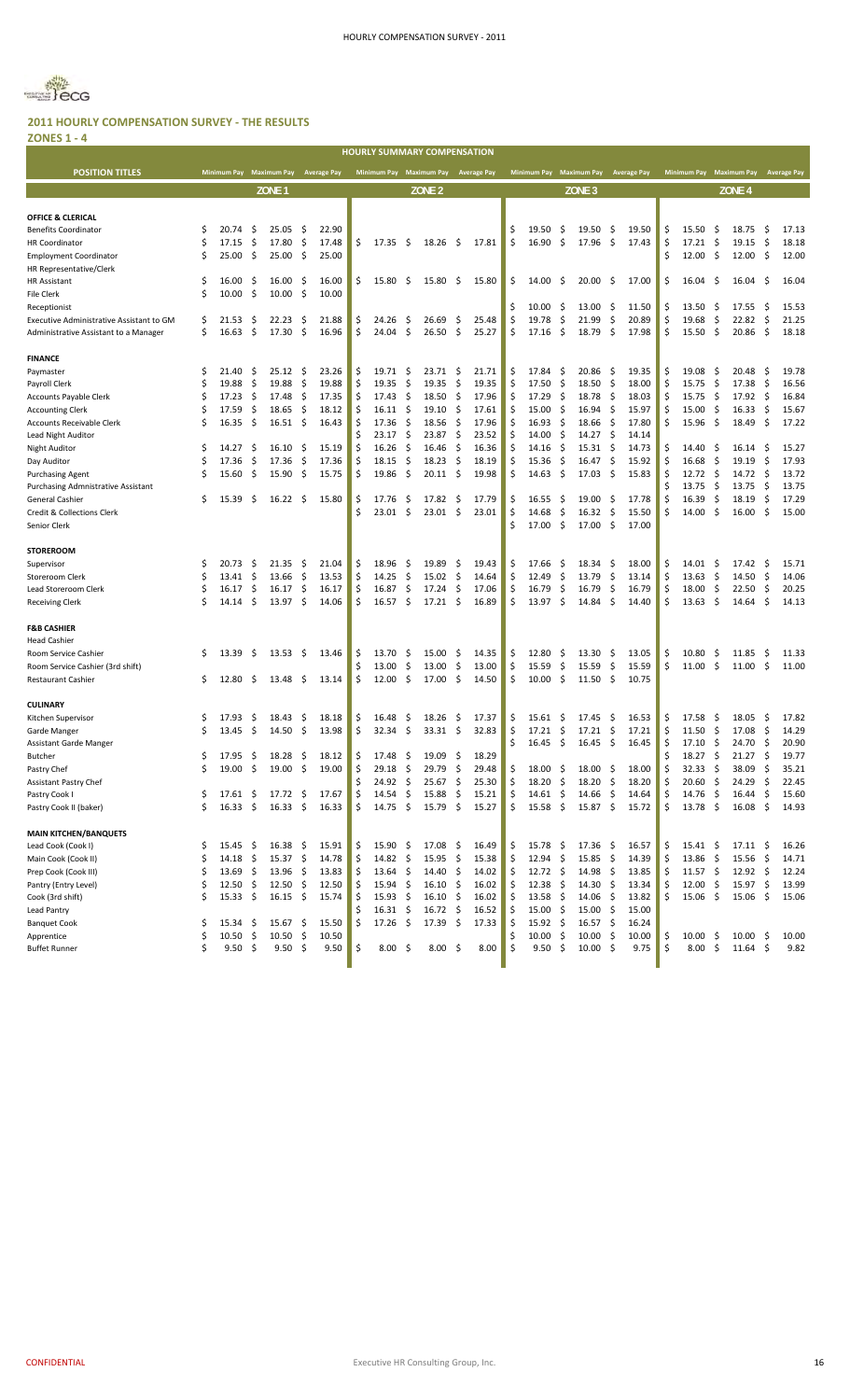POSITION TITLES Minimum Pay Maximum Pay Average Pay Minimum Pay Maximum Pay Average Pay Minimum Pay Maximum Pay Merage Pay Minimum Pay Maximum Pay Aw **HOURLY SUMMARY COMPENSATION**



#### **2011 HOURLY COMPENSATION SURVEY ‐ THE RESULTS ZONES 1 ‐ 4**

|                                                 |          |                |           | ZONE <sub>1</sub> |           |                |          |                |          | ZONE <sub>2</sub> |          |                |          |                             | ZONE <sub>3</sub>   |            |                |          |                       |               | ZONE <sub>4</sub> |            |                |
|-------------------------------------------------|----------|----------------|-----------|-------------------|-----------|----------------|----------|----------------|----------|-------------------|----------|----------------|----------|-----------------------------|---------------------|------------|----------------|----------|-----------------------|---------------|-------------------|------------|----------------|
|                                                 |          |                |           |                   |           |                |          |                |          |                   |          |                |          |                             |                     |            |                |          |                       |               |                   |            |                |
| <b>GOURMET RESTAURANT</b><br>Lead Cook (Cook I) | \$       | 17.05          | \$,       | 17.05             | -\$       | 17.05          | \$       | 15.12          | -\$      | 17.39             | \$       | 16.26          | \$       | 16.10<br>\$.                | 17.90               | -\$        | 17.00          | \$       | 14.95                 | -\$           | 17.01             | -\$        | 15.98          |
| Main Cook (Cook II)                             | Ś        | 15.70          | \$        | 15.70             | \$        | 15.70          | \$       | 14.23          | \$       | 15.48             | \$       | 14.85          | \$       | \$<br>12.42                 | 16.35               | -\$        | 14.38          | \$       | 13.13                 | \$            | 15.88             | \$         | 14.50          |
| Prep Cook (Cook III)                            | \$       | 13.95          | \$        | 13.95             | \$        | 13.95          | \$       | 13.03          | \$       | 14.75             | \$       | 13.89          | \$       | 13.50<br>\$                 | 13.50               | -\$        | 13.50          | \$       | 11.53                 | -\$           | 13.60             | \$         | 12.57          |
| Pantry (Entry Level)                            | \$       | 12.50          | \$        | 12.50             | \$        | 12.50          | Ś        | 13.53          | \$       | 13.58             | \$       | 13.55          | Ś        | 13.89<br>\$                 | 13.89               | \$.        | 13.89          | \$       | 12.00                 | -\$           | 12.67             | \$         | 12.34          |
| <b>MAIN RESTAURANT</b>                          |          |                |           |                   |           |                |          |                |          |                   |          |                |          |                             |                     |            |                |          |                       |               |                   |            |                |
| Lead Cook (Cook I)                              | \$       | 15.57          | \$,       | 15.78             | \$        | 15.68          | \$       | 15.97          | \$       | 17.66             | \$       | 16.82          | \$       | \$<br>16.01                 | 16.94               | \$         | 16.47          | \$       | 15.23                 | \$            | 16.32             | \$         | 15.58          |
| Main Cook (Cook II)                             | \$       | 13.98          | \$        | 15.33             | \$        | 14.65          | \$       | 14.74          | \$       | 16.20             | \$       | 15.47          | Ś        | \$<br>13.46                 | 14.98               | \$         | 14.22          | \$       | 13.59                 | \$            | 14.90             | \$         | 14.12          |
| Prep Cook (Cook III)                            | \$       | 15.10          | \$        | 15.10             | \$        | 15.10          | \$       | 14.53          | \$       | 15.73             | \$       | 15.13          | \$       | \$<br>13.22                 | 13.44               | \$         | 13.33          | \$       | 12.13                 | \$            | 13.47             | \$         | 12.65          |
| Pantry (Entry Level)                            | Ś        | 9.50           | \$        | 14.50             | \$        | 12.00          | \$       | 14.04          | \$       | 14.79             | \$       | 14.42          | Ś        | \$<br>13.29                 | 13.54               | \$         | 13.42          | \$       | 12.00                 | \$            | 12.00             | \$         | 12.00          |
| <b>EMPLOYEE CAFETERIA</b>                       |          |                |           |                   |           |                |          |                |          |                   |          |                |          |                             |                     |            |                |          |                       |               |                   |            |                |
| Supervisor                                      | Ś        | 14.53          | \$,       | 14.53             | -\$       | 14.53          | \$       | 17.91          | \$       | 18.45             | \$       | 18.18          | \$       | 18.90<br>\$                 | 18.90               | -\$        | 18.90          | \$       | 14.96                 | -\$           | 14.96             | \$         | 14.96          |
| Cook                                            | Ś        | 15.34          | \$        | 15.94             | \$        | 15.64          | \$       | 13.24          | \$       | 15.46             | \$       | 14.35          | \$       | \$<br>14.21                 | 14.54               | \$         | 14.37          | \$       | 12.19                 | \$            | 14.66             | \$         | 13.42          |
| Server                                          | Ś        | 12.78          | \$        | 12.92             | \$        | 12.85          | \$       | 11.76          | \$       | 11.93             | \$       | 11.85          | \$       | 10.00<br>\$                 | 10.64               | \$         | 10.32          | \$       | 10.24                 | \$            | 11.26             | \$         | 10.75          |
| Utility                                         | Ś        | 13.41          | -\$       | 13.41             | -\$       | 13.41          | \$       | 12.10          | -\$      | 13.92             | -\$      | 13.01          | \$       | $11.11 \pm$                 | 12.53               | -\$        | 11.82          | \$       | 11.33                 | -\$           | 13.39             | \$         | 12.36          |
| <b>STEWARDING</b>                               |          |                |           |                   |           |                |          |                |          |                   |          |                |          |                             |                     |            |                |          |                       |               |                   |            |                |
| Supervisor                                      | \$       | 15.12          | \$        | 15.46             | \$        | 15.29          | \$       | 16.60          | \$       | 17.19             | \$       | 16.90          | \$       | 14.17<br>\$                 | 15.05               | -\$        | 14.61          | \$       | 15.31                 | \$            | 17.30             | -\$        | 16.31          |
| Night Cleaner Supervisor                        |          |                |           |                   |           |                | \$       | 15.75          | \$       | 15.88             | \$       | 15.81          | \$       | \$<br>13.29                 | 13.88               | \$         | 13.58          |          |                       |               |                   |            |                |
| <b>Night Cleaner</b>                            | \$       | 13.00          | -\$       | 13.00             | \$        | 13.00          | \$       | 11.94          | \$       | 12.00             | \$       | 11.97          | Ś        | \$<br>12.16                 | 12.46               | \$         | 12.31          | \$       | 12.36                 | \$            | 12.63             | -\$        | 12.50          |
| Steward<br>Pot Washer                           | Ś        | 12.30          | -\$       | 12.55             | \$        | 12.43          | Ś        | 11.97          | \$       | 13.20             | \$       | 12.59          | \$       | 10.97<br>- \$               | 11.95               | - \$       | 11.46          | \$<br>Ś  | 10.59<br>10.65        | $\zeta$<br>\$ | 12.36<br>10.65    | \$<br>\$   | 11.47<br>10.65 |
| Ware Washer                                     | \$       | 8.94           | \$.       | 11.45             | \$.       | 10.19          | \$       | 12.65          | \$       | 15.33             | \$       | 13.99          | \$       | 11.19<br>\$                 | 11.19               | -\$        | 11.19          | \$       | 10.93                 | \$            | 10.93             | \$         | 10.93          |
| <b>Banquet Runner</b>                           | \$       | 15.00          | \$        | 15.00             | \$        | 15.00          | \$       | 14.75          | \$       | 14.75             | \$       | 14.75          | \$       | \$<br>13.11                 | 13.11               | \$         | 13.11          | \$       | 12.25                 | -\$           | 12.25             | -\$        | 12.25          |
|                                                 |          |                |           |                   |           |                |          |                |          |                   |          |                |          |                             |                     |            |                |          |                       |               |                   |            |                |
| ROOM SERVICE - IN ROOM DINING<br>Order Taker    | \$       | 13.35          | -\$       | 13.35             | -\$       | 13.35          | \$       | 13.24          | \$       | 14.57             | \$       | 13.90          | \$       | 12.38<br>\$,                | 12.84               | -\$        | 12.61          | \$       | 12.07                 | -\$           | 14.11             | \$         | 13.09          |
| Server                                          | \$       | 8.28           | \$        | 8.39              | \$        | 8.33           | \$       | 8.00           | \$       | 8.30              | \$       | 8.15           | \$       | 8.10<br>\$                  | 8.46                | Ŝ.         | 8.28           | \$       | 8.00                  | \$            | 8.41              | \$         | 8.20           |
| <b>Bus Person</b>                               | \$       | 12.03          | \$        | 12.03             | \$        | 12.03          | \$       | 10.91          | \$       | 11.01             | \$       | 10.96          | Ś        | 10.45<br>\$                 | 10.70               | \$         | 10.58          | \$       | 8.00                  | \$            | 8.00              | \$         | 8.00           |
| Captain                                         |          |                |           |                   |           |                | Ś        | 12.69          | \$       | 13.46             | \$       | 13.08          | \$       | \$<br>15.00                 | 17.00               | -\$        | 16.00          | \$       | 13.92                 | -\$           | 15.78             | \$         | 14.85          |
|                                                 |          |                |           |                   |           |                |          |                |          |                   |          |                |          |                             |                     |            |                |          |                       |               |                   |            |                |
| <b>GOURMET RESTAURANT</b><br>Supervisor         | \$       | 16.00          | Ş         | 17.67             | \$.       | 16.83          | \$       | 17.63          | -\$      | 18.02             | \$       | 17.82          | \$       | 17.13<br>\$,                | 17.29               | -\$        | 17.21          | \$       | 15.67                 | -\$           | 17.98             | -\$        | 16.83          |
| Host Person/Greeter                             | Ś        | 13.41          | \$        | 14.27             | \$        | 13.84          | \$       | 13.67          | \$       | 14.64             | \$       | 14.15          | \$       | \$<br>12.99                 | 13.99               | \$         | 13.49          | \$       | 11.28                 | \$            | 12.71             | \$         | 11.99          |
| Server                                          | Ś        | 8.44           | \$        | 8.54              | \$        | 8.49           | \$       | 8.08           | \$       | 8.16              | \$       | 8.12           | Ś        | 9.36<br>\$                  | 10.26               | .S         | 9.81           | \$       | 8.13                  | \$            | 8.90              | \$         | 8.51           |
| Busperson                                       | Ś        | 10.31          | Ŝ.        | 10.41             | -\$       | 10.36          | Ś        | 9.35           | -\$      | 9.82              | -\$      | 9.58           |          | 11.29<br>\$                 | 12.68               | \$         | 11.98          | \$       | 8.33                  | -\$           | 9.45              | \$         | 8.89           |
| Captain                                         |          |                |           |                   |           |                | Ś        |                |          |                   |          |                | Ś        | \$<br>20.75                 | 21.47               | \$         | 21.11          | \$<br>\$ | 11.48                 | -\$           | 12.98             | \$         | 12.23          |
| Sommelier/Wine Steward                          |          |                |           |                   |           |                |          | 14.31          | \$       | 15.06             | \$       | 14.68          |          | -\$<br>15.00                | 15.00               | -\$        | 15.00          |          | 14.15                 | \$            | 16.55             | \$         | 15.35          |
| CAFÉ                                            |          |                |           |                   |           |                |          |                |          |                   |          |                |          |                             |                     |            |                |          |                       |               |                   |            |                |
| Supervisor                                      | \$       | 18.02          | \$,       | 18.02             | -\$       | 18.02          | \$       | 9.55           | \$       | 9.55              | \$       | 9.55           | \$       | 13.99<br>\$                 | 15.93               | -\$        | 14.96          | \$       | 15.47                 | -\$           | 16.97             | \$         | 16.22          |
| Host Person/Greeter                             | Ś        | 12.09          | \$        | 12.74             | \$        | 12.42          | \$       | 16.00          | \$       | 16.00             | \$       | 16.00          | \$       | \$<br>11.73                 | 12.73               | \$         | 12.23          | \$       | 10.00                 | \$            | 11.43             | \$         | 10.71          |
| Server                                          | \$<br>\$ | 9.63<br>10.50  | \$<br>\$  | 11.77<br>11.13    | \$<br>\$  | 10.70<br>10.81 | \$<br>\$ | 8.27<br>12.03  | \$<br>\$ | 8.40<br>13.20     | \$<br>\$ | 8.34<br>12.61  | \$<br>\$ | 8.19<br>\$<br>\$<br>9.55    | 8.88<br>10.24       | \$<br>\$   | 8.54<br>9.89   | \$<br>\$ | 10.25<br>8.00         | \$<br>\$      | 10.41<br>8.00     | \$<br>\$   | 10.33<br>8.00  |
| Busperson                                       |          |                |           |                   |           |                |          |                |          |                   |          |                |          |                             |                     |            |                |          |                       |               |                   |            |                |
| <b>MINI BAR</b>                                 |          |                |           |                   |           |                |          |                |          |                   |          |                |          |                             |                     |            |                |          |                       |               |                   |            |                |
| Supervisor                                      |          |                |           |                   |           |                | \$       | 14.01          | \$       | 14.72             | \$       | 14.37          |          |                             |                     |            |                | \$       | 15.00                 | \$            | 15.00             | \$         | 15.00          |
| Attendant                                       | \$       | 11.83          | -\$       | 12.13             | - \$      | 11.98          | \$       | 12.61          | \$       | 13.65             | \$       | 13.13          | \$       | $11.17 \pm$                 | 12.00               | - \$       | 11.58          | \$       | 11.37                 | \$            | 11.79             | \$         | 11.58          |
| <b>CONCIERGE - CLUB LOUNGE</b>                  |          |                |           |                   |           |                |          |                |          |                   |          |                |          |                             |                     |            |                |          |                       |               |                   |            |                |
| Concierge/Host                                  | \$       | 12.37          | -\$       | 12.48             | -\$       | 12.43          | \$       | 14.15          | -\$      | $14.15 \quad$ \$  |          | 14.15          | \$       | 12.89<br>- \$               | 14.69 <sup>5</sup>  |            | 13.79          | \$       | 12.92                 | -\$           | 13.76             | -\$        | 13.34          |
| Food Attendant                                  | \$       | 13.00          | -\$       | 13.00             | -\$       | 13.00          |          |                |          |                   |          |                |          |                             |                     |            |                | Ś        | $10.61 \; \simeq$     |               | 11.19             | \$         | 10.90          |
|                                                 |          |                |           |                   |           |                |          |                |          |                   |          |                |          |                             |                     |            |                |          |                       |               |                   |            |                |
| <b>POOL SERVICE</b><br>Supervisor               | \$       | 15.00          | -\$       | 16.00             | \$        | 15.50          | \$       | 16.05          | \$       | 16.53             | \$       | 16.29          |          |                             |                     |            |                |          |                       |               |                   |            |                |
| Server                                          | \$       | 9.30           | - \$      | 9.30              | \$        | 9.30           | \$       | 9.46           | $\zeta$  | $10.82 \quad$ \$  |          | 10.14          | \$       | 9.25<br>\$                  | 9.55                | -\$        | 9.40           | \$       | 8.43                  | \$            | 10.50             | -\$        | 9.47           |
| LifeGuard                                       |          |                |           |                   |           |                |          |                |          |                   |          |                | \$       | \$<br>11.50                 | 14.50               | \$         | 13.00          | \$       | 11.00                 | \$            | 11.00             | \$         | 11.00          |
|                                                 |          |                |           |                   |           |                |          |                |          |                   |          |                |          |                             |                     |            |                |          |                       |               |                   |            |                |
| <b>BEVERAGE OUTLET</b><br><b>Head Bartender</b> | \$       | 14.06          | -\$       | 14.06             | \$        | 14.06          | \$       | 13.02          | \$       | 13.24             | \$       | 13.13          | \$       | -\$<br>15.12                | 15.32               | - \$       | 15.22          | \$       | 8.25                  | -\$           | 9.23              | -\$        | 8.74           |
| Service Bartender                               | \$       | 10.45          | \$        | 11.20             | \$        | 10.83          | \$       | 15.25          | \$       | 15.45             | \$       | 15.35          | \$       | \$<br>11.73                 | 12.21               | - \$       | 11.97          | \$       | 8.00                  | -\$           | 10.40             | \$         | 9.20           |
| Bartender                                       | Ś        | 10.46          | - \$      | 10.94             | -\$       | 10.70          | Ś        | 11.55          | \$       | 12.14             | \$       | 11.85          | \$       | -\$<br>10.76                | 11.85               | - \$       | 11.31          | Ś        | 8.44                  | -\$           | 9.62              | -\$        | 9.03           |
| Café Bartender                                  |          |                |           |                   |           |                | \$       | 13.30          | \$       | 13.30             | \$       | 13.30          |          |                             |                     |            |                | \$       | 13.13                 | - \$          | 13.14             | -\$        | 13.13          |
| Host Person/Greeter                             | \$<br>Ś  | 10.00<br>8.34  | -\$<br>\$ | 10.00<br>8.49     | -\$<br>\$ | 10.00<br>8.41  | \$<br>\$ | 15.61<br>8.00  | \$<br>\$ | 15.79<br>8.01     | \$<br>\$ | 15.70<br>8.01  | \$<br>\$ | 12.80<br>-\$<br>\$<br>8.02  | $13.10 \pm$<br>8.28 | \$         | 12.95<br>8.15  | \$<br>\$ | 11.00<br>8.10         | \$<br>- \$    | 11.00<br>8.44     | -\$<br>-\$ | 11.00<br>8.27  |
| Cocktail Server<br>Barback                      | Ś        | 9.96           | -\$       | 9.96              | \$        | 9.96           | \$       | 12.37          | \$       | 12.66             | \$       | 12.52          | \$       | 11.90<br>\$                 | 11.97               | \$.        | 11.93          | \$       | $8.50\frac{2}{3}$     |               | 8.50              | \$         | 8.50           |
| Front Bartender (night club)                    |          |                |           |                   |           |                | Ś        | 15.89          | \$       | 16.60             | \$       | 16.25          |          |                             |                     |            |                | Ś        | 9.94                  | -\$           | 9.94              | \$         | 9.94           |
|                                                 |          |                |           |                   |           |                |          |                |          |                   |          |                |          |                             |                     |            |                |          |                       |               |                   |            |                |
| <b>OTHER OUTLETS</b>                            |          |                |           |                   |           |                |          |                |          |                   |          |                |          |                             |                     |            |                |          |                       |               |                   |            |                |
| Snackbar/Coffee Attendant<br>Cashier            | \$<br>Ś  | 11.00<br>11.00 | \$,<br>\$ | 11.00<br>11.00    | \$<br>\$  | 11.00<br>11.00 | \$<br>Ś  | 13.95<br>12.00 | \$<br>\$ | 13.95<br>17.00    | \$<br>\$ | 13.95<br>14.50 | \$<br>\$ | 13.97<br>\$<br>\$<br>9.99   | 14.17<br>19.00      | -\$<br>-\$ | 14.07<br>14.50 | \$       | 9.61                  | \$.           | 10.66             | \$.        | 10.14          |
| Barista Line Server (i.e.: Starbucks)           | \$       | 10.90          | \$        | 12.29             | \$        | 11.60          |          |                |          |                   |          |                | \$       | 11.59<br>-\$                | $12.92 \quad$ \$    |            | 12.26          | \$       | 10.50                 | \$            | 10.50             | \$.        | 10.50          |
|                                                 |          |                |           |                   |           |                |          |                |          |                   |          |                |          |                             |                     |            |                |          |                       |               |                   |            |                |
| <b>BANQUET FOOD SERVICE</b>                     |          |                |           |                   |           |                |          |                |          |                   |          |                |          |                             |                     |            |                |          |                       |               |                   |            |                |
| Captain<br>Captain including tips               | \$<br>\$ | 13.50<br>40.00 | \$,<br>\$ | 14.04<br>40.00    | -\$<br>\$ | 13.77<br>40.00 | \$<br>\$ | 8.88<br>25.34  | \$<br>\$ | 9.69<br>25.34     | \$<br>\$ | 9.29<br>25.34  | \$<br>\$ | 12.72<br>\$,<br>\$<br>21.50 | 14.34<br>21.50      | \$,<br>\$  | 13.53<br>21.50 | \$<br>\$ | 11.11<br>$15.62 \div$ | -\$           | 11.56<br>15.62    | \$<br>-\$  | 11.33<br>15.62 |
| Server                                          | Ś        | 9.61           | \$.       | 10.73             | -\$       | 10.17          | \$       | 8.04           | -\$      | 8.25              | \$       | 8.14           | \$       | 11.48<br>\$                 | 12.54               | - \$       | 12.01          | \$       | 8.07                  | -\$           | 9.08              | \$         | 8.57           |
| Server including tips                           | Ś        | 31.00          | Ŝ.        | 31.00             | \$        | 31.00          | \$       | 19.80          | \$       | 19.80             | \$       | 19.80          | \$       | 12.54<br>\$                 | 16.00               | \$         | 14.27          | \$       | 13.00                 | -\$           | 13.00             | \$         | 13.00          |
| <b>Bus Person</b>                               |          |                |           |                   |           |                | Ś        | 11.14          | \$       | 11.81             | \$       | 11.48          | Ś.       | 10.80<br>\$                 | 10.80               | \$.        | 10.80          |          |                       |               |                   |            |                |
| Bus Person including tips                       |          |                |           |                   |           |                | Ś        | 11.23          | \$       | 11.23             | \$       | 11.23          |          |                             |                     |            |                |          |                       |               |                   |            |                |
| <b>BANQUET BEVERAGE SERVICE</b>                 |          |                |           |                   |           |                |          |                |          |                   |          |                |          |                             |                     |            |                |          |                       |               |                   |            |                |
| Banquet Beverage Captain                        | S        | 20.33          | Ş         | 20.43             | \$,       | 20.38          | \$       | 13.09          | \$       | 13.48             | -\$      | 13.29          | \$       | 10.50<br>S                  | 10.50               | -\$        | 10.50          | \$       | 11.00                 | \$.           | 11.00             | \$.        | 11.00          |
| Banquet Beverage Captain including tips         | \$       | 40.00          | -\$       | 40.00             | \$        | 40.00          |          |                |          |                   |          |                |          |                             |                     |            |                | \$       | 14.00                 | \$            | 14.00             | \$         | 14.00          |
|                                                 |          |                |           |                   |           |                |          |                |          |                   |          |                |          |                             |                     |            |                |          |                       |               |                   |            |                |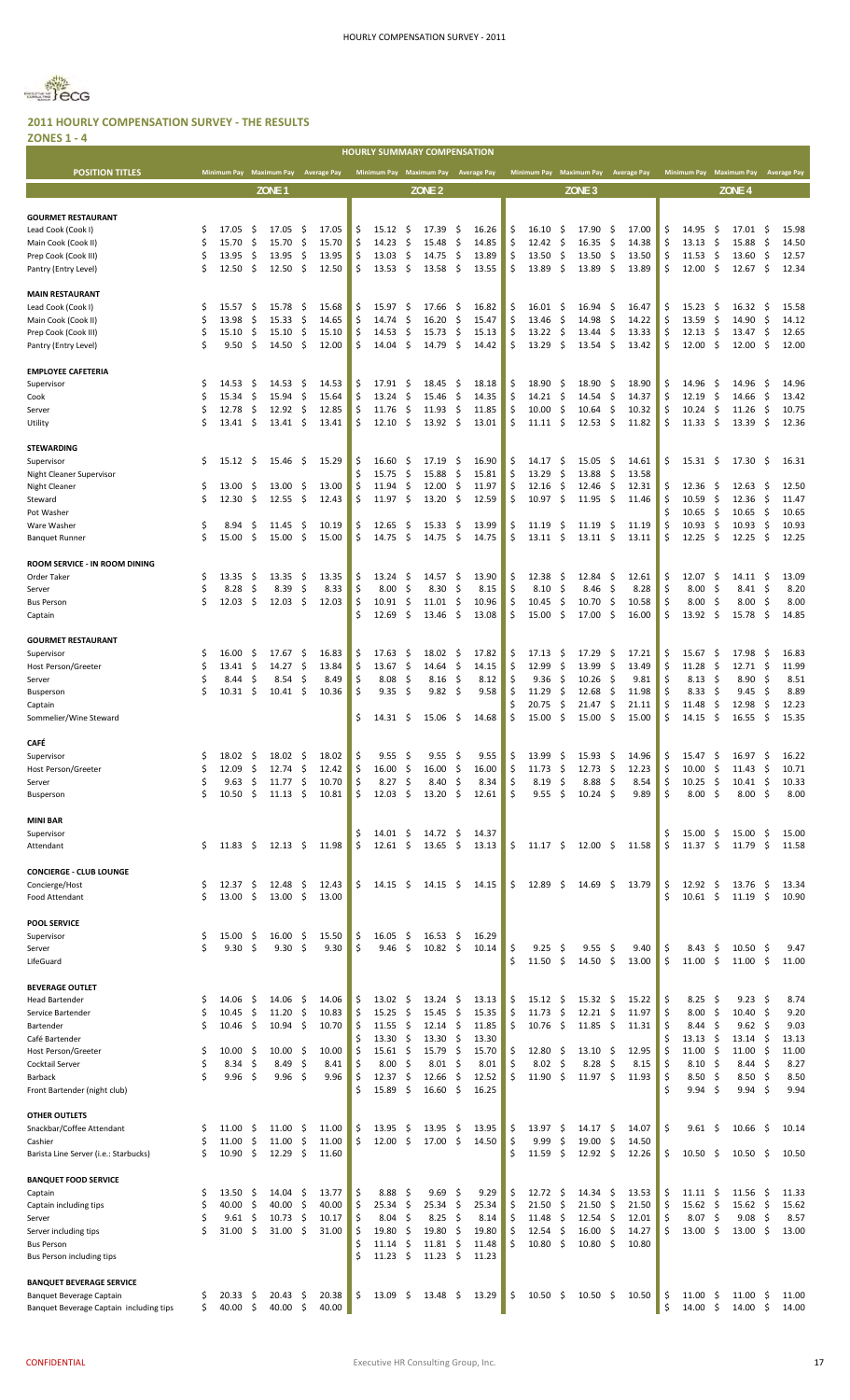

**ZONES 1 ‐ 4** n a

| LUNEJ 1                                                |          |                         |          |                   |                            |         | <b>HOURLY SUMMARY COMPENSATION</b>  |          |                   |          |                |          |                             |                   |                     |                    |          |                           |            |                         |              |                    |
|--------------------------------------------------------|----------|-------------------------|----------|-------------------|----------------------------|---------|-------------------------------------|----------|-------------------|----------|----------------|----------|-----------------------------|-------------------|---------------------|--------------------|----------|---------------------------|------------|-------------------------|--------------|--------------------|
| <b>POSITION TITLES</b>                                 |          | Minimum Pay Maximum Pay |          |                   | <b>Average Pay</b>         |         | Minimum Pay Maximum Pay Average Pay |          |                   |          |                |          | Minimum Pay Maximum Pay     |                   |                     | <b>Average Pay</b> |          | Minimum Pay Maximum Pay   |            |                         |              | <b>Average Pay</b> |
|                                                        |          |                         |          |                   |                            |         |                                     |          |                   |          |                |          |                             |                   |                     |                    |          |                           |            |                         |              |                    |
|                                                        |          |                         |          | ZONE <sub>1</sub> |                            |         |                                     |          | ZONE <sub>2</sub> |          |                |          |                             | ZONE <sub>3</sub> |                     |                    |          |                           |            | ZONE <sub>4</sub>       |              |                    |
| Bartender                                              | \$       | 10.51                   | \$       | 11.51             | Ŝ.<br>11.01                | Ś       | 14.95                               | Ś        | 15.67             | \$       | 15.31          | \$       | 10.92<br>\$                 | 11.56             | S                   | 11.24              | Ś        | 8.14                      | -\$        | 8.58                    | -\$          | 8.36               |
| Bartender including tips                               | Ś        | 32.00                   | \$       | 32.00             | \$<br>32.00                | \$      | 15.24                               | \$       | 15.24             | \$       | 15.24          | \$       | \$<br>12.90                 | 12.90             | -\$                 | 12.90              | \$       | 12.62                     | - \$       | 12.62                   | - \$         | 12.62              |
| Barback                                                | Ś.       | 9.50                    | Ŝ.       | 9.50              | \$<br>9.50                 | Ś       | 13.04                               | \$       | 14.14             | \$       | 13.59          | \$       | \$<br>12.97                 | 12.97             | \$                  | 12.97              | Ś        | 8.00                      | -\$        | 8.00                    | \$           | 8.00               |
| Barback including tips                                 |          |                         |          |                   |                            | Ś       | 14.47                               | \$       | 14.47             | \$       | 14.47          | Ś        | 14.97<br>-\$                | 14.97             | -\$                 | 14.97              |          |                           |            |                         |              |                    |
|                                                        |          |                         |          |                   |                            |         |                                     |          |                   |          |                |          |                             |                   |                     |                    |          |                           |            |                         |              |                    |
| <b>BANQUET SET UP</b>                                  |          |                         |          |                   |                            |         |                                     |          |                   |          |                |          |                             |                   |                     |                    |          |                           |            |                         |              |                    |
| Supervisor                                             | \$       | 13.37                   | \$       | 15.23             | \$<br>14.30                |         |                                     |          |                   |          |                | \$       | \$<br>12.23                 | 13.23             | -\$                 | 12.73              | \$       | 12.10                     | -\$        | 12.10                   | \$           | 12.10              |
| Supervisor including tips                              | \$       | 29.80                   | \$       | 29.80             | -\$<br>29.80               |         |                                     |          |                   |          |                |          |                             |                   |                     |                    |          |                           |            |                         |              |                    |
| Lead Houseperson                                       | \$       | 12.22                   | \$       | 13.80             | \$<br>13.01                | S<br>Ś  | 14.36<br>15.00                      | .S<br>\$ | 14.43<br>15.00    | \$<br>\$ | 14.40<br>15.00 | \$<br>\$ | 13.41<br>\$,<br>\$<br>25.65 | 13.90<br>25.65    | S<br>\$             | 13.66<br>25.65     | \$<br>Ś  | 11.27<br>10.75            | \$<br>\$   | 13.53                   | -\$<br>\$    | 12.40<br>10.75     |
| Lead Houseperson including tips<br>Houseperson         | \$       | 11.75                   | \$,      | 12.41             | \$<br>12.08                | Ś       | 12.16                               | \$       | 12.65             | \$       | 12.41          | Ś        | \$<br>10.85                 | 12.03             | \$                  | 11.44              | \$       | 9.20                      | \$         | 10.75<br>10.09          | \$           | 9.64               |
| Houseperson including tips                             | Ś        | 17.75                   | \$       | 17.75             | -\$<br>17.75               | Ś       | 14.00                               | \$       | 14.00             | \$       | 14.00          | \$       | 15.37<br>- \$               | 15.37             | - \$                | 15.37              |          |                           |            |                         |              |                    |
|                                                        |          |                         |          |                   |                            |         |                                     |          |                   |          |                |          |                             |                   |                     |                    |          |                           |            |                         |              |                    |
| <b>HOUSEKEEPING</b>                                    |          |                         |          |                   |                            |         |                                     |          |                   |          |                |          |                             |                   |                     |                    |          |                           |            |                         |              |                    |
| Office Supervisor                                      | \$,      | 15.18                   | S        | 15.56             | -\$<br>15.37               | S       | 14.79                               | .S       | 15.68             | \$.      | 15.24          | \$       | \$.<br>14.52                | $15.61 \quad$ \$  |                     | 15.06              | \$       | 15.06                     | \$.        | 16.02                   | -\$          | 15.54              |
| Dispatcher                                             | \$       | 15.24                   | \$       | 17.71             | \$<br>16.47                | Ś       | 14.38                               | \$       | 16.32             | \$       | 15.35          | Ś        | \$<br>13.20                 | 13.74             | \$                  | 13.47              | Ś        | 12.36                     | -\$        | 15.82                   | - \$         | 14.09              |
| Night Lead Houseperson                                 | \$       | 9.50                    | \$       | 13.50             | -\$<br>11.50               | \$      | 13.77                               | \$       | 13.77             | \$       | 13.77          | \$       | 12.19<br>\$.                | 13.19             | -\$                 | 12.69              | \$       | 12.25                     | -\$        | 14.20                   | -\$          | 13.23              |
| Shampoo Person                                         | \$       | 13.23                   | \$       | 15.29             | -\$<br>14.26               | Ś       | 15.30                               | \$       | 15.52             | \$       | 15.41          | Ś        | \$<br>12.30                 | 12.87             | \$                  | 12.58              | Ś        | 13.55                     | -\$        | 14.54                   | -\$          | 14.04              |
| <b>Public Space Cleaner</b>                            | Ś        | 12.04                   | \$       | 13.04             | \$<br>12.54                | Ś<br>Ś  | 12.31                               | \$<br>\$ | 13.96             | \$<br>\$ | 13.14          | \$       | - \$<br>11.27               | 12.84             | S.                  | 12.05              | \$<br>Ś  | 10.73                     | \$         | 12.22                   | -\$          | 11.48              |
| Expediter<br>Houseperson                               | S        | 11.68                   | \$       | 12.37             | \$<br>12.03                | \$      | 14.90<br>12.24                      | \$       | 14.90<br>14.28    | \$       | 14.90<br>13.30 | \$       | 11.13<br>\$                 | 12.55             | \$                  | 11.84              | Ś        | 11.07<br>10.74            | \$<br>-\$  | 11.07<br>12.17          | \$<br>\$     | 11.07<br>11.45     |
| Floor Supervisor                                       | \$       | 13.86                   | \$       | 14.89             | \$<br>14.37                | Ś       | 14.34                               | \$       | 15.62             | \$       | 14.98          | \$       | \$<br>14.33                 | 16.30             | \$                  | 15.32              | \$       | 13.56                     | -\$        | 14.72                   | \$           | 14.14              |
| Room Attendant                                         | Ś        | 11.56                   | \$       | 12.54             | -\$<br>12.05               | Ś       | 12.20                               | \$       | 13.95             | \$       | 13.07          | Ś        | 10.90<br>\$                 | 12.51             | -S                  | 11.70              | Ś        | 10.67                     | -\$        | 12.33                   | -\$          | 11.50              |
| Turndown Attendant                                     | Ś        | 12.91                   | \$       | 12.91             | \$<br>12.91                | Ś       | 12.35                               | \$       | 13.72             | \$       | 13.07          |          | \$<br>10.74                 | 12.07             | \$                  | 11.40              | Ś        | 9.96                      | -\$        | 12.47                   | -\$          | 11.21              |
| Housekeeping Clerk                                     | Ś        | 10.00                   | \$       | 14.50             | \$<br>12.25                |         |                                     |          |                   |          |                |          | 17.20<br>\$                 | 17.20             | \$                  | 17.20              | Ś        | 13.03                     | \$         | 14.60                   | \$           | 13.81              |
| Pool Attendant                                         |          |                         |          |                   |                            | Ś       | 13.01                               | .S       | 13.01             | \$       | 13.01          | \$       | \$<br>12.47                 | 12.47             | \$                  | 12.47              | Ś        | 10.47                     | -\$        | 11.25                   | \$           | 10.86              |
|                                                        |          |                         |          |                   |                            |         |                                     |          |                   |          |                |          |                             |                   |                     |                    |          |                           |            |                         |              |                    |
| <b>LAUNDRY</b>                                         |          |                         |          |                   |                            |         |                                     |          |                   |          |                |          |                             |                   |                     |                    |          |                           |            |                         |              |                    |
| Supervisor                                             | Ŝ        | 13.65                   | S        | 14.55             | \$<br>14.10                | Ś       | 14.83                               | S        | 15.34             | \$       | 15.08          | \$       | 13.28<br>\$                 | 14.01             | -\$                 | 13.65              | \$       | 14.15                     | -\$        | 16.03                   | -\$          | 15.09              |
| <b>Utility Attendants</b>                              | \$       | 11.09                   | \$       | 12.76             | -\$<br>11.93               | \$      | 12.73                               | \$       | 13.45             | \$       | 13.09          | Ś        | \$<br>11.03                 | 12.52             | - \$                | 11.78              | \$       | 11.86                     | -\$        | 12.71                   | \$           | 12.28              |
| Washer                                                 | \$       | 12.48                   | \$       | 12.48             | -\$<br>12.48               | Ś       | 13.31                               | \$       | 14.57             | \$       | 13.94          | Ś        | \$<br>11.44                 | 12.78             | -\$                 | 12.11              | Ś        | 10.84                     | -\$        | 12.22                   | \$           | 11.53              |
| Presser                                                | Ś        | 11.00                   | \$       | 11.00             | \$<br>11.00                | \$<br>Ś | 15.55                               | \$       | 16.52             | \$       | 16.04          | \$       | \$<br>12.70                 | 12.70             | -\$                 | 12.70              | Ś        | 14.58                     | -\$        | 18.88                   | -\$          | 16.73              |
| Uniform Room Attendant<br>Alterationist                | \$       | 13.56<br>12.78          | \$<br>\$ | 13.99<br>13.21    | \$<br>13.78<br>\$<br>12.99 | \$      | 13.37<br>14.31                      | \$<br>\$ | 14.78<br>15.11    | \$<br>\$ | 14.08<br>14.71 | Ś<br>\$  | \$<br>12.92<br>\$<br>11.85  | 13.02<br>14.55    | S.<br>-\$           | 12.97<br>13.20     | \$<br>Ś  | 11.16<br>13.45            | -\$<br>-\$ | 12.70<br>14.14          | \$<br>\$     | 11.93<br>13.80     |
| Sorter                                                 |          |                         |          |                   |                            | Ś       | 14.73                               | \$       | 14.73             | \$       | 14.73          | Ś        | \$<br>12.64                 | 12.64             | \$                  | 12.64              | Ś        | 10.00                     | \$         | 14.35                   | \$           | 12.18              |
|                                                        |          |                         |          |                   |                            |         |                                     |          |                   |          |                |          |                             |                   |                     |                    |          |                           |            |                         |              |                    |
| <b>SECURITY &amp; PARKING</b>                          |          |                         |          |                   |                            |         |                                     |          |                   |          |                |          |                             |                   |                     |                    |          |                           |            |                         |              |                    |
| Security Supervisor                                    | Ş        | 16.67                   | \$       | 16.83             | -\$<br>16.75               | Ś       | 18.43                               | S.       | 19.45             | \$       | 18.94          | \$       | \$<br>16.41                 | 17.63             | \$,                 | 17.02              | \$       | 15.62                     | \$.        | 17.42                   | -\$          | 16.52              |
| Security Dispatcher                                    |          |                         |          |                   |                            | Ś       | 18.10                               | \$       | 18.75             | \$       | 18.43          | \$       | -\$<br>12.21                | 18.50             | -\$                 | 15.36              | \$       | 12.08                     | - \$       | 14.60                   | -\$          | 13.34              |
| Security Officer                                       |          | 14.87                   | S        | 16.09             | \$.<br>15.48               | Ś       | 14.58                               | S.       | 16.62             | \$       | 15.60          | \$       | -\$<br>13.74                | 14.74             | S                   | 14.24              | Ś        | 12.53                     | - \$       | 13.59                   | -\$          | 13.06              |
| Security Officer (3rd shift)                           | Ś.       | 15.00                   | \$       | 15.17             | \$<br>15.08                | \$      | 16.05                               | \$       | 16.84             | \$       | 16.45          | Ś        | 13.10<br>\$.                | 14.32             | \$                  | 13.71              | \$       | 13.38                     | - \$       | 14.44                   | -\$          | 13.91              |
| Parking Lot Attendant                                  |          |                         |          |                   |                            |         |                                     |          |                   |          |                |          | 10.50<br>\$.                | 15.50             | \$                  | 13.00              |          |                           |            |                         |              |                    |
| Parking Lot Dispatcher                                 |          |                         |          |                   |                            |         |                                     |          |                   |          |                |          |                             |                   |                     |                    |          |                           |            |                         |              |                    |
| <b>FRONT DESK</b>                                      |          |                         |          |                   |                            |         |                                     |          |                   |          |                |          |                             |                   |                     |                    |          |                           |            |                         |              |                    |
| Supervisor                                             | \$       | 15.41                   | \$       | 16.33             | \$<br>15.87                | \$      | 17.42                               | \$       | 18.18             | \$       | 17.80          | \$       | 15.21<br>\$                 | 17.06             | \$                  | 16.13              | \$       | 15.63                     | \$         | 17.15                   | \$           | 16.39              |
| Front Desk Clerk                                       | Ś        | 13.42                   | \$       | 14.41             | \$<br>13.92                | \$      | 14.67                               | \$       | 15.84             | \$       | 15.26          | \$       | \$<br>12.83                 | 14.36             | -\$                 | 13.59              | \$       | 12.01                     | \$         | 13.57                   | \$           | 12.79              |
| Front Desk Clerk (3rd shift)                           | Ś        | 15.49                   | \$       | 15.49             | \$<br>15.49                | Ś       | 15.76                               | \$       | 16.97             | \$       | 16.37          | Ś        | \$<br>13.81                 | 15.49             | - \$                | 14.65              | \$       | $13.34 \pm 5$             |            | 14.64                   | \$           | 13.99              |
| <b>Reservation Agent</b>                               | Ś        | 14.28                   | \$       | 15.30             | \$<br>14.79                | Ś       | 15.22                               | \$       | 16.27             | \$       | 15.74          | \$       | \$<br>14.52                 | 15.43             | -\$                 | 14.98              | Ś        | 12.84                     | -\$        | 15.67                   | -\$          | 14.26              |
| Group Coordinator                                      | Ś        | 12.40                   | \$       | 16.50             | \$<br>14.45                | Ś       | 16.95                               | \$       | 16.95             | \$       | 16.95          | \$       | \$<br>15.95                 | 17.46             | \$                  | 16.71              | Ś        | 13.50                     | -\$        | 15.25                   | -\$          | 14.38              |
| Concierge                                              | Ś        | 14.71                   | \$       | 15.81             | \$<br>15.26                | Ś       | 14.80                               | \$       | 15.95             | \$       | 15.38          | \$       | \$<br>13.53                 | 14.55             | -\$                 | 14.04              | Ś        | 12.27                     | -\$        | 14.01                   | - \$         | 13.14              |
| <b>Head Concierge</b>                                  | \$       | 17.74                   | \$       | 22.18             | \$<br>19.96                | \$      | 17.80                               | \$       | 19.45             | \$       | 18.62          | \$       | -\$<br>17.25                | 18.25             | -\$                 | 17.75              | \$       | $17.51 \; \S$             |            | 22.52                   | - \$         | 20.02              |
| Rooms Controller                                       | Ś        | 14.86                   | \$       | 17.13             | \$<br>16.00                |         |                                     |          |                   |          |                | Ś        | - \$<br>17.32               | $17.32 \quad$ \$  |                     | 17.32              | \$       | 14.74                     | -\$        | 14.74                   | $\mathsf{S}$ | 14.74              |
|                                                        |          |                         |          |                   |                            |         |                                     |          |                   |          |                |          |                             |                   |                     |                    |          |                           |            |                         |              |                    |
| <b>COMMUNICATIONS / PBX</b><br>Supervisor              | \$       | 15.55                   | \$       | 15.55             | \$<br>15.55                | \$      | 16.34                               | \$       | 16.47             | \$       | 16.41          | \$       | 15.49<br>\$                 | $17.24 \quad$ \$  |                     | 16.36              | \$       | 13.17                     | -\$        | 14.75                   | \$           | 13.96              |
| Operator                                               | \$       | 13.05                   | \$       | 13.85             | \$<br>13.45                | \$      | 14.27                               | \$       | 15.51             | \$       | 14.89          | \$       | \$<br>12.74                 | 13.91             | \$                  | 13.32              | \$       | 11.90                     | \$         | 13.16                   | \$           | 12.53              |
| Operator (3rd shift)                                   | Ś        | 13.58                   | $\zeta$  | 13.58             | \$<br>13.58                | \$      | 15.04                               | \$       | 16.36             | -\$      | 15.70          | \$       | -\$<br>12.25                | $14.42 \div$      |                     | 13.33              | \$       | $13.14 \quad$ \$          |            | 14.42                   | -\$          | 13.78              |
|                                                        |          |                         |          |                   |                            |         |                                     |          |                   |          |                |          |                             |                   |                     |                    |          |                           |            |                         |              |                    |
| <b>UNIFORM SERVICE</b>                                 |          |                         |          |                   |                            |         |                                     |          |                   |          |                |          |                             |                   |                     |                    |          |                           |            |                         |              |                    |
| <b>Bell Captain</b>                                    | \$       | 10.55                   | \$       | 10.55             | \$<br>10.55                | \$      | 12.10                               | \$       | 12.19             | \$       | 12.14          | \$       | 10.84<br>\$                 | 12.32             | - \$                | 11.58              | \$       | 10.78                     | \$         | 11.73                   | \$,          | 11.25              |
| Bell Captain (3rd shift)                               |          |                         |          |                   |                            |         |                                     |          |                   |          |                | Ś        | \$<br>8.00                  | 12.00             | \$                  | 10.00              | Ś        | 11.00                     | -\$        | 11.00                   | $\zeta$      | 11.00              |
| Driver                                                 | \$       | 8.00                    | S        | 12.50             | \$<br>10.25                | Ś       | 10.93                               | \$       | 12.27             | \$       | 11.60          | \$       | \$<br>8.10                  | 8.63              | \$                  | 8.37               | \$       | 11.87                     | -\$        | 11.87                   | -\$          | 11.87              |
| <b>Bell Attendant</b>                                  | \$       | 8.52                    | \$       | 8.66              | \$<br>8.59                 | Ś       | 8.59                                | \$       | 9.61              | \$       | 9.10           | \$       | \$<br>8.15                  | 8.74              | -\$                 | 8.44               | \$       | $8.12 \quad$              |            | 8.61                    | - \$         | 8.36               |
| Bell Attendant (3rd shift)                             | \$       | 11.08                   | \$       | 11.08             | \$<br>11.08                | \$<br>Ś | 11.06                               | -\$      | 12.42             | \$       | 11.74          | \$       | \$<br>9.86                  | 10.78             | - \$                | 10.32              | \$<br>\$ | $10.00\frac{1}{5}$        |            | 10.00                   | - \$         | 10.00              |
| Door Person<br>Valet / Garage Attendant                | \$<br>\$ | 10.37<br>8.17           | \$<br>\$ | 10.37<br>9.00     | \$<br>10.37<br>\$<br>8.58  | \$      | 9.68<br>8.35                        | \$<br>\$ | 10.25<br>9.79     | \$<br>\$ | 9.96<br>9.07   | \$<br>\$ | \$<br>11.80<br>\$<br>8.00   | 12.21<br>9.07     | \$<br>\$            | 12.00<br>8.54      | \$       | $8.96\frac{1}{2}$<br>8.00 | -\$        | $9.57 \quad$ \$<br>8.15 | -\$          | 9.26<br>8.08       |
| Valet / Garage Cashier                                 | \$       | 13.90                   | \$       | 13.90             | \$<br>13.90                | \$      | 11.79                               | \$       | 12.91             | \$       | 12.35          | Ś        | \$<br>9.28                  | 11.34             | S.                  | 10.31              | \$       | 10.00                     | \$         | 11.38                   | \$           | 10.69              |
|                                                        |          |                         |          |                   |                            |         |                                     |          |                   |          |                |          |                             |                   |                     |                    |          |                           |            |                         |              |                    |
| SPA / HEALTH CLUB / RETAIL                             |          |                         |          |                   |                            |         |                                     |          |                   |          |                |          |                             |                   |                     |                    |          |                           |            |                         |              |                    |
| Reception/Scheduler                                    | \$       | 13.40                   | \$       | 15.90             | \$<br>14.65                | \$      | 14.10                               | \$       | 14.31             | \$       | 14.20          | \$       | 14.05<br>\$                 | 14.98             | \$                  | 14.51              | \$       | 11.91                     | \$         | 12.82                   | \$           | 12.37              |
| Massage Therapist                                      | \$       | 8.00                    | \$       | 8.00              | \$<br>8.00                 | \$      | 8.62                                | \$       | 9.06              | \$       | 8.84           | \$       | \$<br>8.00                  | 8.00              | $\ddot{\mathsf{S}}$ | 8.00               | \$       | 8.54                      | \$         | 10.25                   | \$           | 9.40               |
| Esthetician                                            | \$       | 8.00                    | \$       | $8.00\frac{2}{3}$ | 8.00                       | Ś       | 9.18                                | - \$     | 9.20              | \$       | 9.19           | \$       | \$<br>8.00                  | 8.00              | - \$                | 8.00               | \$       | 8.09                      | -\$        | 10.25                   | - \$         | 9.17               |
| Nail Technician                                        | \$       | 8.00                    | \$       | 8.00              | \$<br>8.00                 | Ś       | 8.80                                | \$       | 8.80              | \$       | 8.80           | Ś        | \$<br>8.00                  | 8.00              | \$                  | 8.00               | Ś        | $8.11 \pm$                |            | 8.43                    | -\$          | 8.27               |
| Health Club Attendant (Cleaning/Janitorial)            | \$       | 13.71                   | \$       | 13.71             | \$<br>13.71                | Ś       | 12.61                               | \$       | 13.03             | \$       | 12.82          | \$       | 11.60<br>\$                 | 13.17             | \$                  | 12.38              | Ś        | 10.29                     | -\$        | 11.14                   | - \$         | 10.72              |
| Retail Attendant                                       | Ś        | 13.00                   | \$       | 18.20             | -\$<br>15.60               |         |                                     |          |                   |          |                |          | \$<br>12.45                 | 12.98             | S.                  | 12.72              | \$       | 10.47                     | \$         | 11.23                   | -\$          | 10.85              |
| Child Activities Leader<br><b>Aquatics Coordinator</b> |          |                         |          |                   |                            | Ś       | 12.50                               | S        | 14.00             | - \$     | 13.25          | \$       | \$<br>13.00<br>13.50<br>\$. | 13.00<br>13.50    | \$<br>-\$           | 13.00<br>13.50     | \$       | $11.00 \; \; \text{S}$    |            | 11.10                   | -\$          | 11.05              |
| Golf Pro                                               |          |                         |          |                   |                            |         |                                     |          |                   |          |                |          |                             |                   |                     |                    | Ś        | 13.55                     | - \$       | 15.26                   | -\$          | 14.40              |
| Golf Caddy                                             |          |                         |          |                   |                            |         |                                     |          |                   |          |                |          |                             |                   |                     |                    | Ś        | 8.26                      | - \$       | 9.48                    | \$           | 8.87               |
|                                                        |          |                         |          |                   |                            |         |                                     |          |                   |          |                |          |                             |                   |                     |                    |          |                           |            |                         |              |                    |
| <b>ENGINEERING</b>                                     |          |                         |          |                   |                            |         |                                     |          |                   |          |                |          |                             |                   |                     |                    |          |                           |            |                         |              |                    |
| Supervisor                                             | S        | 23.51                   | \$       | 24.96             | \$<br>24.24                | \$      | 23.07                               | \$.      | 23.32             | \$       | 23.19          | \$       | 26.48<br>\$                 | 28.56             | \$.                 | 27.52              | \$       | 25.55                     | -\$        | 26.80                   | \$,          | 26.18              |
| Coordinator                                            | Ś        | 16.53                   | \$       | 19.00             | \$<br>17.76                | \$      | 17.34                               | \$       | 17.54             | \$       | 17.44          | \$       | \$<br>16.37                 | 18.27             | - \$                | 17.32              | \$       | 17.18                     | -\$        | 18.91                   | -\$          | 18.05              |
| Painter                                                | \$       | 21.50                   | \$       | 23.10             | \$<br>22.30                | Ś       | 20.70                               | \$       | 21.89             | \$       | 21.30          | Ś        | \$<br>18.86                 | 20.81             | \$                  | 19.84              | \$       | 15.43                     | \$.        | 18.30                   | \$           | 16.87              |
| Mechanical Engineer                                    | Ś        | 23.12                   | \$       | 24.13             | \$<br>23.63                | \$      | 21.62                               | \$       | 22.28             | \$       | 21.95          | \$       | 24.34<br>- \$               | 27.23             | -\$                 | 25.78              | \$       | 19.55                     | -\$        | 19.55                   | \$           | 19.55              |
|                                                        |          |                         |          |                   |                            |         |                                     |          |                   |          |                |          |                             |                   |                     |                    |          |                           |            |                         |              |                    |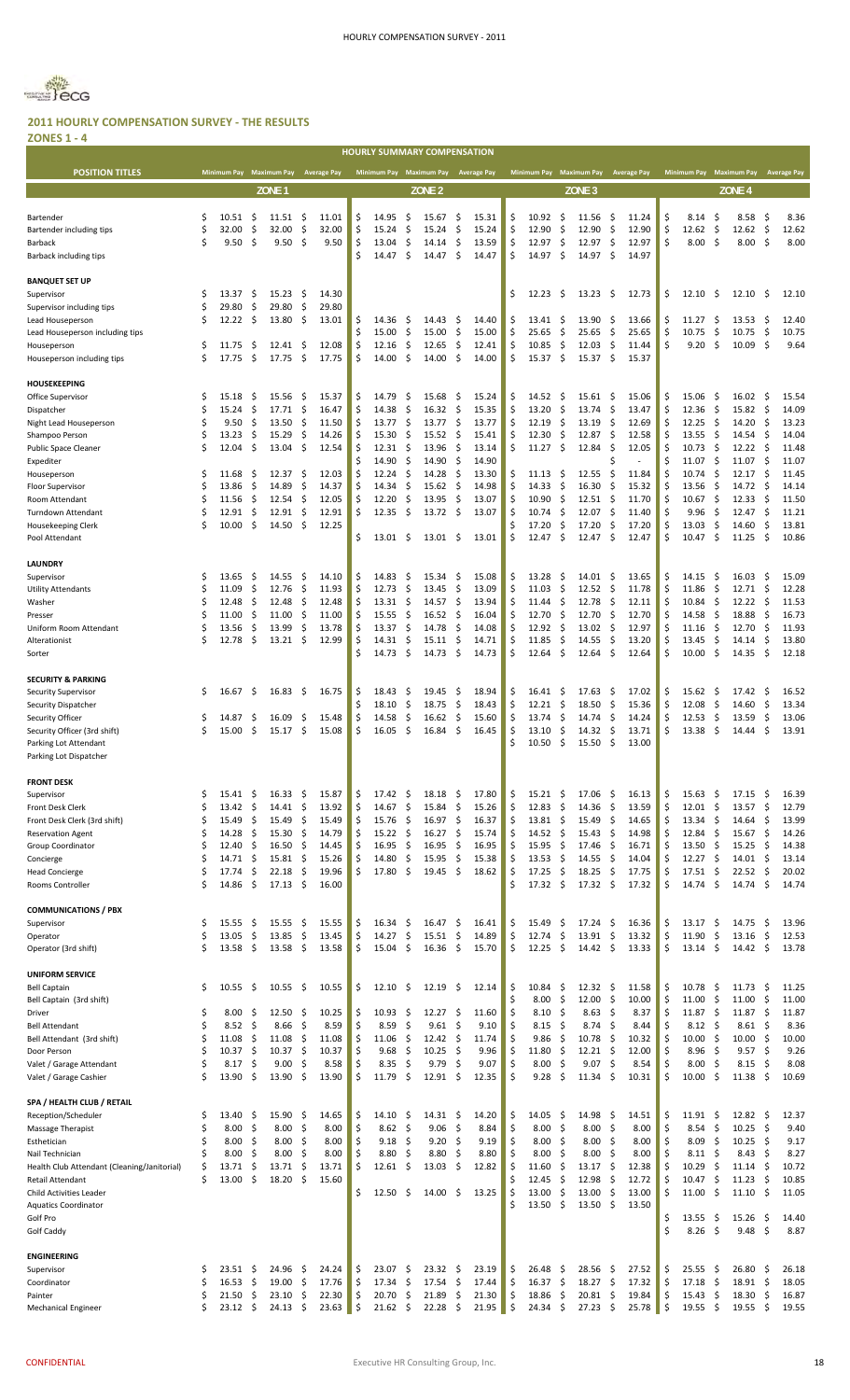

#### **2011 HOURLY COMPENSATION SURVEY ‐ THE RESULTS ZONES 1 ‐ 4**

| <b>HOURLY SUMMARY COMPENSATION</b> |  |                    |    |                    |                    |       |  |       |    |                         |   |                    |   |                         |                   |                    |                         |                   |     |                    |
|------------------------------------|--|--------------------|----|--------------------|--------------------|-------|--|-------|----|-------------------------|---|--------------------|---|-------------------------|-------------------|--------------------|-------------------------|-------------------|-----|--------------------|
| <b>POSITION TITLES</b>             |  | <b>Minimum Pav</b> |    | <b>Maximum Pay</b> | <b>Average Pay</b> |       |  |       |    | Minimum Pay Maximum Pay |   | <b>Average Pay</b> |   | Minimum Pay Maximum Pay |                   | <b>Average Pay</b> | Minimum Pay Maximum Pay |                   |     | <b>Average Pay</b> |
|                                    |  |                    |    | ZONE <sub>1</sub>  |                    |       |  |       |    | ZONE <sub>2</sub>       |   |                    |   |                         | ZONE <sub>3</sub> |                    |                         | ZONE <sub>4</sub> |     |                    |
|                                    |  |                    |    |                    |                    |       |  |       |    |                         |   |                    |   |                         |                   |                    |                         |                   |     |                    |
| General Maintenance                |  |                    |    |                    |                    |       |  | 18.06 |    | 20.01                   |   | 19.03              |   | 20.73                   | 24.50             | 22.61              | 16.38                   | 19.98             |     | 18.18              |
| Engineer 1 (low skill)             |  | 16.39              | -S | 18.35              |                    | 17.37 |  | 16.41 | S  | 17.62                   |   | 17.02              | 5 | 16.66 <sup>5</sup>      | $18.18 \quad $$   | 17.42              | $15.62 \quad$ \$        | 16.62             |     | 16.12              |
| Engineer 2 (medium skill)          |  | 17.95 \$           |    | 20.59              |                    | 19.27 |  | 19.08 | -S | $20.50 \quad $$         |   | 19.79              | S | 18.31                   | 21.26             | 19.79              | $19.54 \quad $$         | 20.79             | - S | 19.06              |
| Engineer 3 (high skill)            |  | $20.86 \quad $$    |    | 21.69              |                    | 21.27 |  | 24.56 | S  | $25.01 \quad$ \$        |   | 24.79              | S | 22.60<br>- S            | 25.12             | 23.86              | $20.07 \quad$ \$        | 24.87             |     | 22.47              |
| Utility Enginer (entry level)      |  | 18.40 \$           |    | 18.40              |                    | 18.40 |  | 16.26 |    | 16.40                   | S | 16.33              | S | 12.52                   | 13.70             | 13.11              |                         |                   |     |                    |
| Carpenter                          |  |                    |    |                    |                    |       |  | 22.44 |    | $23.41 \quad $5$        |   | 22.93              |   | 21.75                   | 25.33             | 23.54              | 27.21                   |                   |     | 27.21              |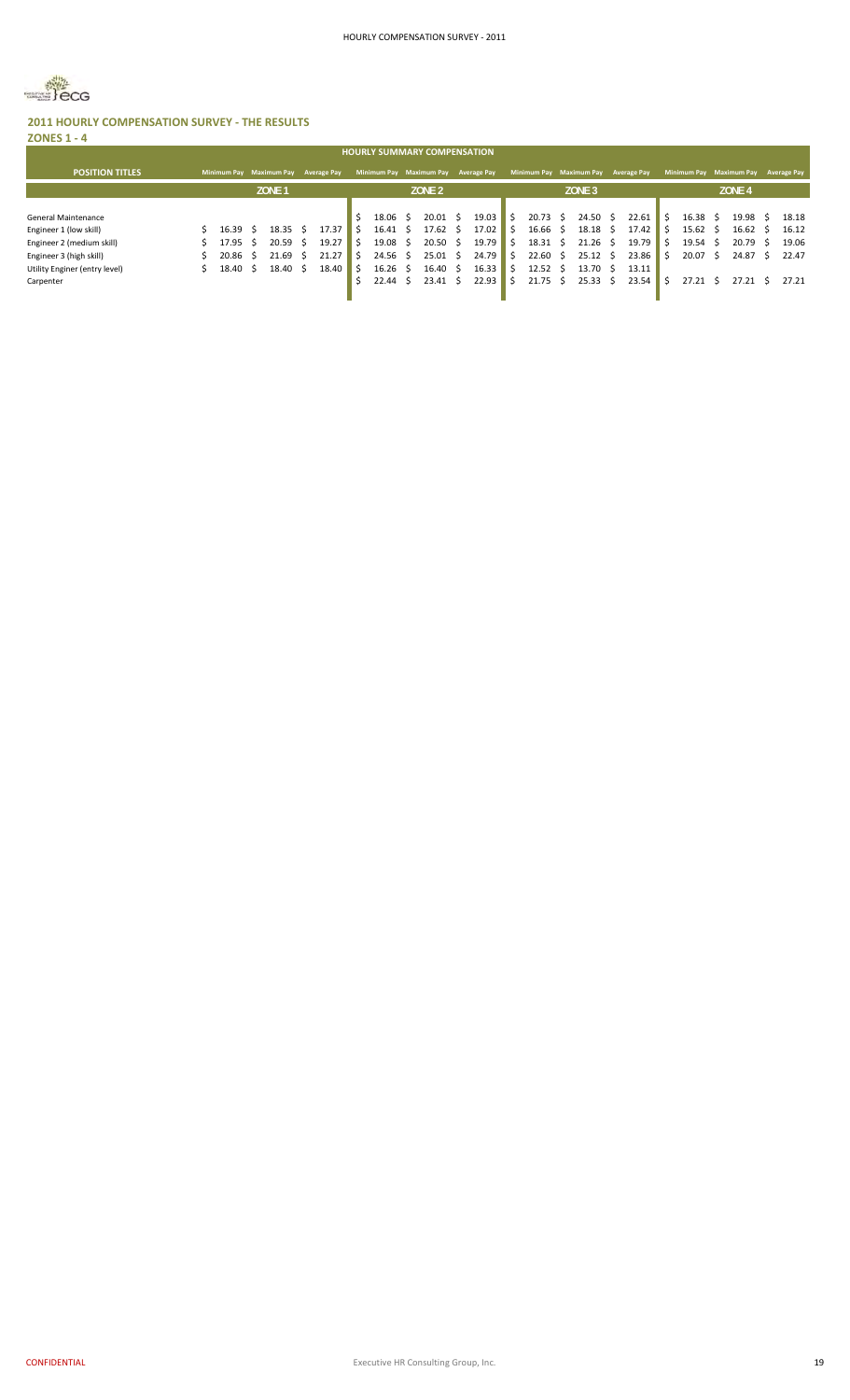

**ZONES 1 ‐ 4**

| ------                                                                                                                                                                      |         |                                  |                        |                                                    |          |                                  |                  |                                  |                      | <b>HOURLY SUMMARY COMPENSATION</b>           |                 |                                  |               |                         |                |                                   |           |                         |                    |                                                          |              |                                       |                  |                                  |
|-----------------------------------------------------------------------------------------------------------------------------------------------------------------------------|---------|----------------------------------|------------------------|----------------------------------------------------|----------|----------------------------------|------------------|----------------------------------|----------------------|----------------------------------------------|-----------------|----------------------------------|---------------|-------------------------|----------------|-----------------------------------|-----------|-------------------------|--------------------|----------------------------------------------------------|--------------|---------------------------------------|------------------|----------------------------------|
| <b>POSITION TITLES</b>                                                                                                                                                      |         |                                  |                        | Minimum Pay Maximum Pay                            |          | <b>Average Pay</b>               |                  |                                  |                      | Minimum Pay Maximum Pay                      |                 | <b>Average Pay</b>               |               | <b>Minimum Pay</b>      |                | <b>Maximum Pay</b>                |           | <b>Average Pay</b>      |                    | <b>Minimum Pay</b>                                       |              | <b>Maximum Pay</b>                    |                  | <b>Average Pay</b>               |
|                                                                                                                                                                             |         |                                  |                        | ZONE <sub>1</sub>                                  |          |                                  |                  |                                  |                      | ZONE <sub>2</sub>                            |                 |                                  |               |                         |                | ZONE <sub>3</sub>                 |           |                         |                    |                                                          |              | ZONE <sub>4</sub>                     |                  |                                  |
| <b>GROUNDS - LANDSCAPING</b><br>Grounds Supervisor<br>Grounds Keeper<br>Landscaper<br><b>Floral Attendant</b>                                                               | \$      | 15.00                            | Ŝ.                     | $21.00 \pm 5$                                      |          | 18.00                            | Ś<br>Ś<br>Ś      | 23.70<br>14.23<br>14.70          | Ŝ<br>Ŝ<br>\$         | 24.04<br>14.36<br>14.94                      | - Ś<br>Ŝ.<br>\$ | 23.87<br>14.30<br>14.82          | \$<br>Ś.      | 18.70<br>11.00          | \$.<br>Ś.      | $19.65$ \$<br>$15.85\frac{1}{2}$  |           | 19.17<br>13.43          | \$<br>Ś.<br>Ś      | 19.85<br>$11.60 \div$<br>13.13                           | - \$<br>- \$ | 21.85<br>11.60<br>14.67               | -\$<br>-\$<br>\$ | 20.85<br>11.60<br>13.90          |
| <b>SALES</b><br>Receptionist<br>Secretary<br>Administrative Assistant<br>Sales/Catering Coordinator<br><b>Meeting Concierge</b><br><b>VIP Coordinator</b>                   | Ŝ.<br>S | 15.00<br>16.56<br>16.93<br>16.69 | -\$<br>Ŝ.<br>-\$<br>Ŝ. | $15.00 \div$<br>$17.22 \quad$ \$<br>18.55<br>16.69 | \$<br>Ŝ. | 15.00<br>16.89<br>17.74<br>16.69 | Ś<br>Ś<br>Ŝ<br>Ś | 18.20<br>18.19<br>14.68<br>16.04 | -Ś<br>\$<br>Ŝ.<br>Ŝ. | 19.63<br>$19.77$ \$<br>16.70<br>$16.04 \div$ | \$<br>Ŝ.        | 18.91<br>18.98<br>15.69<br>16.04 | \$<br>Ś       | 15.77<br>16.37          | -\$<br>S.      | 18.71 \$<br>17.78 \$              |           | 17.24<br>17.07          | Ś.<br>\$<br>Ś<br>Ś | 29.00<br>15.23<br>$16.12 \quad$ \$<br>14.00 <sup>5</sup> | - \$<br>- Ś  | $29.00$ \$<br>17.53<br>16.90<br>14.44 | Ŝ.<br>-\$<br>Ŝ.  | 29.00<br>16.38<br>16.51<br>14.22 |
| <b>AUDIO VISUAL</b><br>Audio Visual Supervisor<br>Audio Visual Technician<br><b>INFORMATION TECHNOLOGY / MIS</b><br>MIS Coordinator<br>PC Specialist<br>Computer Programmer |         |                                  |                        |                                                    |          |                                  | Ś                | 18.22                            | Ś                    | $18.72 \quad $$                              |                 | 18.47                            | \$<br>\$<br>Ś | 14.00<br>17.53<br>32.00 | \$<br>- Ś<br>Ś | $16.04 \quad $$<br>17.53<br>32.00 | - Ś<br>Ŝ. | 15.02<br>17.53<br>32.00 | \$<br>Ś            | 25.00<br>$20.91$ \$                                      | - \$         | $30.00$ \$<br>22.60                   | Ŝ.               | 27.50<br>21.76                   |
| Night Differential Amount:                                                                                                                                                  |         |                                  | \$                     | 0.75                                               |          |                                  |                  |                                  | \$                   | 1.24                                         |                 |                                  |               |                         | \$             | 0.89                              |           |                         |                    |                                                          | Ś            | 1.12                                  |                  |                                  |
| Do you cap (\$) hourly positions:<br>If yes, at what year are most capped:                                                                                                  |         |                                  |                        | $\mathbf{0}$<br>15                                 |          |                                  |                  |                                  |                      | 1<br>11                                      |                 |                                  |               |                         |                | 0<br>10                           |           |                         |                    |                                                          |              | 1<br>11                               |                  |                                  |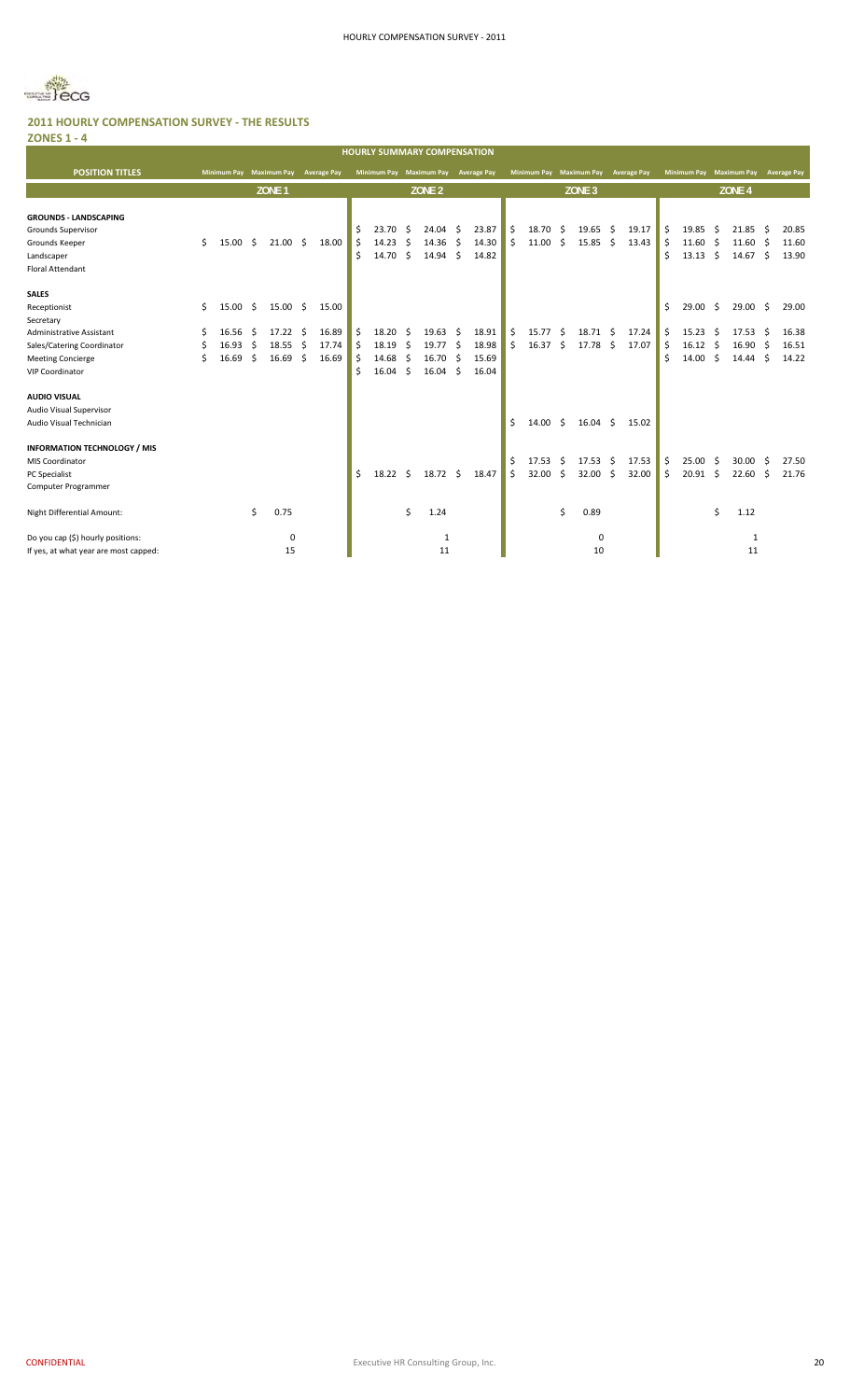

| <b>ZONES 1 - 4</b>                                            |    |                     |     |                    |      |                    |          |                    |      |                                     |      |                    |    |                    |                    |                    |          |                    |         |                    |          |                                        |            |                    |
|---------------------------------------------------------------|----|---------------------|-----|--------------------|------|--------------------|----------|--------------------|------|-------------------------------------|------|--------------------|----|--------------------|--------------------|--------------------|----------|--------------------|---------|--------------------|----------|----------------------------------------|------------|--------------------|
|                                                               |    |                     |     |                    |      |                    |          |                    |      | <b>HOURLY SUMMARY COMPENSATION</b>  |      |                    |    |                    |                    |                    |          |                    |         |                    |          |                                        |            |                    |
| <b>POSITION TITLES</b>                                        |    | <b>Minimum Pay</b>  |     | <b>Maximum Pay</b> |      | <b>Average Pay</b> |          |                    |      | Minimum Pay Maximum Pay             |      | <b>Average Pay</b> |    | <b>Minimum Pay</b> |                    | <b>Maximum Pay</b> |          | <b>Average Pay</b> |         | <b>Minimum Pay</b> |          | <b>Maximum Pay</b>                     |            | <b>Average Pay</b> |
|                                                               |    |                     |     | ZONE <sub>1</sub>  |      |                    |          |                    |      | ZONE <sub>2</sub>                   |      |                    |    |                    |                    | ZONE <sub>3</sub>  |          |                    |         |                    |          | ZONE <sub>4</sub>                      |            |                    |
|                                                               |    |                     |     |                    |      |                    |          |                    |      |                                     |      |                    |    |                    |                    |                    |          |                    |         |                    |          |                                        |            |                    |
| OFFICE & CLERICAL                                             |    |                     |     |                    |      |                    |          |                    |      |                                     |      |                    |    |                    |                    |                    |          |                    |         |                    |          |                                        |            |                    |
| <b>Benefits Coordinator</b>                                   | \$ | 18.32               | \$  | 24.55              | -\$  | 22.02              |          |                    |      |                                     |      |                    | Ś  | 20.00              | \$                 | 20.00              | \$       | 20.00              |         |                    |          |                                        |            |                    |
| <b>HR Coordinator</b>                                         | Ŝ  | 18.21               | \$  | 18.93              | \$   | 18.57              | \$       | 17.17              | -\$  | 17.50                               | -\$  | 17.50              | \$ | 16.09              | \$                 | $18.11 \pm$        |          | 17.27              | \$      | 16.50              | \$       | 18.13                                  | \$.        | 17.00              |
| <b>Employment Coordinator</b>                                 |    |                     |     |                    |      |                    | Ś        | 20.00              | \$   | 20.00                               | -\$  | 20.00              |    |                    |                    |                    |          |                    | Ś       | 15.00              | S.       | 19.50%                                 |            | 15.00              |
| <b>HR Clerk</b>                                               |    |                     |     |                    |      |                    |          |                    |      |                                     |      |                    |    |                    |                    |                    |          |                    |         |                    |          |                                        |            |                    |
| <b>HR Assistant</b>                                           | \$ | $13.50\quad$ \$     |     | 14.70              | - \$ | 15.27              | \$       | 12.00              | -\$  | $12.00 \pm$                         |      | 12.00              | \$ | 14.35              | - \$               | 18.25              | - \$     | 16.30              |         |                    |          |                                        |            |                    |
| <b>File Clerk</b>                                             |    |                     |     |                    |      |                    |          |                    |      |                                     |      |                    |    |                    |                    |                    |          |                    |         |                    |          |                                        |            |                    |
| Receptionist<br>Executive Administrative Assistant to GM      | \$ | 19.93               | S   | 20.47              | \$.  | 20.55              | \$       | 22.07              | S.   | 23.21                               | - Ş  | 22.64              | \$ | 13.22<br>21.39     | \$<br>\$           | 15.93<br>25.55     | \$<br>\$ | 14.65<br>26.17     | \$      | 20.01              | \$       | 23.26                                  | Ş          | 22.75              |
| Administrative Assistant to a Manager                         | \$ | 14.96               | -\$ | 18.15              | \$   | 17.61              | \$       | 15.00              | \$   | 15.00                               | -\$  | 15.00              | Ś  | 15.45              | -\$                | 19.19              | - \$     | 17.24              | Ś       | 15.87              | \$       | $17.96 \pm 5$                          |            | 17.03              |
|                                                               |    |                     |     |                    |      |                    |          |                    |      |                                     |      |                    |    |                    |                    |                    |          |                    |         |                    |          |                                        |            |                    |
| <b>FINANCE</b>                                                |    |                     |     |                    |      |                    |          |                    |      |                                     |      |                    |    |                    |                    |                    |          |                    |         |                    |          |                                        |            |                    |
| Paymaster                                                     | Ŝ  | 20.94               | S   | 23.53              | \$.  | 22.87              | \$       | 20.50              | S.   | 20.50                               | -\$  | 20.50              | \$ | 17.51              | -\$                | 19.49              | -\$      | 18.90              | \$      | 20.75              | \$       | $24.75 \quad$ \$                       |            | 23.63              |
| Payroll Clerk                                                 | Ŝ  | 15.50               | \$  | 16.70              | \$   | 15.80              | Ś        | 17.79              | \$   | 18.79                               | \$   | 18.29              | \$ | 15.21              | \$                 | 19.06              | -\$      | 17.79              |         |                    |          |                                        |            |                    |
| Accounts Payable Clerk                                        | \$ | 16.82               | \$  | 18.59              | \$   | 18.32              | Ś        | 17.11              | \$   | 17.61                               | -\$  | 17.36              | Ś  | 16.84              | \$                 | 18.84              | \$       | 17.86              | \$      | 15.64              | Ş        | 17.77                                  | \$.        | 17.88              |
| <b>Accounting Clerk</b>                                       | \$ | 14.92               | \$  | 15.47              | \$   | 15.66              | Ś        | 16.01              | \$   | 16.90                               | -\$  | 16.37              | Ś  | 15.45              | \$.                | 16.68              | \$       | 17.00              | \$      | 14.00              | -\$      | 14.50                                  | \$         | 14.25              |
| <b>Accounts Receivable Clerk</b>                              | \$ | 15.04               | \$  | 16.23              | \$   | 15.99              | Ś        | 16.70              | \$   | 17.20                               | S.   | 16.95              | Ś  | 16.25              | \$                 | 18.14              | \$       | 17.29              | Ś       | 15.42              | S.       | 17.40                                  | \$         | 16.40              |
| Lead Night Auditor                                            | \$ | 13.00               | \$  | 13.00              | \$   | 13.00              | Ś        | 22.53              | \$   | 22.53                               | -\$  | 22.53              | \$ | 15.14              | \$                 | 17.60              | \$       | 16.91              | \$      | 15.00              | -\$      | 15.00                                  | \$         | 15.00              |
| <b>Night Auditor</b>                                          | \$ | 12.66               | \$  | 14.04              | \$   | 13.33              | \$       | 15.35              | \$   | 15.63                               | S.   | 15.49              | Ś  | 13.44              | \$                 | 14.48              | \$       | 14.45              | \$      | 14.31              | \$       | 15.75                                  | \$         | 14.73              |
| Day Auditor                                                   | Ś  | 16.44               | \$  | 18.90              | \$   | 17.37              | Ś        | 17.32              | \$   | 17.32                               | - \$ | 17.32              | \$ | 15.98              | \$                 | 18.06              | \$       | 17.44              | \$      | 19.00              | \$       | 19.00                                  | \$         | 19.00              |
| <b>Purchasing Agent</b>                                       |    |                     |     |                    |      |                    | Ś.       | 22.16              | \$   | 22.16                               | -\$  | 22.16              | Ś  | 13.68              | \$                 | 14.26              | \$       | 13.97              | \$      | 13.86              | \$       | 16.08                                  | \$         | 14.61              |
| Purchasing Admin. Asst.                                       | \$ | 14.73               | \$. | 22.10              | -\$  | 18.09              |          |                    |      |                                     |      |                    |    |                    |                    |                    |          |                    |         |                    |          |                                        |            |                    |
| General Cashier                                               | Ś  | 13.93               | \$  | 15.46              | \$   | 15.29              | \$       | 16.75              | \$   | 17.08                               | -\$  | 16.92              | \$ | 16.73              | \$.                | 16.87              | \$       | 16.73              | \$      | 14.75              | S.       | 17.25                                  | Ŝ.         | 16.63              |
| Credit & Collections Clerk                                    | Ś  | 18.51               | \$  | 18.51              | \$   | 18.51              |          |                    |      |                                     |      |                    | Ś  | 14.76              | -\$                | 22.14              | \$       | 17.54              |         |                    |          |                                        |            |                    |
| Senior Clerk                                                  |    |                     |     |                    |      |                    | \$       | 21.25              | \$   | $21.25$ \$                          |      | 21.25              | Ś  | 17.23<br>23.05     | \$<br>-\$          | 17.23<br>23.05     | \$<br>\$ | 17.23<br>23.05     |         |                    |          |                                        |            |                    |
| <b>STOREROOM</b>                                              |    |                     |     |                    |      |                    |          |                    |      |                                     |      |                    |    |                    |                    |                    |          |                    |         |                    |          |                                        |            |                    |
| Supervisor                                                    | Ŝ  | 14.99               | \$  | 16.80              | -\$  | 16.10              | \$       | 17.84              | -\$  | 20.09                               | -\$  | 18.96              | \$ | 17.32              | \$.                | 17.64              | -\$      | 17.48              | S       | 14.84              | S.       | 14.84                                  | \$.        | 14.84              |
| Storeroom Clerk                                               | Ŝ  | 12.20               | \$  | 13.25              | \$   | 12.61              | \$       | 14.43              | \$   | 14.93                               | -\$  | 14.68              | \$ | 12.48              | \$                 | 14.32              | \$       | 13.12              | \$      | 12.45              | \$       | 13.76                                  | \$         | 13.14              |
| Lead Storeroom Clerk                                          | \$ | 13.15               | \$  | 15.35              | \$   | 14.25              | \$       | 18.00              | \$   | 18.00                               | -\$  | 18.00              | Ś  | 17.90              | \$                 | 17.90              | \$       | 17.90              | \$      | 14.00              | -\$      | 17.07                                  | \$         | 15.50              |
| <b>Receiving Clerk</b>                                        | Ŝ  | 12.91               | \$. | 14.01              | - \$ | 13.45              | Ś.       | 16.91              | -\$  | $16.91 \quad$ \$                    |      | 17.01              | \$ | 13.25              | $\ddot{\varsigma}$ | 13.76              | - \$     | 13.48              | \$      | 14.18              | - \$     | 15.55                                  | Ŝ.         | 15.05              |
|                                                               |    |                     |     |                    |      |                    |          |                    |      |                                     |      |                    |    |                    |                    |                    |          |                    |         |                    |          |                                        |            |                    |
| <b>F&amp;B CASHIER</b>                                        |    |                     |     |                    |      |                    |          |                    |      |                                     |      |                    |    |                    |                    |                    |          |                    |         |                    |          |                                        |            |                    |
| Head Cashier                                                  |    |                     |     |                    |      |                    |          |                    |      |                                     |      |                    |    | 14.04              | \$.                | 14.04              | \$       | 14.04              |         |                    |          |                                        |            |                    |
| Room Service Cashier                                          | S  | 11.99               | \$. | 13.30              | - \$ | 12.64              | \$       | 13.18              | -\$  | $13.80 \quad $$                     |      | 13.55              |    | 12.65<br>12.66     | \$<br>\$.          | 14.16<br>13.63     | \$<br>\$ | 13.21<br>13.03     | Ś<br>\$ | 10.15<br>11.00     | Ş<br>-\$ | 11.05                                  | \$.<br>-\$ | 10.73<br>11.00     |
| Room Service Cashier (3rd shift)<br><b>Restaurant Cashier</b> | \$ | 11.65               | -\$ | 12.35              | - \$ | 12.06              |          |                    |      |                                     |      |                    | Ś  | 12.65              | \$                 | 13.88              | \$       | 14.93              |         |                    |          | 11.00                                  |            |                    |
|                                                               |    |                     |     |                    |      |                    |          |                    |      |                                     |      |                    |    |                    |                    |                    |          |                    |         |                    |          |                                        |            |                    |
| <b>CULINARY</b>                                               |    |                     |     |                    |      |                    |          |                    |      |                                     |      |                    |    |                    |                    |                    |          |                    |         |                    |          |                                        |            |                    |
| Kitchen Supervisor                                            | S  | 16.41               | S   | 16.65              | -\$  | 16.51              | \$       | $17.47 \pm 5$      |      | 17.47 \$                            |      | 17.47              | \$ | 16.64              | \$.                | 16.77              | \$.      | 16.71              | S       | 16.35              | \$       | 16.35                                  | \$.        | 16.35              |
| Garde Manger                                                  |    |                     |     |                    |      |                    |          |                    |      |                                     |      |                    | Ś  | 15.42              | \$                 | 15.42              | \$       | 15.42              | \$      | 14.50              | \$       | $18.65 \quad$ \$                       |            | 16.66              |
| <b>Assistant Garde Manger</b>                                 |    |                     |     |                    |      |                    |          |                    |      |                                     |      |                    | Ś  | 16.25              | \$                 | 16.25              | \$       | 16.25              |         |                    |          |                                        |            |                    |
| <b>Butcher</b>                                                |    |                     |     |                    |      |                    | \$       | 16.25              | -\$  | $16.25\frac{1}{2}$                  |      | 16.25              | \$ | 19.11              | \$                 | 20.02              | \$       | 22.15              | \$      | 17.67              | -Ş       | 19.67                                  | -\$        | 19.17              |
| Pastry Chef                                                   |    |                     |     |                    |      |                    |          |                    |      |                                     |      |                    | \$ | 15.67              | $\ddot{\varsigma}$ | 15.67              | \$       | 15.67              | \$      | 14.15              | -\$      | $17.93 \quad $$                        |            | 16.04              |
| Assistant Pastry Chef                                         | Ş  | 17.75               | Ş   | 17.75              | Ş    | 17.75              |          |                    |      |                                     |      |                    |    | 16.53              | Ş.                 | 17.09              | Ş        | 16.80              | ÷,      | 20.00              | Ş        | 25.75                                  | Ş          | 22.50              |
| Pastry Cook I                                                 | \$ | 15.66               | \$  | 16.53              | \$   | 16.17              | \$       | 15.13              | - \$ | $15.34 \quad$ \$                    |      | 15.23              | \$ | 15.61              | \$                 | 16.14              | \$       | 15.85              | \$      | 14.02              | \$       | 15.61                                  | \$         | 15.36              |
| Pastry Cook II (baker)                                        | \$ | $14.71 \; \text{S}$ |     | 15.35              | -\$  | 15.03              | \$       | $13.94 \div$       |      | $14.38 \; \simeq$                   |      | 14.16              | \$ | $15.07 \pm 5$      |                    | $15.27$ \$         |          | 15.17              | \$      | 13.74              | \$       | $15.12 \div$                           |            | 14.99              |
| <b>MAIN KITCHEN/BANQUETS</b>                                  | \$ | 13.00%              |     | $13.00\frac{1}{5}$ |      | 13.00              |          |                    |      |                                     |      |                    |    |                    |                    |                    |          |                    |         |                    |          |                                        |            |                    |
| Lead Cook (Cook I)                                            | \$ | $14.89\frac{ }{ }$  |     | $16.63 \div$       |      | 15.82              |          | $15.95\frac{2}{3}$ |      |                                     |      | 16.22              | \$ | $14.99$ \$         |                    | $17.05 \; \S$      |          | 15.90              | \$      | $14.68 \div$       |          |                                        |            | 15.65              |
| Main Cook (Cook II)                                           | \$ | $13.56\frac{1}{2}$  |     | $14.63 \div$       |      | 14.25              | \$<br>\$ | 14.30              | -\$  | $16.13 \quad $$<br>$14.35 \quad$ \$ |      | 14.32              | \$ | 12.85              | - \$               | 15.56              | -\$      | 14.17              | \$      | 12.49              | - \$     | $16.63 \quad $$<br>$14.31 \; \text{S}$ |            | 13.62              |
| Prep Cook (Cook III)                                          | \$ | $12.93 \quad $$     |     | $14.21 \div$       |      | 13.52              | \$       | $12.49 \quad $$    |      | 12.57                               | -\$  | 12.54              | Ś  | $11.65 \quad$ \$   |                    | 13.40              | - \$     | 12.32              | Ś       | 11.68              | - \$     | $13.03 \quad $$                        |            | 12.81              |
| Pantry (Entry Level)                                          | \$ | $11.03 \quad $$     |     | 12.20              | - \$ | 11.37              | \$       | $14.17 \pm$        |      | $14.17 \pm$                         |      | 14.17              | S  | $12.36 \pm 5$      |                    | $13.88\frac{1}{2}$ |          | 12.53              | \$.     | $10.67 \div$       |          | $13.42 \quad$ \$                       |            | 11.98              |
| Cook (3rd shift)                                              | Ś  | $13.74 \div$        |     | $13.74 \div$       |      | 13.74              | \$       | $13.00 \div$       |      | $13.00 \pm$                         |      | 13.00              |    | $13.17 \pm 5$      |                    | $14.30 \pm 5$      |          | 14.14              | Ś       | $11.00 \div$       |          | $15.00 \div$                           |            | 13.25              |
| Lead Pantry                                                   |    |                     |     |                    |      |                    |          |                    |      |                                     |      |                    |    | 14.00              | - \$               | $15.00\frac{1}{2}$ |          | 14.50              |         |                    |          |                                        |            |                    |
| <b>Banquet Cook</b>                                           | \$ | $14.15 \pm 5$       |     | $15.41 \pm 5$      |      | 14.68              | \$       | $14.00 \div$       |      | $14.00 \pm$                         |      | 14.00              | \$ | $14.96 \pm 5$      |                    | $15.09 \quad$ \$   |          | 15.01              |         |                    |          |                                        |            |                    |
| Apprentice                                                    |    |                     |     |                    |      |                    |          |                    |      |                                     |      |                    |    |                    |                    |                    |          |                    |         |                    |          |                                        |            |                    |
| <b>Buffet Runner</b>                                          |    |                     |     |                    |      |                    |          |                    |      |                                     |      |                    | \$ | $9.18 \; \; \; \$$ |                    | $9.93 \quad $$     |          | 9.55               | \$      | $8.87\frac{ }{ }$  |          | 9.77S                                  |            | 9.49               |
|                                                               |    |                     |     |                    |      |                    |          |                    |      |                                     |      |                    |    |                    |                    |                    |          |                    |         |                    |          |                                        |            |                    |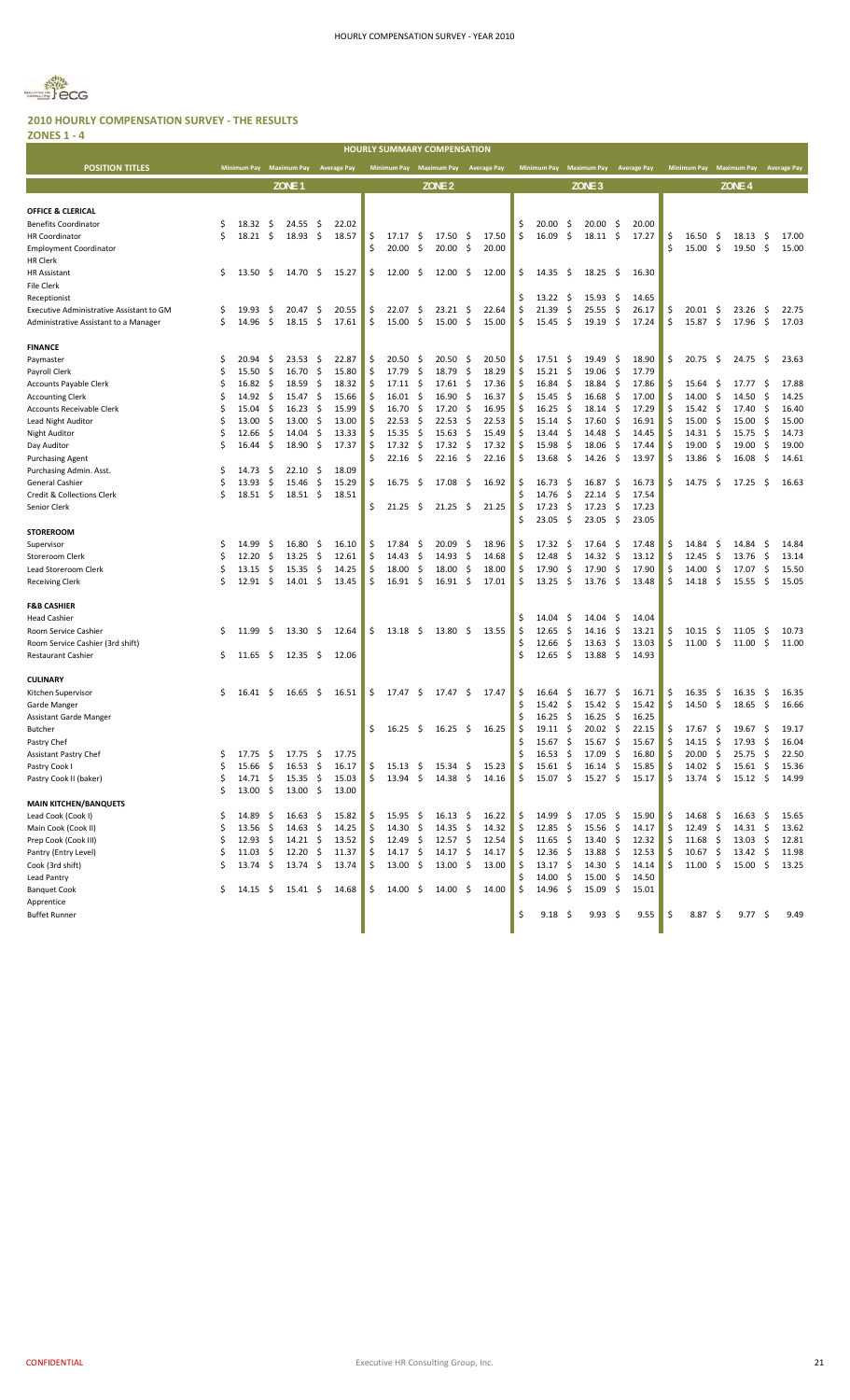

#### **2010 HOURLY COMPENSATION SURVEY ‐ THE RESULTS ZONES 1 ‐ 4**

|                                                 |           |                         |           |                   |           |                    |          | <b>HOURLY SUMMARY COMPENSATION</b> |            |                   |           |                    |          |                     |                     |                    |                     |                    |          |                    |            |                           |                     |                    |
|-------------------------------------------------|-----------|-------------------------|-----------|-------------------|-----------|--------------------|----------|------------------------------------|------------|-------------------|-----------|--------------------|----------|---------------------|---------------------|--------------------|---------------------|--------------------|----------|--------------------|------------|---------------------------|---------------------|--------------------|
| <b>POSITION TITLES</b>                          |           | Minimum Pay Maximum Pay |           |                   |           | <b>Average Pay</b> |          | Minimum Pay Maximum Pay            |            |                   |           | <b>Average Pay</b> |          | <b>Minimum Pay</b>  |                     | <b>Maximum Pay</b> |                     | <b>Average Pay</b> |          | <b>Minimum Pay</b> |            | <b>Maximum Pay</b>        |                     | <b>Average Pay</b> |
|                                                 |           |                         |           | ZONE <sub>1</sub> |           |                    |          |                                    |            | ZONE <sub>2</sub> |           |                    |          |                     |                     | ZONE <sub>3</sub>  |                     |                    |          |                    |            | ZONE <sub>4</sub>         |                     |                    |
|                                                 |           |                         |           |                   |           |                    |          |                                    |            |                   |           |                    |          |                     |                     |                    |                     |                    |          |                    |            |                           |                     |                    |
| <b>GOURMET RESTAURANT</b><br>Lead Cook (Cook I) | \$.       | 14.13                   | \$.       | 15.89             | -\$       | 15.01              | \$       | 15.53                              | \$         | 16.51             | -\$       | 16.02              | \$       | 15.09               | \$                  | 16.84              | -\$                 | 15.85              | \$       | 14.02              | \$.        | 16.41                     | -\$                 | 15.07              |
| Main Cook (Cook II)                             | \$        | 12.63                   | \$        | 14.32             | \$        | 13.47              | \$       | 14.26                              | \$         | 15.23             | \$        | 14.91              | \$       | 12.80               | \$                  | 15.32              | \$                  | 13.74              | Ś        | 13.71              | \$         | 15.32                     | \$                  | 14.69              |
| Prep Cook (Cook III)                            | Ś         | 11.88                   | -\$       | 13.49             | - \$      | 12.68              | \$       | 12.96                              | \$         | 13.96             | \$        | 13.26              | \$       | 11.90               | \$                  | 13.04              | \$                  | 12.46              | \$       | 12.10              | \$         | 14.44                     | \$.                 | 13.42              |
| Pantry (Entry Level)                            |           |                         |           |                   |           |                    | \$       | 14.95                              | \$         | 14.95             | S.        | 14.95              | Ś        | 13.46               | S                   | 14.33              | \$                  | 13.71              | Ś        | 11.00              | \$         | 11.00                     | -\$                 | 11.00              |
|                                                 |           |                         |           |                   |           |                    |          |                                    |            |                   |           |                    |          |                     |                     |                    |                     |                    |          |                    |            |                           |                     |                    |
| <b>MAIN RESTAURANT</b>                          |           |                         |           |                   |           |                    |          |                                    |            |                   |           |                    |          |                     |                     |                    |                     |                    |          |                    |            |                           |                     |                    |
| Lead Cook (Cook I)                              | \$<br>Ś   | 14.42                   | \$<br>\$  | 16.55             | \$.<br>\$ | 15.49              | \$<br>\$ | 16.32<br>15.02                     | \$.        | 16.70             | \$<br>\$  | 16.51<br>15.14     | \$       | 15.80<br>13.74      | \$.<br>\$           | 16.58              | \$<br>\$            | 16.17              | \$<br>\$ | 13.98              | \$<br>\$   | 17.13                     | \$                  | 14.81              |
| Main Cook (Cook II)<br>Prep Cook (Cook III)     | \$        | 13.51<br>12.73          | \$        | 15.10<br>14.13    | \$        | 14.28<br>13.43     | \$       | 13.25                              | \$<br>\$   | 15.27<br>14.97    | \$        | 14.08              | \$<br>\$ | 12.42               | -\$                 | 15.06<br>13.32     | \$                  | 14.37<br>12.86     | \$       | 12.24<br>11.10     | \$         | 15.08<br>13.52            | \$<br>$\frac{1}{2}$ | 13.80<br>12.53     |
| Pantry (Entry Level)                            | Ś         | 10.00                   | \$        | 15.00             | \$        | 13.38              | \$       | 13.39                              | \$         | 13.64             | \$        | 13.52              | Ś        | 14.84               | -\$                 | 15.28              | \$                  | 15.06              | \$       | 9.00               | S.         | 13.20                     | \$                  | 11.85              |
|                                                 |           |                         |           |                   |           |                    |          |                                    |            |                   |           |                    |          |                     |                     |                    |                     |                    |          |                    |            |                           |                     |                    |
| <b>EMPLOYEE CAFETERIA</b>                       |           |                         |           |                   |           |                    |          |                                    |            |                   |           |                    |          |                     |                     |                    |                     |                    |          |                    |            |                           |                     |                    |
| Supervisor                                      | Ŝ<br>Ś    | 12.92                   | -\$       | 14.42             | -\$       | 13.88              | \$       | 16.00                              | \$         | 16.00             | \$        | 16.00              | \$       | 16.39               | S                   | 17.46              | -\$                 | 16.93              | \$       | 15.47              | \$         | 16.65                     | -\$                 | 16.11              |
| Cook<br>Server                                  | \$        | 13.61<br>12.70          | \$<br>-\$ | 15.17<br>12.70    | \$<br>\$  | 14.32<br>12.70     | \$<br>\$ | 11.75<br>10.54                     | \$<br>-\$  | 11.85<br>10.54    | \$<br>\$  | 11.80<br>10.54     | \$<br>\$ | 14.31<br>9.64       | \$<br>\$            | 14.69<br>11.74     | \$<br>\$            | 14.61<br>10.36     | \$<br>\$ | 11.39<br>9.00      | \$<br>\$   | 12.61<br>11.70            | \$<br>- \$          | 12.24<br>10.50     |
| Utility                                         | Ŝ         | 12.59                   | \$.       | 12.90             | Ŝ.        | 12.85              | \$       | 14.00                              | \$         | 14.00             | \$        | 14.00              | Ś        | 11.82               | \$                  | 12.87              | \$                  | 12.27              | Ś        | 11.13              | \$.        | 12.13                     | \$                  | 11.63              |
|                                                 |           |                         |           |                   |           |                    |          |                                    |            |                   |           |                    |          |                     |                     |                    |                     |                    |          |                    |            |                           |                     |                    |
| <b>STEWARDING</b>                               |           |                         |           |                   |           |                    |          |                                    |            |                   |           |                    |          |                     |                     |                    |                     |                    |          |                    |            |                           |                     |                    |
| Supervisor                                      | \$        | 14.19                   | \$        | 15.48             | -\$       | 15.14              | \$       | 15.26                              | \$         | 15.26             | -\$       | 15.64              | \$       | 13.87               | \$                  | 15.24              | -\$                 | 14.70              | \$       | 12.96              | -\$        | 16.16                     | -\$                 | 14.69              |
| Night Cleaner Supervisor                        | Ś<br>Ś    | 12.38<br>10.35          | \$<br>\$  | 14.74<br>13.31    | \$<br>-\$ | 13.56<br>11.83     | \$<br>\$ | 14.55<br>10.92                     | -\$<br>\$  | 14.55<br>11.25    | \$<br>\$  | 14.55<br>11.19     | Ś<br>\$  | 13.55<br>12.76      | \$<br>\$.           | 14.05<br>13.00     | $\mathsf{\$}$<br>\$ | 13.80<br>12.84     | Ś<br>Ś   | 14.00<br>12.32     | -\$<br>-\$ | 14.00<br>12.32            | \$<br>-\$           | 14.00<br>12.32     |
| <b>Night Cleaner</b><br>Steward                 | Ś         | 11.55                   | \$        | 12.07             | -\$       | 11.80              | \$       | 11.51                              | - \$       | $11.92 \quad$ \$  |           | 11.69              | Ś        | 10.86               | - \$                | 11.88              | \$                  | 11.31              | Ś        | 10.41              | -\$        | 12.41                     | -\$                 | 11.55              |
| Pot Washer                                      | Ś         | 12.07                   | \$        | 14.50             | \$        | 13.29              |          |                                    |            |                   |           |                    |          |                     |                     |                    |                     |                    |          | 10.00              | \$         | 16.25                     | -\$                 | 13.50              |
| Ware Washer                                     | Ś         | 8.00                    | \$        | 10.00             | \$        | 8.83               | \$       | 10.81                              | \$         | 11.73             | -\$       | 11.27              |          |                     |                     |                    |                     |                    |          | 10.50              | \$         | 13.80                     | \$                  | 12.56              |
| Banquet Runner                                  | Ś         | 14.50                   | \$.       | 14.50             | \$        | 14.50              | \$       | 15.10                              | \$         | 15.10             | S.        | 15.10              | \$       | 12.48               | \$.                 | 12.71              | -\$                 | 13.30              | Ś        | 11.70              | \$         | 11.70                     | \$                  | 11.70              |
|                                                 |           |                         |           |                   |           |                    |          |                                    |            |                   |           |                    |          |                     |                     |                    |                     |                    |          |                    |            |                           |                     |                    |
| ROOM SERVICE - IN ROOM DINING                   | \$        | 12.50                   | \$        | 13.36             | -\$       | 12.79              |          | 12.92                              | \$         | 13.28             | -\$       | 13.06              | \$       | 12.87               | \$                  | 13.89              | -\$                 | 13.42              | \$       | 11.63              | \$         | 13.48                     | \$.                 | 12.73              |
| Order Taker<br>Server                           | \$        | 8.53                    | \$        | 8.81              | \$        | 8.62               | \$<br>\$ | 8.07                               | \$         | 8.55              | \$        | 8.25               | \$       | 8.04                | \$                  | 8.33               | \$                  | 8.18               | \$       | 8.00               | \$         | 8.34                      | \$                  | 8.07               |
| <b>Bus Person</b>                               | \$        | 12.07                   | \$        | 14.20             | \$        | 13.14              | \$       | 11.68                              | \$         | 11.68             | \$        | 11.78              | \$       | 10.92               | \$                  | 11.30              | \$                  | 11.05              | \$       | 8.00               | \$         | 8.00                      | -\$                 | 8.00               |
| Captain                                         | Ŝ         | 13.45                   | \$        | 13.45             | \$        | 14.43              | \$       | 12.93                              | \$         | 12.17             | -\$       | 12.55              | \$       | 13.78               | \$                  | 13.78              | \$                  | 13.78              | \$       | 13.00              | \$         | 16.40                     | \$                  | 15.30              |
|                                                 |           |                         |           |                   |           |                    |          |                                    |            |                   |           |                    |          |                     |                     |                    |                     |                    |          |                    |            |                           |                     |                    |
| <b>GOURMET RESTAURANT</b>                       |           |                         |           |                   |           |                    |          |                                    |            |                   |           |                    |          |                     |                     |                    |                     |                    |          |                    |            |                           |                     |                    |
| Supervisor                                      | \$,<br>Ś  | 15.49                   | \$<br>\$  | 15.59             | -\$<br>\$ | 15.54              | \$<br>\$ | 16.50                              | \$<br>\$   | 16.50             | \$<br>\$  | 16.50              | \$<br>Ś  | 14.01               | \$.<br>\$           | 14.17              | -\$<br>\$           | 14.09              | \$<br>\$ | 14.13<br>10.99     | \$<br>\$   | 14.67                     | \$                  | 14.40              |
| Host Person/Greeter<br>Server                   | \$        | 11.91<br>8.42           | \$        | 12.65<br>8.64     | \$        | 12.22<br>8.53      | \$       | 14.01<br>8.10                      | \$         | 14.33<br>8.13     | \$        | 14.17<br>8.12      | \$       | 13.21<br>8.90       | \$                  | 13.45<br>9.71      | \$                  | 13.35<br>9.24      | \$       | 8.07               | \$         | 12.87<br>8.29             | \$<br>\$            | 11.58<br>8.13      |
| Busperson                                       | Ś         | 9.24                    | \$        | 9.79              | -\$       | 9.51               | Ś        | 9.14                               | -\$        | 9.24              | S.        | 9.19               | Ś        | 10.56               | \$                  | 11.18              | \$                  | 10.90              | \$       | 8.11               | \$         | 8.60                      | -\$                 | 8.29               |
| Captain                                         |           |                         |           |                   |           |                    |          |                                    |            |                   |           |                    | Ś        | 20.18               | \$                  | 20.89              | \$                  | 20.57              | \$       | 9.00               | \$.        | 9.00                      | \$                  | 9.00               |
| Sommelier/Wine Steward                          |           |                         |           |                   |           |                    | \$       | 14.67                              | -\$        | 14.67             | -\$       | 14.67              | Ś        | 10.72               | -\$                 | 13.37              | \$                  | 12.05              | Ś        | 10.00              | \$.        | 10.00                     | -\$                 | 10.00              |
|                                                 |           |                         |           |                   |           |                    |          |                                    |            |                   |           |                    |          |                     |                     |                    |                     |                    |          |                    |            |                           |                     |                    |
| CAFÉ                                            |           |                         |           |                   |           |                    |          |                                    |            |                   |           |                    |          |                     |                     |                    |                     |                    |          |                    |            |                           |                     |                    |
| Supervisor<br>Host Person/Greeter               | S<br>Ŝ    | 14.09<br>11.93          | S<br>\$.  | 15.30<br>12.35    | -\$<br>\$ | 15.32<br>12.17     | \$<br>\$ | 15.38<br>12.10                     | -\$<br>\$  | 15.38<br>12.10    | -\$<br>\$ | 15.38<br>12.10     | Ş<br>\$  | 14.19<br>12.39      | - Ş<br>\$.          | 17.68<br>13.13     | -\$<br>\$           | 15.75<br>12.76     | \$<br>\$ | 14.00<br>10.00     | Ş<br>\$    | 17.48<br>10.00            | - \$<br>-\$         | 15.88<br>10.00     |
| Server                                          | \$        | 9.84                    | \$        | 10.09             | \$        | 9.84               | \$       | 8.81                               | -\$        | 8.81              | \$        | 8.81               | \$       | 8.82                | - \$                | 9.07               | \$                  | 8.94               | \$       | 8.00               | -\$        | 8.00                      | - \$                | 8.00               |
| Busperson                                       | \$        | 9.73                    | \$        | 10.04             | \$        | 9.73               | \$       | 10.98                              | - \$       | $10.98 \; \simeq$ |           | 10.98              | \$       | $12.09$ \$          |                     | 12.70              | \$                  | 12.23              | \$       | 8.00%              |            | 8.00                      | -\$                 | 8.00               |
|                                                 |           |                         |           |                   |           |                    |          |                                    |            |                   |           |                    |          |                     |                     |                    |                     |                    |          |                    |            |                           |                     |                    |
| <b>MINI BAR</b>                                 |           |                         |           |                   |           |                    |          |                                    |            |                   |           |                    |          |                     |                     |                    |                     |                    |          |                    |            |                           |                     |                    |
| Supervisor                                      |           |                         |           |                   |           |                    |          |                                    |            |                   |           |                    |          |                     |                     |                    |                     |                    | Ś        | 13.03              | -\$        | 15.50                     | - \$                | 14.04              |
| Attendant                                       | \$        | $11.86 \pm 5$           |           | 12.25 \$          |           | 12.15              | \$       | 12.23                              | - \$       | $12.64 \div$      |           | 12.43              | \$       | $10.64 \div$        |                     | $11.23 \div$       |                     | 11.10              | \$       | $10.93 \quad $$    |            | $11.12 \div$              |                     | 11.05              |
| <b>CONCIERGE - CLUB LOUNGE</b>                  |           |                         |           |                   |           |                    |          |                                    |            |                   |           |                    |          |                     |                     |                    |                     |                    |          |                    |            |                           |                     |                    |
| Concierge/Host                                  | S         | 12.44                   | \$        | 13.23             | -\$       | 12.93              | \$       | 14.40                              | \$.        | 14.40             | \$        | 14.51              | \$       | 11.85               | \$.                 | 13.78              | -\$                 | 13.45              | Ś        | 12.63              | \$         | 12.63                     | -\$                 | 12.63              |
| Food Attendant                                  | Ŝ         | $13.55$ \$              |           | $13.55$ \$        |           | 13.55              |          |                                    |            |                   |           |                    | \$       | $12.51 \; \text{S}$ |                     | 13.06              | -\$                 | 12.96              |          |                    |            |                           |                     |                    |
|                                                 |           |                         |           |                   |           |                    |          |                                    |            |                   |           |                    |          |                     |                     |                    |                     |                    |          |                    |            |                           |                     |                    |
| <b>POOL SERVICE</b>                             |           |                         |           |                   |           |                    |          |                                    |            |                   |           |                    |          |                     |                     |                    |                     |                    |          |                    |            |                           |                     |                    |
| Supervisor                                      | \$,<br>\$ | 18.00<br>9.10           | \$<br>\$  | 18.00<br>9.10     | -\$<br>\$ | 18.00<br>9.10      | \$<br>\$ | 16.00<br>8.28                      | \$<br>-\$  | 16.00<br>8.28     | -\$<br>S. | 16.00<br>8.28      | \$<br>\$ | 15.50<br>9.79       | \$<br>\$            | 15.77<br>10.07     | \$<br>\$            | 16.04<br>10.16     | \$<br>\$ | 13.20<br>8.00      | \$<br>\$   | 13.20                     | -\$<br>\$           | 13.20<br>8.00      |
| Server<br>LifeGuard                             | Ś         | 12.00                   | \$        | 12.00             | \$        | 12.00              |          |                                    |            |                   |           |                    | Ś        | 11.50               | $\ddot{\mathsf{s}}$ | 11.50              | \$                  | 11.50              | \$       | 11.00              | \$         | 8.60<br>$11.00 \div$      |                     | 11.00              |
|                                                 |           |                         |           |                   |           |                    |          |                                    |            |                   |           |                    |          |                     |                     |                    |                     |                    |          |                    |            |                           |                     |                    |
| <b>BEVERAGE OUTLET</b>                          |           |                         |           |                   |           |                    |          |                                    |            |                   |           |                    |          |                     |                     |                    |                     |                    |          |                    |            |                           |                     |                    |
| Head Bartender                                  |           |                         |           |                   |           |                    |          |                                    |            |                   |           |                    | \$       | 15.17               | \$.                 | 15.84              | -\$                 | 15.51              | \$       | 8.33               | -\$        | $8.33 \quad $$            |                     | 8.33               |
| Service Bartender                               |           |                         |           |                   |           |                    | \$       | 14.98                              | \$         | 14.98             | -\$       | 14.98              | \$       | 11.50               | \$                  | 11.98              | \$                  | 12.15              |          |                    |            |                           |                     |                    |
| Bartender<br>Café Bartender                     | \$        | 10.49                   | \$        | $11.34 \pm 5$     |           | 10.80              | \$<br>\$ | 10.84<br>11.50                     | -\$<br>-\$ | 11.07<br>11.50    | \$<br>\$  | 10.99<br>11.50     | \$       | 11.09               | - \$                | 11.82              | -\$                 | 11.45              | \$       | 8.46<br>8.17       | -\$<br>\$  | 9.85<br>$8.17\frac{ }{ }$ | - \$                | 9.11<br>8.17       |
| Host Person/Greeter                             |           |                         |           |                   |           |                    | \$       | 14.79                              | -\$        | 14.79             | \$        | 14.79              | \$       | 11.20               | \$.                 | 11.73              | -\$                 | 11.47              | \$       | 9.50               | \$         | 12.35                     | - \$                | 10.25              |
| Cocktail Server                                 | \$        | 9.07                    | \$        | 9.47              | -\$       | 9.20               | \$       | 8.03                               | -\$        | 8.03              | \$        | 8.03               | \$       | 8.17                | \$                  | 8.17               | \$                  | 8.17               | \$       | 8.08               | \$         | 8.51                      | \$                  | 8.19               |
| Barback                                         | \$        | 10.88                   | -\$       | 10.88             | -\$       | 10.88              | \$       | 9.66                               | -\$        | 9.66              | -\$       | 9.66               | \$       | $11.21 \quad$ \$    |                     | $11.32 \quad$ \$   |                     | 11.41              | \$       | 8.50               | -\$        | $8.59\frac{2}{3}$         |                     | 8.54               |
| Front Bartender (night club)                    |           |                         |           |                   |           |                    |          |                                    |            |                   |           |                    | Ś        | 9.48 <sup>5</sup>   |                     | 9.48               | -\$                 | 9.48               |          |                    |            |                           |                     |                    |
|                                                 |           |                         |           |                   |           |                    |          |                                    |            |                   |           |                    |          |                     |                     |                    |                     |                    |          |                    |            |                           |                     |                    |
| OTHER OUTLETS                                   | \$.       | 9.96                    | -\$       | $11.04 \pm 5$     |           |                    | \$       | 14.65                              | -\$        |                   | -\$       | 15.84              | \$       | 11.30               | \$                  | 12.37              | -\$                 |                    | Ś        | 9.65               | -\$        | $10.40 \pm 5$             |                     | 10.03              |
| Snackbar/Coffee Attendant<br>Cashier            |           |                         |           |                   |           | 10.60              | \$       | 12.00                              | - \$       | 14.65<br>13.00    | \$        | 12.50              | \$       | $15.39 \div$        |                     | 17.31              | - \$                | 11.66<br>16.28     |          |                    |            |                           |                     |                    |
|                                                 |           |                         |           |                   |           |                    |          |                                    |            |                   |           |                    |          |                     |                     |                    |                     |                    |          |                    |            |                           |                     |                    |
| <b>BANQUET FOOD SERVICE</b>                     |           |                         |           |                   |           |                    |          |                                    |            |                   |           |                    |          |                     |                     |                    |                     |                    |          |                    |            |                           |                     |                    |
| Captain                                         | \$        | 12.69                   | -\$       | 13.40             | -\$       | 13.07              | \$       | 9.20                               | -\$        | 9.20              | -\$       | 9.20               | \$       | 11.80               | \$                  | 13.02              | -\$                 | 12.32              | S        | 9.70               | \$         | 10.95                     | -\$                 | 10.12              |
| Captain including tips                          |           |                         |           |                   |           |                    | Ś        | 32.00                              | -\$        | 32.00             | \$        | 32.00              |          |                     |                     |                    | Ś                   | 33.53              | \$       | 9.50               | \$         | 12.35                     | -\$                 | 23.94              |
| Server                                          | \$        | 9.68                    | -\$       | $10.43 \quad$ \$  |           | 9.95               | \$       | 8.03                               | -\$        | 8.03              | \$        | 8.03               | \$       | 10.98               | \$                  | 11.75              | \$                  | 11.28              | \$       | 8.08               | \$         | 8.08                      | \$.                 | 8.08               |
| Server including tips                           |           |                         |           |                   |           |                    | \$<br>\$ | 27.00<br>9.54                      | -\$<br>-\$ | 27.00             | \$<br>S.  | 27.00              |          |                     |                     |                    | Ś<br>\$             | 22.18              | \$       | 8.00               | \$         | $10.40 \pm 5$             |                     | 17.64              |
| <b>Bus Person</b><br>Bus Person including tips  | \$        | 13.20                   | -\$       | $13.20 \pm 5$     |           | 13.20              |          |                                    |            | 9.54              |           | 9.56               | \$       | $11.78 \pm 5$       |                     | 11.78              | \$                  | 11.78<br>22.51     |          |                    |            |                           |                     |                    |
|                                                 |           |                         |           |                   |           |                    |          |                                    |            |                   |           |                    |          |                     |                     |                    |                     |                    |          |                    |            |                           |                     |                    |
| <b>BANQUET BEVERAGE SERVICE</b>                 |           |                         |           |                   |           |                    |          |                                    |            |                   |           |                    |          |                     |                     |                    |                     |                    |          |                    |            |                           |                     |                    |
| <b>Banquet Beverage Captain</b>                 |           |                         |           |                   |           |                    |          |                                    |            |                   |           |                    |          |                     |                     |                    |                     |                    | Ś        | 9.38               | \$         | 9.54                      | \$                  | 9.54               |
| Banquet Beverage Capt incl tips                 |           |                         |           |                   |           |                    |          |                                    |            |                   |           |                    |          |                     |                     |                    |                     |                    |          |                    |            |                           | Ś                   | 28.25              |
| Bartender                                       | \$        | $9.91 \quad $5$         |           | $10.41 \pm 5$     |           | 10.13              | \$       | 11.64                              | -\$        | 11.64             | \$        | 11.50              | \$       | 10.97               | -\$                 | 12.47              | -\$                 | 11.37              | \$       | 8.17               | \$         | 8.17                      | \$                  | 8.17               |
| Bartender including tips<br>Barback             | \$.       | 8.75                    | -\$       | 11.38             | \$<br>-\$ | 12.00<br>10.07     |          |                                    |            |                   | \$        | 54.00              | \$       | $12.04 \div$        |                     | 12.41              | \$<br>\$            | 26.76<br>12.24     | \$       | 8.00               | -\$        | 10.40                     | -\$                 | 17.38              |
| Barback including tips                          |           |                         |           |                   |           |                    |          |                                    |            |                   |           |                    |          |                     |                     |                    | \$                  | 22.56              |          |                    |            |                           |                     |                    |
|                                                 |           |                         |           |                   |           |                    |          |                                    |            |                   |           |                    |          |                     |                     |                    |                     |                    |          |                    |            |                           |                     |                    |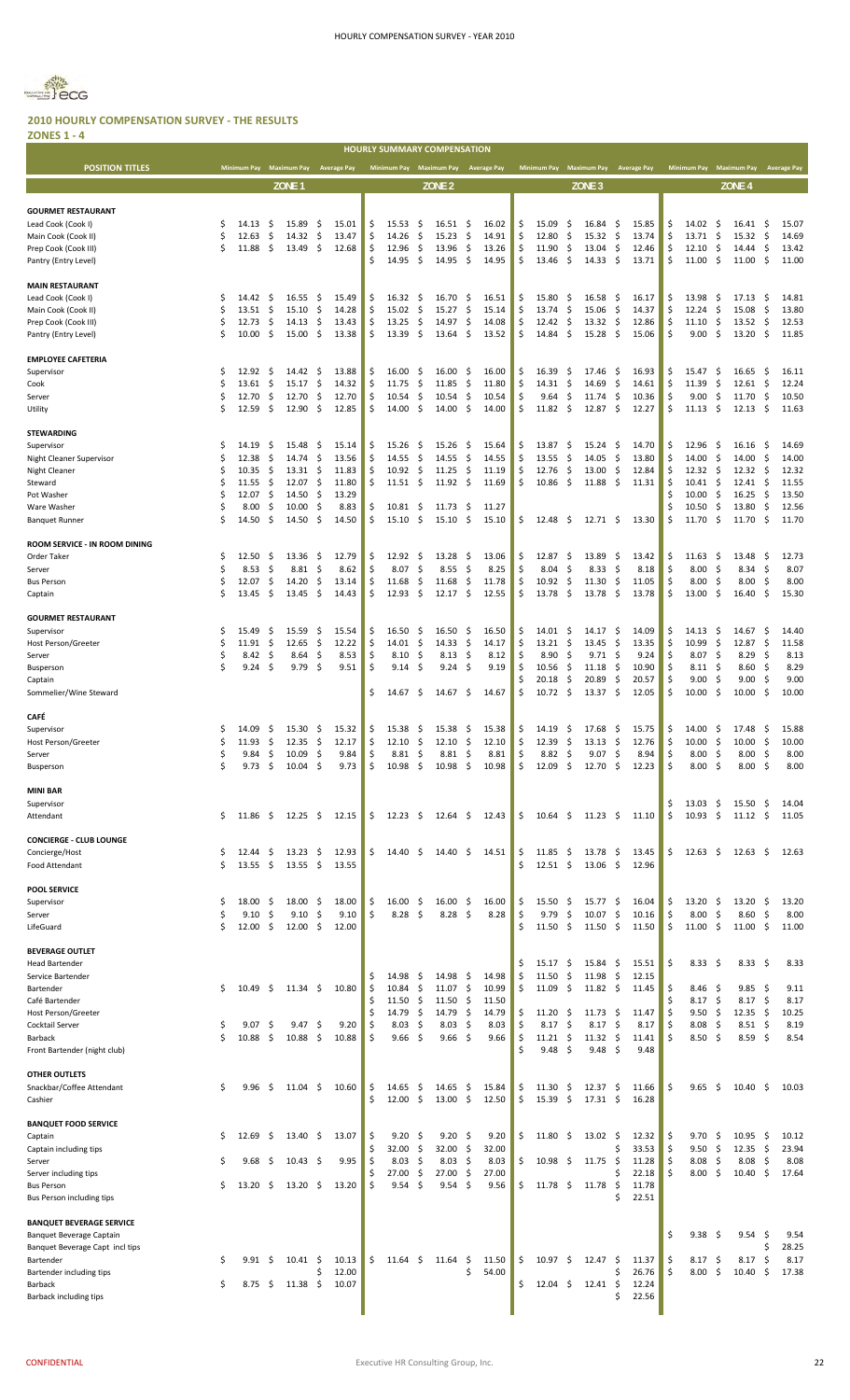

#### **2010 HOURLY COMPENSATION SURVEY ‐ THE RESULTS ZONES 1 ‐ 4**

|                                                     |          |                  |           |                   |           |                    |          |                |            | <b>HOURLY SUMMARY COMPENSATION</b>  |          |                |          |                             |                             |                                |                    |          |                    |                      |                      |            |                    |
|-----------------------------------------------------|----------|------------------|-----------|-------------------|-----------|--------------------|----------|----------------|------------|-------------------------------------|----------|----------------|----------|-----------------------------|-----------------------------|--------------------------------|--------------------|----------|--------------------|----------------------|----------------------|------------|--------------------|
| <b>POSITION TITLES</b>                              |          | Minimum Pay      |           | Maximum Pay       |           | <b>Average Pay</b> |          |                |            | Minimum Pay Maximum Pay Average Pay |          |                |          | <b>Minimum Pay</b>          | <b>Maximum Pay</b>          |                                | <b>Average Pay</b> |          | <b>Minimum Pay</b> |                      | <b>Maximum Pay</b>   |            | <b>Average Pay</b> |
|                                                     |          |                  |           | ZONE <sub>1</sub> |           |                    |          |                |            | ZONE <sub>2</sub>                   |          |                |          |                             | ZONE <sub>3</sub>           |                                |                    |          |                    |                      | ZONE <sub>4</sub>    |            |                    |
|                                                     |          |                  |           |                   |           |                    |          |                |            |                                     |          |                |          |                             |                             |                                |                    |          |                    |                      |                      |            |                    |
| <b>BANQUET SET UP</b><br>Supervisor                 | \$       | 13.08            | \$.       | 14.26             | -S        | 13.50              | \$       | 17.00          | \$         | 17.00                               | -\$      | 17.00          | \$       | -\$<br>13.19                | 13.36                       | -S                             | 13.28              | \$       | 10.65              | -\$                  | 10.65                | \$.        | 10.65              |
| Supervisor including tips                           |          |                  |           |                   |           |                    |          |                |            |                                     |          |                |          |                             |                             |                                | 27.42              |          |                    |                      |                      | \$         | 16.00              |
| Lead Houseperson<br>Lead Houseperson incl tips      | Ŝ        | 12.10            | Ŝ         | 13.11             | -\$       | 12.60              | \$       | 14.08          | \$         | 14.08                               | \$       | 14.64          | \$       | \$<br>12.79                 | 13.74                       | \$                             | 13.04<br>25.65     | \$       | 10.63              | \$                   | 13.38                | \$<br>Ś    | 12.28<br>14.00     |
| Houseperson                                         | \$       | 10.62            | \$.       | 11.18             | -\$       | 11.22              | \$       | 12.29          | \$         | 12.38                               | -S       | 12.34          | \$       | - \$<br>11.18               | 11.99                       | \$                             | 11.40              | \$       | 9.16               | S.                   | 9.66                 | \$,        | 9.41               |
| Houseperson including tips                          |          |                  |           |                   |           |                    |          |                |            |                                     |          |                |          |                             |                             | Ś                              | 19.05              | \$       | 9.00               | S.                   | 11.70                | \$         | 12.58              |
| <b>HOUSEKEEPING</b>                                 |          |                  |           |                   |           |                    |          |                |            |                                     |          |                |          |                             |                             |                                |                    |          |                    |                      |                      |            |                    |
| Office Supervisor                                   | \$       | 13.91            | \$.       | 14.37             | -\$       | 14.33              | \$       | 13.13          | -\$        | 14.98                               | -\$      | 14.17          | \$       | 12.52<br>-\$                | 15.84                       | -\$                            | 14.37              | \$       | 14.23              | \$                   | 15.47                | -\$        | 14.98              |
| Dispatcher<br>Night Lead Houseperson                | \$<br>Ŝ  | 14.40<br>10.45   | Ŝ<br>\$   | 18.03<br>11.31    | \$<br>\$  | 14.79<br>11.31     | \$<br>\$ | 14.22<br>13.34 | -\$<br>\$  | 14.89<br>13.34                      | \$<br>-S | 14.63<br>13.34 | \$<br>Ś  | 12.90<br>13.01<br>-\$       | -S<br>13.63<br>13.41        | -S<br>-\$                      | 13.44<br>13.01     | \$<br>Ś  | 12.45<br>11.50     | S.<br>-\$            | 13.83<br>11.50       | \$.<br>\$, | 13.19<br>11.50     |
| Shampoo Person                                      | \$       | 10.63            | Ŝ         | 11.95             | \$        | 11.29              | \$       | 14.69          | \$         | 14.69                               | \$       | 14.69          | Ś        | 12.86                       | -S<br>13.20                 | -S                             | 13.03              | Ś        | 11.30              | S.                   | 12.90                | S.         | 12.50              |
| <b>Public Space Cleaner</b>                         | Ś        | 11.12            | \$        | 11.86             | \$        | 11.52              | Ś        | 12.10          | \$         | 12.46                               | -S       | 12.27          |          | 11.25                       | -S<br>12.45                 | -\$                            | 11.82              | Ś        | 10.49              | -\$                  | 12.68                | \$         | 11.74              |
| Expediter<br>Houseperson                            | Ś<br>\$  | 9.82<br>11.33    | Ŝ<br>\$   | 9.82<br>12.11     | \$<br>\$  | 9.82<br>11.70      | \$<br>Ś  | 12.00<br>12.19 | \$<br>-\$  | 12.00<br>12.85                      | \$<br>\$ | 12.00<br>12.50 | Ś<br>Ś   | 13.97<br>10.90              | -\$<br>15.92<br>-S<br>12.34 | -S<br>-S                       | 14.79<br>11.67     | Ś<br>Ś   | 11.31<br>10.62     | -\$<br>-\$           | 11.31<br>12.80       | \$.<br>S.  | 11.31<br>11.64     |
| Floor Supervisor                                    | \$       | 12.81            | Ŝ         | 13.92             | \$        | 13.54              | \$       | 14.47          | \$         | 14.83                               | \$       | 14.68          | Ś        | 14.30                       | S<br>15.47                  | \$                             | 14.97              | Ś        | 12.88              | S.                   | 14.14                | \$         | 13.59              |
| Room Attendant                                      | \$       | 11.25            | \$        | 12.29             | \$        | 11.70              | \$       | 11.94          | \$         | 12.89                               | \$       | 12.27          | \$       | 10.97                       | -\$<br>12.39                | -\$                            | 11.57              | Ś        | 10.47              | -\$                  | 12.34                | \$.        | 11.10              |
| Turndown Attendant<br>Housekeeping Clerk            | S        | 12.04            | S         | 13.28             | \$        | 12.61<br>14.50     | \$       | 12.28          | \$         | 12.80                               | \$       | 12.51          | \$<br>\$ | 10.89<br>14.49              | S<br>12.08<br>\$<br>14.49   | -S<br>\$                       | 11.39<br>14.49     | Ś<br>\$  | 10.42<br>10.00     | \$<br>\$             | 12.40<br>13.00       | \$.<br>\$  | 11.48<br>12.00     |
| Pool Attendant                                      | Ŝ        | 11.41            | S         | 12.05             | \$        | 12.00              | \$       | 13.78          | \$.        | 13.78                               | -S       | 13.78          | \$       | 9.97                        | \$<br>12.13                 | -S                             | 10.10              | \$       | 9.88               | \$                   | 11.15                | \$         | 9.88               |
| LAUNDRY                                             |          |                  |           |                   |           |                    |          |                |            |                                     |          |                |          |                             |                             |                                |                    |          |                    |                      |                      |            |                    |
| Supervisor                                          | \$       | 11.04            | \$.       | 13.26             | \$.       | 12.15              | \$       | 15.01          | \$.        | 15.01                               | -\$      | 15.01          | \$       | 13.48                       | \$<br>14.32                 | -\$                            | 14.27              | \$       | 13.35              | \$                   | 15.30                | \$.        | 14.45              |
| <b>Utility Attendants</b>                           | \$       | 11.13            | \$        | 12.08             | \$        | 11.62              | \$       | 12.84          | \$         | 13.06                               | \$       | 12.96          | \$       | 11.23                       | \$<br>12.16                 | \$                             | 11.71              | \$       | 10.17              | \$                   | 12.13                | \$         | 11.36              |
| Washers<br>Presser                                  | \$<br>Ś  | 12.70<br>11.13   | \$.<br>Ś  | 13.47<br>12.61    | \$<br>\$  | 13.08<br>11.87     | \$<br>\$ | 13.10<br>14.73 | \$<br>\$   | 13.10<br>15.51                      | \$<br>\$ | 13.10<br>15.12 | \$<br>\$ | 10.81<br>12.70              | \$<br>11.75<br>\$<br>12.70  | -\$<br>-\$                     | 11.36<br>12.70     | \$<br>\$ | 10.96<br>16.00     | -\$<br>\$            | 12.08<br>20.00       | \$<br>\$   | 11.86<br>17.00     |
| Uniform Room Attendant                              | \$       | 12.18            | \$.       | 10.57             | \$        | 11.37              | \$       | 13.29          | \$         | 14.19                               | \$       | 13.97          | \$       | 12.37                       | \$<br>12.76                 | -S                             | 12.90              | \$       | 11.14              | \$                   | 12.59                | \$         | 12.05              |
| Alterationist                                       | Ś        | 10.96            | \$        | 13.94             | \$        | 12.45              | \$       | 14.36          | \$         | 14.36                               | \$       | 14.36          | Ś        | 12.32                       | \$<br>13.73                 | \$                             | 13.52              | Ś.       | 12.95              | \$                   | 14.69                | \$         | 13.52              |
| Sorter                                              |          |                  |           |                   |           |                    | Ś.       | 14.57          | \$         | 14.57                               | S.       | 14.57          | \$       | 11.55<br>-\$                | 12.32                       | -\$                            | 12.32              |          |                    |                      |                      |            |                    |
| <b>SECURITY &amp; PARKING</b>                       |          |                  |           |                   |           |                    |          |                |            |                                     |          |                |          |                             |                             |                                |                    |          |                    |                      |                      |            |                    |
| <b>Security Supervisor</b>                          | \$       | 15.84            | \$.       | 16.14             | - \$      | 16.21              | \$       | 18.39          | -\$        | $19.17 \pm$                         |          | 18.51          | \$       | 15.96                       | -\$<br>16.63                | -\$                            | 16.41              | \$       | 15.33              | \$                   | 16.66                | \$.        | 15.68              |
| Security Dispatcher<br>Security Officer             | \$       | 14.00            | S         | 14.75             | \$.       | 14.30              | \$       | 14.17          | Ş          | 15.29                               | \$       | 14.46          | \$<br>\$ | 12.56<br>13.29              | S<br>15.01<br>S<br>14.58    | \$<br>-\$                      | 13.55<br>13.74     | \$<br>\$ | 11.50<br>12.39     | -\$<br>-\$           | 13.08<br>14.35       | \$<br>-\$  | 12.82<br>13.05     |
| Security Officer (3rd shift)                        | \$       | 14.28            | \$        | 14.28             | \$        | 14.13              | \$       | 15.25          | -\$        | 16.30                               | S.       | 15.78          | \$       | 13.60                       | S<br>14.63                  | -\$                            | 13.77              | \$       | 12.63              | S.                   | 14.60                | \$.        | 13.44              |
| Parking Lot Attendant                               |          |                  |           |                   |           |                    |          |                |            |                                     |          |                | Ś        | 10.50<br>-\$                | 13.00                       | -\$                            | 12.65              |          |                    |                      |                      |            |                    |
| Parking Lot Dispatcher                              |          |                  |           |                   |           |                    |          |                |            |                                     |          |                |          |                             |                             |                                |                    |          |                    |                      |                      |            |                    |
| <b>FRONT DESK</b>                                   |          |                  |           |                   |           |                    | \$       | 18.00          | S          | 18.00                               | \$       | 18.00          |          |                             |                             |                                |                    |          |                    |                      |                      |            |                    |
| Supervisor<br>Front Desk Clerk                      | S<br>Ś   | 14.66<br>12.74   | \$<br>Ŝ   | 15.08<br>13.71    | \$.<br>\$ | 15.08<br>13.28     | \$<br>\$ | 16.03<br>14.10 | \$<br>\$   | 16.14<br>14.42                      | S.<br>\$ | 16.08<br>14.35 | \$<br>Ś  | 15.63<br>13.19              | -Ş<br>16.72<br>-S<br>14.26  | -\$<br>-\$                     | 16.12<br>13.66     | \$<br>Ś  | 15.59<br>11.80     | -\$<br>\$            | 17.40<br>13.36       | \$.<br>\$. | 16.01<br>12.47     |
| Front Desk Clerk (3rd shift)                        | S        | 14.12            | \$        | 14.51             | \$.       | 14.25              | \$       | 15.15          | \$         | 15.48                               | \$       | 15.31          | \$       | 13.90<br>-\$                | 14.90                       | -\$                            | 14.31              | Ś        | 13.38              | \$                   | 14.88                | \$.        | 14.33              |
| <b>Reservation Agent</b>                            | S        | 13.09            | \$        | 14.45             | \$        | 13.86              | \$       | 15.44          | \$         | 15.86                               | \$       | 16.06          | Ś        | 15.49                       | \$,<br>16.24                | \$                             | 15.83              | \$       | 12.70              | \$                   | 14.35                | \$.        | 13.79              |
| <b>Group Coordinator</b><br>Concierge               | Ś        | 15.12<br>13.84   | \$<br>Ś.  | 18.80<br>14.93    | \$<br>-Ś  | 16.81<br>14.25     | \$<br>Ś  | 17.21<br>14.34 | \$<br>Ŝ.   | 17.21<br>15.41                      | \$<br>ς. | 17.21<br>14.84 | \$       | 15.58<br>14.13              | 16.73<br>-\$<br>Ŝ.<br>14.98 | -\$<br>Ś.                      | 16.82<br>14.49     | \$<br>¢  | 10.60<br>11.90     | \$<br>Ś.             | 12.50<br>14.26       | \$.<br>Ŝ.  | 11.55<br>13.30     |
| <b>Head Concierge</b>                               | \$       | 16.82            | \$        | 21.04             | \$        | 18.93              | \$       | 18.38          | \$         | 19.39                               | \$       | 18.88          |          |                             |                             |                                |                    | \$       | 11.00              | \$                   | 14.30                | \$         | 12.65              |
| Rooms Controller                                    | Ś        | 15.54            | \$        | 16.54             | \$        | 16.13              |          |                |            |                                     |          |                | \$       | 16.30                       | -\$<br>17.74                | \$.                            | 16.69              | \$       | 13.65              | \$                   | 13.65                | \$         | 13.65              |
| <b>COMMUNICATIONS / PBX</b>                         |          |                  |           |                   |           |                    |          |                |            |                                     |          |                |          |                             |                             |                                |                    |          |                    |                      |                      |            |                    |
| Supervisor                                          | \$       | 13.70            | \$        | 15.53             | \$        | 14.82              | \$       | 15.03          | \$         | 15.03                               | \$       | 15.03          | \$       | 14.85                       | -\$<br>17.10                | \$                             | 15.41              | \$       | 13.00              | -\$                  | 16.90                | \$         | 14.50              |
| Operator                                            | Ś<br>Ś   | 11.85<br>14.15   | \$<br>\$  | 12.69<br>14.15    | \$<br>\$  | 12.33<br>14.15     | \$<br>\$ | 13.89<br>14.00 | \$<br>\$   | 14.13<br>14.00                      | \$<br>S. | 14.07<br>14.00 | \$<br>\$ | 12.68<br>12.82<br>-\$       | \$<br>13.52<br>14.09        | \$<br>\$                       | 12.96<br>13.09     | \$<br>\$ | 11.41<br>12.94     | \$<br>\$             | 13.20                | \$<br>\$   | 12.36<br>13.53     |
| Operator (3rd shift)                                |          |                  |           |                   |           |                    |          |                |            |                                     |          |                |          |                             |                             |                                |                    |          |                    |                      | 14.44                |            |                    |
| <b>UNIFORM SERVICE</b>                              |          |                  |           |                   |           |                    |          |                |            |                                     |          |                |          |                             |                             |                                |                    |          |                    |                      |                      |            |                    |
| <b>Bell Captain</b><br>Bell Captain (3rd shift)     | Ŝ        | 10.84            | \$.       | $11.15 \pm 5$     |           | 11.19              | \$       | 11.59          | \$         | 12.04                               | -\$      | 11.75          | \$<br>\$ | 12.13<br>-\$<br>8.92<br>-\$ |                             | $12.72 \quad$ \$<br>8.92<br>\$ | 12.42<br>8.92      | \$<br>\$ | 10.47<br>11.00     | \$<br>\$             | 10.47<br>11.00       | \$.<br>\$  | 10.47<br>11.00     |
| Driver                                              | \$       | 8.00             | Ŝ         | 10.50             | \$,       | 8.88               | \$       | 12.58          | \$         | 12.92                               | \$       | 12.75          | \$       | 10.54<br>-\$                |                             | $10.82 \quad$ \$               | 10.68              | \$       | 11.67              | \$                   | 11.67                | \$         | 11.67              |
| <b>Bell Attendant</b>                               | \$       | 8.65             | \$        | 9.27              | \$        | 8.87               | \$       | 8.28           | \$         | 9.15                                | \$       | 8.62           | \$       | 8.12<br>- \$                |                             | 8.63<br>-\$                    | 8.19               | \$       | 8.50               | -\$                  | 8.56                 | -\$        | 8.52               |
| Bell Attendant (3rd shift)<br>Door Person           | \$<br>\$ | 9.66<br>9.56     | \$<br>\$  | 10.22<br>10.80    | \$<br>\$  | 9.94<br>10.25      | \$<br>\$ | 9.13<br>8.15   | -\$<br>-\$ | 9.13<br>8.15                        | \$<br>\$ | 9.13<br>8.17   | \$<br>\$ | 9.45<br>- \$<br>8.39        | -S                          | $9.72 \quad$ \$<br>8.54<br>-S  | 9.59<br>8.46       | \$<br>\$ | 8.67<br>9.28       | $\mathsf{\$}$<br>-\$ | $9.47 \;$ \$<br>9.45 | - \$       | 9.05<br>9.36       |
| Page                                                |          |                  |           |                   |           |                    | Ś        | 8.30           | -\$        | 8.30                                | -S       | 8.30           | \$       | 12.85<br>-\$                | 12.85                       | -\$                            | 12.85              |          |                    |                      |                      |            |                    |
| Valet / Garage Attendant                            | \$<br>Ś  | 8.00<br>13.40    | S         | 8.00<br>13.40     | \$.<br>\$ | 8.00               | \$<br>\$ | 8.78           | -\$<br>-\$ | 9.78<br>11.85                       | \$<br>Ŝ. | 9.12           | Ś        | 8.40                        | -\$                         | \$<br>9.44                     | 8.77               | \$<br>\$ | 8.13<br>8.50       | \$<br>- \$           | 8.13<br>8.50         | - \$       | 8.13<br>8.50       |
| Valet / Garage Cashier                              |          |                  | \$        |                   |           | 13.40              |          | 11.85          |            |                                     |          | 11.85          | Ś        | 10.64<br>10.07<br>\$        | \$<br>12.47<br>10.07        | \$<br>-\$                      | 11.56<br>10.07     |          |                    |                      |                      | - \$       |                    |
| SPA / HEALTH CLUB / RETAIL                          |          |                  |           |                   |           |                    |          |                |            |                                     |          |                |          |                             |                             |                                |                    |          |                    |                      |                      |            |                    |
| Reception/Scheduler<br>Massage Therapist            | \$<br>\$ | 13.94<br>8.00    | \$<br>\$  | 14.21<br>8.00     | \$<br>\$  | 14.01<br>8.00      | \$<br>\$ | 13.55<br>8.69  | \$<br>\$   | 13.64<br>9.06                       | \$<br>\$ | 13.59<br>8.88  | \$<br>\$ | 13.60<br>-\$<br>\$<br>8.00  | 14.64                       | -\$<br>8.00<br>-\$             | 14.21<br>8.00      | \$<br>\$ | 12.03<br>8.00      | -\$<br>\$            | 13.80<br>8.25        | \$,<br>\$  | 12.75<br>8.15      |
| Esthetician                                         | \$       | 8.00             | \$        | 8.00              | \$        | 8.00               | \$       | 9.33           | \$         | 9.33                                | \$       | 9.33           | \$       | 8.00                        | \$                          | 8.00<br>\$                     | 8.00               | Ś        | 8.00               | \$                   | 8.25                 | \$         | 8.18               |
| Nail Technician                                     | \$       | 8.00             | Ŝ         | 8.00              | \$        | 8.00               | \$       | 8.75           | -\$        | 8.75                                | \$       | 8.75           | \$       | 7.33                        | -\$                         | 8.74<br>-\$                    | 8.18               | \$       | 7.96               | \$                   | 8.33                 | \$         | 8.18               |
| Health Club Attendant<br>Retail Attendant           | \$<br>\$ | 12.92<br>18.75   | \$<br>\$  | 13.28<br>18.75    | \$<br>\$  | 13.04<br>18.75     | \$<br>\$ | 12.92<br>12.00 | \$<br>\$   | 12.92<br>12.00                      | \$<br>\$ | 12.92<br>12.00 | \$<br>Ś  | 10.99<br>12.29<br>-\$       | \$<br>13.43<br>12.75        | -\$<br>-\$                     | 11.84<br>12.49     | \$<br>\$ | 10.74<br>10.75     | \$<br>\$             | 11.24<br>11.25       | \$<br>-\$  | 10.98<br>11.25     |
| Child Activities Leader                             | Ś        | 12.00            | \$        | 12.00             | \$        | 12.00              |          |                |            |                                     |          |                |          |                             |                             |                                |                    | \$       | 10.00              | \$                   | 10.00                | Ŝ.         | 10.00              |
| <b>Aquatics Coordinator</b>                         |          |                  |           |                   |           |                    |          |                |            |                                     |          |                | \$       | $13.42 \quad$ \$            |                             | $13.42 \quad$ \$               | 13.42              |          |                    |                      |                      |            |                    |
| <b>ENGINEERING</b>                                  |          |                  |           |                   |           |                    |          |                |            |                                     |          |                |          |                             |                             |                                |                    |          |                    |                      |                      |            |                    |
| Supervisor                                          | \$       | 22.93            | Ŝ         | 23.55             | \$        | 23.49              | \$       | 29.25          | \$         | 29.25                               | \$       | 29.25          | \$       | 25.76                       | \$,<br>27.60                | -S                             | 26.91              | \$       | 22.18              | \$                   | 24.18                | \$.        | 23.43              |
| Coordinator                                         | Ś<br>Ś   | 17.63<br>18.84   | \$<br>\$  | 19.77<br>19.54    | \$<br>\$  | 18.70<br>19.08     | \$<br>\$ | 15.83<br>19.49 | \$<br>-\$  | 16.08<br>19.78                      | S.<br>S. | 16.06<br>19.72 | \$<br>\$ | 17.19<br>19.88              | \$<br>17.53<br>\$<br>20.93  | \$.<br>-\$                     | 17.36<br>20.46     | \$<br>Ś  | 18.00<br>14.10     | \$<br>\$             | 21.50<br>15.65       | \$<br>\$   | 20.75<br>14.99     |
| Painter<br><b>Mechanical Engineer</b>               | Ś        | 25.70            | \$        | 25.86             | \$        | 25.78              | \$       | 28.42          | \$         | 28.42                               | S.       | 28.42          | \$       | \$<br>26.65                 | 26.65                       | -\$                            | 26.65              | \$       | 18.00              | \$                   | 18.00                | -\$        | 18.00              |
| General Maintenance                                 | Ŝ        | 15.16            | \$        | 15.60             | \$        | 15.61              | \$       | 19.07          | \$         | 20.03                               | \$       | 19.57          | \$       | 19.56                       | \$<br>21.40                 | \$                             | 20.44              | \$       | 14.83              | \$                   | 17.01                | \$         | 15.81              |
| Engineer 1 (low skill)<br>Engineer 2 (medium skill) | \$<br>Ŝ  | 15.85<br>17.54   | \$<br>\$. | 16.77<br>19.18    | \$<br>\$  | 16.53<br>18.70     | \$<br>\$ | 16.56<br>17.38 | -\$<br>-\$ | 16.93<br>19.05                      | \$<br>\$ | 16.75<br>18.21 | \$<br>\$ | 16.89<br>-\$<br>18.05<br>\$ | 19.49<br>20.11              | -\$<br>-\$                     | 17.72<br>19.13     | \$<br>Ś  | 14.13<br>17.35     | \$<br>\$             | 16.33<br>19.53       | -\$<br>\$. | 15.30<br>18.35     |
| Engineer 3 (high skill)                             | \$       | 20.03            | \$.       | 20.98             | \$        | 20.69              | \$       | 23.10          | \$         | 23.20                               | \$       | 23.17          | \$       | 23.34<br>-\$                | 25.36                       | -S                             | 24.74              | \$       | 20.35              | \$                   | 24.88                | \$.        | 22.53              |
| Utility Enginer (entry level)                       | Ś        | 12.79            | \$        | 13.49             | \$        | 13.49              | \$       | 15.63          | \$         | 16.23                               | \$       | 15.93          | \$       | 15.74                       | S<br>16.62                  | -\$                            | 16.79              | \$       | 10.00              | -\$                  | 13.00                | - \$       | 11.50              |
| Carpenter                                           | Ś        | 27.00            | \$.       | 27.00             | Ŝ.        | 27.00              | \$       | 23.80          | -\$        | 23.80                               | S.       | 23.80          | \$       | 23.71S                      | 26.09                       | -\$                            | 24.90              |          |                    |                      |                      |            |                    |
| <b>GROUNDS - LANDSCAPING</b>                        |          |                  |           |                   |           |                    |          |                |            |                                     |          |                |          |                             |                             |                                |                    |          |                    |                      |                      |            |                    |
| Grounds Supervisor                                  | S        | 15.00            | \$.       | 17.15             | -\$       | 16.08              |          |                |            |                                     |          |                | \$       | 12.93                       | 14.28<br>S                  | -\$                            | 13.46              | \$       | 18.00              | -\$                  | 21.40                | \$         | 19.70              |
| Grounds Keeper                                      | \$       | $12.12 \quad$ \$ |           | 12.12             | -\$       | 13.38              | \$       | 12.28          | - \$       | $12.28 \; \simeq$                   |          | 12.95          | \$       | 10.60<br>-\$                | 13.49                       | \$.                            | 11.88              | \$       | 11.19              | -\$                  | 12.22                | \$         | 11.85              |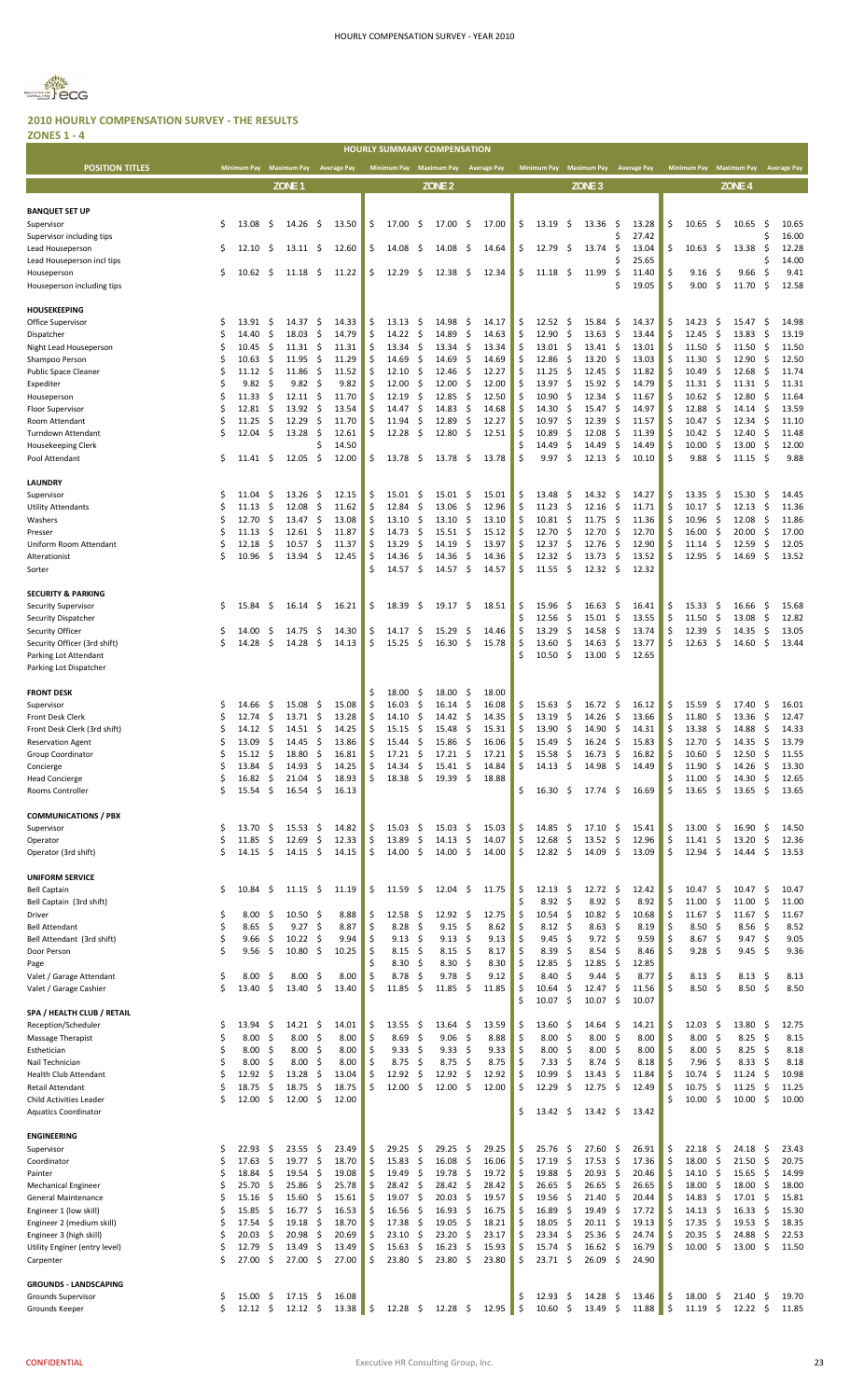

| <b>ZONES 1 - 4</b>                                        |    |                    |     |                     |              |                    |     |             |     |                                    |    |                    |         |                          |    |                    |           |                    |    |                    |     |                    |     |                    |
|-----------------------------------------------------------|----|--------------------|-----|---------------------|--------------|--------------------|-----|-------------|-----|------------------------------------|----|--------------------|---------|--------------------------|----|--------------------|-----------|--------------------|----|--------------------|-----|--------------------|-----|--------------------|
|                                                           |    |                    |     |                     |              |                    |     |             |     | <b>HOURLY SUMMARY COMPENSATION</b> |    |                    |         |                          |    |                    |           |                    |    |                    |     |                    |     |                    |
| <b>POSITION TITLES</b>                                    |    | <b>Minimum Pay</b> |     | <b>Maximum Pay</b>  |              | <b>Average Pay</b> |     | Minimum Pay |     | <b>Maximum Pay</b>                 |    | <b>Average Pay</b> |         | <b>Minimum Pay</b>       |    | <b>Maximum Pay</b> |           | <b>Average Pay</b> |    | <b>Minimum Pay</b> |     | <b>Maximum Pay</b> |     | <b>Average Pay</b> |
|                                                           |    |                    |     | ZONE <sub>1</sub>   |              |                    |     |             |     | ZONE <sub>2</sub>                  |    |                    |         |                          |    | ZONE <sub>3</sub>  |           |                    |    |                    |     | ZONE <sub>4</sub>  |     |                    |
| <b>Floral Attendant</b>                                   |    |                    |     |                     |              |                    |     |             |     |                                    |    |                    |         |                          |    |                    |           |                    |    |                    |     |                    |     |                    |
| <b>SALES</b>                                              |    |                    |     |                     |              |                    |     |             |     |                                    |    |                    |         |                          |    |                    |           |                    |    |                    |     |                    |     |                    |
| Receptionist<br>Secretary                                 | Ŝ. | 17.73              | S.  | $17.73 \; \text{S}$ |              | 17.73              |     |             |     |                                    |    |                    | \$<br>Ś | 19.84<br>$16.18 \quad $$ | -Ŝ | 19.84<br>19.18     | -S<br>-\$ | 19.84<br>17.84     | Ś  | 13.00              | -Ŝ  | 16.90              | .S  | 14.95              |
| <b>Administrative Assistant</b>                           | S  | 16.24              | -\$ | 18.17               | - \$         | 17.33              | \$  | 17.59       | -\$ | 18.28                              | Ŝ. | 17.94              | \$      | 16.03                    | \$ | 17.79              | Ŝ.        | 16.81              | Ŝ. | 14.75              | -\$ | 17.13              | -S  | 15.75              |
| Sales/Catering Coordinator                                |    | 17.51              | - S | 17.88               | Ŝ.           | 17.63              | Ś   | $17.54$ \$  |     | 18.51                              | -S | 18.03              | Ś       | 16.93                    | Ŝ. | 18.13              | Ŝ.        | 17.51              | Ŝ  | 15.50              | -Ś  | 16.00              | -Ś  | 15.75              |
| <b>Meeting Concierge</b>                                  | Ś  | 16.75              | \$  | 16.75               | $\mathsf{S}$ | 16.75              | \$. | 17.75       | \$  | 19.78                              | Ŝ. | 18.76              |         |                          |    |                    |           |                    | \$ | 12.00              | Ŝ.  | 12.00              | -\$ | 12.00              |
| <b>VIP Coordinator</b>                                    |    |                    |     |                     |              |                    |     |             |     |                                    |    |                    |         |                          |    |                    |           |                    | Ś  | 14.00              | \$  | 16.00              | S.  | 15.00              |
| <b>AUDIO VISUAL</b>                                       |    |                    |     |                     |              |                    |     |             |     |                                    |    |                    |         |                          |    |                    |           |                    |    |                    |     |                    |     |                    |
| Audio Visual Supervisor                                   |    | 14.50              | S.  | 15.70 \$            |              | 17.87              |     |             |     |                                    |    |                    |         |                          |    |                    |           |                    |    |                    |     |                    |     |                    |
| Audio Visual Technician                                   |    | 13.30              | \$  | $14.50 \pm 5$       |              | 14.80              |     |             |     |                                    |    |                    |         |                          |    |                    |           |                    |    |                    |     |                    |     |                    |
| <b>INFORMATION TECHNOLOGY / MIS</b>                       |    |                    |     |                     |              |                    |     |             |     |                                    |    |                    |         |                          |    |                    |           |                    |    |                    |     |                    |     |                    |
| <b>MIS Coordinator</b>                                    | Ś. | 15.00              | \$  | $15.00 \pm 5$       |              | 15.00              |     |             |     |                                    |    |                    | \$      | 20.64                    | -Ś | $21.98 \quad $$    |           | 21.31              | Ś. | 25.00              | -S  | 32.00              | Ŝ.  | 29.00              |
| <b>PC</b> Specialist                                      |    |                    |     |                     |              |                    | Ś   | 21.00       | -S  | $21.00 \pm 5$                      |    | 21.00              |         |                          |    |                    |           |                    | Ś  | 20.00              | \$  | 26.00              | S.  | 24.00              |
| Computer Programmer                                       |    |                    |     |                     |              |                    |     |             |     |                                    |    |                    | \$      | $16.00 \quad $$          |    | 16.00              | -\$       | 16.00              |    |                    |     |                    |     |                    |
|                                                           |    |                    |     |                     |              |                    |     |             |     |                                    |    |                    |         |                          |    |                    |           |                    |    |                    |     |                    |     |                    |
| Night Differential Amount: (ie: .35, or .50, etc.)        |    |                    | \$  | 0.58                |              |                    |     |             | Ŝ.  | 1.19                               |    |                    |         |                          | Ś. | 0.83               |           |                    |    |                    | Ś   | 1.00               |     |                    |
| Do you cap (\$) hourly positions: enter 1 or no           |    |                    |     | $\mathbf{1}$        |              |                    |     |             |     | 1                                  |    |                    |         |                          |    | 2                  |           |                    |    |                    |     | 1                  |     |                    |
| If yes, at what year are most capped: (ie: 10, or 12, eto |    |                    |     | 15                  |              |                    |     |             |     | 5                                  |    |                    |         |                          |    | 10                 |           |                    |    |                    |     | $\mathbf 0$        |     |                    |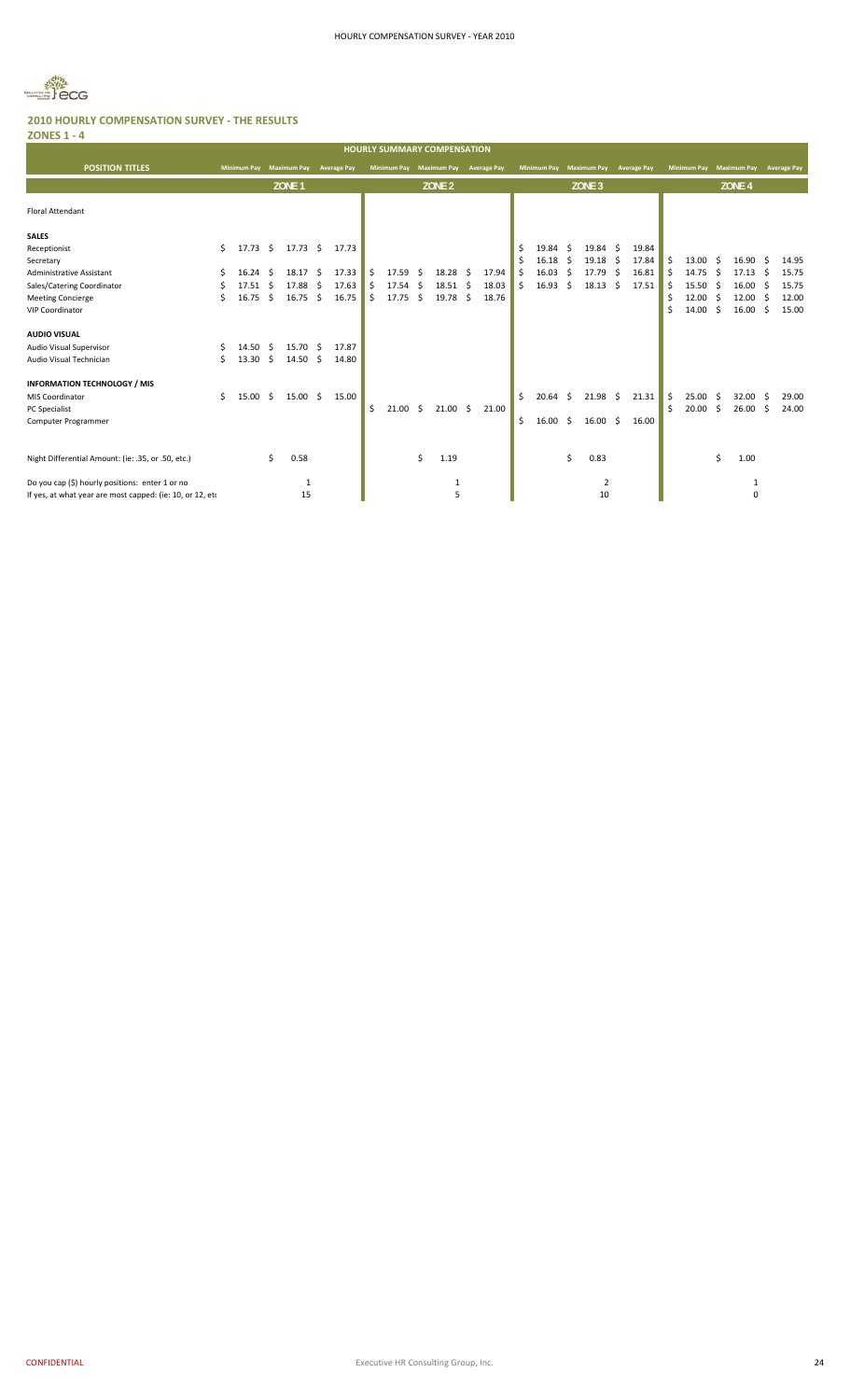

613 South Beachwood Drive, Burbank, California 91506 Phone: 818‐845‐5584 Fax: 818‐845‐9484

# **LIST OF PARTICIPANTS**

|                                  |                                | Zone 1 - LAX & Beach Cities    |                                |                                      |
|----------------------------------|--------------------------------|--------------------------------|--------------------------------|--------------------------------------|
| 2014                             | 2013                           | 2012                           | 2011                           | 2010                                 |
| Ambrose Hotel                    | Ambrose Hotel                  | Ambrose Hotel                  | Ambrose Hotel                  | Ambrose Hotel                        |
| Casa Del Mar                     | Casa Del Mar                   | Casa Del Mar                   | <b>Belamar Hotel</b>           | Casa Del Mar                         |
| Crowne Plaza LAX                 | Crowne Plaza LAX               | Crowne Plaza LAX               | Casa Del Mar                   | Crowne Plaza LAX                     |
| Doubletree by Hilton Westside    | <b>Fairmont Miramar</b>        | <b>Fairmont Miramar Hotel</b>  | Crowne Plaza LAX               | Doubletree Hotel - Torrance          |
| <b>Fairmont Miramar Hotel</b>    | Hilton at LAX                  | Hilton at LAX                  | <b>Fairmont Miramar Hotel</b>  | Embassy Suites at LA Airport - North |
| Hilton at LAX                    | Loews Santa Monica Beach Hotel | Hyatt Regency Long Beach       | Hyatt Regency Long Beach       | Hyatt Regency Long Beach             |
| Hotel Maya Long Beach            | Ritz Carlton Marina Del Rey    | Loews Santa Monica Beach Hotel | Loews Santa Monica Beach Hotel | Loews Santa Monica Beach Hotel       |
| Le Meridien Delfina Santa Monica | Shade Hotel                    | Ritz Carlton Marina Del Rey    | Radisson Westside              | Marriott at LAX                      |
| Loews Santa Monica Beach Hotel   | Sheraton Delfina Santa Monica  | Sheraton Delfina               | Ritz Carlton Marina Del Rey    | Portofino Hotel & Yacht Club         |
| Ritz Carlton Marina Del Rey      | <b>Sheraton Gateway LAX</b>    | Shore Hotel                    | Shade Hotel                    | Radisson West Side                   |
| <b>Shore Hotel</b>               | Shore Hotel                    | Shutters on the Beach          | Sheraton Delfina               | Ritz Carlton Marina Del Rey          |
| Shutters on the Beach            | Shutters on the Beach          | Terranea Hotel                 | <b>Sheraton Gateway LAX</b>    | Sheraton Delfina                     |
| Viceroy Santa Monica             | Viceroy Santa Monica           | Viceroy Santa Monica           | Shutters on the Beach          | <b>Shutters on the Beach</b>         |
| <b>Westin LAX</b>                | Westin LAX                     | Westin LAX                     | Viceroy Santa Monica           | Terranea Hotel                       |
|                                  |                                |                                | Westin LAX                     | Viceroy Santa Monica                 |
|                                  |                                |                                |                                | Westin LAX                           |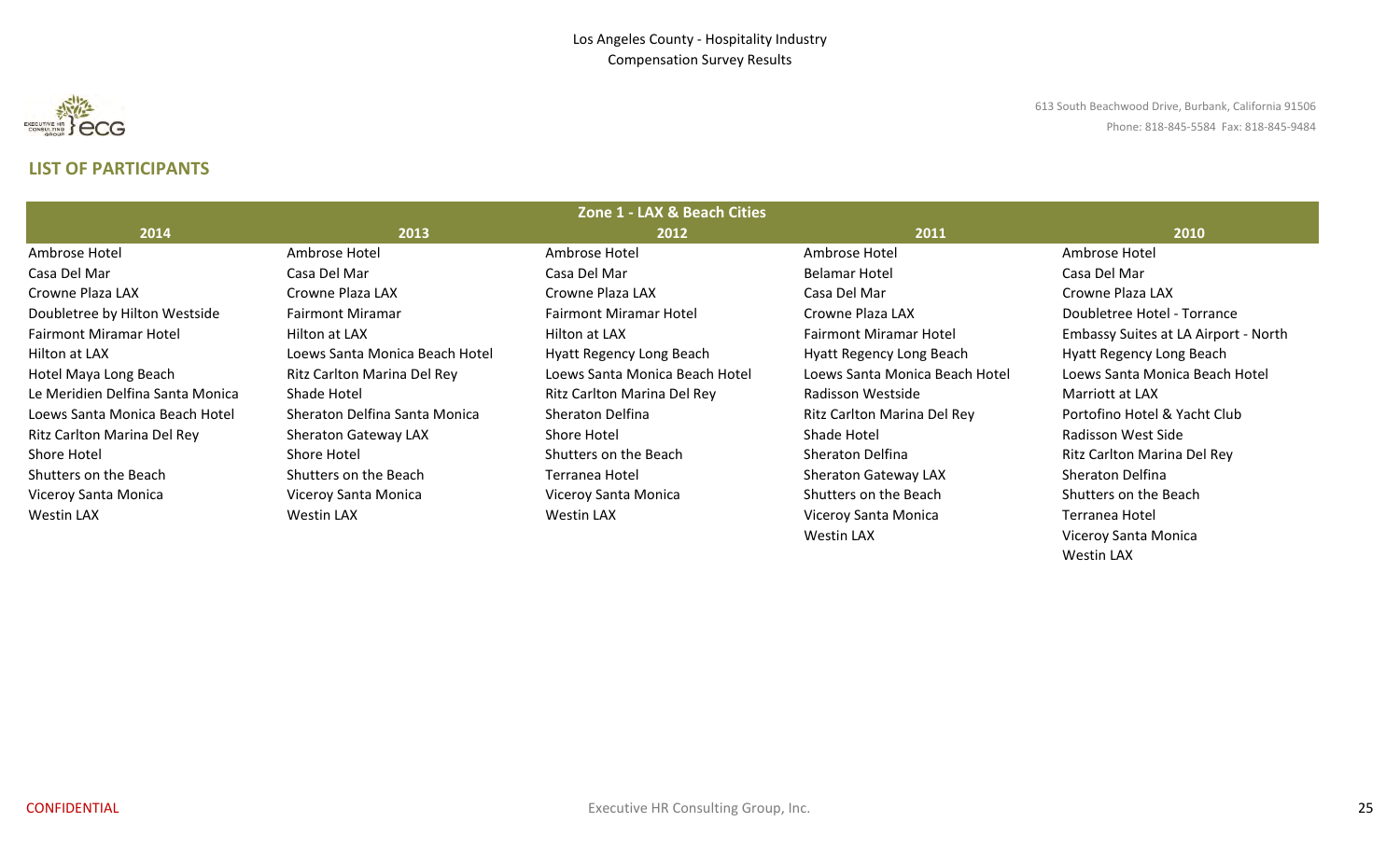#### Los Angeles County ‐ Hospitality Industry Compensation Survey Results

| Zone 2 - Beverly Hills & West Side |                                   |                            |                                     |                                    |  |  |  |  |  |  |  |  |  |
|------------------------------------|-----------------------------------|----------------------------|-------------------------------------|------------------------------------|--|--|--|--|--|--|--|--|--|
| 2014                               | 2013                              | 2012                       | 2011                                | 2010                               |  |  |  |  |  |  |  |  |  |
| Avalon Hotel                       | Avalon Hotel                      | Angeleno Hotel             | Andaz Hotel                         | Andaz Hotel                        |  |  |  |  |  |  |  |  |  |
| <b>Bel Air Hotel</b>               | Bel Air Hotel                     | <b>Avalon Hotel</b>        | Angeleno Hotel                      | Angeleno Hotel                     |  |  |  |  |  |  |  |  |  |
| <b>Beverly Hills Hotel</b>         | <b>Beverly Hills Hotel</b>        | <b>Bel Air Hotel</b>       | Avalon Hotel                        | Avalon Hotel                       |  |  |  |  |  |  |  |  |  |
| <b>Beverly Wilshire Hotel</b>      | <b>Beverly Wilshire Hotel</b>     | Beverly Hills Hotel        | Beverly Hills Hotel - Bel Air Hotel | <b>Beverly Wilshire Hotel</b>      |  |  |  |  |  |  |  |  |  |
| Chateau Marmont                    | Four Seasons Hotel LA             | Beverly Wilshire Hotel     | <b>Beverly Wilshire Hotel</b>       | Chamberlain Hotel                  |  |  |  |  |  |  |  |  |  |
| Four Seasons Hotel LA              | <b>Hyatt Century Plaza</b>        | Four Seasons Hotel LA      | L'Ermitage Beverly Hills            | L'Ermitage Beverly Hills           |  |  |  |  |  |  |  |  |  |
| <b>Hyatt Century Plaza</b>         | L'Ermitage Beverly Hills          | <b>Hyatt Century Plaza</b> | Four Seasons Hotel LA               | <b>Hyatt Regency Century Plaza</b> |  |  |  |  |  |  |  |  |  |
| L'Ermitage Beverly Hills           | Le Parc Suite Hotel de Grand Luxe | L'Ermitage Beverly Hills   | <b>Hyatt Century Plaza</b>          | London West Hollywood              |  |  |  |  |  |  |  |  |  |
| London West Hollywood              | London West Hollywood             | London West Hollywood      | Intercontinental Hotel              | Maision 140                        |  |  |  |  |  |  |  |  |  |
| <b>Mondrian Hotel</b>              | Montage Beverly Hills             | Maision 140                | London West Hollywood               | <b>Mondrian Hotel</b>              |  |  |  |  |  |  |  |  |  |
| Montage Beverly Hills              | Mr. C Hotel                       | <b>Mondrian Hotel</b>      | Maision 140                         | Montage Beverly Hills              |  |  |  |  |  |  |  |  |  |
| Sofitel LA                         | Sofitel LA                        | Montage Beverly Hills      | <b>Mondrian Hotel</b>               | <b>SLS Hotel</b>                   |  |  |  |  |  |  |  |  |  |
| <b>Sunset Marquis</b>              | Standard Hollywood                | Palomar Hotel              | Montage Beverly Hills               | Sofitel LA                         |  |  |  |  |  |  |  |  |  |
|                                    | <b>Sunset Marquis</b>             | <b>SLS Hotel</b>           | Sofitel LA                          | <b>Sunset Marquis</b>              |  |  |  |  |  |  |  |  |  |
|                                    | W Hotel Los Angeles               | Sofitel LA                 | <b>Sunset Marquis</b>               | <b>Tower Beverly Hills</b>         |  |  |  |  |  |  |  |  |  |
|                                    |                                   | <b>Sunset Marquis</b>      | W Hotel Los Angeles                 |                                    |  |  |  |  |  |  |  |  |  |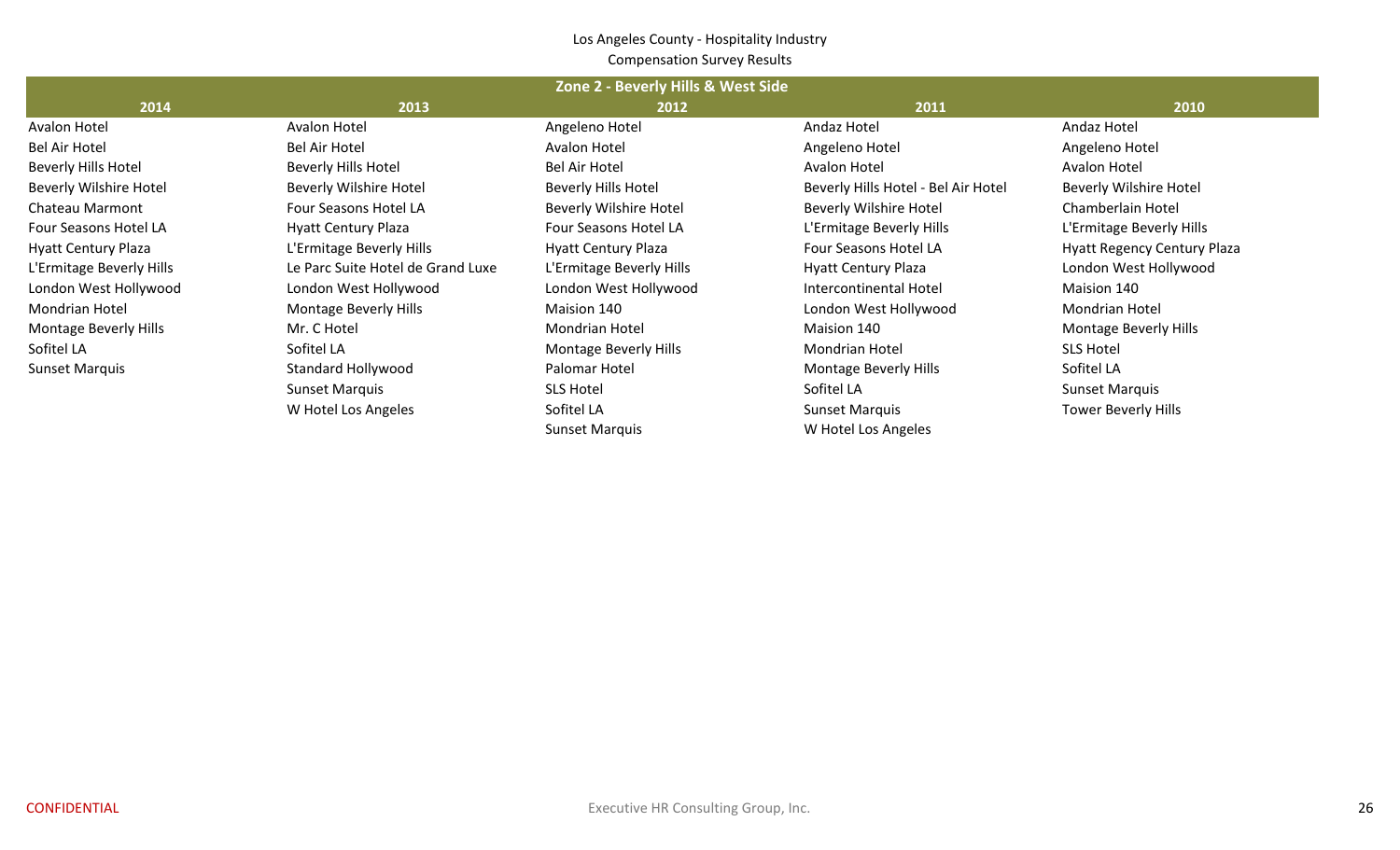#### Los Angeles County ‐ Hospitality Industry Compensation Survey Results

|                                 | Zone 3 - Downtown Los Angeles, Valleys & Other Areas |                                 |                                       |                                       |  |  |  |  |  |  |  |  |  |  |
|---------------------------------|------------------------------------------------------|---------------------------------|---------------------------------------|---------------------------------------|--|--|--|--|--|--|--|--|--|--|
| 2014                            | 2013                                                 | 2012                            | 2011                                  | 2010                                  |  |  |  |  |  |  |  |  |  |  |
| Four Seasons Westlake Village   | Four Seasons Westlake Village                        | Courtyard by Marriott - Burbank | Athenaeum (Cal Tech)                  | <b>Burbank Airport Marriott</b>       |  |  |  |  |  |  |  |  |  |  |
| Hilton Pasadena                 | Hilton Pasadena                                      | Four Seasons Westlake Village   | Four Seasons Westlake Village         | Athenaeum (Cal Tech)                  |  |  |  |  |  |  |  |  |  |  |
|                                 |                                                      |                                 | Good Night Inn Management, Inc. (7)   |                                       |  |  |  |  |  |  |  |  |  |  |
| <b>Hilton Universal City</b>    | Hollywood Roosevelt                                  | <b>Hilton Pasadena</b>          | properties represented)               | Four Seasons Westlake Village         |  |  |  |  |  |  |  |  |  |  |
| Hollywood Roosevelt             | Hyatt Westlake Plaza                                 | Hollywood Roosevelt             | Hilton Pasadena                       | <b>Hilton Universal City</b>          |  |  |  |  |  |  |  |  |  |  |
| Hyatt Westlake Plaza            | JW Marriott L.A. LIVE                                | Hyatt Westlake Plaza            | Hollywood Roosevelt                   | Hollywood Roosevelt                   |  |  |  |  |  |  |  |  |  |  |
| JW Marriott L.A. LIVE           | Langham Huntington                                   | Jonathan Club                   | Hyatt Westlake Plaza                  | Hyatt Westlake Plaza                  |  |  |  |  |  |  |  |  |  |  |
| Langham Huntington              | Los Angeles Athletic Club                            | JW Marriott L.A. LIVE           | Jonathan Club                         | Jonathan Club                         |  |  |  |  |  |  |  |  |  |  |
| Line Hotel                      | Millenium Biltmore Hotel                             | Langham Huntington              | JW Marriott L.A. LIVE/Ritz Carlton LA | JW Marriott L.A. LIVE/Ritz Carlton LA |  |  |  |  |  |  |  |  |  |  |
| Los Angeles Athletic Club       | Omni Los Angeles Hotel                               | Marriott - Burbank Airport      | Millenium Biltmore Hotel              | Langham Huntington                    |  |  |  |  |  |  |  |  |  |  |
| Omni Los Angeles Hotel          | <b>Ritz Carlton Los Angeles</b>                      | Omni Los Angeles Hotel          | Omni Los Angeles Hotel                | Millenium Biltmore Hotel              |  |  |  |  |  |  |  |  |  |  |
| <b>Ritz Carlton Los Angeles</b> | Sheraton Universal                                   | <b>Ritz Carlton Los Angeles</b> | <b>Standard Los Angeles</b>           | Omni Los Angeles Hotel                |  |  |  |  |  |  |  |  |  |  |
| Sheraton Los Angeles Downtown   | Universal City Hilton                                | <b>Standard Los Angeles</b>     | Universal City Hilton                 | <b>Standard Los Angeles</b>           |  |  |  |  |  |  |  |  |  |  |
| <b>Standard Los Angeles</b>     | <b>Warner Center Marriott</b>                        | Universal City Hilton           | W Hollywood Hotel & Residences        | <b>Warner Center Marriott</b>         |  |  |  |  |  |  |  |  |  |  |
| <b>Warner Center Marriott</b>   | <b>Westin Bonaventure</b>                            | W Hollywood Hotel & Residences  | <b>Warner Center Marriott</b>         | <b>Westin Bonaventure</b>             |  |  |  |  |  |  |  |  |  |  |
| <b>Westin Bonaventure</b>       | Westin Pasadena                                      | <b>Warner Center Marriott</b>   | <b>Westin Bonaventure</b>             | Westin Pasadena                       |  |  |  |  |  |  |  |  |  |  |
|                                 |                                                      | Westin Bonaventure              | Westin Pasadena                       | Westlake Village Inn                  |  |  |  |  |  |  |  |  |  |  |
|                                 |                                                      | Westin Pasadena                 |                                       | Wilshire Grand Hotel and Centre       |  |  |  |  |  |  |  |  |  |  |

Westlake Village Inn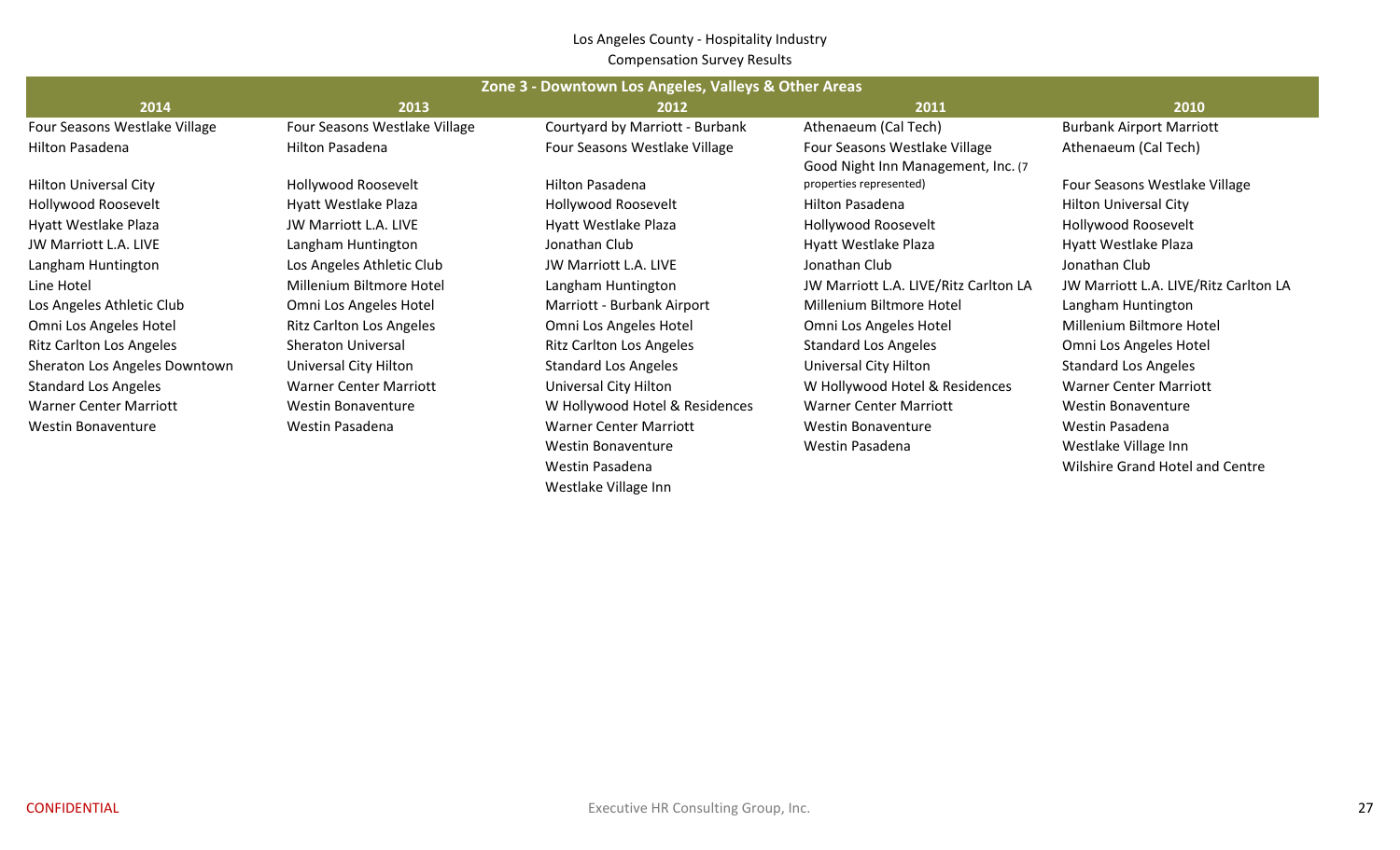#### Los Angeles County ‐ Hospitality Industry Compensation Survey Results

|                                       | Zone 4 - Orange & San Diego Counties  |                                       |                                       |                                       |  |  |  |  |  |  |  |  |  |  |
|---------------------------------------|---------------------------------------|---------------------------------------|---------------------------------------|---------------------------------------|--|--|--|--|--|--|--|--|--|--|
| 2014                                  | 2013                                  | 2012                                  | 2011                                  | 2010                                  |  |  |  |  |  |  |  |  |  |  |
| <b>Fairmont Newport Beach</b>         | Anabella Hotel                        | <b>Fairmont Newport Beach</b>         | <b>Fairmont Newport Beach</b>         | Fairmont Newport Beach                |  |  |  |  |  |  |  |  |  |  |
| <b>Hilton Waterfront Beach Resort</b> | Hard Rock Hotel                       | <b>Hard Rock Hotel</b>                | <b>Hard Rock Hotel</b>                | <b>Hilton Waterfront Beach Resort</b> |  |  |  |  |  |  |  |  |  |  |
| Island Hotel                          | <b>Hilton Waterfront Beach Resort</b> | <b>Hilton Waterfront Beach Resort</b> | <b>Hilton Waterfront Beach Resort</b> | La Costa Resort & Spa                 |  |  |  |  |  |  |  |  |  |  |
| Marriott's Newport Coast Villas       | <b>Fairmont Newport Beach</b>         | Island Hotel                          | La Costa Resort & Spa                 | Montage Laguna Beach                  |  |  |  |  |  |  |  |  |  |  |
| Montage Laguna Beach                  | Island Hotel                          | Pelican Hill Resort                   | Montage Laguna Beach                  | La Valencia                           |  |  |  |  |  |  |  |  |  |  |
| Pelican Hill Resort                   | La Costa Resort & Spa                 | Rancho Valencia Resort & Spa          | Pelican Hill Resort                   | Montage Laguna Beach                  |  |  |  |  |  |  |  |  |  |  |
| Ritz Carlton Laguna Niguel            | Marriott's Newport Coast Villas       | Ritz Carlton Laguna Niguel            | Ritz Carlton Laguna Niguel            | Pelican Hill Resort                   |  |  |  |  |  |  |  |  |  |  |
|                                       | Montage Laguna Beach                  | <b>Shorebreak Hotel</b>               | <b>Shorebreak Hotel</b>               | Rancho Valencia Resort & Spa          |  |  |  |  |  |  |  |  |  |  |
|                                       | Pelican Hill Resort                   |                                       |                                       | Shorebreak Hotel                      |  |  |  |  |  |  |  |  |  |  |
|                                       | Rancho Valencia Resort & Spa          |                                       |                                       |                                       |  |  |  |  |  |  |  |  |  |  |

Ritz Carlton Laguna Niguel St. Regis Monarch Beach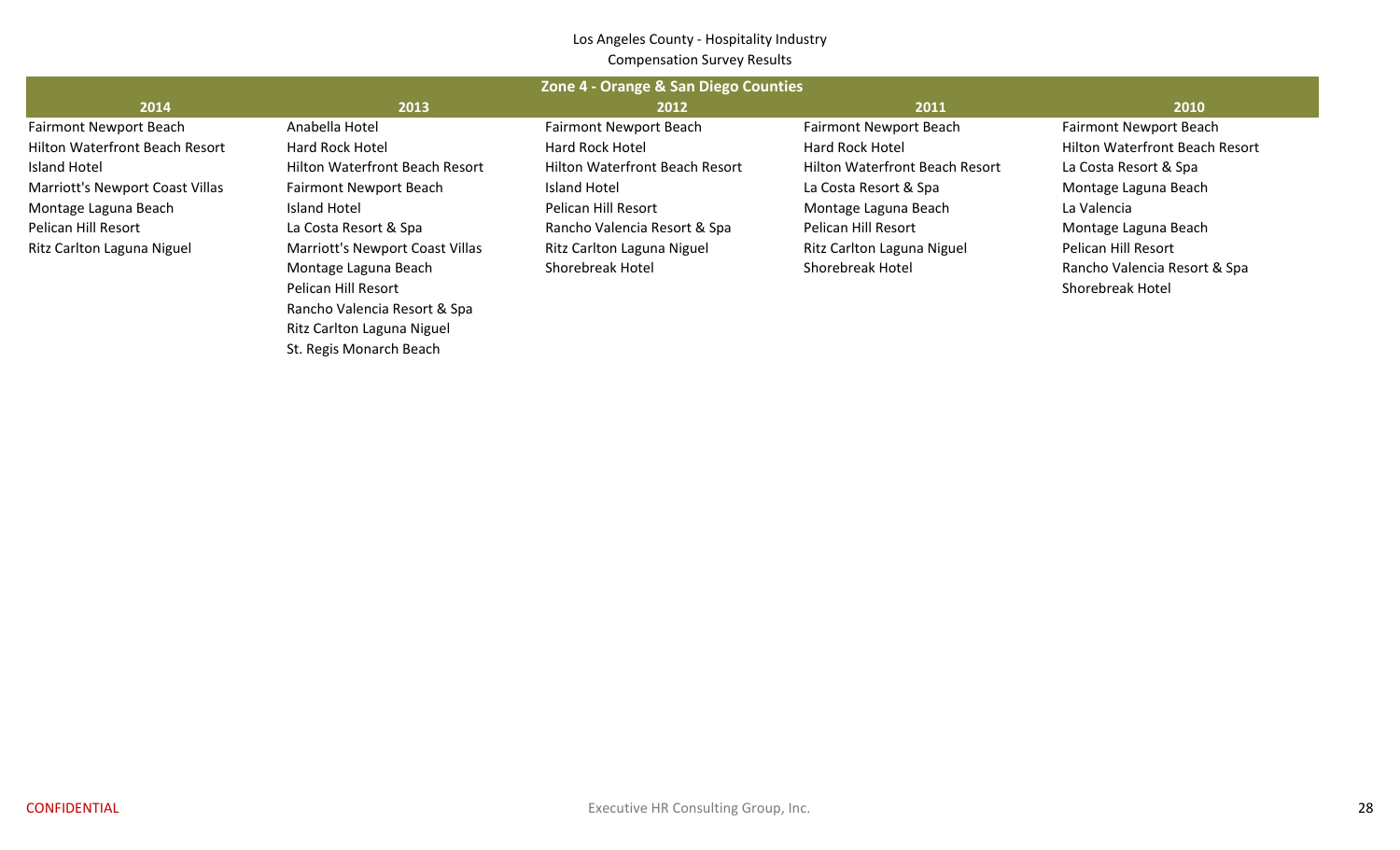*ADDENDUM C* 

*STATEMENT OF ASSUMPTIONS AND LIMITING CONDITIONS*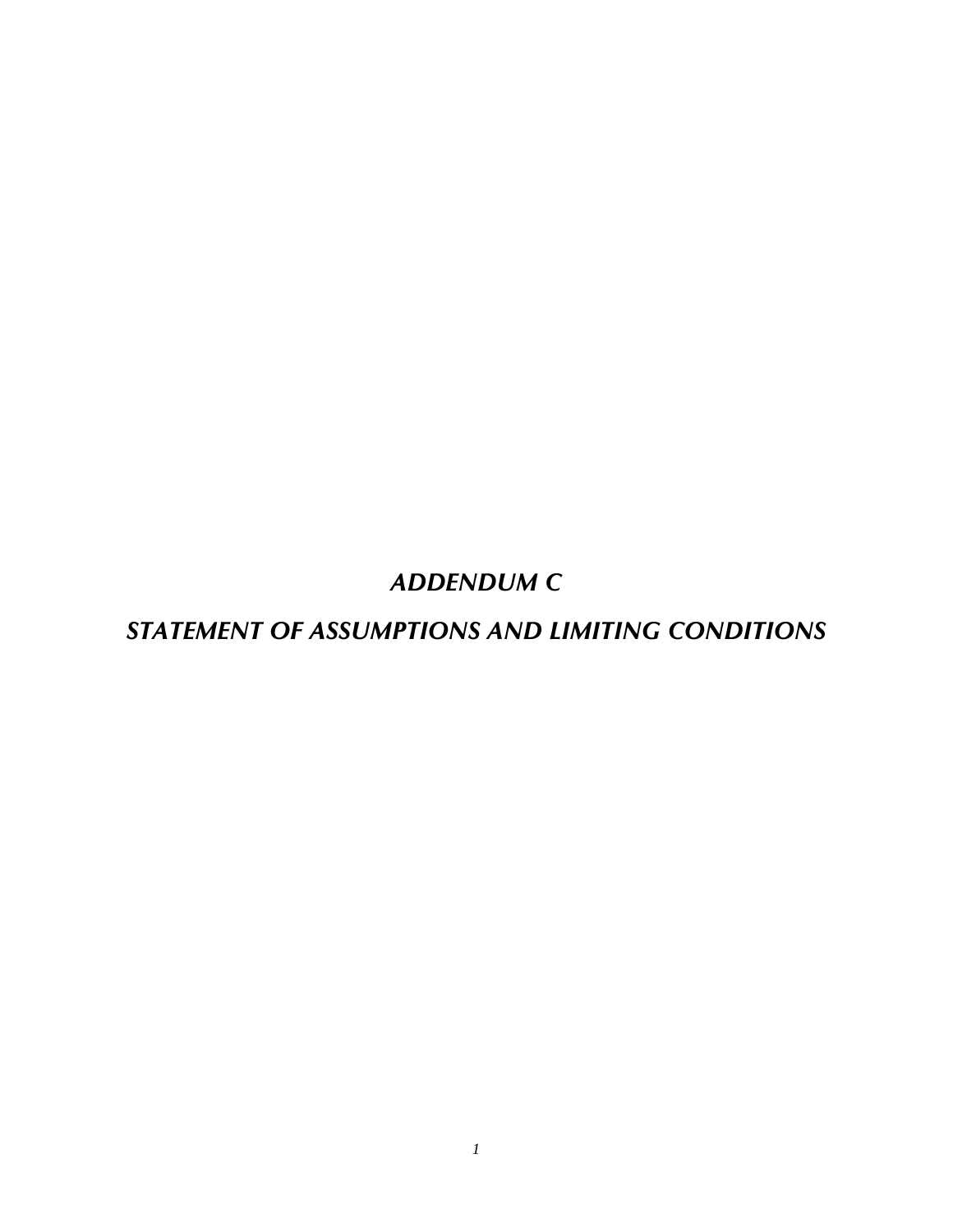## **STATEMENT OF ASSUMPTIONS AND LIMITING CONDITIONS**

#### *This report is made with the following assumptions and limiting conditions:*

**Economic and Social Trends** - The consultant assumes no responsibility for economic, physical or demographic factors which may affect or alter the opinions in this report if said economic, physical or demographic factors were not present as of the date of the letter of transmittal accompanying this report. The consultant is not obligated to predict future political, economic or social trends.

**Information Furnished by Others** - In preparing this report, the consultant was required to rely on information furnished by other individuals or found in previously existing records and/or documents. Unless otherwise indicated, such information is presumed to be reliable. However, no warranty, either express or implied, is given by the consultant for the accuracy of such information and the consultant assumes no responsibility for information relied upon later found to have been inaccurate. The consultant reserves the right to make such adjustments to the analyses, opinions and conclusions set forth in this report as may be required by consideration of additional data or more reliable data that may become available.

**Hidden Conditions** - The consultant assumes no responsibility for hidden or unapparent conditions of the property, subsoil, ground water or structures that render the subject property more or less valuable. No responsibility is assumed for arranging for engineering, geologic or environmental studies that may be required to discover such hidden or unapparent conditions.

**Hazardous Materials** - The consultant has not been provided any information regarding the presence of any material or substance on or in any portion of the subject property or improvements thereon, which material or substance possesses or may possess toxic, hazardous and/or other harmful and/or dangerous characteristics. Unless otherwise stated in the report, the consultant did not become aware of the presence of any such material or substance during the consultant's inspection of the subject property. However, the consultant is not qualified to investigate or test for the presence of such materials or substances. The presence of such materials or substances may adversely affect the value of the subject property. The value estimated in this report is predicated on the assumption that no such material or substance is present on or in the subject property or in such proximity thereto that it would cause a loss in value. The consultant assumes no responsibility for the presence of any such substance or material on or in the subject property, nor for any expertise or engineering knowledge required to discover the presence of such substance or material. Unless otherwise stated, this report assumes the subject property is in compliance with all federal, state and local environmental laws, regulations and rules.

**Zoning and Land Use** - Unless otherwise stated, the projections were formulated assuming the hotel to be in full compliance with all applicable zoning and land use regulations and restrictions.

**Licenses and Permits** - Unless otherwise stated, the property is assumed to have all required licenses, permits, certificates, consents or other legislative and/or administrative authority from any local, state or national government or private entity or organization have been or can be obtained or renewed for any use on which the value estimate contained in this report is based.

**Engineering Survey** - No engineering survey has been made by the consultant. Except as specifically stated, data relative to size and area of the subject property was taken from sources considered reliable and no encroachment of the subject property is considered to exist.

**Subsurface Rights** - No opinion is expressed as to the value of subsurface oil, gas or mineral rights or whether the property is subject to surface entry for the exploration or removal of such materials, except as is expressly stated.

**Maps, Plats and Exhibits** - Maps, plats and exhibits included in this report are for illustration only to serve as an aid in visualizing matters discussed within the report. They should not be considered as surveys or relied upon for any other purpose, nor should they be removed from, reproduced or used apart from the report.